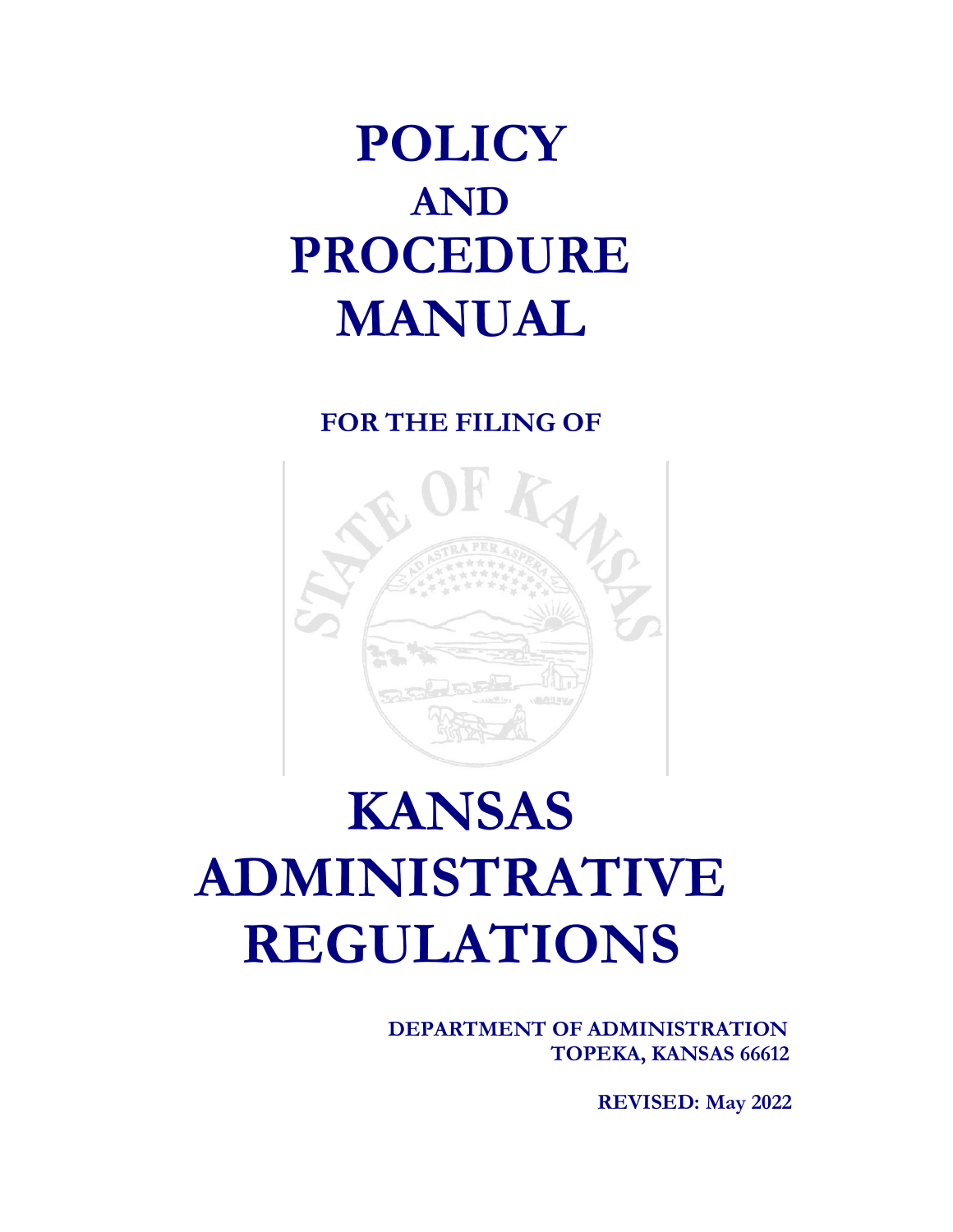#### **FOREWORD**

This manual has been prepared in order to assist state agencies in the filing of regulations. The content has been a collective effort of the offices of the Secretary of Administration, the Attorney General, the Division of the Budget, and the Secretary of State, as well as staff for the legislative Joint Committee on Administrative Rules and Regulations.

The 2022 revision of the *Policy and Procedure Manual for the Filing of Kansas Administrative Regulations* includes references to amendments to the Rules and Regulations Filing Act through the 2022 Legislative Session.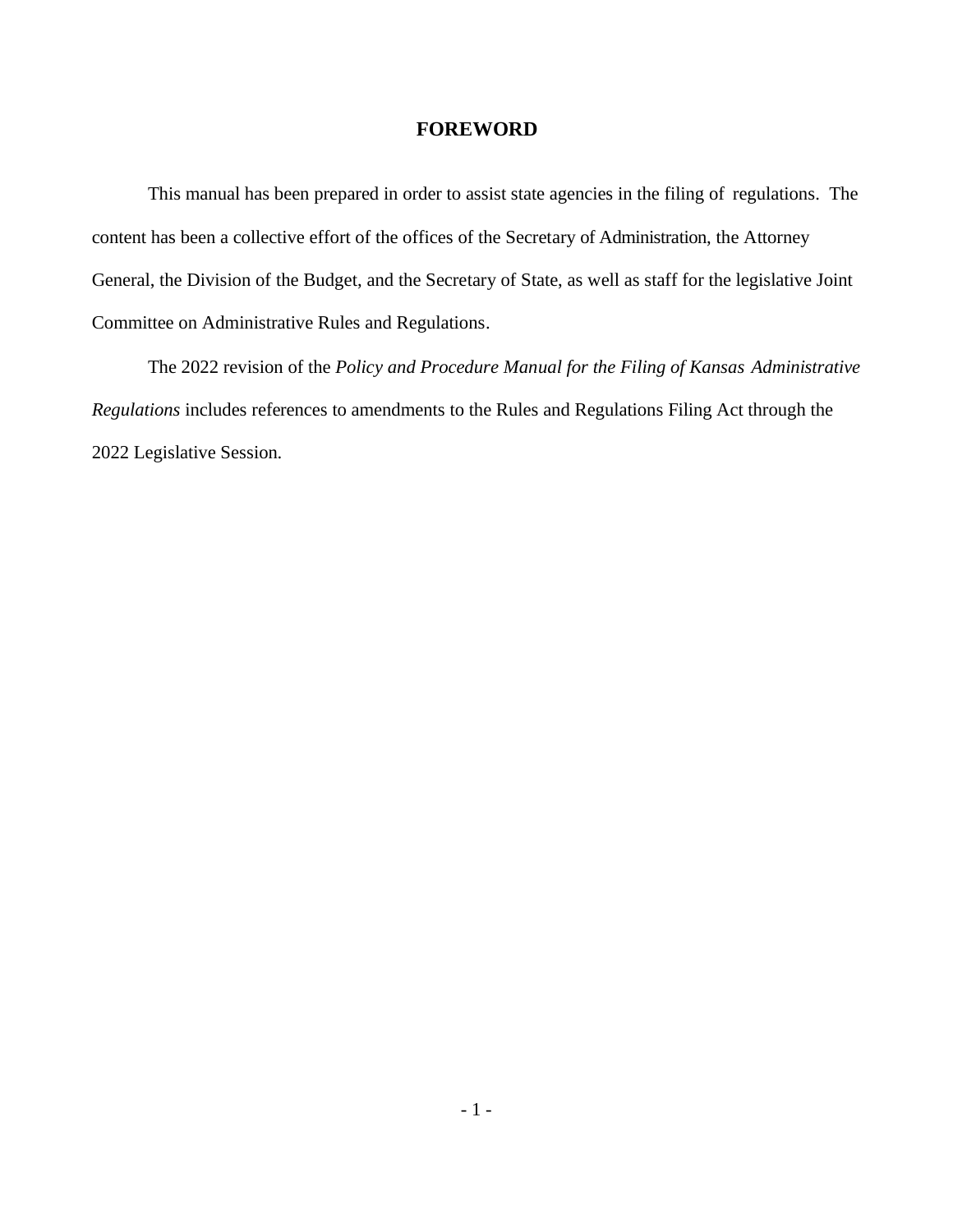## **TABLE OF CONTENTS**

Page

| <b>OVERVIEW</b>                                                                                                                                                                                                                                                                                                                                                                                                                                                                                                                                                                                                                                                                                                                                       | $\overline{4}$ |
|-------------------------------------------------------------------------------------------------------------------------------------------------------------------------------------------------------------------------------------------------------------------------------------------------------------------------------------------------------------------------------------------------------------------------------------------------------------------------------------------------------------------------------------------------------------------------------------------------------------------------------------------------------------------------------------------------------------------------------------------------------|----------------|
| <b>SECTION 1: PROCESS FOR ADOPTING PERMANENT REGULATIONS</b><br>Approval of Director of the Budget, Secretary of Administration, & Attorney General<br><b>Economic Impact Statement</b><br><b>Environmental Benefit Statement</b><br><b>Private Property Protection Considerations</b><br>Notice of Public Hearing<br>Public Notice and Hearing; Guidelines Regarding ADA Compliance<br><b>Public Comment Period</b><br>Review by Joint Committee on Administrative Rules and Regulations<br><b>Public Hearing</b><br><b>Adoption of Regulations</b><br>Filing Regulations with the Secretary of State<br>Publication of Regulations in the Kansas Register; Effective Date for Permanent<br>Regulations<br><b>Timeline for Permanent Regulations</b> | 6              |
| <b>SECTION 2: PROCESS FOR ADOPTING TEMPORARY REGULATIONS</b><br><b>Basis for Adopting Temporary Regulations</b><br>Procedures for Processing Temporary Regulations<br>Simultaneous Approval of Temporary and Permanent Regulations<br>Timeline for Temporary Regulations<br>Steps for Temporary Regulations Adopted Without a Hearing<br>Steps for Temporary Regulations Adopted With a Hearing                                                                                                                                                                                                                                                                                                                                                       | 33             |
| <b>SECTION 3: SECRETARY OF ADMINISTRATION'S REQUIREMENTS</b><br>General Grammar and Word Choice<br>"Shall" and "May"<br>"Each" and "Any"<br><b>Active Voice</b><br><b>Self-Directory Language</b><br>Conditions<br>Definitions<br><b>Cross-References</b><br>Gender-Specific Terminology<br>Measurements<br>Words and Expressions to Avoid                                                                                                                                                                                                                                                                                                                                                                                                            | 41             |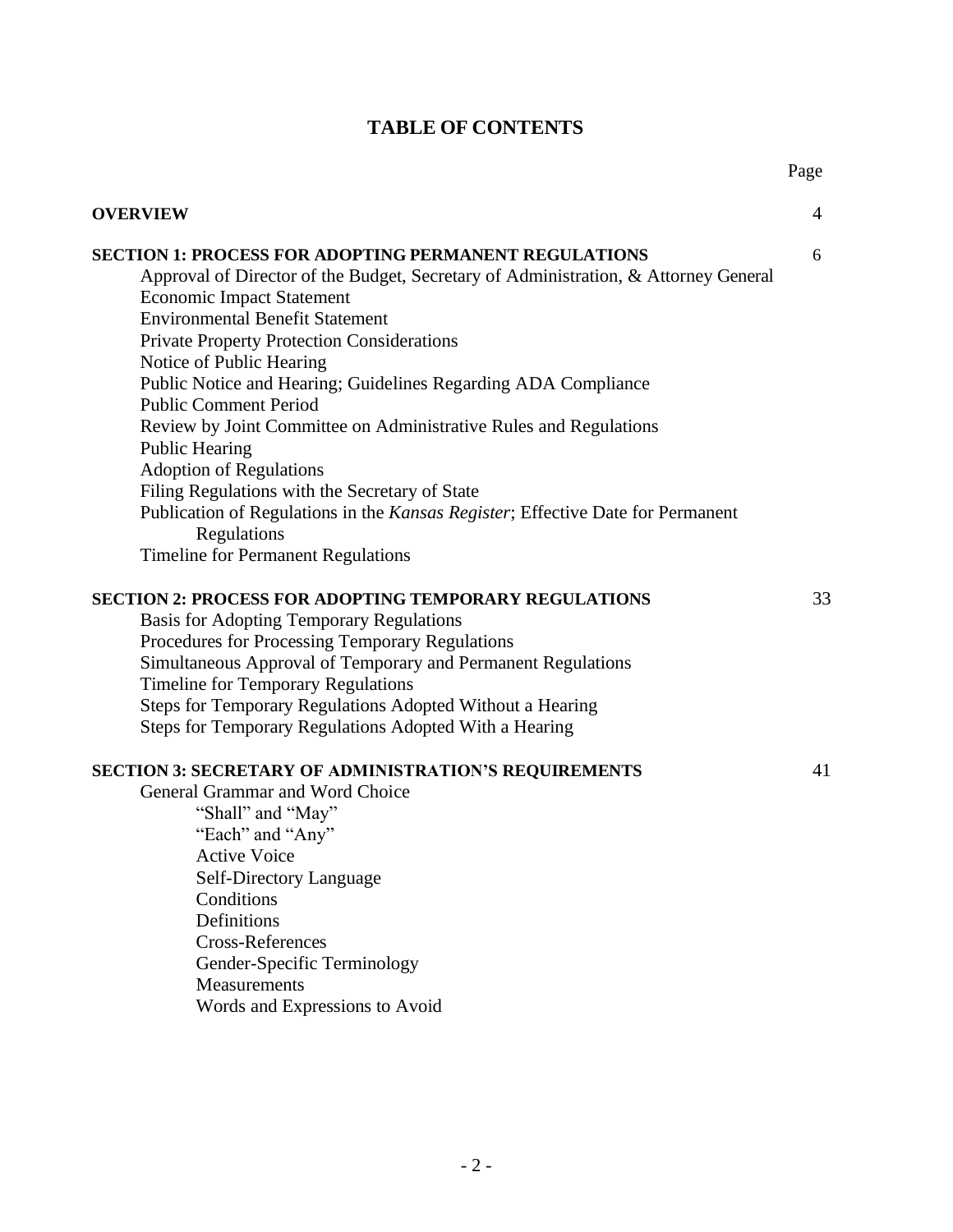|                                                                                           | Page |
|-------------------------------------------------------------------------------------------|------|
| <b>Regulatory Form and Technical Requirements</b>                                         | 50   |
| <b>Regulation Titles</b>                                                                  |      |
| Organization and Outline Form                                                             |      |
| <b>Amended Regulations</b>                                                                |      |
| New Regulations                                                                           |      |
| <b>Histories</b>                                                                          |      |
| <b>Revocations</b>                                                                        |      |
| Capitalization                                                                            |      |
| <b>Numbers</b>                                                                            |      |
| References to Statutes and Regulations                                                    |      |
| <b>Adoptions by Reference</b>                                                             |      |
| <b>Statements to Avoid</b>                                                                |      |
| <b>SECTION 4: ATTORNEY GENERAL'S REVIEW</b>                                               | 67   |
| <b>SECTION 5: DIRECTOR OF THE BUDGET</b>                                                  | 70   |
| <b>SECTION 6: REQUIREMENTS FOR FILING WITH SECRETARY OF STATE</b>                         | 71   |
| <b>APPENDIX A: Sample Regulations</b>                                                     | 74   |
| Sample 1. Proposed New Regulation                                                         |      |
| Sample 2. Amended Permanent Regulation                                                    |      |
| Sample 3. Revocations                                                                     |      |
| <b>APPENDIX B: Sample Notice of Hearing</b>                                               |      |
| <b>APPENDIX C: Sample Certificate of Adoption</b>                                         |      |
| <b>APPENDIX D:</b> Attorney General's Regulations Transmittal Memo                        |      |
| APPENDIX E: Guidelines for Determining the Content and Organization of New<br>Regulations |      |
| <b>APPENDIX F:</b> Resources for Recording Print Materials and for Braille                |      |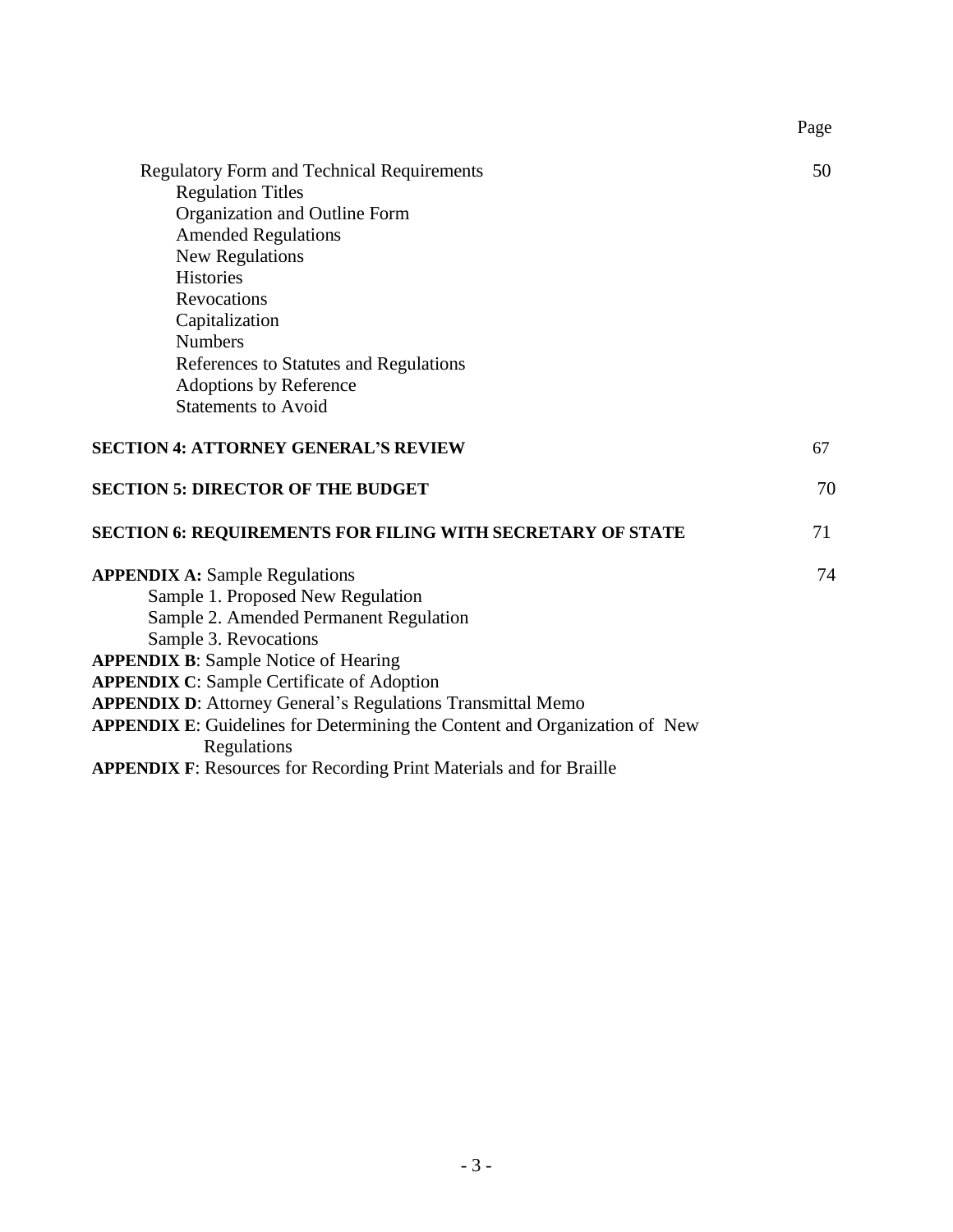#### **OVERVIEW**

Regulations implement or interpret legislation administered by an agency. The statutory authority for an agency to adopt regulations is found in enabling legislation.

Statutory requirements for the filing of regulations by most executive branch agencies and for the legislative branch review of regulations are found in the Rules and Regulations Filing Act, K.S.A. 77-415 through 77-438.

There are two types of regulations: permanent and temporary. **A permanent regulation will take effect 15 days after publication in the** *Kansas Register***.**

A temporary regulation may be authorized if preservation of the public peace, health, safety, or welfare makes it necessary or desirable to put a regulation into effect before a permanent regulation could take effect. See K.S.A. 77-422. **A temporary regulation takes effect and will remain effective for not more than 120 days, beginning on the date it is approved by the State Rules and Regulations Board and filed in the office of the Secretary of State. However, an agency may request one renewal of that temporary regulation, for a period of not more than 120 days.**

Due to K.S.A. 77-415 and other statutes specifically exempting a limited number of agencies from the requirements of the Rules and Regulations Filing Act, certain agencies have statutory authority to adopt regulations without complying with all requirements of the Rules and Regulations Filing Act.

 $-4-$ The Joint Committee on Administrative Rules and Regulations (Joint Committee) is responsible for legislative oversight of regulations. All existing regulations, both permanent and temporary, are subject to review at any time by the Joint Committee. Additionally, the Joint Committee will review and comment on proposed regulations during the 60-day public comment period. See K.S.A. 77-436(c). Comments made by the Joint Committee regarding proposed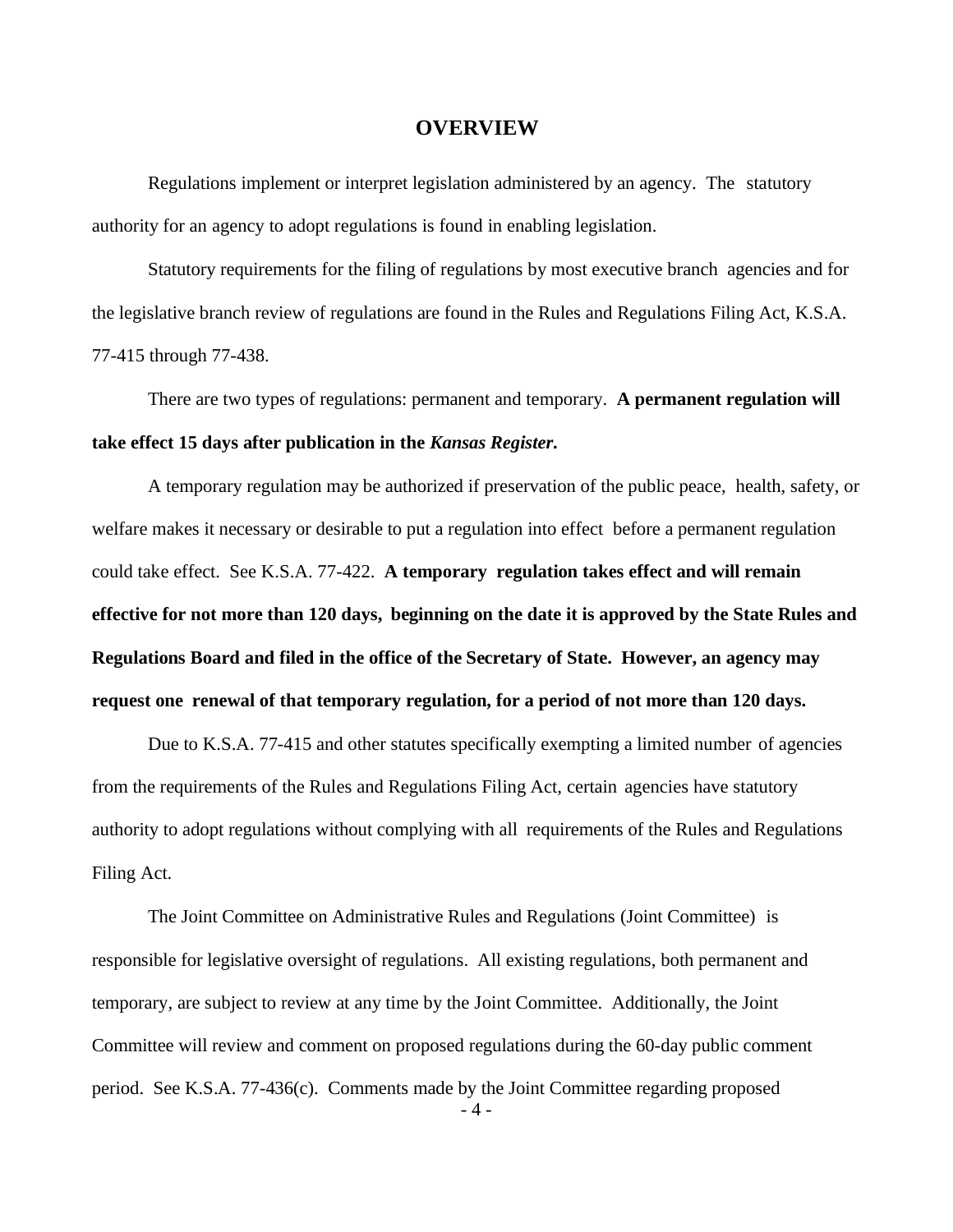regulations should be considered with the same weight as that given to comments made by other individuals or organizations participating in the public comment and hearing process. See *State ex rel. Stephan v. House of Representatives,* 236 Kan. 45, 64 (1984). After permanent regulations are filed with the office of the Secretary of State, or temporary regulations are approved by the State Rules and Regulations Board and filed with the Secretary of State, the Joint Committee may again review the regulations. See K.S.A. 77-436(e).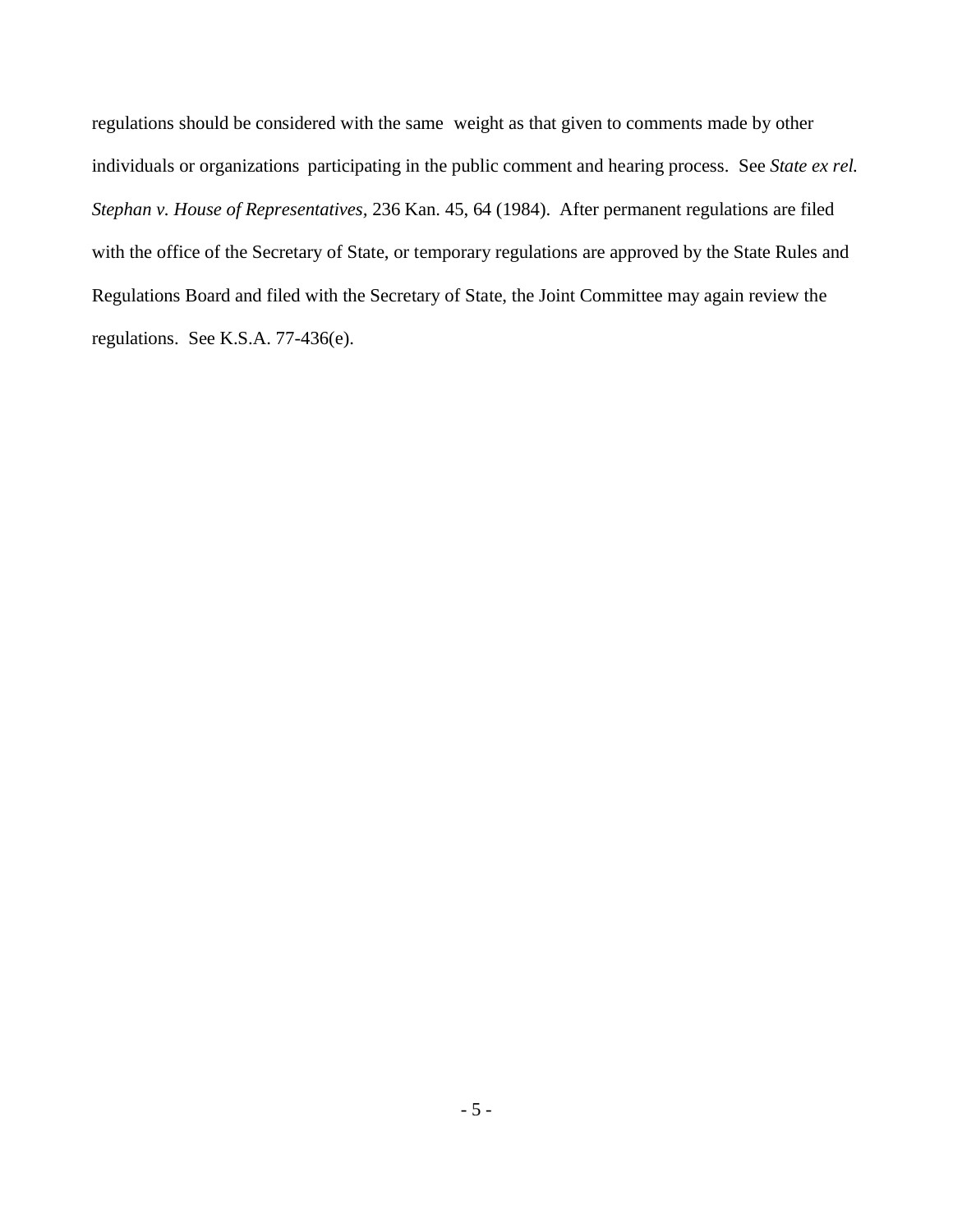#### **SECTION 1 PROCESS FOR ADOPTING PERMANENT REGULATIONS**

The consecutive steps involved in adopting any **permanent** Kansas Administrative Regulation (K.A.R.), whether new, amended, or revoked\*, are as follows:

(a) Obtain approval of the proposed regulations from the Secretary of Administration;

(b) obtain approval of the proposed regulations from the Attorney General;

(c) if required, obtain approval of the proposed regulations and the economic impact statement from the Budget Director. Otherwise, provide the Budget Director with a copy of the economic impact statement;

(d) submit the notice of hearing, a copy of the proposed regulations as approved, the economic impact statement as approved, and the environmental benefit statement (if applicable) to the Secretary of State, and a copy of the notice of public hearing to the Chairperson, Vice-Chairperson, and Ranking Minority Member of the Joint Committee on Administrative Rules and Regulations and to the Kansas Legislative Research Department;

(e) review the proposed regulations with the Joint Committee on Administrative Rules and Regulations;

(f) hold the public hearing;

(g) if applicable, "initiate new rulemaking proceedings" pursuant to K.S.A.  $77-421(c)$ ;

(h) as needed, revise the regulations and the economic impact statement and again obtain approval of the Secretary of Administration, the Attorney General, and, if required, the Budget Director;

(i) adopt the regulations; and

(j) file the regulations and associated documents with the Secretary of State.

\*See K.S.A. 77-426, as amended by 2022 HB 2087, sec. 7, for an alternate process available when revoking regulations under certain conditions.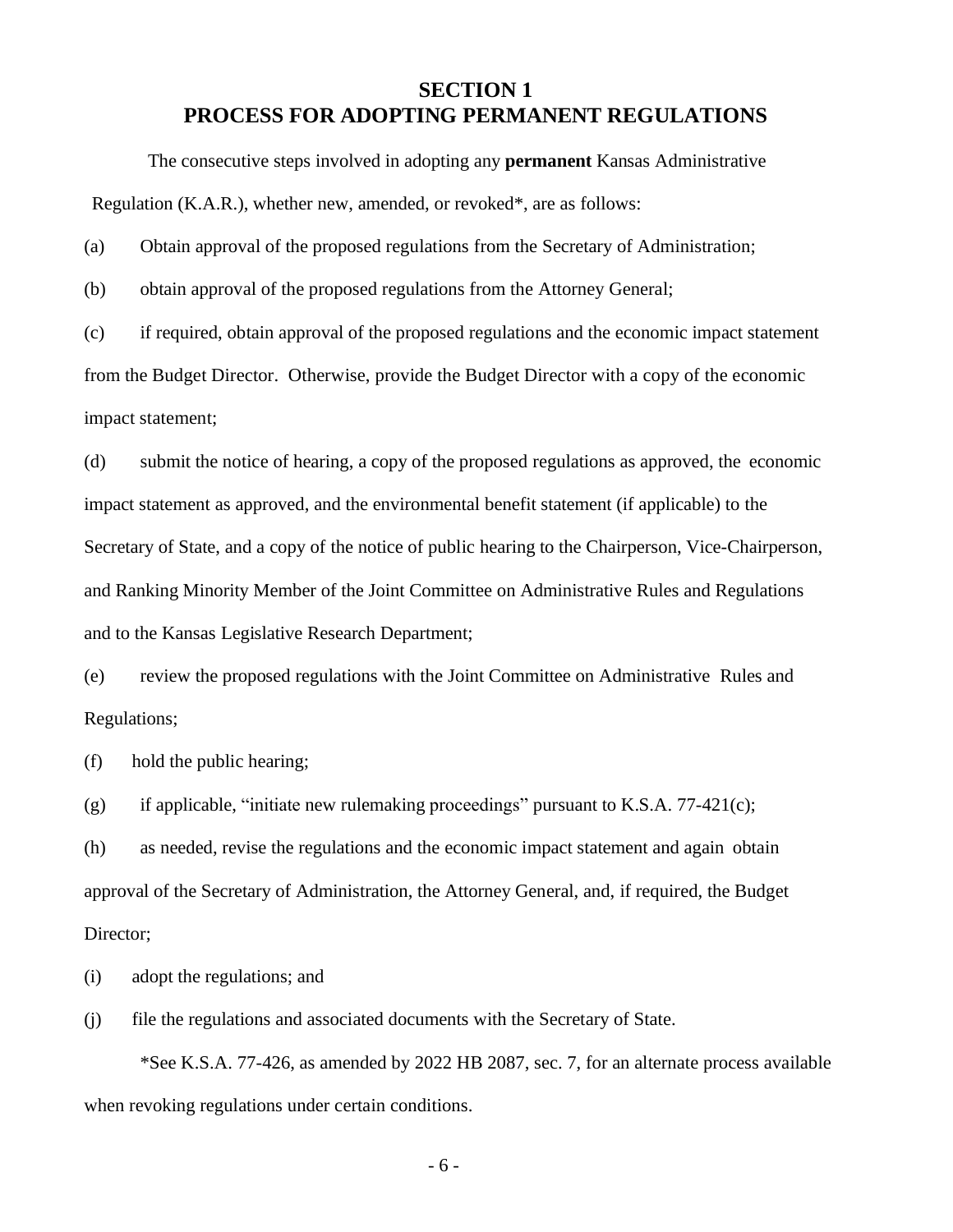#### **APPROVAL BY THE SECRETARY OF ADMINISTRATION, THE ATTORNEY GENERAL, and (if required) THE BUDGET DIRECTOR**

(a) Submit a hard copy of the proposed regulations to the Secretary of Administration for

review and approval as to organization, style, spelling, and grammar, subject to the

requirements established by the Secretary in this manual. **Any document adopted by** 

**reference must be submitted with the proposed regulations. This requirement applies** 

**whether or not the document was previously adopted by reference in that regulation or a** 

#### **different regulation.**

Submit all proposed regulations to the following address:

Regulation Editor c/o Department of Administration Curtis State Office Building, Suite 500 1000 SW Jackson Street Topeka, Kansas 66612

(b) After the proposed regulations are approved by the Secretary of Administration, submit the hard copy (original, as approved by the Secretary of Administration) of the proposed regulations to the Attorney General for review and approval as to legality. See K.S.A. 77-420. **Any document adopted by reference must be submitted with the proposed regulation. This requirement applies whether** 

**or not the document was previously adopted by reference in that regulation or a different**

#### **regulation.**

The address of the Attorney General is as follows:

Office of the Attorney General c/o LOGIC Division Memorial Hall, Second Floor  $120$  SW  $10^{th}$  Avenue Topeka, Kansas 66612-1597

(c) If required, submit the proposed regulations and the economic impact statement to the Budget Director for review and approval. Otherwise, provide the Budget Director with a copy of the economic impact statement.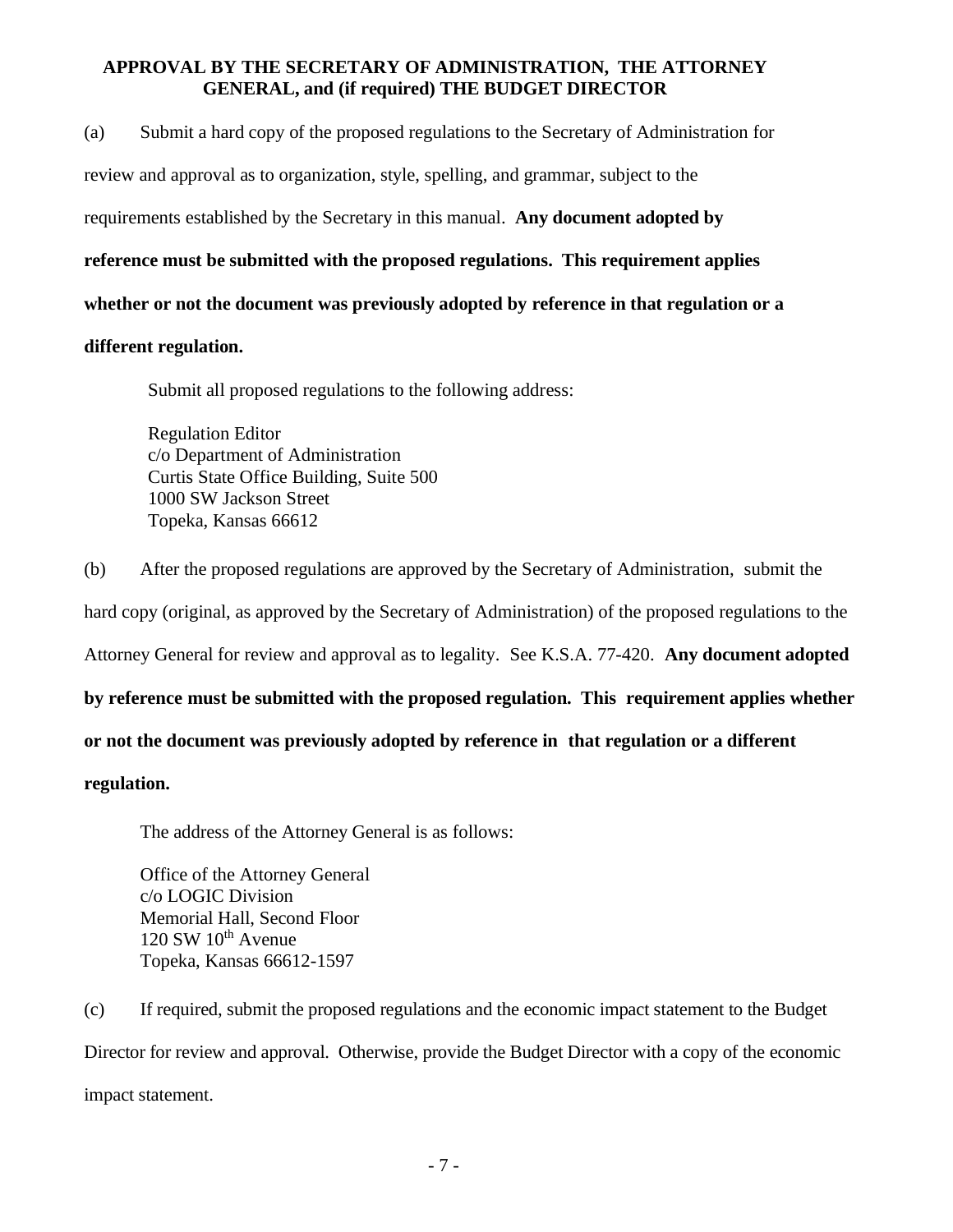Division of the Budget Landon State Office Building, Room 504-N 900 SW Jackson Street Topeka, Kansas 66612 Telephone: 785-296-2436

If approved, each page of a regulation will be stamped and dated, first by the Secretary of Administration, then by the Attorney General, and, if required, by the Budget Director. If a page is approved by the Secretary of Administration but is not approved by the Attorney General and then the regulation is revised as required by the Attorney General, the agency must resubmit that particular page**, along with a copy of the previously approved page showing the prior approval stamp,** to the Secretary of Administration for review and reapproval. The Attorney General will stamp only regulations that have already been stamped by the Secretary of Administration.

#### **ECONOMIC IMPACT STATEMENT**

(a) At the time of drafting a proposed regulation or amendment to a regulation, prepare a statement of the economic impact of the proposed regulation. An economic impact statement is required for new regulations, amended regulations, and revoked regulations. An economic impact statement is required for each proposed regulation unless it is part of a set of related regulations. In this case, a single economic impact statement may be developed for each set of related regulations. The economic impact statement must include the following items:

(l) An analysis, a brief description of the proposed regulation, and a cost and benefit quantification of the proposed regulations and their intended effect. If the approach chosen by the Kansas agency to address the policy issue is different from that utilized by agencies of contiguous states or of the federal government, the economic impact statement shall include an explanation of why the Kansas agency's regulations differ;

(2)(A) Whether the proposed regulations are mandated by federal law as a requirement for participating in or implementing a federally subsidized or assisted program; and

(B) whether the proposed regulations exceed the requirements of applicable federal law;

- 8 -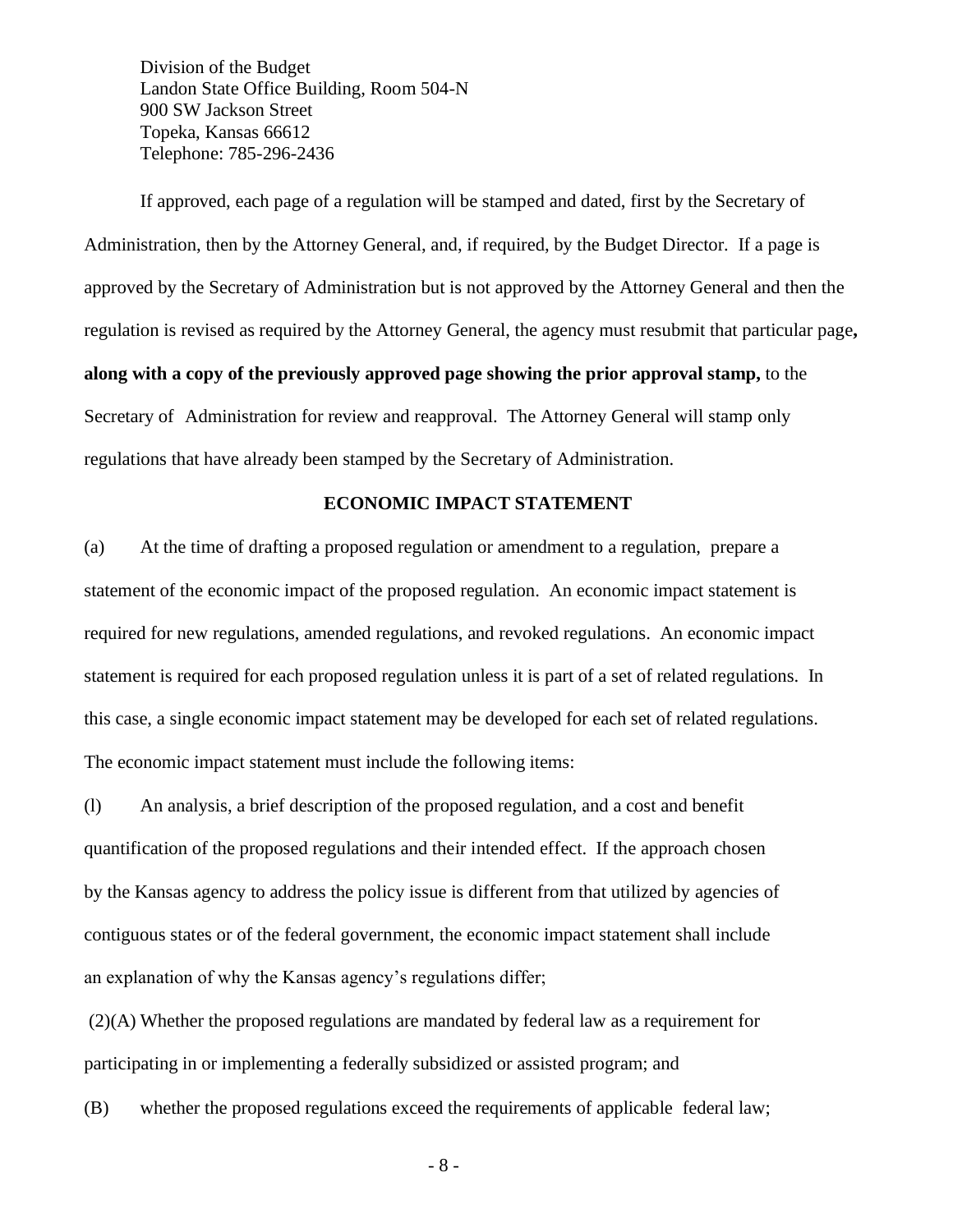and

(3) an analysis specifically addressing the following factors:

(A) The extent to which the regulations will enhance or restrict business activities and growth;

(B) the economic effect, including a detailed quantification of implementation and compliance costs, on the specific businesses, business sectors, public utility ratepayers, individuals, and local governmental units that will be affected by the proposed regulations and on the state economy as a whole;

(C) the businesses that would be directly affected by the proposed regulations;

(D) the benefits of the proposed regulations compared to the cost;

(E) measures taken by the agency to minimize the cost and impact of the proposed regulations on business and economic development within Kansas, local government, and individuals; and

(F) an estimate of the total annual implementation and compliance costs that are reasonably expected to be incurred or passed along to businesses, local governmental units, or members of the public and a determination of whether those costs will exceed \$1,000,000 over any two-year period from April 28, 2022 through June 30, 2024 OR \$3,000,000 over any two-year period on and after July 1, 2024.

See K.S.A. 77-416.

The economic impact statement for "environmental rules and regulations" must also contain several additional items. (See page 12.)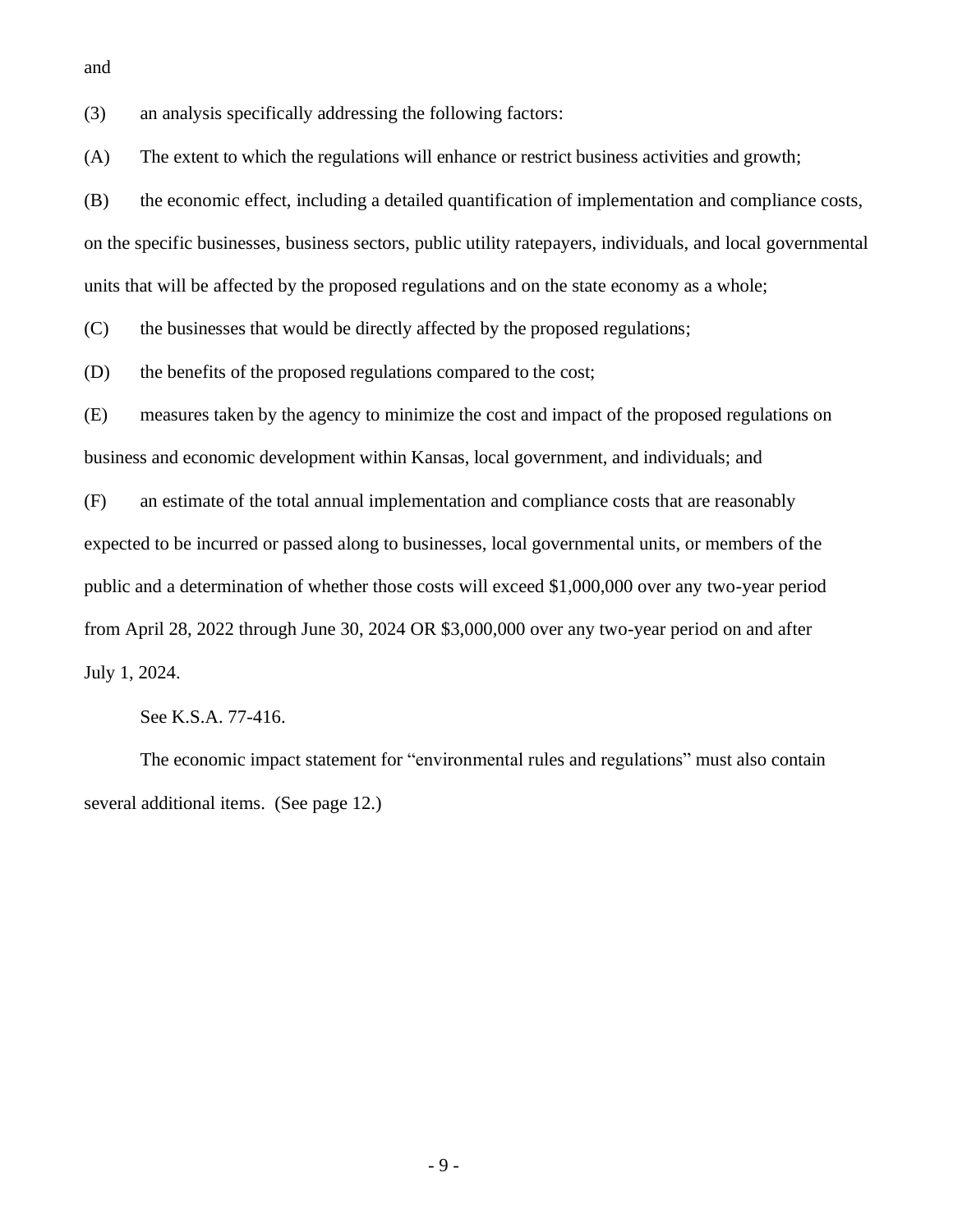- ❑ The economic impact statement is often of great interest to parties affected by the regulation, as well as to the Joint Committee on Administrative Rules and Regulations. Moreover, the process of evaluating the economic impact of a proposed regulation may reveal significant policy issues that agencies need to consider before the regulations are in final form. Therefore, agencies should take care in developing economic impact statements so that they are as comprehensive and informative as possible, given data that is available to the agency.
- ❑ Think broadly when trying to identify potential economic impacts of proposed regulations. Consider whether or not there are less obvious, indirect economic impacts or hidden costs. For example, the economic impact of an increase in the number of continuing education units required for renewal of a license would clearly involve registration costs for the additional training. However, the increase in required continuing education is likely to have a number of other less obvious costs, including travel costs and lost productivity due to time away from work.

(b)(1) When preparing the economic impact statement for a proposed regulation, determine whether or not the regulation would have any of the following effects:

- (A) Increases or decreases revenues of cities, counties, or school districts; or
- (B) imposes functions or responsibilities on cities, counties, or school districts that will increase

their expenditures or fiscal liability.

If the regulation will have either of these effects, consult with the League of Kansas

Municipalities, the Kansas Association of Counties, and the Kansas Association of School Boards, as appropriate, when preparing the economic impact statement.

The agency shall consult and solicit information from businesses, business associations, local governmental units, state agencies or institutions, and members of the public that may be affected by the proposed regulations or that may provide relevant information. See K.S.A. 77-416.

(2) Consider maintaining some documentation of the consultation, along with the other documents related to adoption of the regulations. K.S.A. 77-416 does not set out a particular method or procedure for the required consultation. It appears that, as long as advice or information from the appropriate entity is sought, reasonable time is afforded for response, and the response is considered by the agency, the agency has discretion in determining the procedure for meeting statutory requirements. One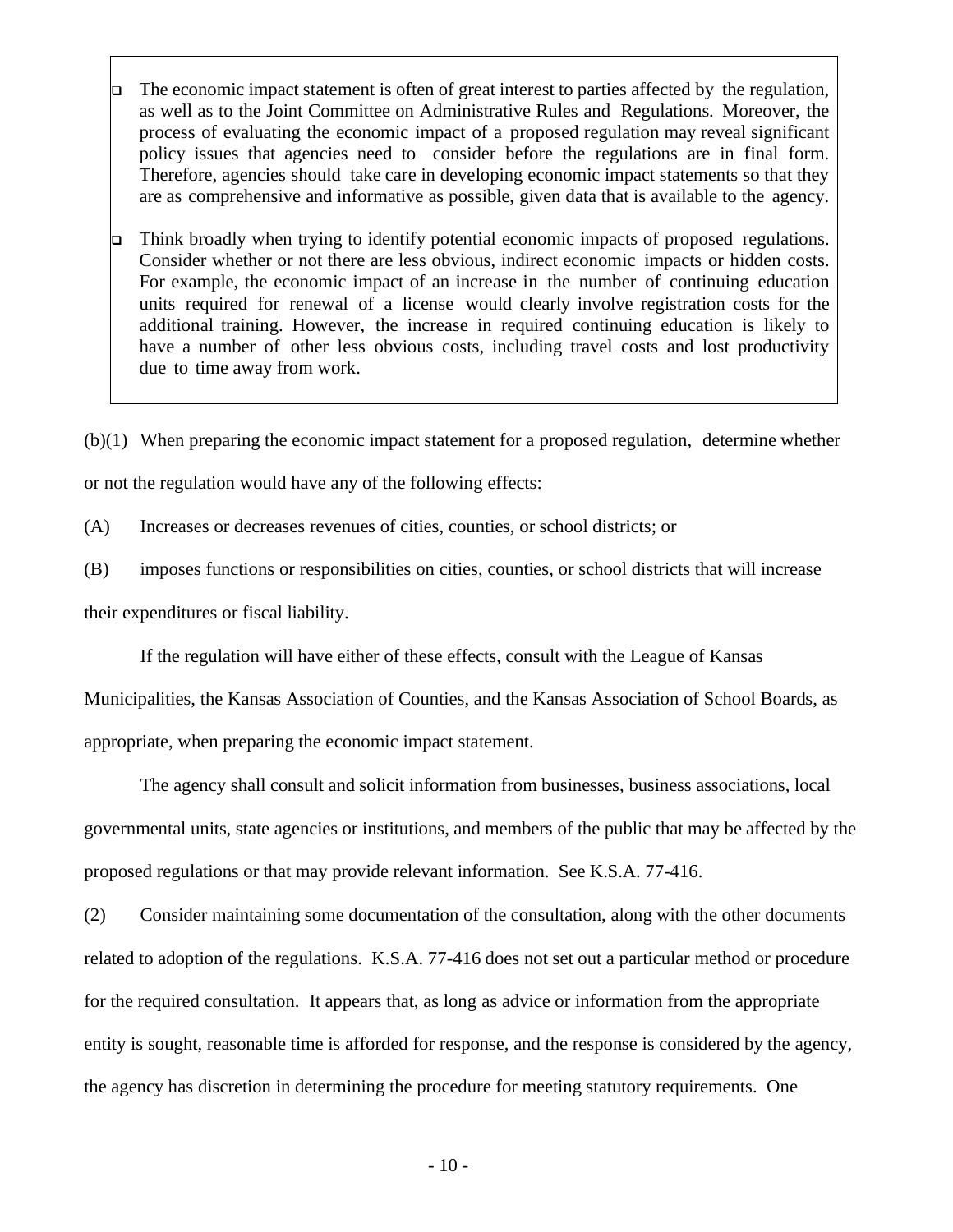method for complying with this requirement may be to mail or fax a copy of the proposed economic impact statement, the proposed regulations, or both to the League of Kansas Municipalities, Kansas Association of Counties, or Kansas Association of School Boards, as appropriate, along with a request for an oral or written response by a certain date. In this way, a record will be made of the consultation. The addresses of those organizations follow:

> League of Kansas Municipalities 300 SW 8 th Ave., Suite 100 Topeka, Kansas 66603 Phone #: (785) 354-9565 Fax #: (785) 354-4186 Kansas Association of Counties 300 SW 8 th Ave., Suite 300 Topeka, Kansas 66603 Phone #: (785) 272-2585 Fax #: (785) 272-3585 Kansas Association of School Boards 1420 SW Arrowhead Rd. Topeka, Kansas 66604 Phone #: (785) 273-3600 Fax #: (785) 273-7580

(c) In preparing the economic impact statement for any regulation, agencies may consult with other state agencies.

(d) Following the public hearing, update the economic impact statement to include a statement specifying the time and place at which the public hearing was held and the number of persons attending the hearing. A list of those attending the public hearing should not be attached to the economic impact statement but should be retained by the agency.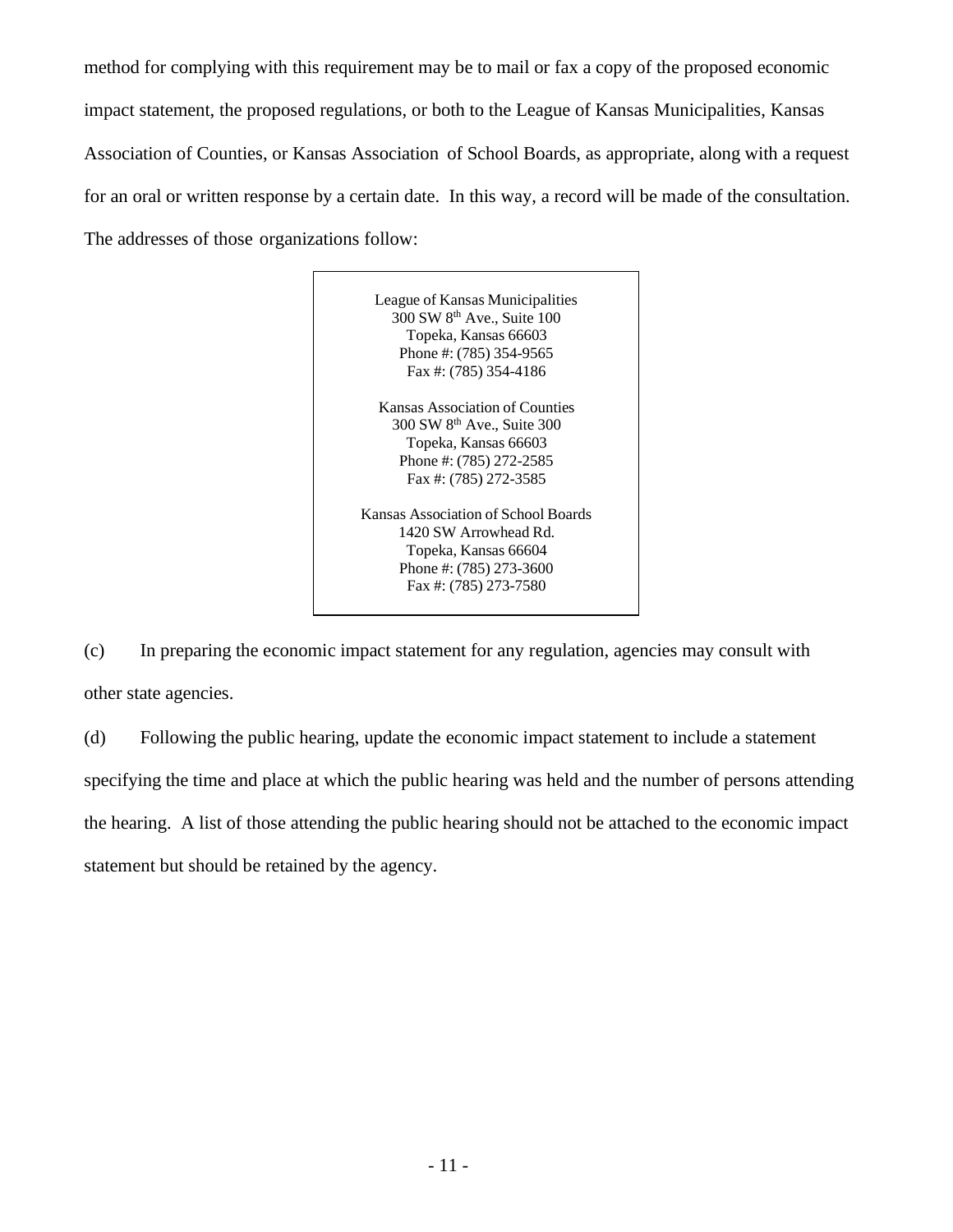The State Rules and Regulations Board, Joint Committee on Administrative Rules and Regulations, or the chairperson of either the Committee or the Board may request the Director of the Budget to review the economic impact statement of any regulation and to submit a revised or supplemental statement.

Each statement prepared by the Director is to include, if possible, the following estimates:

(l) Dollar estimates of anticipated changes in revenues and expenditures of the state that are attributable to implementation of the regulation; and

(2) an estimate of the immediate and the long-range economic impact of the regulation on persons subject to the regulation and the general public. If no dollar estimate is possible, the statement must include the reasons why a dollar estimate is not provided.

#### **ENVIRONMENTAL BENEFIT STATEMENT**

(a) Certain regulations that meet the definition of "environmental rule and regulation," as defined

in K.S.A. 77-415, are subject to specialized adoption requirements. "Environmental rule and

regulation" means a regulation that meets one of the following criteria:

(1) It is adopted by the Secretary of Agriculture, the Secretary of Health and Environment, or the

State Corporation Commission and has as a primary purpose the protection of the environment.

(2) It is adopted by the Secretary of Wildlife and Parks and relates to threatened species or

endangered species of wildlife, as defined in K.S.A. 32-958.

(b) At the time of drafting a proposed environmental regulation or an amendment to such a regulation, prepare a statement of the environmental benefit of the regulation. The environmental benefit statement must include a description of the need for the regulation and the environmental benefits that are likely to accrue as a result of the regulation. This description must include the following elements:

(1) A summary of any applicable research indicating the level of risk to the public health or the environment that is to be removed or controlled by the regulation; and

(2) if applicable, an indication of the level at which specific contaminants controlled by the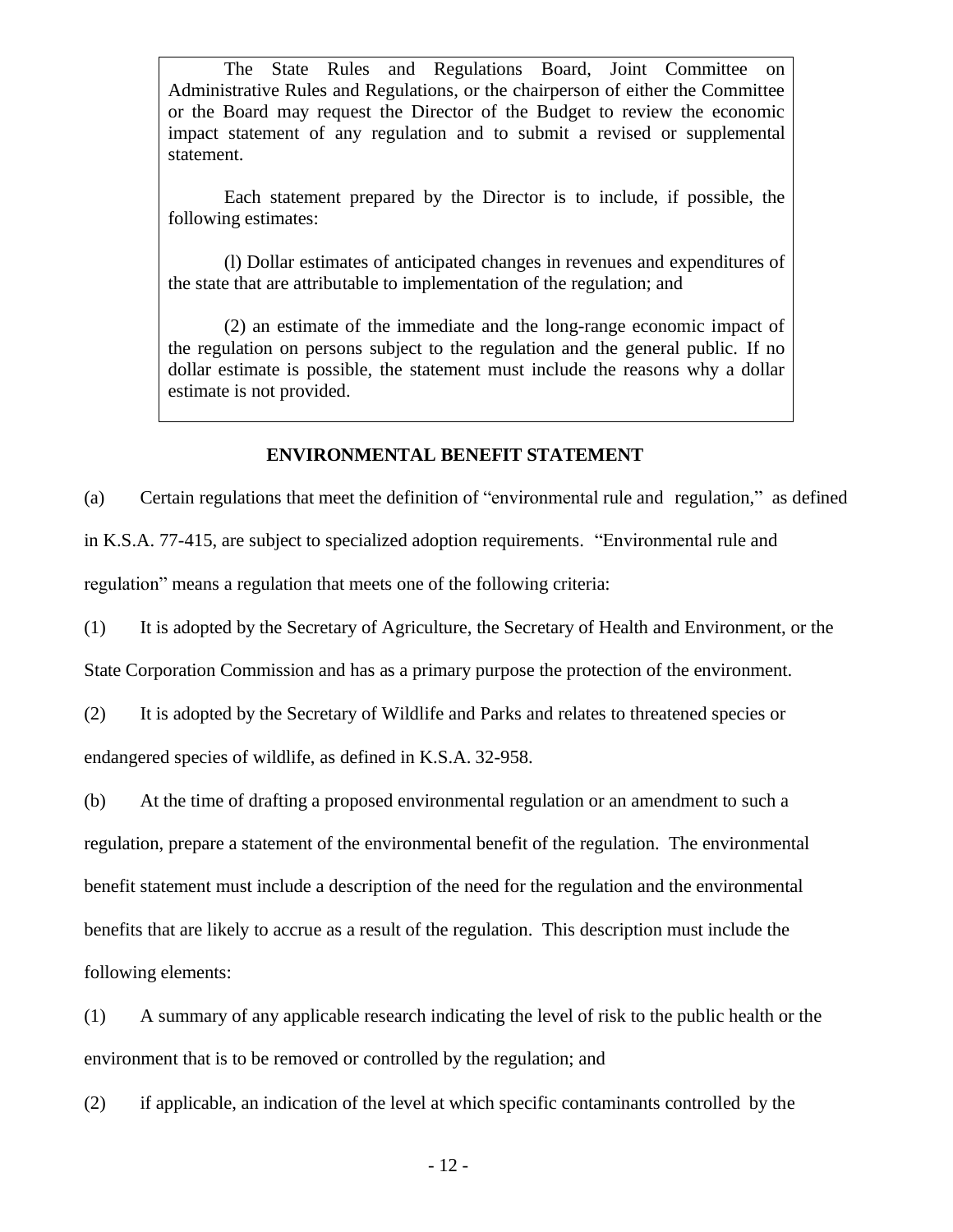regulation are considered to be harmful according to currently available research.

The state agency may consult with other state agencies when preparing the environmental benefit statement.

(c) Reevaluate and, when necessary, update the environmental benefit statement at the time of giving notice of hearing on a proposed regulation and at the time of filing a regulation with the Secretary of State. Make a copy of the current environmental benefit statement available upon request by any interested party.

(d) The economic impact statement for environmental regulations must include several elements in addition to those required for all regulations. The economic impact statement for environmental regulations must include the following additional information:

(1) A description of the capital and annual costs of compliance with the proposed regulations;

(2) a description of the persons who will bear the capital and annual costs of compliance;

(3) a description of the initial and annual costs of implementing and enforcing the proposed regulations, including the following:

(A) A description of the estimated amount of paperwork; and

(B) a description of the state agencies, other governmental agencies, or other persons or entities who will bear the costs;

(4) a description of the costs that would likely accrue if the proposed regulations are not adopted, the persons who will bear the costs, and those who will be affected by the failure to adopt the regulations; and

(5) a detailed statement of the data and methodology used in estimating the costs used in the statement.

#### **PRIVATE PROPERTY PROTECTION CONSIDERATIONS**

(a) The Private Property Protection Act establishes requirements for evaluating proposed regulations. See K.S.A. 77-701 et seq. The Private Property Protection Act is intended to reduce the

- 13 -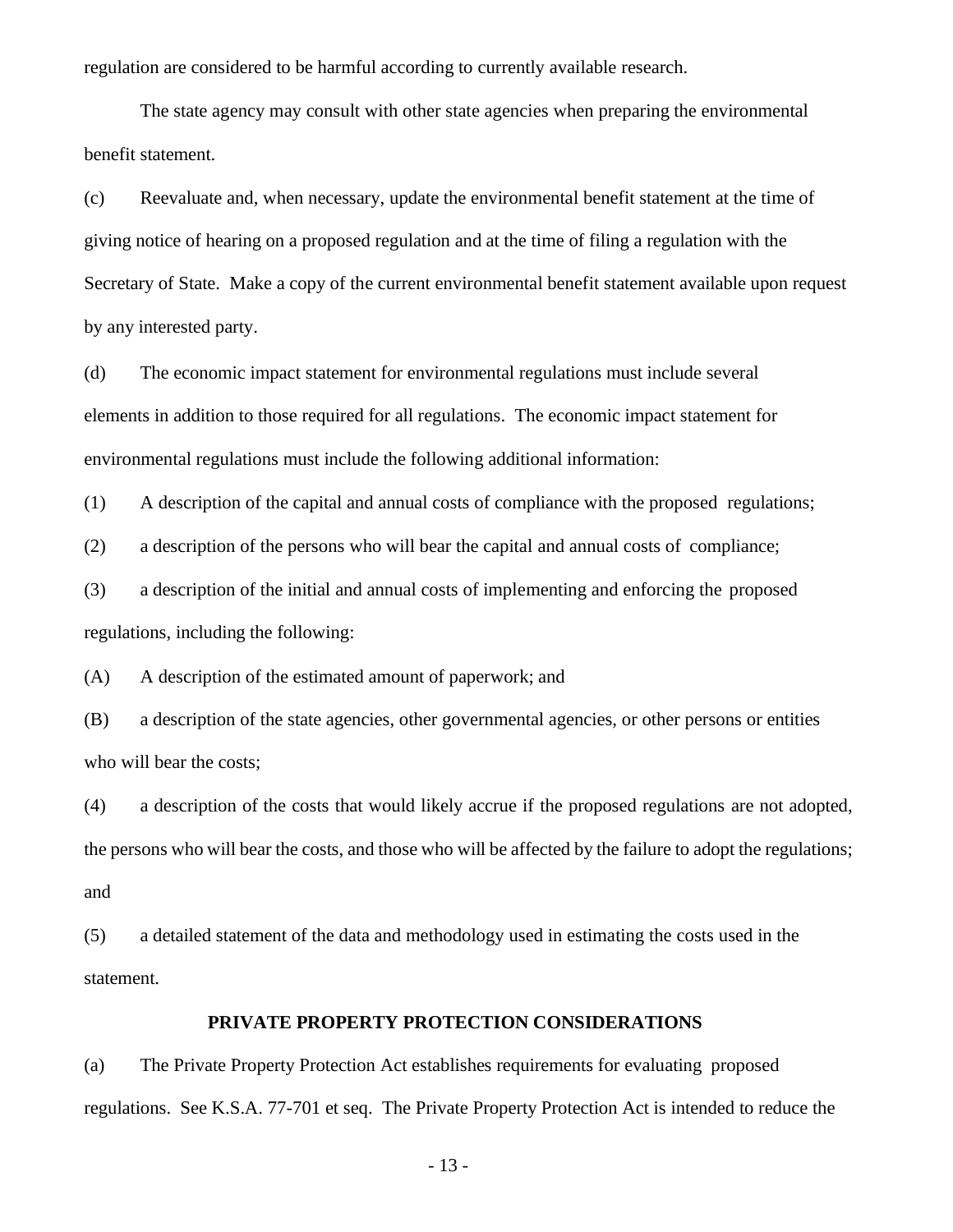risk of undue or inadvertent burdens on private property rights resulting from certain lawful governmental actions.

(b) The Attorney General has established guidelines to assist state agencies in evaluating proposed governmental actions and in determining whether or not such actions may constitute a "taking." The guidelines were published in the *Kansas Register*, Vol. 14, No. 51, p. 1690 (Dec. 21, 1995) and were based on current law as articulated by the United States Supreme Court and the Supreme Court of Kansas. Updates to these guidelines are published annually in the *Kansas Register*.

(1)(A) "Governmental action" means any of the following actions by a state agency that may constitute a taking:

(i) Proposed legislation;

(ii) proposed regulations or directives; or

(iii) proposed agency guidelines and procedures concerning the process of issuing licenses or permits.

(B) "Governmental action" does not include the following:

(i) Any activity in which the power of eminent domain is formally exercised;

(ii) the repeal of regulations, elimination of governmental programs, or amendment of regulations, such that limitations on the use of private property are reduced or removed;

(iii) law enforcement activities involving seizure or forfeiture of private property for violations of law or as evidence in criminal proceedings; and

(iv) any state agency action, authorized by statute or by valid court order, in response to a violation of state law.

(2) "Private property" means any real property or interest arising from or relating to any real property in this state that is protected by the 5th or 14th Amendment of the Constitution of the United States or Section 18 of the Bill of Rights of the Constitution of the State of Kansas.

(3) "Take" or "taking" means that, due to a governmental action, private property is taken or its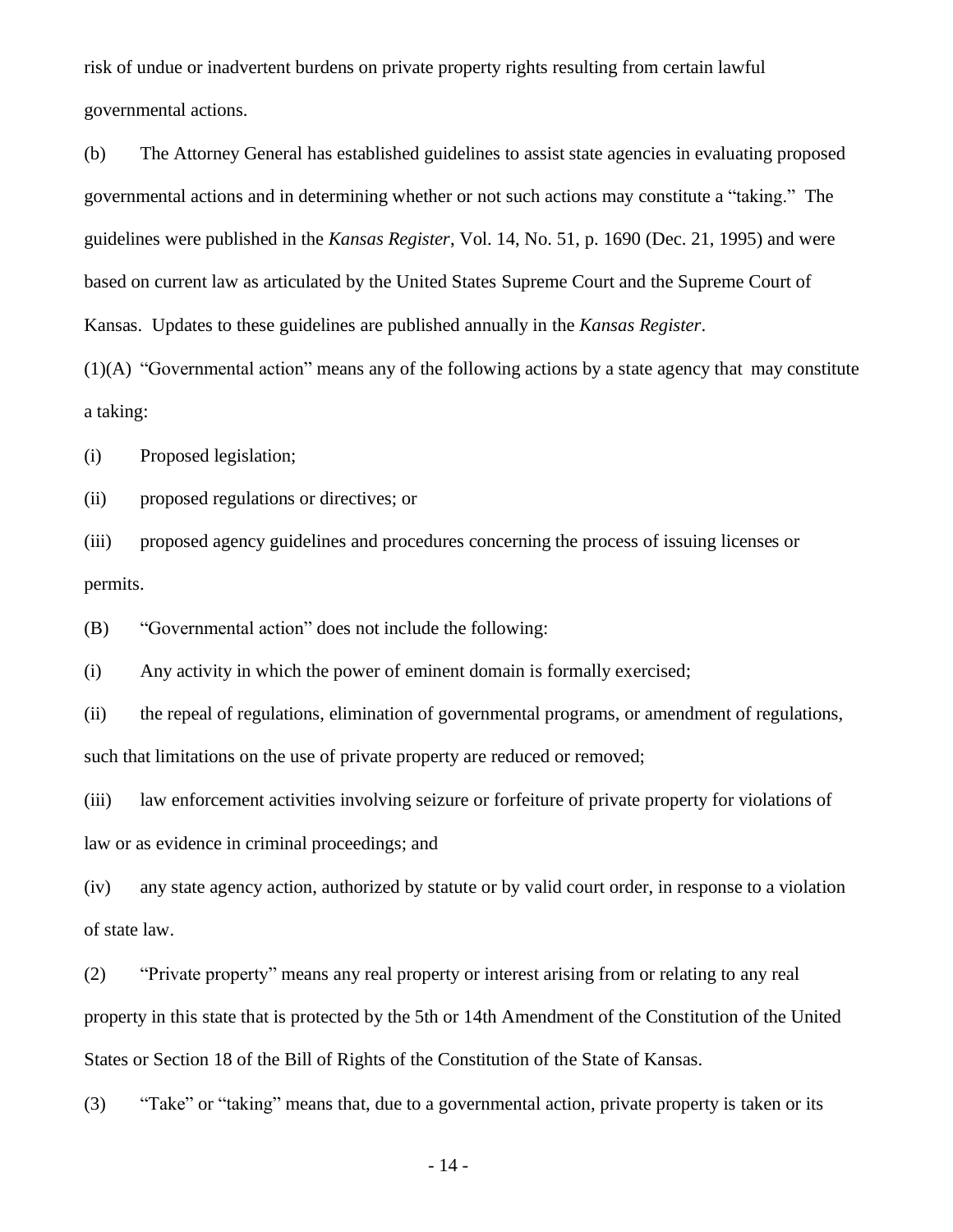use is restricted or limited by a governmental action such that compensation to the owner of the property is required by the 5th or 14th Amendment of the Constitution of the United States or Section 18 of the Bill of Rights of the Constitution of the State of Kansas.

(c) Each state agency must adhere to guidelines developed by the Attorney General regarding promulgation of regulations. Before any "governmental action" that may constitute a taking is initiated, the state agency must prepare a written report that follows the guidelines established by the Attorney General and make the report available for public inspection. Therefore, whenever an agency drafts any regulation, the regulation will need to be evaluated in light of the Attorney General's guidelines to determine whether or not the proposed regulation would be a "governmental action" that may constitute a taking. If the regulation does constitute a "governmental action" that may result in a taking, the agency must prepare a report that complies with the following, when applicable:

(1) Clearly and specifically identifies the public health, safety, or welfare risk created by the use of the private property;

(2) describes the manner in which the proposed regulation will substantially advance the purpose of protecting public health, safety, or welfare against the specifically identified risk;

(3) sets forth the facts relied upon to establish and justify the need for the restrictions or limitations;

(4) analyzes the likelihood that the regulation that constitutes a governmental action may result in a taking;

(5) identifies any alternatives to the proposed regulation that may accomplish the following objectives:

(A) Fulfill the legal obligations of the state agency;

(B) reduce the extent of limitation of the use of the private property; and

(C) reduce the risk to the state that the action will be deemed a taking; and

(6) demonstrates that any conditions imposed on issuing a permit relate directly to the public

- 15 -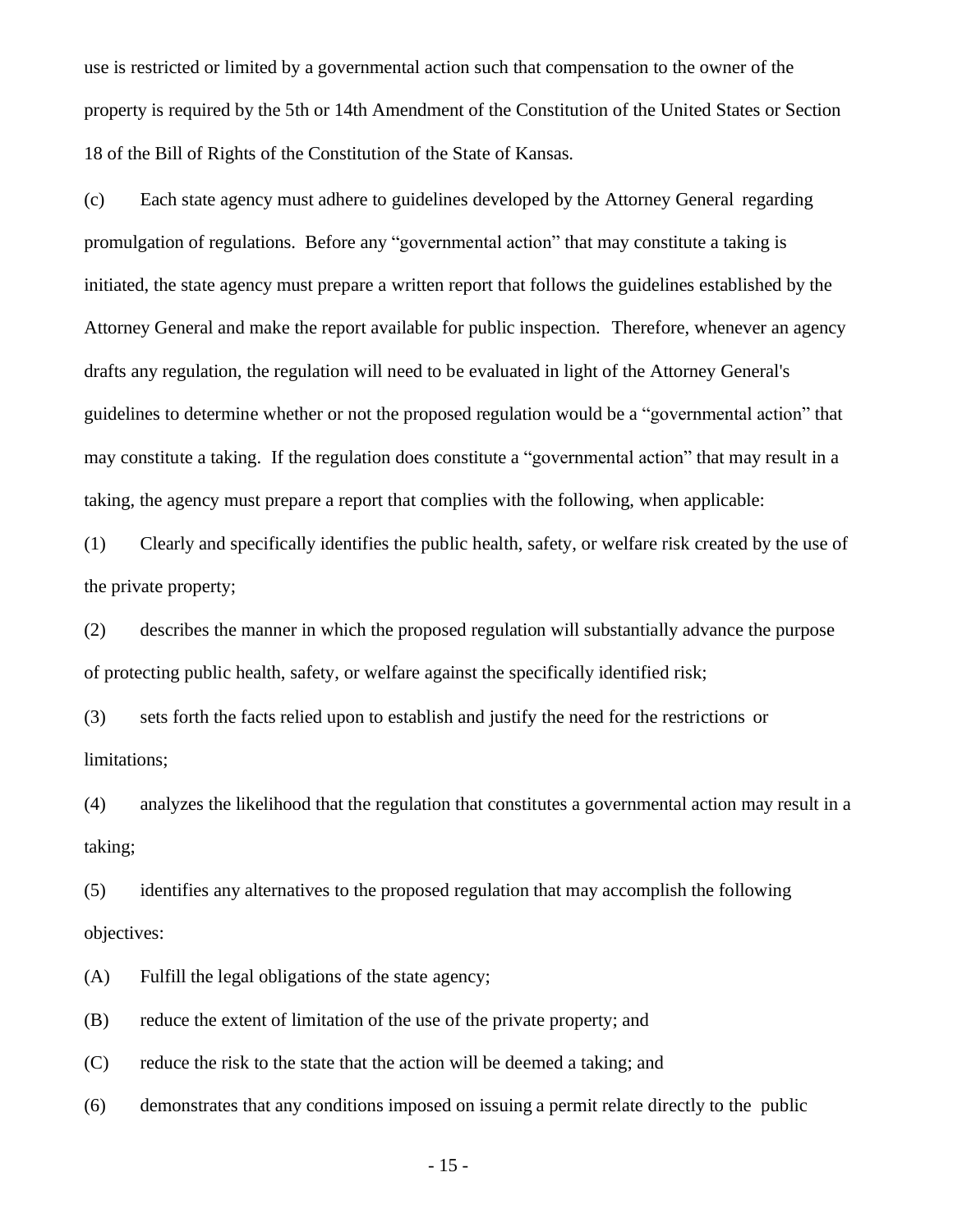health, safety, or welfare purpose for which the permit is to be issued, substantially advance that purpose, and are authorized by law.

(d) The agency must submit the report regarding the regulation constituting a governmental action to the Governor and the Attorney General prior to implementing the regulation and to the Secretary of State at the time of filing the adopted regulation. See K.S.A. 77-706.

(e) If there is an immediate threat to public health, safety, or welfare that constitutes an emergency requiring immediate action to eliminate the risk, the report must be prepared when the emergency action is completed, in which case the report must include a complete description of the facts relied upon by the agency in declaring the need for emergency action.

#### **NOTICE OF PUBLIC HEARING**

(a) After the regulation has been approved by the Secretary of Administration, the Attorney General, and (if required) the Budget Director, publish the notice of the public hearing in the *Kansas Register* **at least 60 days** in advance of the hearing. See K.S.A. 77-421. Publication of the notice in the *Kansas Register* constitutes notice to all parties affected by the regulations. Hearing dates should be scheduled to allow adequate time following the hearing to make any necessary revisions and to obtain approval of those revisions from the Secretary of Administration, the Attorney General, and (if required) the Budget Director.

(b) The notice of public hearing must include the following:

(1) Each regulation number, whether new, amended, or revoked, and a summary of the substance of the proposed regulations;

(2) a summary of the economic impact statement, indicating the estimated economic impact on the following:

(A) Governmental agencies or units;

(B) persons subject to the proposed regulations; and

(C) the general public;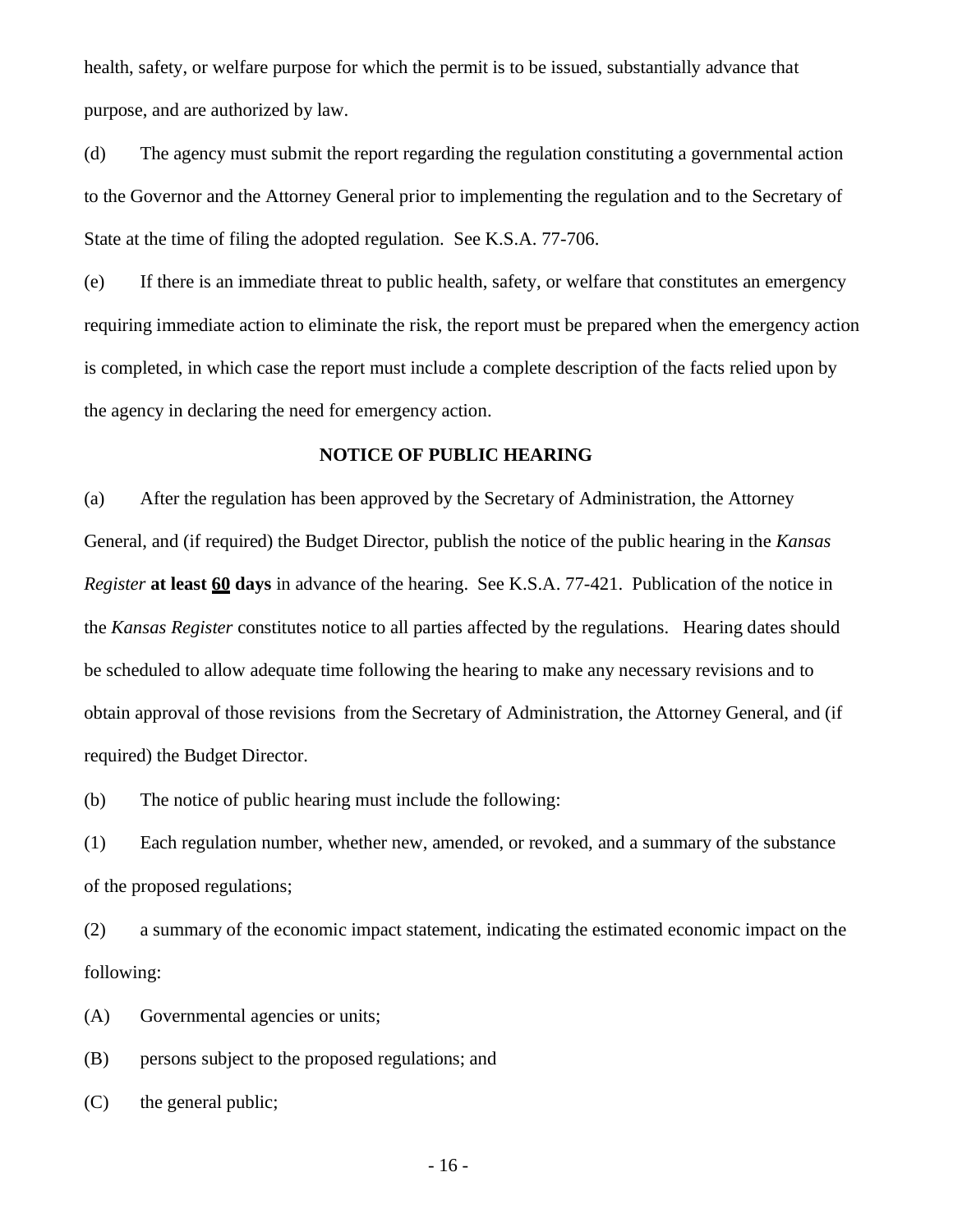(3) a summary of the environmental benefit statement, if applicable, indicating the need for the proposed regulations;

(4) the address where a complete copy of the proposed regulations, the complete economic impact statement, and if applicable, the complete environmental benefit statement may be obtained. Include an electronic-mail address or Web site address, or both;

(5) the date (month, day, and year), time, and place of the public hearing and the manner in which interested parties may present their views; and

(6) a specific statement that the 60-day notice period constitutes a public comment period for the purpose of receiving written public comments on the proposed regulations and the address where such comments may be submitted.

In addition, provide the name and title of the agency head and the agency address.

(c) In addition to these statements, ensure that your notice of public hearing is consistent with the requirements of the federal Americans with Disabilities Act (ADA) and the Kansas Architectural Accessibility Standards Act. (See page 19.)

(d) The *Kansas Register* is published each Thursday. Submit the notice of public hearing to the Secretary of State within a reasonable period of time in advance of the desired publication date. A notice of public hearing that is under five pages in length must be submitted not later than **noon Wednesday**, eight days before publication. Generally, notice documents that are five pages or more in length should be submitted before 5:00 p.m. on the Monday 10 days before the desired publication date. Only one copy of the notice document should be submitted. In addition, please e-mail the notice in Word format to Lara.Murphy@ks.gov and also to [kansasregister@ks.gov.](mailto:kansasregister@ks.gov) Please note that no submission to the Secretary of State is considered filed until the Secretary of State has received the **paper** copies of all required documents.

The fee for publication in the *Kansas Register* is \$7.00 per column inch. The agency will receive a bill after publication of its public hearing notice. Further information about *Kansas Register*

- 17 -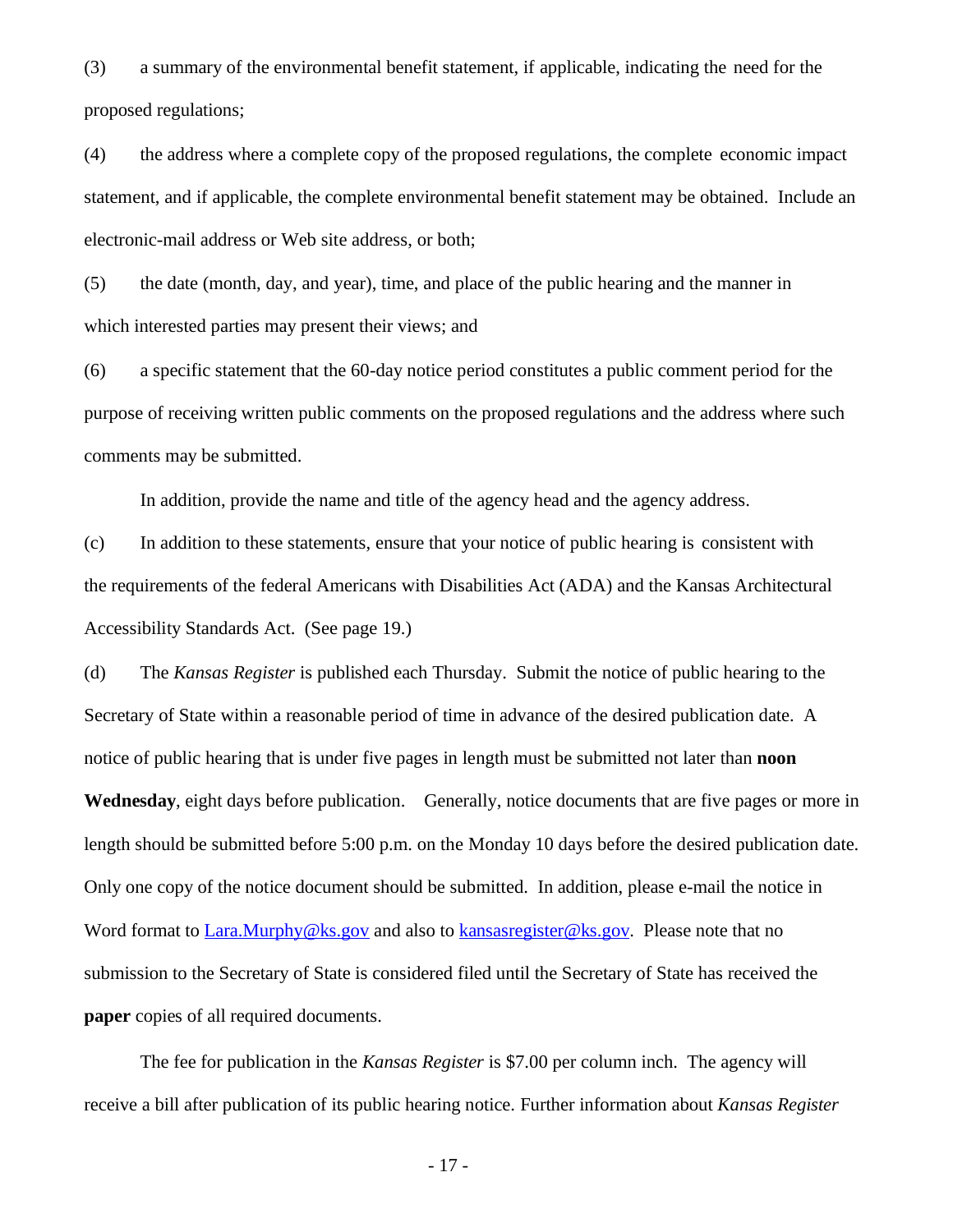publication requirements can be obtained by contacting the office of the Secretary of State at the

following address:

Lara Murphy Publications Editor Secretary of State Memorial Hall 120 SW 10th Ave. Topeka, Kansas 66612-1594 Phone #: (785) 296-0082

(e) The following documents must accompany the notice of public hearing sent to the Secretary of State:

(1) One complete copy of the proposed regulations; and

(2) one copy of the complete economic impact statement.

(f) At the time of submitting the notice, the proposed regulations, and the economic impact

statement to the Secretary of State, provide a copy of the notice of public hearing to the Chairperson,

the Vice-Chairperson, and the Ranking Minority Member of the Joint Committee on Administrative

Rules and Regulations and to the designee of the Director of the Kansas Legislative Research

Department. See K.S.A. 77-421.

Here is the address of the Kansas Legislative Research Department:

Kansas Legislative Research Department State Capitol, Room 68-W Topeka, Kansas 66612

(g) As soon as possible after proposed regulations are submitted to the Secretary of State with the notice of public hearing, the Secretary of State will send the regulations and economic impact statement to the Joint Committee on Administrative Rules and Regulations. Therefore, there is no need for the agency to send to the Chairperson of the Joint Committee a set of the regulations and the economic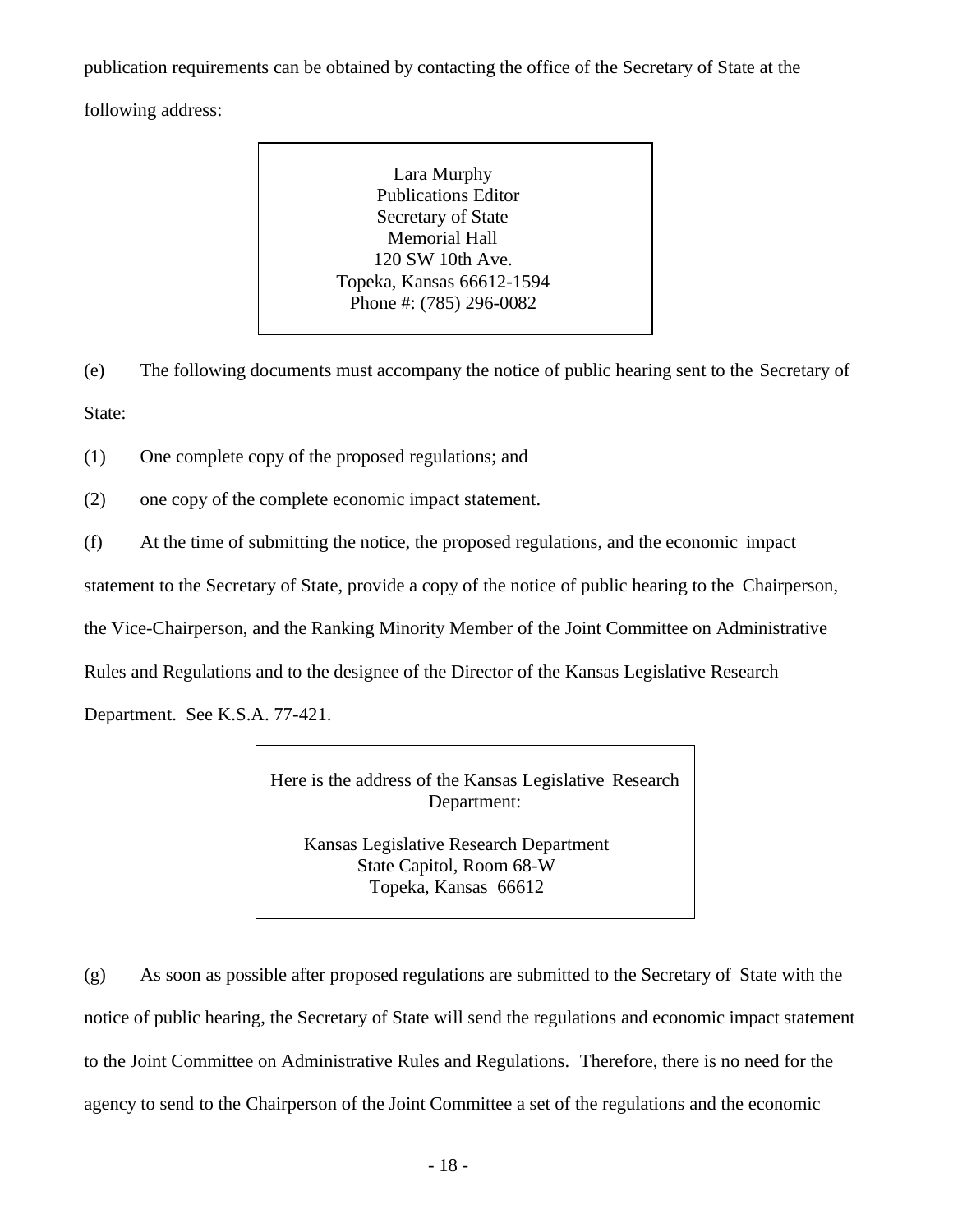impact statement.

(h) The Secretary of State will maintain the proposed regulations and the economic impact statement on file for the duration of the public comment period. Following the 60-day comment period, they may be discarded.

#### **PUBLIC NOTICE AND HEARING; GUIDELINES REGARDING ADA COMPLIANCE**

In order to comply with Title II of the Americans with Disabilities Act (ADA) and the Kansas Architectural Accessibility Standards Act while in the process of adopting regulations under K.S.A. 77-421 et seq., the following guidelines apply.

(a) Ensure that the location of public hearings is physically accessible to individuals with

disabilities, including the hearing room, parking, entrances, drinking fountains, and rest rooms.

(b) Designate a responsible person in your agency who will be the contact person for any requests for accommodation that may arise during the process of adopting the regulations.

(c) Include the following statement or its equivalent in the notice of hearing published in

the *Kansas Register*:

"Any individual with a disability may request accommodation in order to participate in the public hearing and may request the proposed regulations and economic impact statements in an accessible format. Requests for accommodation to participate in the hearing should be made at least five working days in advance of the hearing by contacting  $\qquad \qquad$ , at \_\_\_\_\_\_\_\_\_."

(d) In addition to the phone number of the contact person, include in the statement the agency's

TTY number, if available, or the number of the Kansas Relay Center (1-800-766-3777). As a courtesy, consider including a statement identifying the location of accessible parking and accessible entrances

for individuals with disabilities.

(e) The Secretary of State will make the *Kansas Register* available in an accessible format upon request of an individual with a visual impairment so that the notice of hearing will be accessible.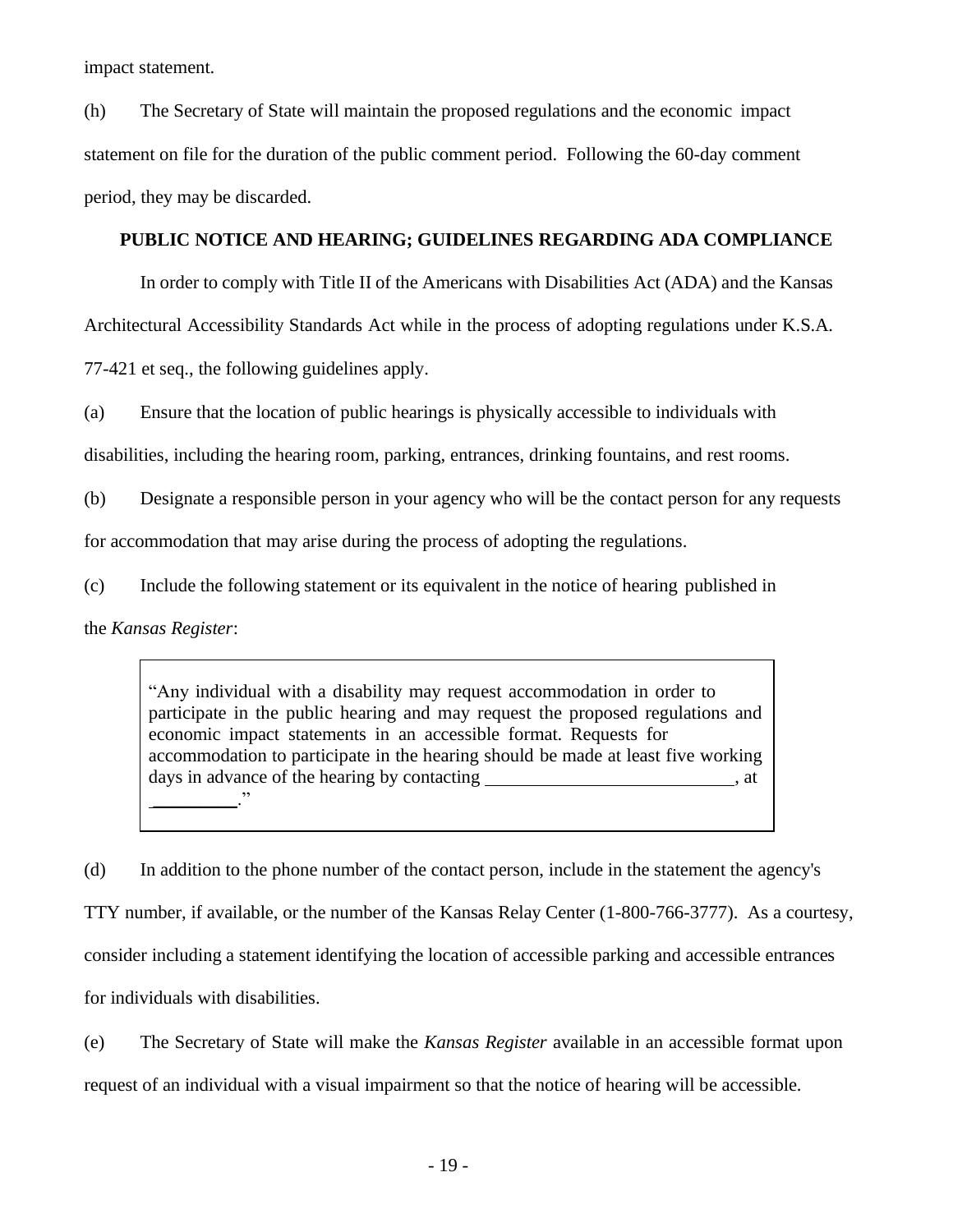(f) Be prepared to arrange for resources necessary to make requested accommodations, which might include an interpreter during the public hearing for hearing-impaired individuals or, for those with visual impairments, large-print or taped versions of the regulations, economic impact statements, and other supplemental written materials. Be sure that the contact person ascertains the specific type of accommodation requested. For example, a hearing-impaired individual may prefer a specific type of sign language. Some types of accommodations may be available within the agency. The agency may be able to make the following accommodations:

(1) Provide a reader;

(2) make a tape of written documents;

(3) convert documents to large print using a larger font (14-point) on a word processing program; or

(4) enlarge documents on a copier.

In other instances, the agency will need to be prepared to make arrangements for accommodations using resources outside of the agency. A list of individuals and organizations that can provide information regarding available resources follows. It may also be helpful to note that the Kansas Relay Center can be accessed for assistance in communicating over the telephone with individuals with a hearing or speech impairment or both. (Dial 1-800-766-3777.)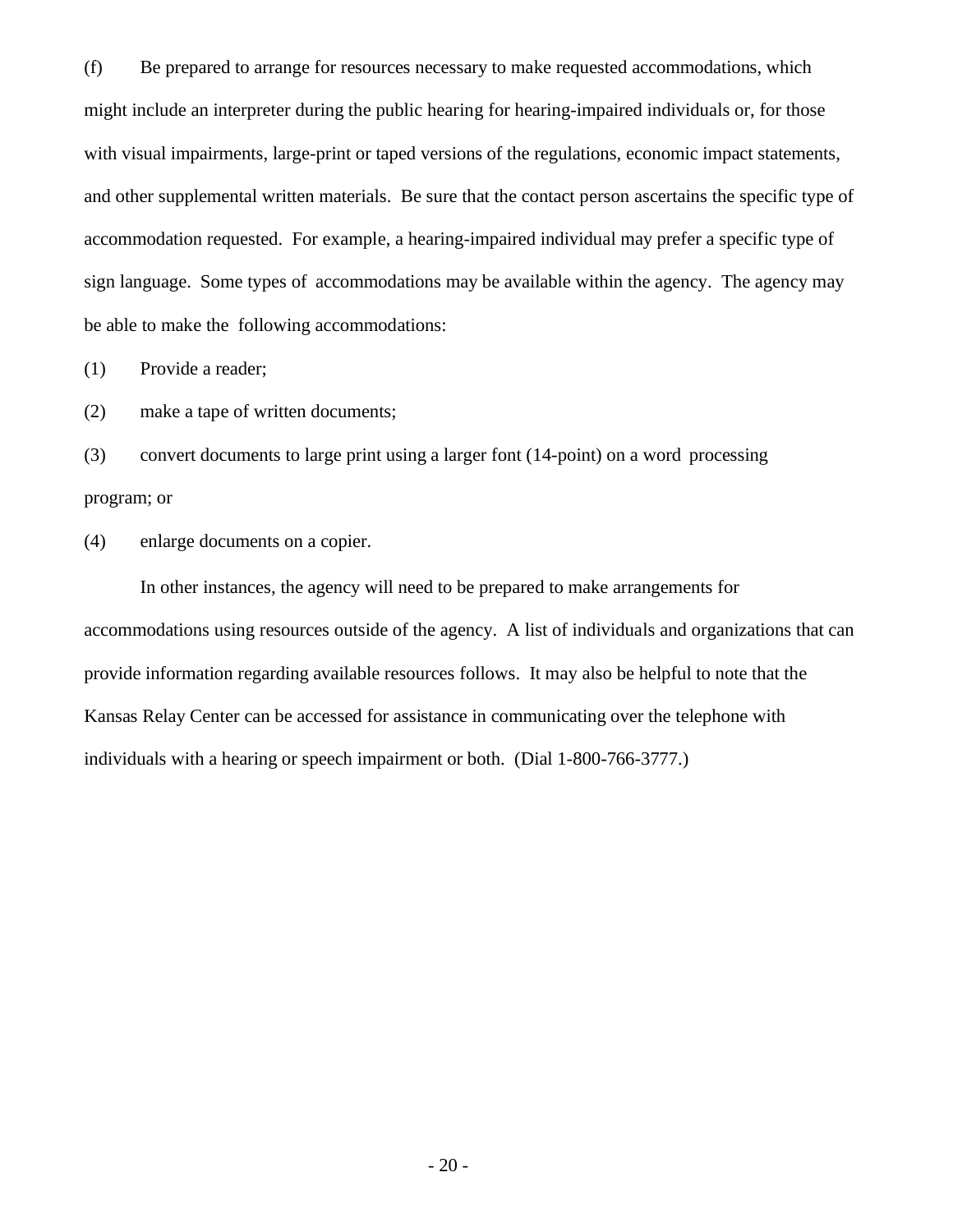#### ACCOMMODATIONS RESOURCE LIST

*General Informationand Assistance*

Anthony A.Fadale, State ADA Coordinator Kansas Department for Children and Families Administration Building 555 S. Kansas Ave., 1 st floor Topeka, Kansas 66603 Phone #: (785) 296-1389 / FAX #: (785) 296-4960 [Anthony.Fadale@ks.gov](mailto:Anthony.Fadale@ks.gov)

*Interpreters for Hearing-Impaired Individuals*

Kansas Commission for the Deaf and Hard of Hearing Kansas Department for Children and Families Administration Building 555 S. Kansas Ave., 3 rd floor Topeka, Kansas 66603 Phone #: (785) 368-8034 OR 1-800-432-0698 Fax #: (785) 368-7467

> *Telephone Relay Services* Kansas Relay Center 1-800-766-3777

> > *Braille* See Appendix F

*Recording Print Materials* You may wish to use your agency's staff to record materials. See Appendix Ffor additional resources.

*Large-PrintMaterials*

You may be able to produce large-print materials by using a larger font on your word processor or by enlarging them on your copier.

(g) The general rule under the ADA is that all communications between public entities and the public must be accessible to people with disabilities. Subpart E of the Justice Department's Title II regulations (28 C.F.R. 35.160) says that, in a public entity's programs and activities, communications with persons who have a disability must be as effective as communications with persons who do not have disabilities. The Title II regulations do not specify how a public entity must ensure accessible communication.

(h) In the preamble to Title II, the Justice Department interprets auxiliary aids and services to be those aids and services designed to provide effective communication or, in other words, to make aurally and visually delivered information available to persons with hearing, speech, and vision impairments. In determining which aids would be most appropriate, the state agency should give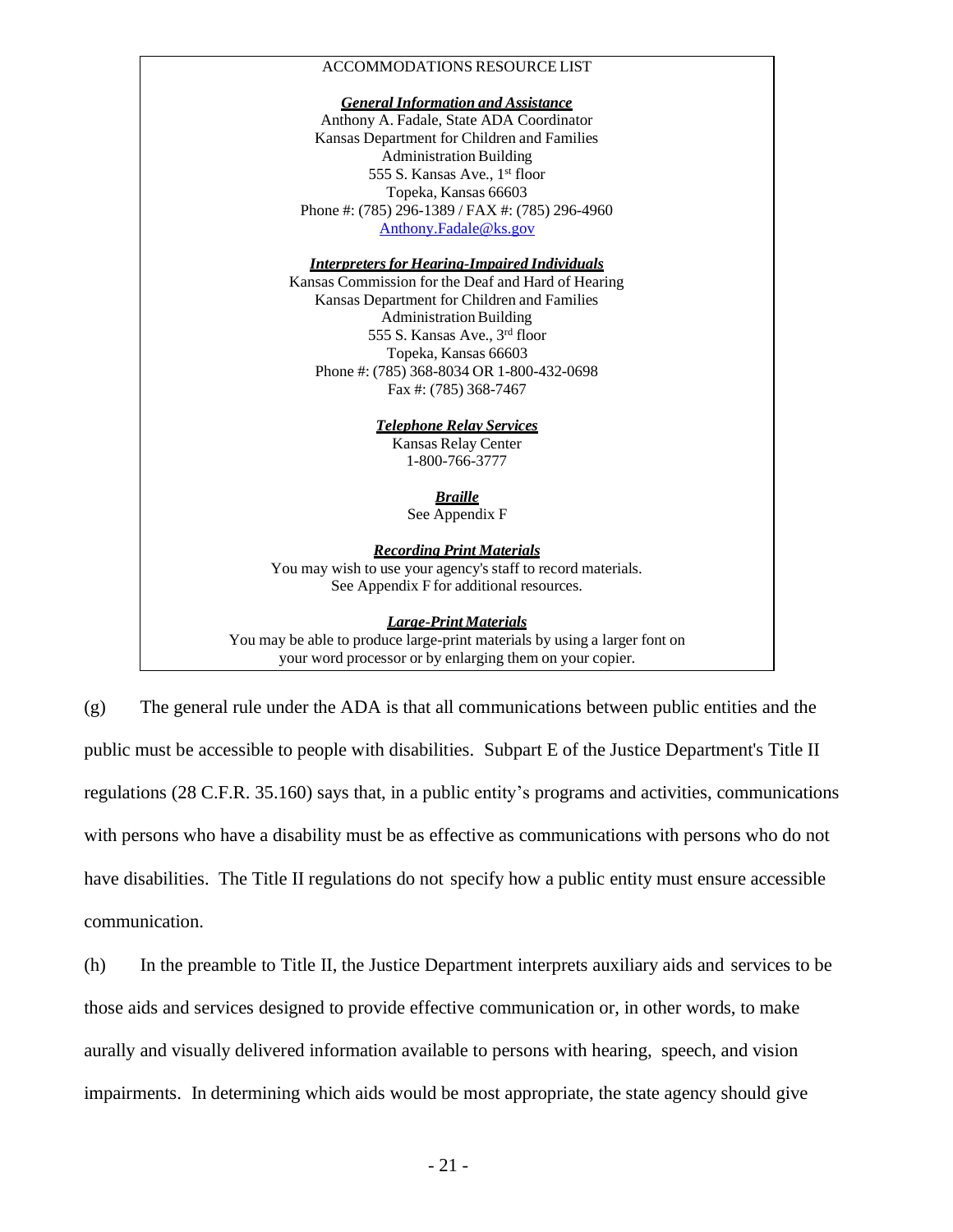primary consideration to the request of the individual with the disability.

#### **PUBLIC COMMENT PERIOD**

(a) Upon receiving a notice of public hearing from an agency, the Joint Committee on

Administrative Rules and Regulations will schedule a review of the proposed regulations during the 60-

day public comment period. As part of the review, the Joint Committee will give the agency an

opportunity to explain the proposed regulations and consider other supporting or opposing statements.

This review will form the basis of any public comments submitted to the agency by the Joint

Committee.

(b) Following the review and before the end of the 60-day comment period, the Joint Committee will send to the agency any written comments it has regarding the proposed regulations or an acknowledgment that the committee has reviewed the proposed regulations without comment.

> When reviewing proposed regulations, the Joint Committee is participating in the public comment period, rather than carrying out its legislative oversight responsibilities. Therefore, comments made by the Joint Committee regarding proposed regulations should be considered with the same weight as that given to comments made by other individuals or organizations participating in the public comment process.

(c) If the proposed regulations are adopted, maintain any written comments submitted during the public comment period for not less than three years after the effective date of the regulations. See K.S.A. 77-421(d). Pursuant to K.S.A. 77-421(b)(1), "prepare a concise statement of the principal reasons for adopting the rule and regulation…" (There is no submission requirement for this document.)

#### **REVIEW BY THE JOINT COMMITTEE ON ADMINISTRATIVE RULES AND REGULATIONS**

(a) The Joint Committee on Administrative Rules and Regulations will review regulations before they are adopted (during the public comment period) and may also review the regulations following their adoption. See K.S.A. 77-436.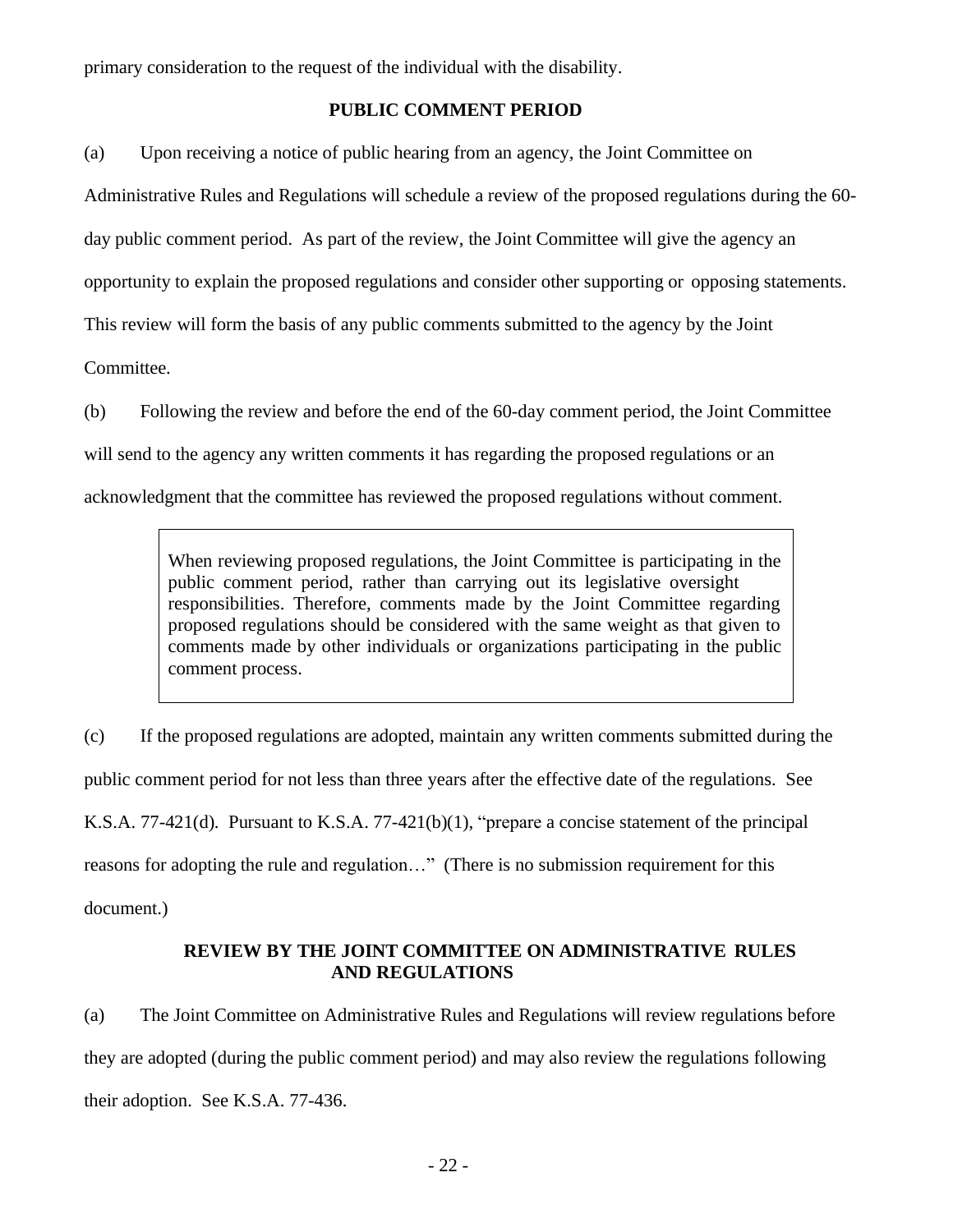(1) The Joint Committee will provide **comments** to the agency about **proposed** regulations and may state **concerns** about **adopted** regulations. (See page 22 for more information on reviews by the Joint Committee during the public comment period.) Following its review of proposed regulations, the Joint Committee forwards a letter to the agency identifying any comments it has regarding the proposed regulations and requesting that the agency provide a written response at the time regulations are filed with the Secretary of State. The agency's response to the Joint Committee should include the following information:

(A) A summary of comments made by the committee, individuals, and organizations;

(B) the agency's response to those comments; and

(C) changes made to the regulations following the hearing.

(2) Each permanent regulation filed with the Secretary of State will be submitted to the Joint Committee for review. At that time, the Joint Committee will consider the agency's written response to comments and its summary of changes to the regulation. The Joint Committee may then choose to evaluate the adopted regulation based solely on the written response, or it may elect to schedule a hearing on the regulations. If a hearing is held, the Joint Committee gives the agency involved an opportunity to explain and justify its regulations. The Joint Committee may consider supporting or opposing statements from other parties.

(b) After reviewing the agency's written response or holding a hearing on the regulations, the Joint Committee may choose to recommend modification or revocation of a regulation.

(1) The Joint Committee may choose to express its concerns through minutes adopted by the Joint Committee. A copy of the minutes in which the concerns identified by the Joint Committee are listed will be forwarded to the agency for a response. After considering the concerns expressed by the Joint Committee, the agency should prepare a letter in which it identifies those changes suggested by the Joint Committee that it will adopt, if any, and the time frame in which the agency plans to make the changes. If the agency does not concur with the concerns of the Joint Committee, the letter should

- 23 -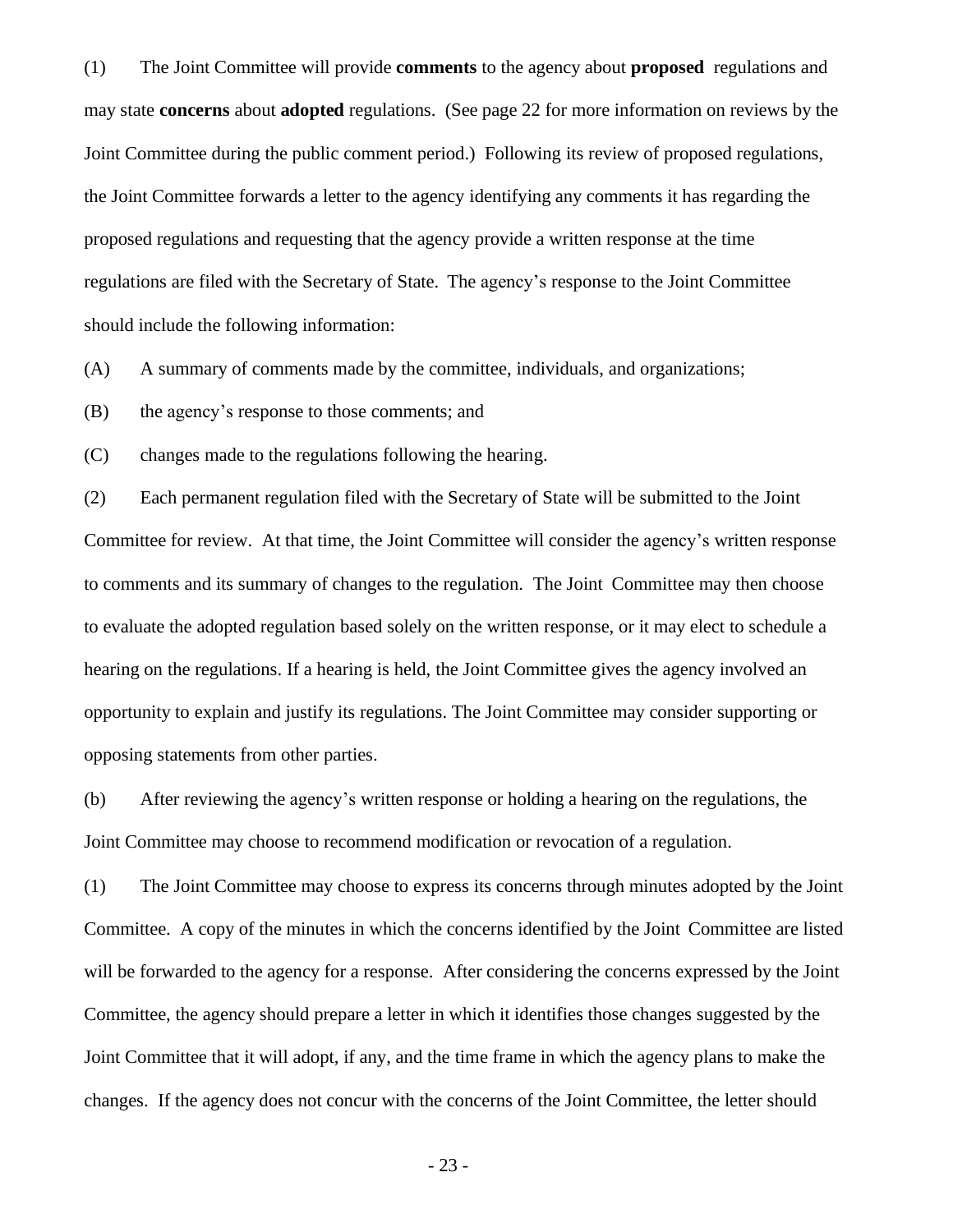include an explanation of its position. If the agency does not respond positively to the recommendations of the Joint Committee, as contained in the statement of concerns, the Joint Committee may recommend some other action it believes appropriate, through introduction of a concurrent resolution or a bill.

(2) The Joint Committee may choose to recommend statutory changes that would redefine the scope of an agency's authority to adopt regulations, revise the substantive law in a way that requires amendments to the regulations, or establish other statutory provisions or directions for the regulations.

#### **PUBLIC HEARING**

(a) Hold a public hearing on the date stated in the notice. Circulate a sign-in sheet for all those who attend the public hearing so that the agency has a record of the number of individuals in attendance. Explain to all who attend the hearing the details of the proposed regulation and, if requested to do so, prepare a concise statement of the principal reasons for adopting the regulation. All interested parties must be given a reasonable opportunity to present their views on the regulation, either orally or in writing.

(b) If an agency receives comments about the proposed regulation before the public hearing, including comments from the Joint Committee on Administrative Rules and Regulations, the agency may determine before the hearing that the regulations will be revised before adoption. In this case, it may be helpful to orally summarize the comments and anticipated revisions during the hearing.

**However, agencies must wait until AFTER the public hearing to submit any revisions to the Secretary of Administration, the Attorney General, and (if required) the Budget Director for approval.**

(c) During the hearing, keep written minutes or other records, which may include sound recordings or electronically accessed media. If the proposed regulation is adopted and takes effect, maintain the following documents for not less than three years after the effective date of the

- 24 -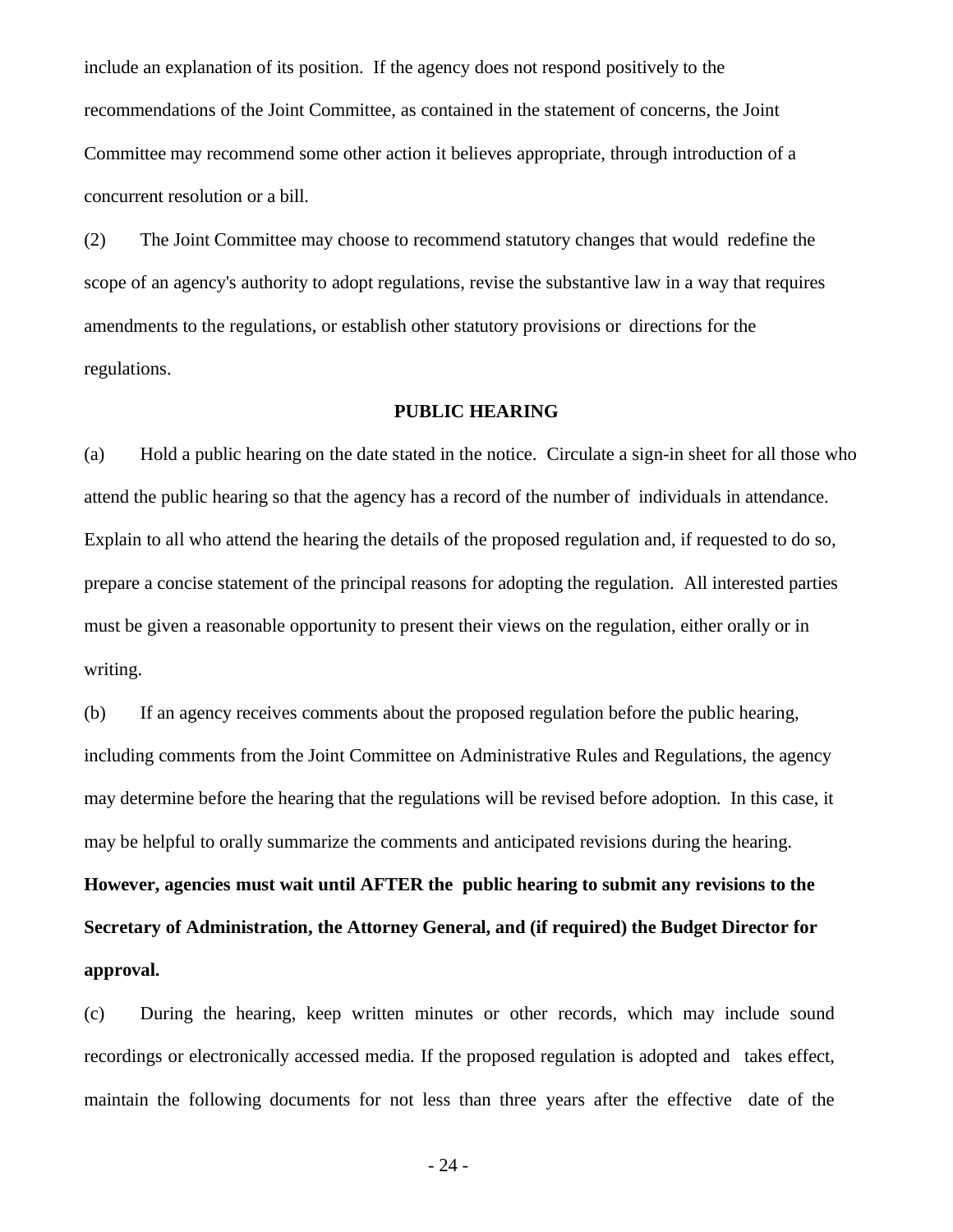regulation, pursuant to K.S.A. 77-421:

- (1) The written minutes or other records, including a copy of the regulations as they were presented at the public hearing;
- (2) the list of all persons who appeared at the hearing and whom they represented;
- (3) any written testimony presented at the hearing; and
- (4) any written comments submitted during the 60-day public comment period.

#### **ADOPTION OF REGULATIONS**

(a) If deemed appropriate, make changes in the proposed regulation based on the comments received at the public hearing. Each change must be processed through the offices of the Secretary of Administration, the Attorney General, and (if required) the Budget Director as explained on page 6. Adequate time should be allowed after the public hearing for these reapprovals.

> If an agency elects to make posthearing changes that meet the criteria specified in K.S.A. 77-421(c), "[t]he agency shall initiate new rulemaking proceedings…" pursuant to K.S.A.  $77-421(a)(4)$ .

(b) Formally adopt the regulation. Agencies headed by an individual accomplish this through a written declaration of adoption signed by the agency head. Agencies headed by a board or commission must adopt a regulation upon a certified roll call vote at an open meeting of the body. A regulation is adopted only upon a majority vote of the total membership of the adopting commission or board. See K.S.A. 77-421.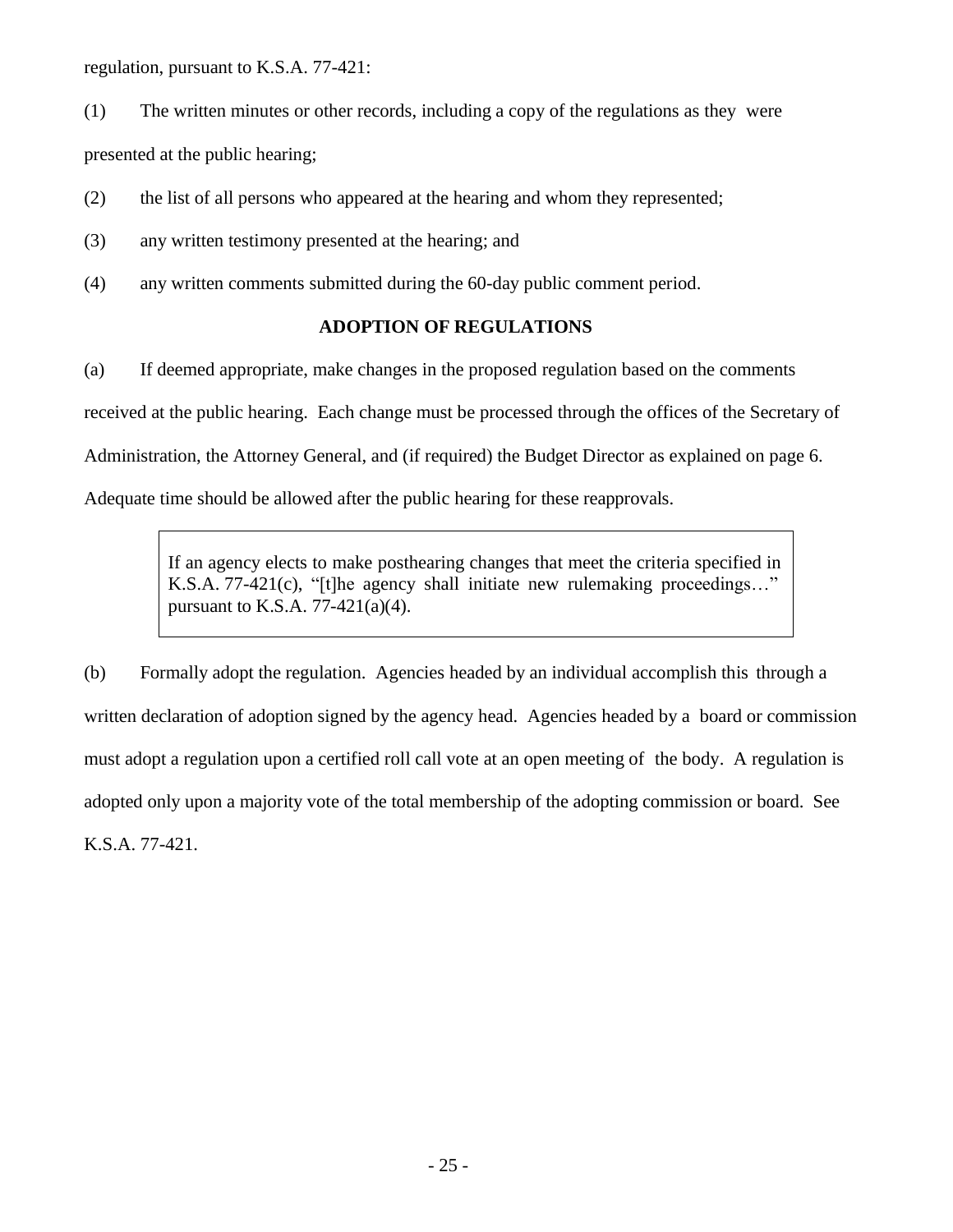#### **Open Meetings for Adoption of Regulations**

- ❑ Upon request of any person, agencies headed by a board or commission must provide notice of the meeting at which the regulations will be adopted and a copy of the agenda, if any, relating to the business to be transacted at the meeting.
- ❑ Public meetings may be held by telephone conference call when arrangements are made so that members of the public can effectively hear the proceedings.
- ❑ No binding action can be taken by secret ballot.
- ❑ The requirements for holding an open meeting are set out in the Kansas Open Meetings Act (KOMA), K.S.A. 75-4317 et seq. Agencies may consult with the Attorney General regarding questions about open meetings.

(c) If an agency needs to adopt regulations to implement new legislation, the agency may complete all of the steps **other than adoption and filing with the Secretary of State** before the legislation takes effect. However, the formal adoption cannot occur until the effective date of all statutes authorizing the regulations. See K.S.A. 77-420a.

(d) Pursuant to K.S.A. 77-421(b)(1), "[a]t the time it adopts or amends a rule and regulation,

the state agency shall prepare a concise statement of the principal reasons for adopting the rule and

regulation or amendment thereto, including…" See K.S.A. 77-421(b)(1)(A) and (B).

#### **FILING REGULATIONS WITH THE SECRETARY OF STATE**

- (a) File with the Secretary of State the following documents:
- (1) The original and one copy of each permanent regulation adopted;
- (2) one copy of each of the following:

(A) The updated economic impact statement, including a statement of the time and place of the public hearing and the number of individuals who attended the hearing. The sign-in sheet from the public hearing should **not** be filed with the Secretary of State;

- (B) the environmental benefit statement, if applicable; and
- (C) the takings assessment required under the Private Property Protection Act, if applicable;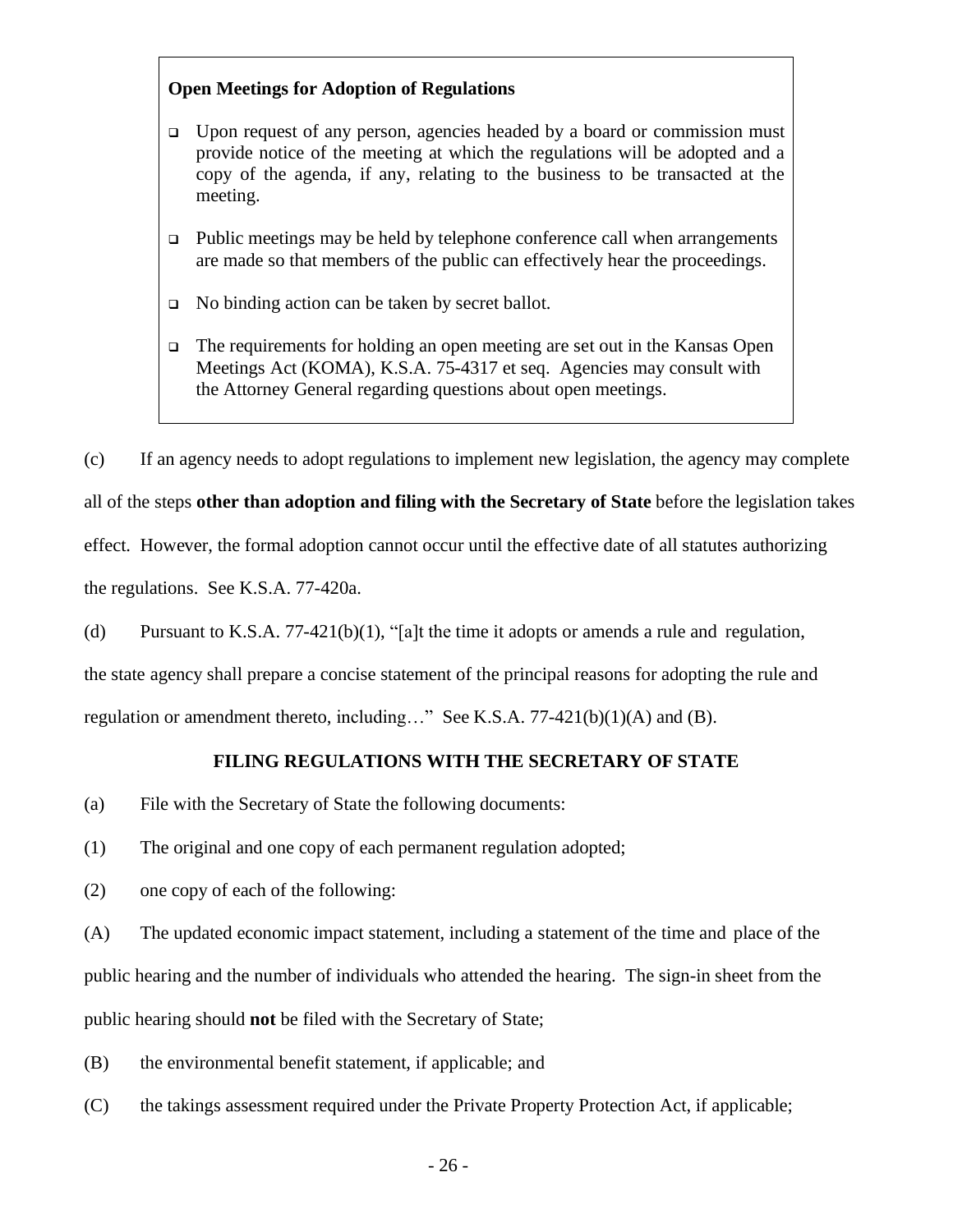(3) the original written declaration of adoption or a certified copy of the roll call vote.

File regulations and associated documents by submitting them to the following address: Lara Murphy Publications Editor Secretary of State Memorial Hall 120 SW 10th Ave. Topeka, Kansas 66612 Phone #: (785) 296-0082 [Lara.Murphy@ks.gov](mailto:Lara.Murphy@ks.gov)

(b) Provide any regulations to the Secretary of State in electronic Word format (with each regulation in a separate Word document, except for multiple revocations on the same page), in addition to the stamped original and one paper copy that are required to be filed. For new regulations and revoked regulations, be certain that the version submitted electronically is identical to the version approved by the Secretary of Administration, the Attorney General, and (if required) the Budget Director, formally adopted by the agency head, and filed with the Secretary of State. However, in the electronic Word document for each **amended** regulation, delete the stricken text and remove the underlining from the new text. Please note that no submission to the Secretary of State is considered filed until the Secretary of State has received the **paper** copies of all required documents. In addition, provide the name and title of the agency head and the agency address.

> Effective July 1, 2001, K.S.A. 77-416 was amended to eliminate the requirement that the agency file with the Secretary of State a copy of any document adopted by reference in the regulations filed with the Secretary. However, agencies are still required to provide a copy of each document adopted by reference to the Secretary of Administration and the Attorney General when the regulation is submitted for their review and approval. Moreover, agencies must continue to make a copy of the document adopted by reference available upon request of any person.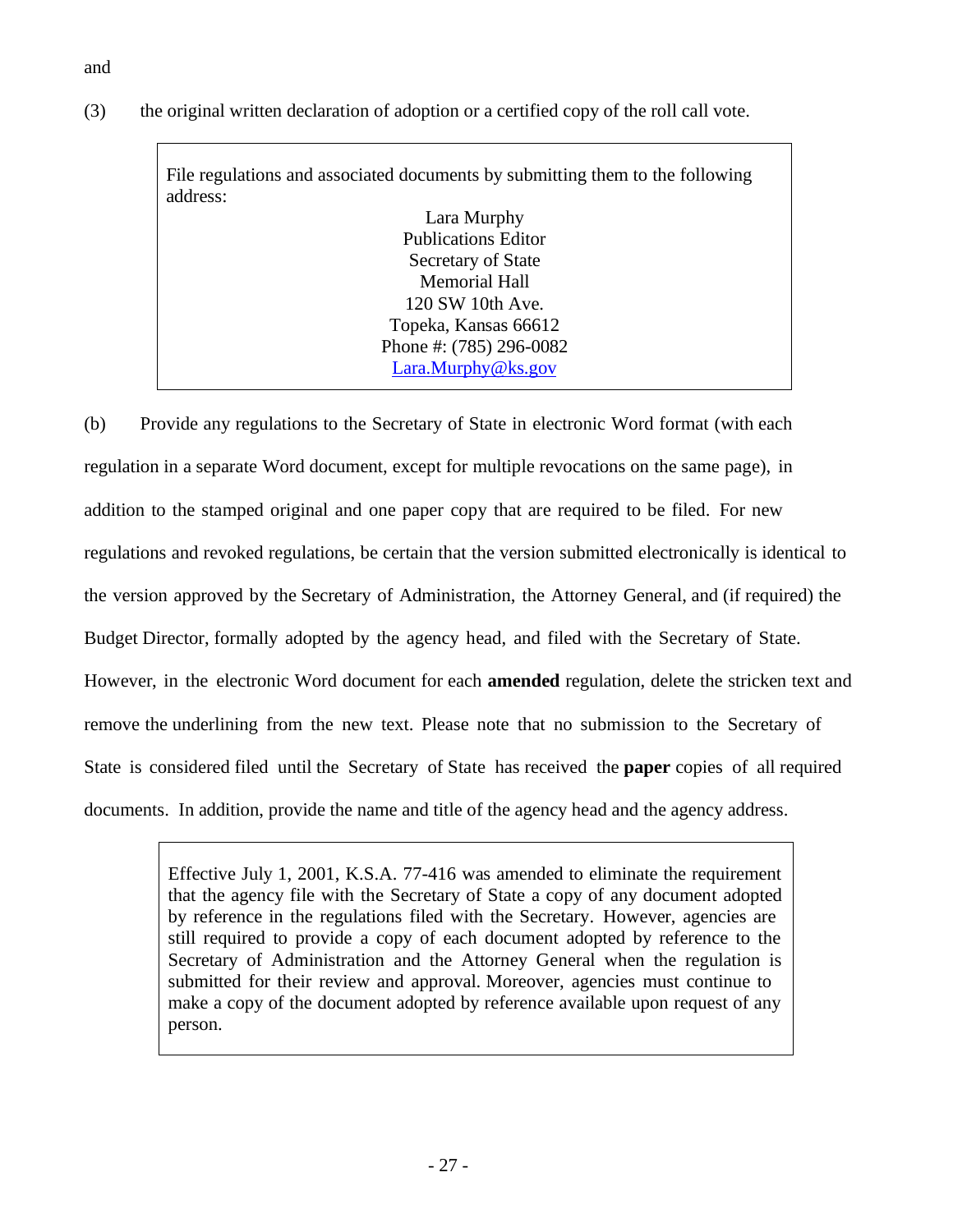### **PUBLICATION OF REGULATIONS IN THE** *KANSAS REGISTER***; EFFECTIVE DATE FOR PERMANENT REGULATIONS**

(a) The Secretary of State will publish in the *Kansas Register* the full text of all regulations adopted and filed in accordance with the Rules and Regulations Filing Act.

(b) Each permanent regulation filed with the Secretary of State will take effect 15 days after it is published in the *Kansas Register*. See K.S.A. 77-426. As the *Kansas Register* is published each Thursday, the 15th day after publication in the *Kansas Register* will always fall on a Friday. Therefore, permanent regulations generally take effect on the third Friday following publication in the *Kansas Register* or on a later date stipulated in the body of the regulation.

(c) In order to estimate when a permanent regulation will take effect, agencies will also need to be aware of *Kansas Register* publication deadlines for permanent regulations. The publication date is determined by the length of the regulations and the date they are filed with the Secretary of State's office. Upon filing, the regulations must be typeset by staff at the Secretary of State's office and proofread by the *Kansas Register* staff before publication in the *Kansas Register*. The date of publication will be determined at the time the agency files its permanent regulations with the Secretary of State. All regulations are published in as timely a manner as possible. Following publication, the agency will receive a bill for the publication fee, which is \$7.00 per column inch.

(d) The Secretary of State may authorize an agency to publish a summary of any regulation or group of regulations that is lengthy and expensive to publish. See K.S.A. 75-430(a)(5). In deciding whether or not to publish regulation summaries, the Secretary of State will determine whether or not the regulations meet all of the following conditions:

(1) The regulations are arcane or highly technical.

(2) The regulations are very lengthy and expensive to publish.

(3) The regulations are available in published form.

(4) The summaries sufficiently notify the public about the contents of the regulations.

- 28 -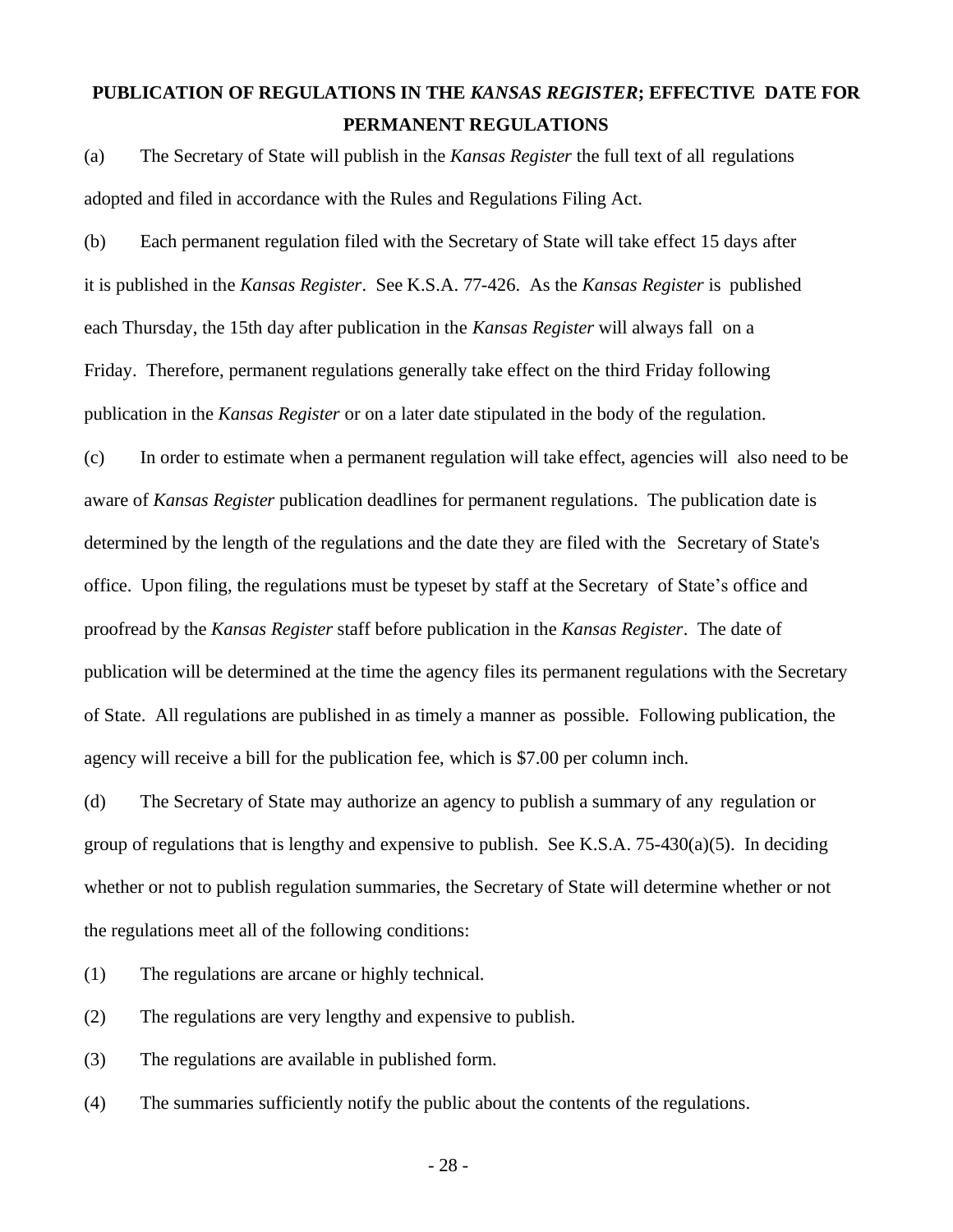Detailed guidelines for publishing summaries of regulations can be obtained from the Secretary of State's office. A request to publish summaries should be made at the time of filing the regulations with the Secretary of State. Agencies should be aware that they will still be responsible for the cost of typesetting and proofreading the full text of the regulations for publication in the K.A.R. volumes.

(e) All permanent regulations that appear in the *Kansas Register* will eventually be incorporated

into the K.A.R. volumes. **Each agency needs to review the publication of its regulations in the**

*Kansas Register* **for accuracy and notify the Secretary of State's office of any errors to ensure** 

**that the regulations are corrected before they are published in the** K.A.R. volumes. Each agency

should also review the publication of its regulations in the **subsequent K.A.R. volumes, including** 

**the K.A.R. Supplement, and notify the Secretary of State's office of any errors in the published version.**

(f) See K.S.A. 45-403 for the retention requirements governing each agency's regulations.

Questions about *Kansas Register* publication deadlines, fees, or other policies regarding rules and regulations may be directed to the following address:

> Lara Murphy Publications Editor Secretary of State Memorial Hall 120 SW 10th Ave. Topeka, Kansas 66612 Phone #: (785) 296-0082

#### **TIMELINE FOR PERMANENT REGULATIONS**

The following guide will help each agency plan how much time it will need to allot to each phase of the actual filing process within that agency's time frame.

(a) Agencies are encouraged to begin the drafting and review process as soon as it becomes evident that regulations must be adopted. If the authorizing or implementing statutes are new, the regulations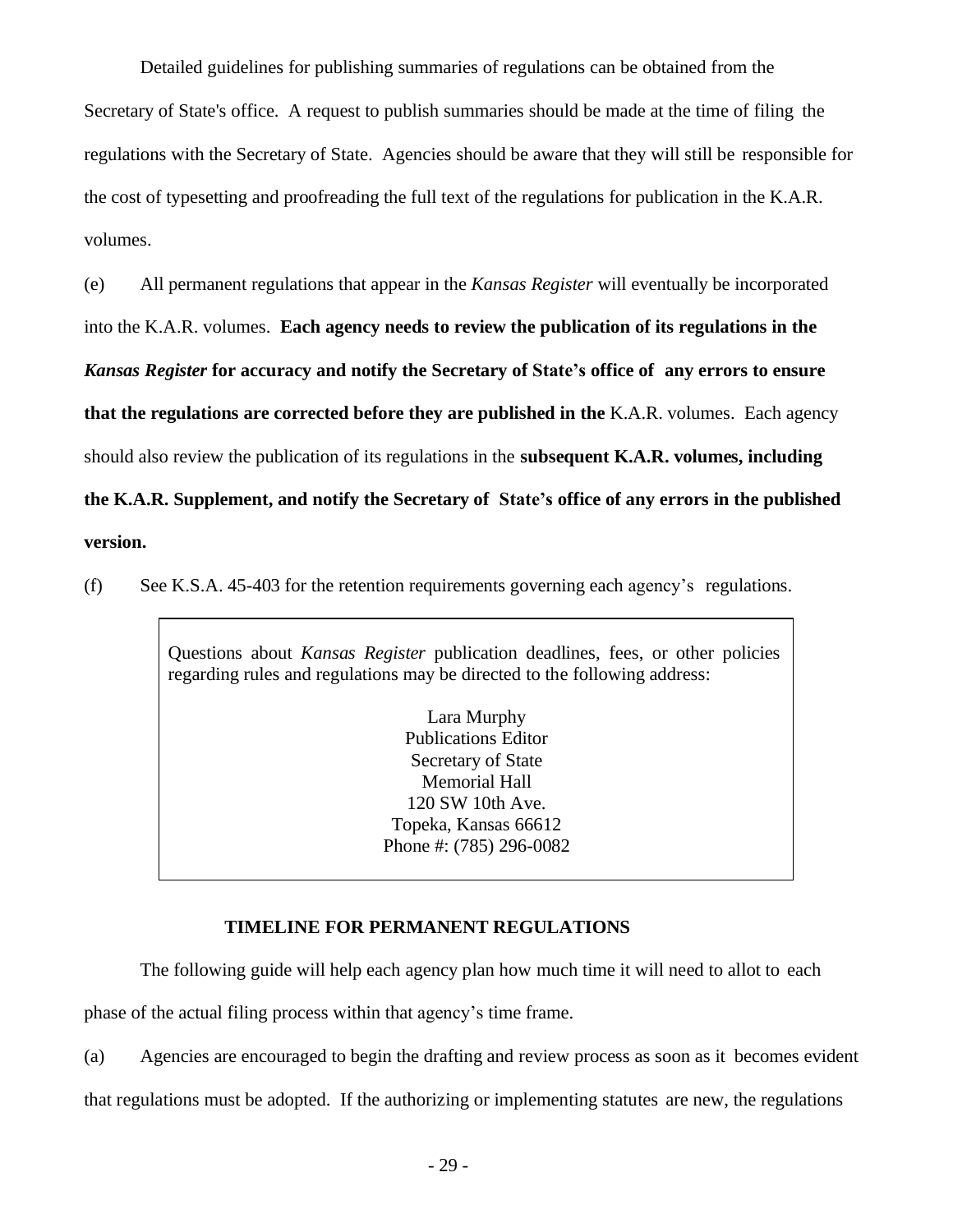can be adopted and filed as soon as the statutes take effect, as specified in the bill. Many statutes take effect when the bill is published in the *Kansas Register*.

(b) Prepare the economic impact statement and, if appropriate, an environmental benefit statement and a "takings assessment." (See pages 8, 12, and 13.) If desired or required, consult with the League of Kansas Municipalities, the Kansas Association of Counties, the Kansas Association of School Boards, or other state agencies in preparing the economic impact statement. (See pages 10-11.)

(c) Submit a hard copy of each proposed regulation to the Secretary of Administration for review and approval. Generally, allow several weeks for possible changes and revisions. The length of time that it takes to review regulations will vary, depending on the number of regulations submitted, the length of the regulations, the type of regulations (whether new, amended, or revoked), the amount of time since the regulations were last amended or were in effect, and the number of regulations submitted by other agencies. Particularly lengthy, complex, or poorly drafted regulations require additional time to review, revise, and obtain approval. Generally, regulations will be reviewed in the order received.

(d) Submit the hard copy (original, as approved by the Secretary of Administration) of each proposed regulation to the Attorney General. Generally, allow several weeks for possible changes and revisions. (e) If required, submit the hard copy (original, as approved by the Secretary of Administration and the Attorney General) of each proposed regulation and the economic impact statement to the Budget Director for approval. Otherwise, provide a copy of the economic impact statement to the Budget Director. (See Section 5.)

(f) Submit one paper copy of each of the following to the Secretary of State: the notice of public hearing, the proposed regulations, and the economic impact statement. Please provide the name and title of the agency head and the agency address. In addition, submit the notice of public hearing in Word format. If the notice of public hearing is less than five pages in length, it must be submitted not later than **noon** of the **Wednesday** eight days before publication. Generally, notices that are five pages or more in length should be submitted by 5:00 p.m. of the Monday 10 days before publication.

- 30 -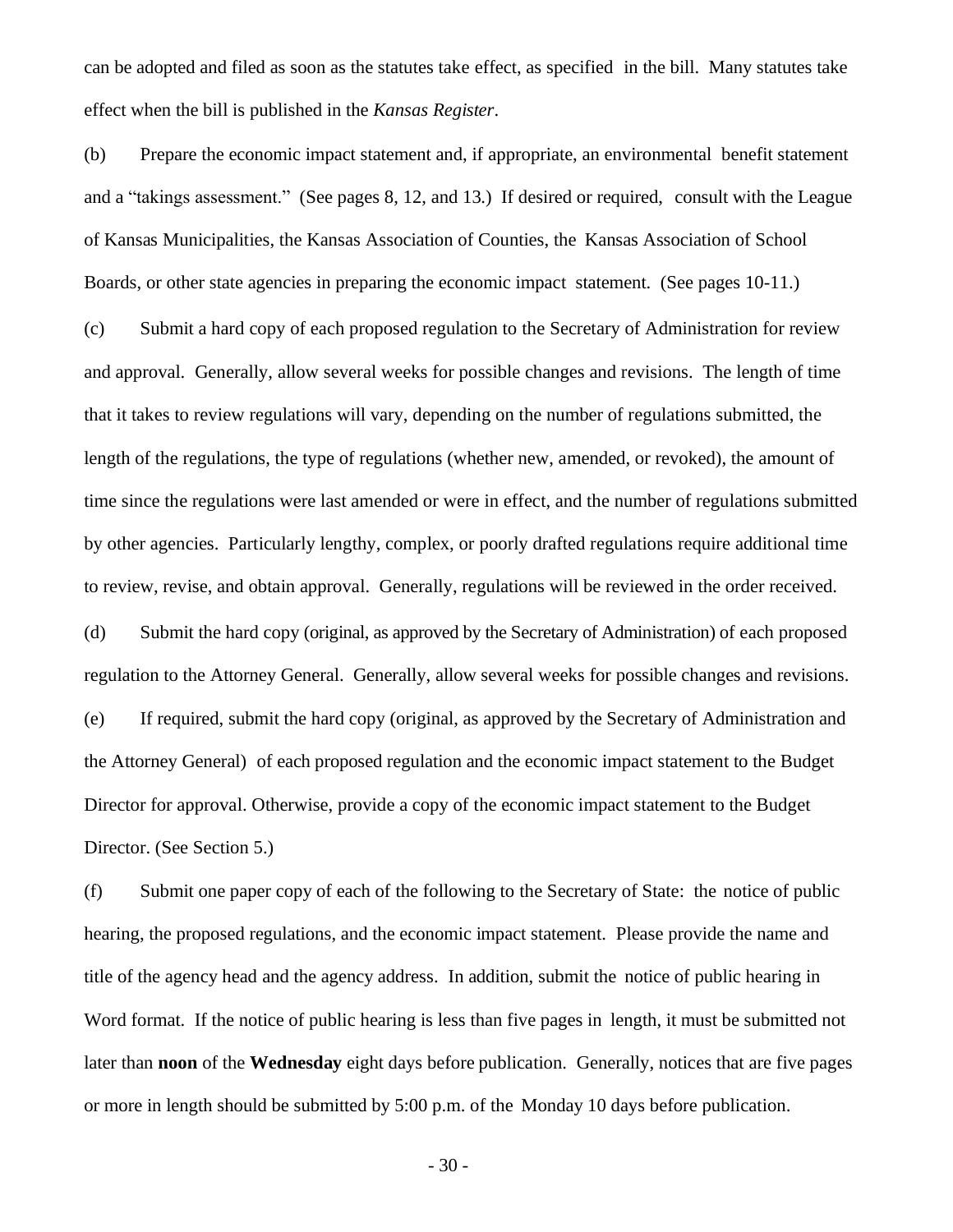(g) Notice of the public hearing must be given at least 60 days before the hearing date. The *Kansas Register* is published each Thursday. Therefore, the first working day that meets the 60-day notice requirement will be the Monday that occurs 61 days following publication of the notice.

(h) Hold the public hearing, and keep either a sound or video recording or minutes of the proceeding. Following the public hearing, allow time to make any changes to the regulations deemed advisable and time for approval of revised pages by the Secretary of Administration, the Attorney General, and (if required) the Budget Director. Several weeks may be required, depending upon the extent of changes. If an agency elects to make posthearing changes that meet the criteria specified in K.S.A. 77-421(c), "[t]he agency shall initiate new rulemaking proceedings…" pursuant to K.S.A. 77-  $421(a)(4)$ .

(i) Update the economic impact statement to reflect the date, time, and place of the hearing, the number of individuals in attendance, and any revisions to required information. If appropriate, update any environmental benefit statement or takings assessment associated with the regulation. Adopt the regulations. Agencies headed by a board or commission will need to coordinate completion of other steps in the process with scheduled meetings of the board or commission. Pursuant to K.S.A. 77-  $421(b)(1)$ , "prepare a concise statement of the principal reasons for adopting the rule and regulation or amendment thereto, including…" (There is no submission requirement for this document.)

(j) File with the Secretary of State the original and one copy of each permanent regulation and the original of the formal adoption document, along with one copy of the economic impact statement with updated information about the hearing and any environmental benefit statement associated with the regulation. If a takings assessment is required, file a copy of the assessment with the Governor, the Attorney General, and the Secretary of State not later than the date the adopted regulation is filed with the Secretary of State.

(k) The date of publication in the *Kansas Register* will be determined at the time the agency files the regulations with the Secretary of State. Publication deadlines for the *Kansas Register* are

- 31 -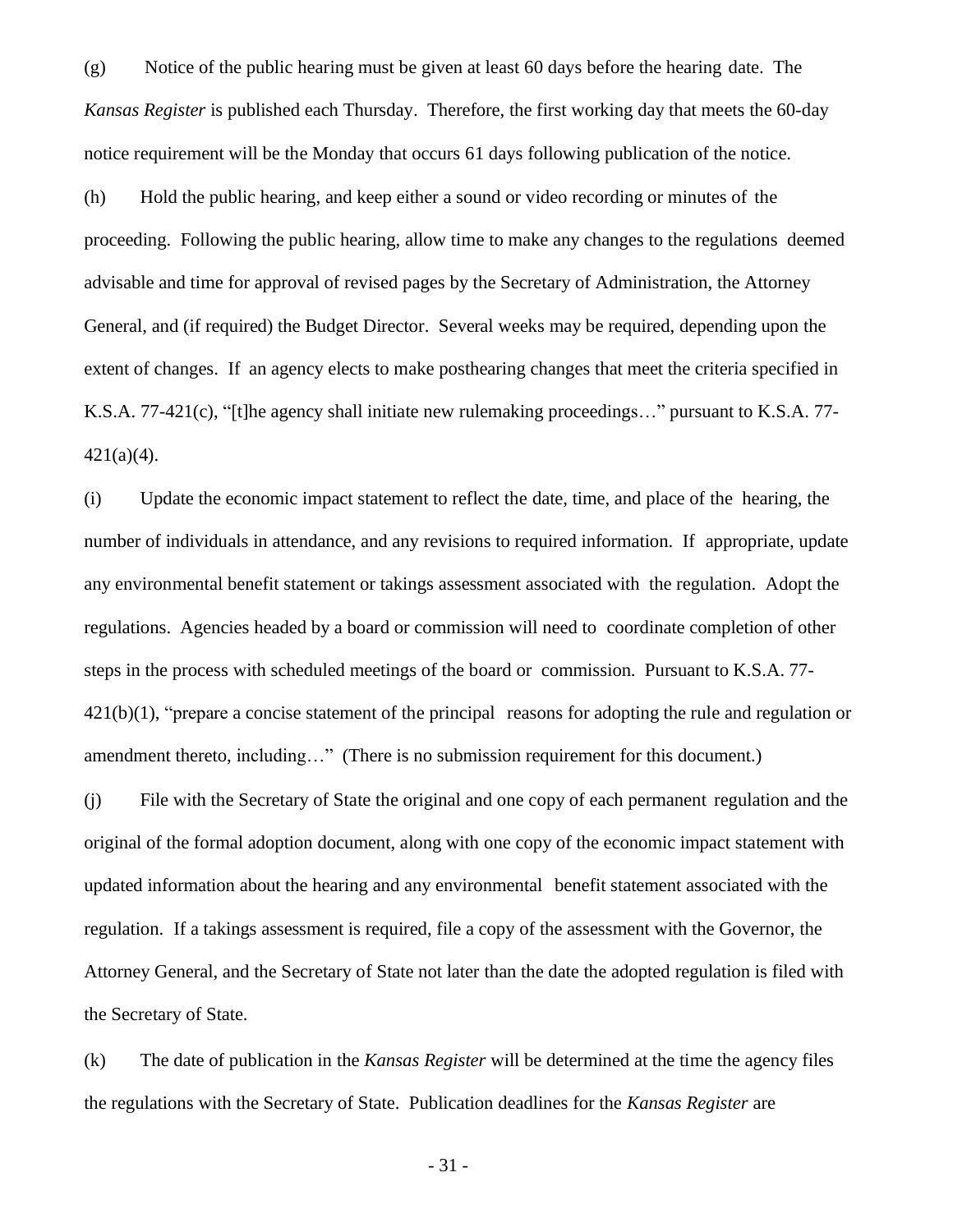determined by the length of the regulations and the date that the regulations are filed with the Secretary of State. In general, regulations are published one to three weeks after filing.

(l) Permanent regulations will take effect 15 days after publication in the *Kansas Register*. Because the *Kansas Register* is published on Thursday of each week, permanent regulations will take effect on the third Friday following publication, unless a later date is specified in the body of the regulation.

#### **PERMANENT REGULATIONS**

- Step 1. Submit regulations to Secretary of Administration for approval.
- Step 2. Submit regulations to Attorney General for approval.
- Step 3. If required, submit regulations and economic impact statement to Budget Director for approval. Otherwise, submit a copy of economic impact statement to Budget Director.
- Step 4. Submit the hearing notice packet to Secretary of State.
- Step 5. Notice published in the *Kansas Register*.
- Step 6. Joint Committee on Administrative Rules and Regulations reviews and comments on proposed regulations.
- Step 7. Hold the public hearing.
- Step 8. Obtain approval for any revisions; adopt; file with Secretary of State.
- Step 9. Regulations published in the *Kansas Register*.
- Step 10. Regulations take effect (typically 15 days after publication).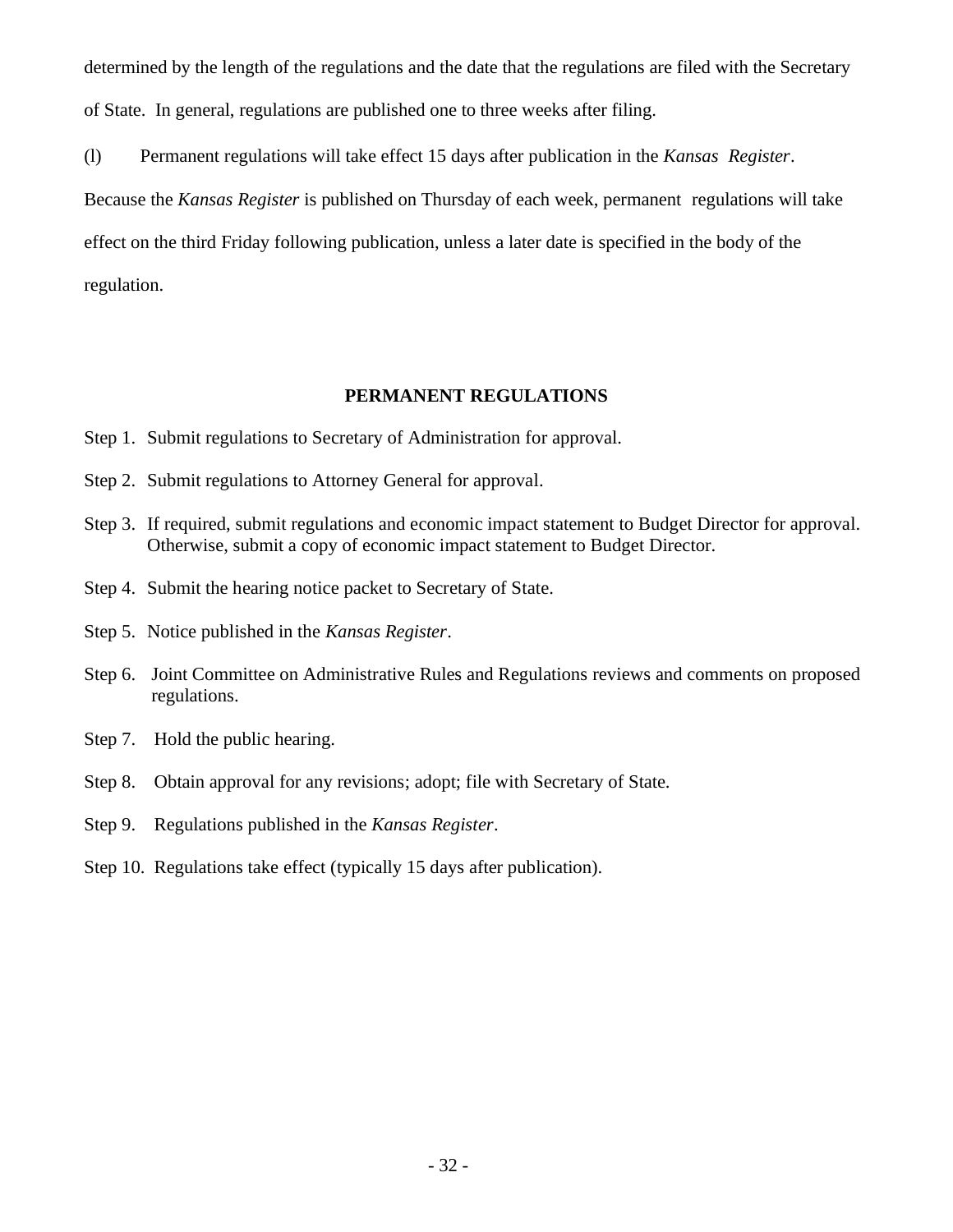### **SECTION 2 PROCESS FOR ADOPTING TEMPORARY REGULATIONS**

#### **BASIS FOR ADOPTING TEMPORARY REGULATIONS**

A temporary regulation can be adopted if preservation of the public peace, health, safety, or welfare necessitates or makes desirable putting the regulation into effect prior to the time it could be put into effect as a permanent regulation. See K.S.A. 77-422. On occasion, this basis for a temporary regulation may apply to proposed regulations that implement newly passed legislation. In this way, the temporary regulations can take effect in conjunction with the new legislation.

#### **PROCEDURES FOR PROCESSING TEMPORARY REGULATIONS**

(a) Submit a hard copy of each proposed temporary regulation to the Secretary of

Administration, as described under the process for adopting permanent regulations on page 6.

(b) Submit the hard copy (original, as approved by the Secretary of Administration) of each proposed temporary regulation to the Attorney General, as described under the process for adopting permanent regulations on page 6.

(c) If required, submit the hard copy (original, as approved by the Secretary of Administration and the Attorney General) of each proposed temporary regulation and the economic impact statement to the Budget Director for approval. Otherwise, provide a copy of the economic impact statement to the Budget Director.

(d) A public hearing is not required for temporary regulations, although agencies may choose to hold a public hearing for any temporary regulations. However, given the time frame involved in holding a hearing, it typically is not feasible to hold a hearing before temporary regulations are adopted.

- 33 -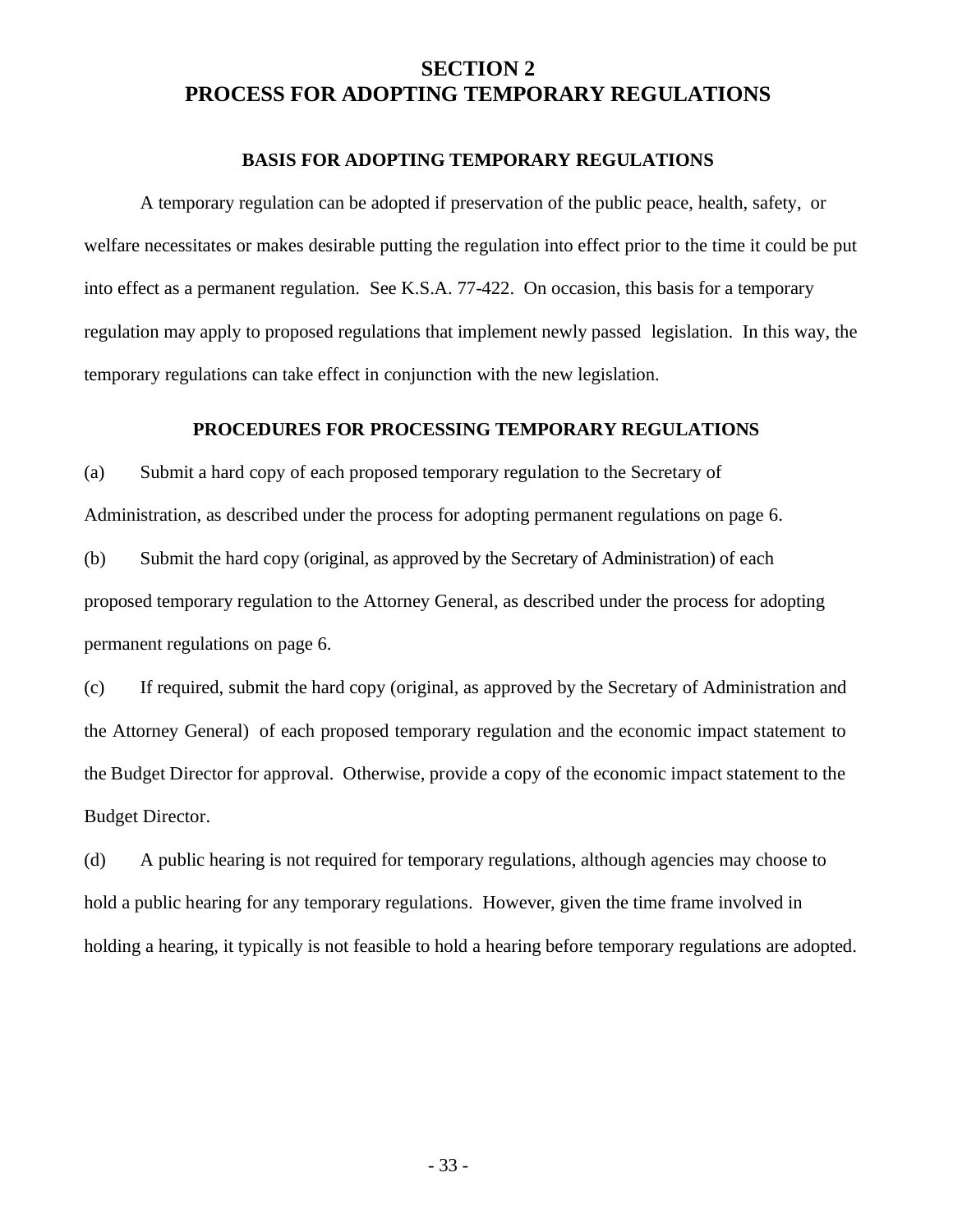For additional information regarding the public hearing process, see the following: Notice of public hearing: page 16. Public notice and hearing; guidelines regarding ADA compliance page 19. Public comment period: page 22. Public hearing: page 24.

(e) Formally adopt each regulation, as described on pages 25-26 (a) and (b). Pursuant to K.S.A. 77-421(b)(1), "prepare a concise statement of the principal reasons for adopting the rule and regulation or amendment thereto, including…" (There is no submission requirement for this document.)

(f) Submit the original and **nine** copies of each temporary regulation to the Secretary of State; include the additional supporting documents described on pages 26-27. Also include **10** copies of the agency's written testimony. The Secretary of State requests that agencies provide the original and **nine** copies of the adoption document, the economic impact statement, and the environmental benefit statement.

(g) Proposed temporary regulations are placed on the agenda of the State Rules and Regulations Board by the Secretary of State. The Board consists of the following:

(1) The Attorney General, the Secretary of State, and the Secretary of Administration, or designees of these officials;

(2) the Chairperson and Vice-Chairperson of the Joint Committee on Administrative Rules and Regulations (Joint Committee);

(3) the Ranking Minority Member of the Joint Committee or a member of the Joint Committee designated by the Minority Leader of the same house of the legislature as the Chairperson; and

(4) the Chairperson of the Senate Committee on Ways and Means in even-numbered years and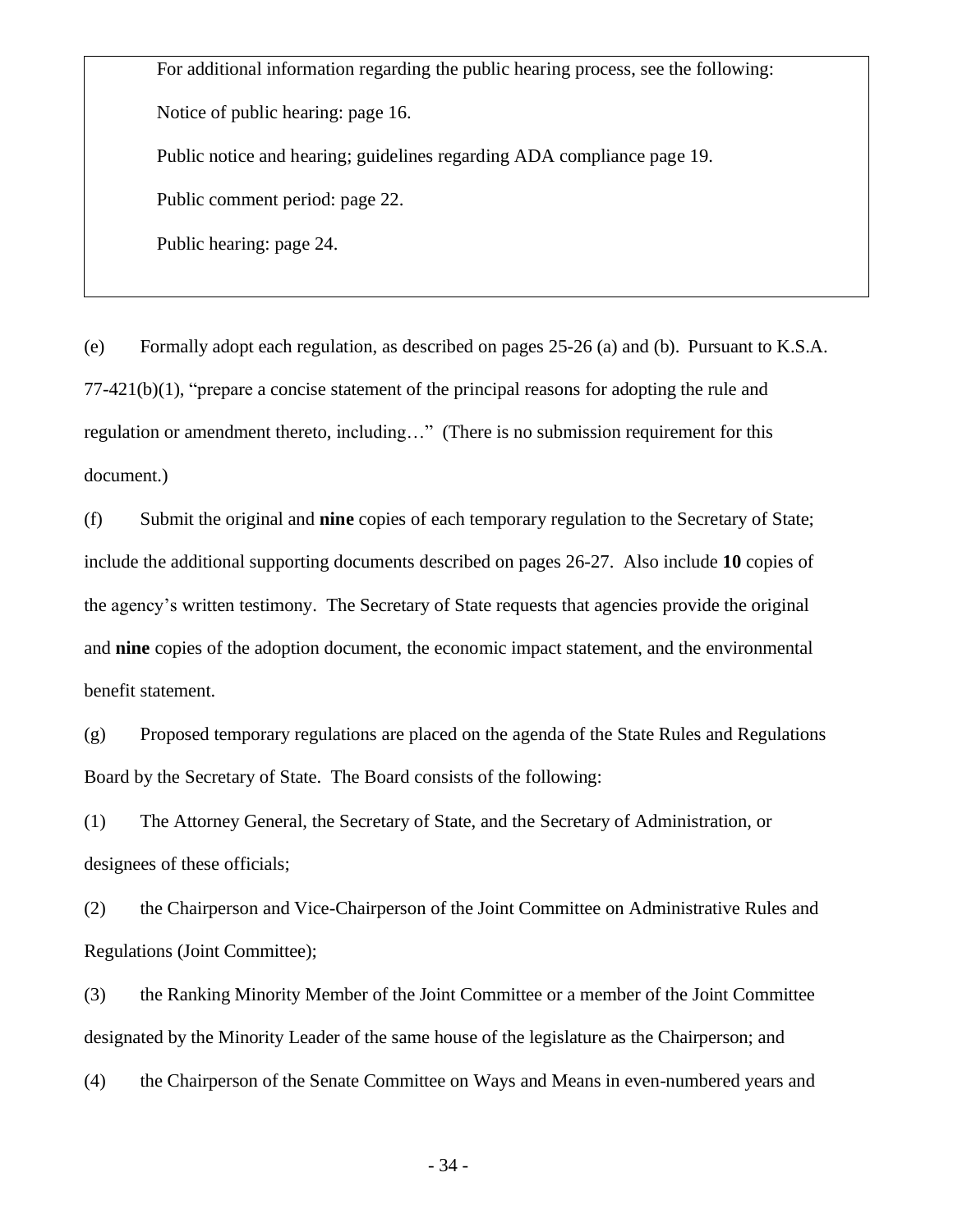the Chairperson of the House of Representatives Committee on Appropriations in odd-numbered years.

The proposing agency appears before the board to justify the need for the proposed temporary regulations, using the statutory criterion described previously.

(h) Following approval by the State Rules and Regulations Board, the Secretary of State will file the regulations. The effective date of temporary regulations is either the date on which the State Rules and Regulations Board approves the regulations and the Secretary of State files them, or a later date stated in the regulation.

(i) Temporary regulations continue in effect for not more than 120 days. K.S.A.  $77-422(c)(3)$ adds the following: "…for good cause, a state agency may request that a temporary rule and regulation may be renewed one time for an additional period not to exceed 120 days."

(j) The full text of temporary regulations is published in the *Kansas Register*. **Each agency whose temporary regulations have been approved by the State Rules and Regulations Board should review the publication of those temporary regulations in the** *Kansas Register* **for accuracy and notify the Secretary of State's office of any errors.**

(k) The Joint Committee on Administrative Rules and Regulations may review temporary regulations as they are filed. Generally, the Joint Committee will review a proposed permanent regulation that is identical in substance to the temporary regulation.

(l) See K.S.A. 45-403 for the retention requirements governing each agency's regulations.

#### **SIMULTANEOUS APPROVAL OF TEMPORARY AND PERMANENT REGULATIONS**

Agencies generally find that it is more efficient to proceed with seeking approval of the permanent form of a regulation at the same time they seek approval of the regulation on a temporary basis. To avoid any lapse in coverage when the temporary regulation expires, each agency should act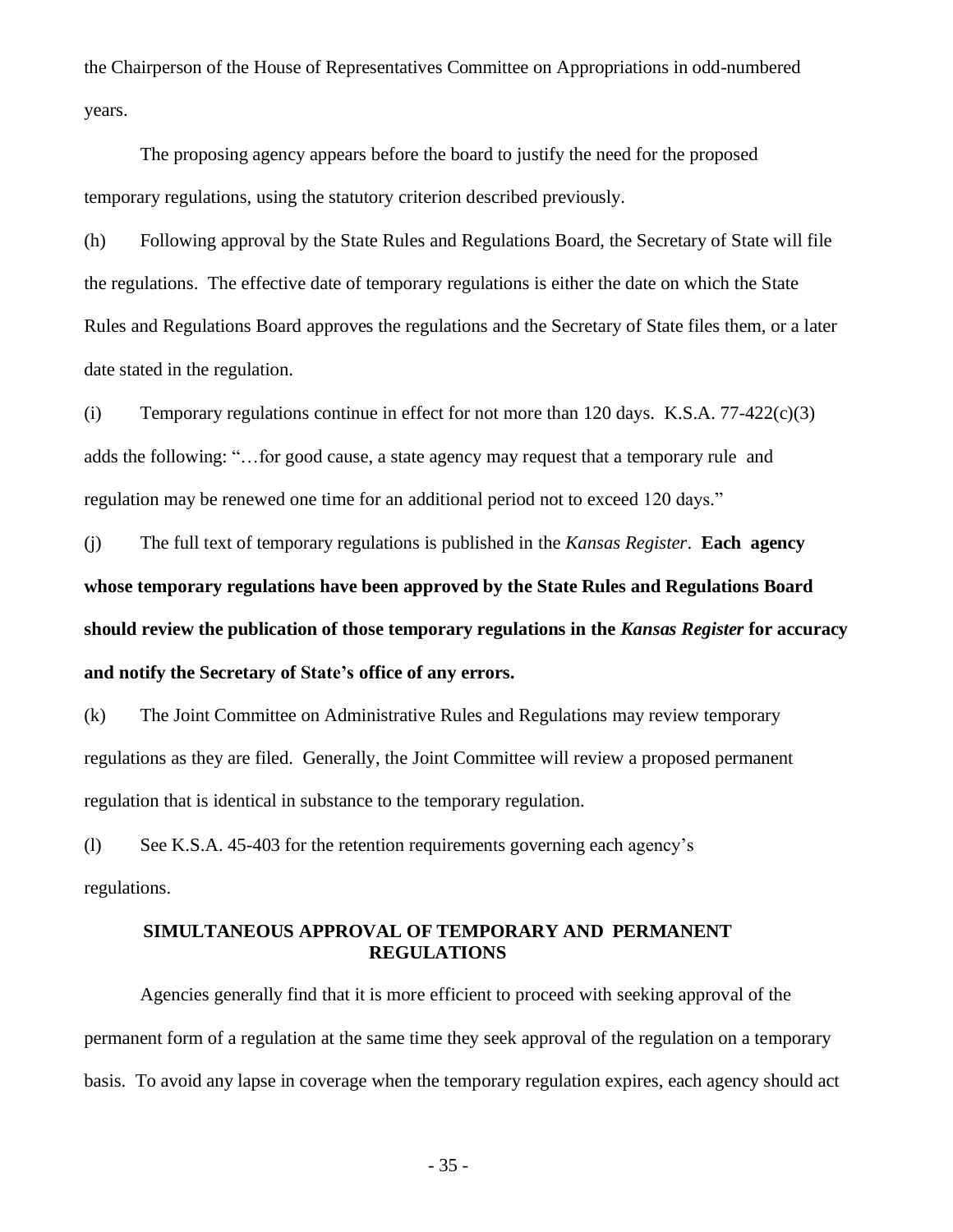quickly to schedule its public hearing for the permanent version of the regulation and to meet in a timely manner the requirements of the Secretary of Administration, Attorney General, (if required) Budget Director, and Secretary of State for approval, submission of hearing notice, adoption, and filing the permanent regulation.

When an agency chooses to process both temporary and permanent regulations at the same time, the following procedure is used:

(a) Submit a hard copy of the temporary and permanent versions of each regulation to the Secretary of Administration. Often the content of the temporary regulation and the permanent regulation is identical. (See page 59 for further information regarding the histories of temporary and permanent regulations that are processed together.)

(b) Submit the hard copy (originals, as approved by the Secretary of Administration) of the temporary and the permanent versions of each regulation to the Attorney General for approval.

(c) If required, submit the hard copy (originals, as approved by the Secretary of Administration and the Attorney General) of the temporary and permanent versions of the regulations and the economic impact statements to the Budget Director for approval. Otherwise, provide a copy of the economic impact statements to the Budget Director.

(d) Give a 60-day notice of the public hearing for the permanent regulation(s) and, if the agency elects, for the temporary regulation(s). If a public hearing is held for the temporary regulation(s), the notice should state that the regulations are proposed on both a temporary and a permanent basis.

For additional information regarding the public hearing process, see the following: Notice of public hearing: page 16. Public notice and hearing; guidelines regarding ADA compliance page 19. Public comment period: page 22. Public hearing: page 24.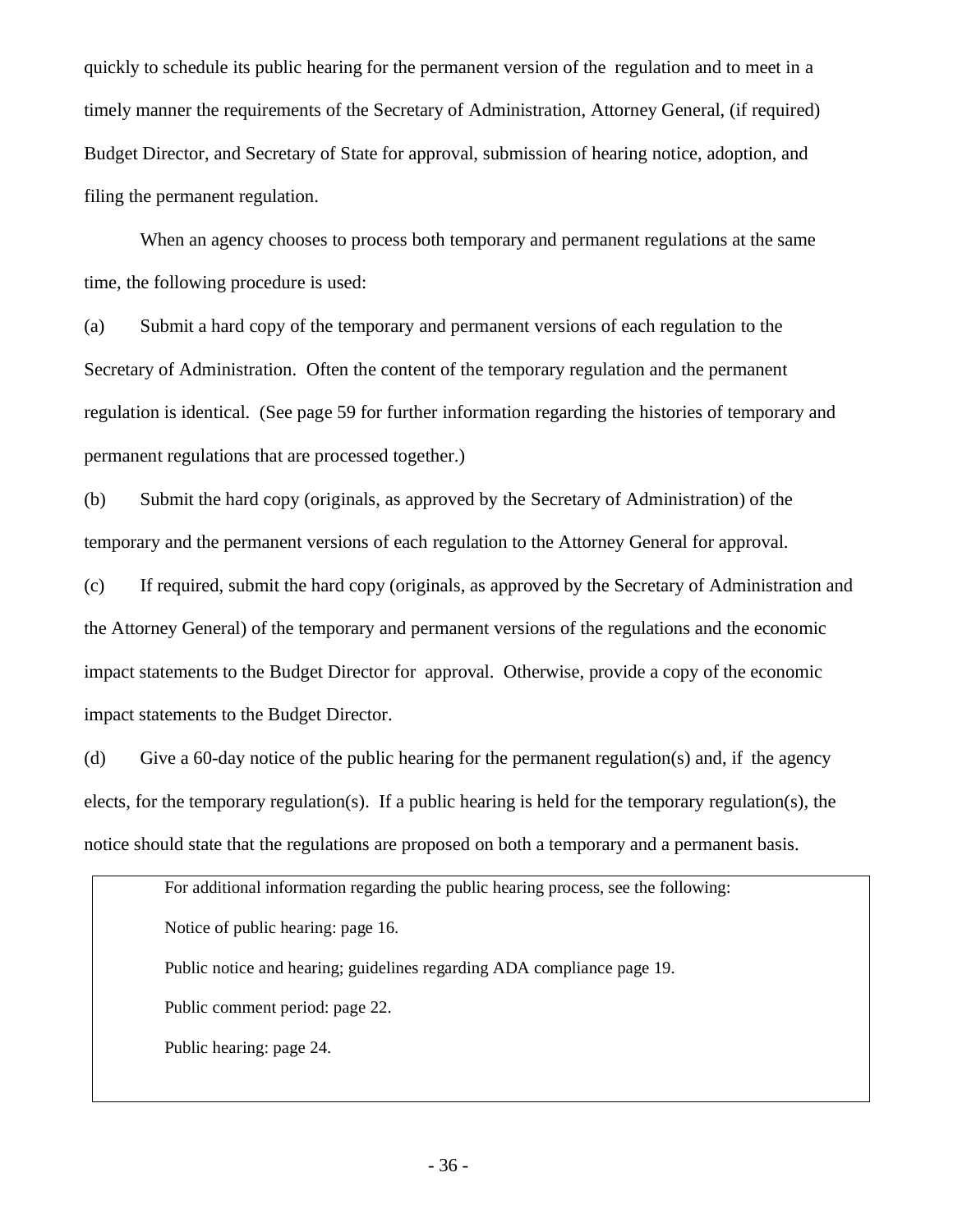(e)(1) Adopt the temporary regulation(s), using the adoption procedures described on pages 25-26 (a) and (b). If a public hearing is not held for the temporary regulation(s), the temporary regulation(s) may be adopted following approval by the Secretary of Administration, the Attorney General, and (if required) the Budget Director and the agency's preparation of the other required documents. Note: If the underlying statutes are not yet in effect at the time of adoption of the temporary regulation(s), each temporary regulation must contain a sentence stating a delayed effective date that reflects the effective date of the underlying statutes.

Pursuant to K.S.A. 77-421(b)(1), "prepare a concise statement of the principal reasons for adopting [each] rule and regulation or amendments thereto, including…." (There is no submission requirement for this document.)

(2) After adoption of the temporary regulation(s), submit the original and **nine** copies of each temporary regulation to the Secretary of State. Include the original adoption document and **nine** copies of each additional document described on pages 26-27.

 $(f)(1)$  Following the public hearing on the permanent regulation(s), adopt the permanent regulation(s), using the adoption procedures described on pages 25-26. Pursuant to K.S.A. 77-  $421(b)(1)$ , "prepare a concise statement of the principal reasons for adopting [each] rule and regulation or amendments thereto, including...." (There is no submission requirement for this document.)

(2) After adoption of the permanent regulation(s), submit the original and one copy of each permanent regulation to the Secretary of State. Include the original adoption document and one copy of each additional document described on pages 26-27.

#### **TIMELINE FOR TEMPORARY REGULATIONS**

Agencies sometimes have an effective date in mind for temporary regulations. The following guide will help agencies plan how much time they will need to allot to each phase of the actual filing

- 37 -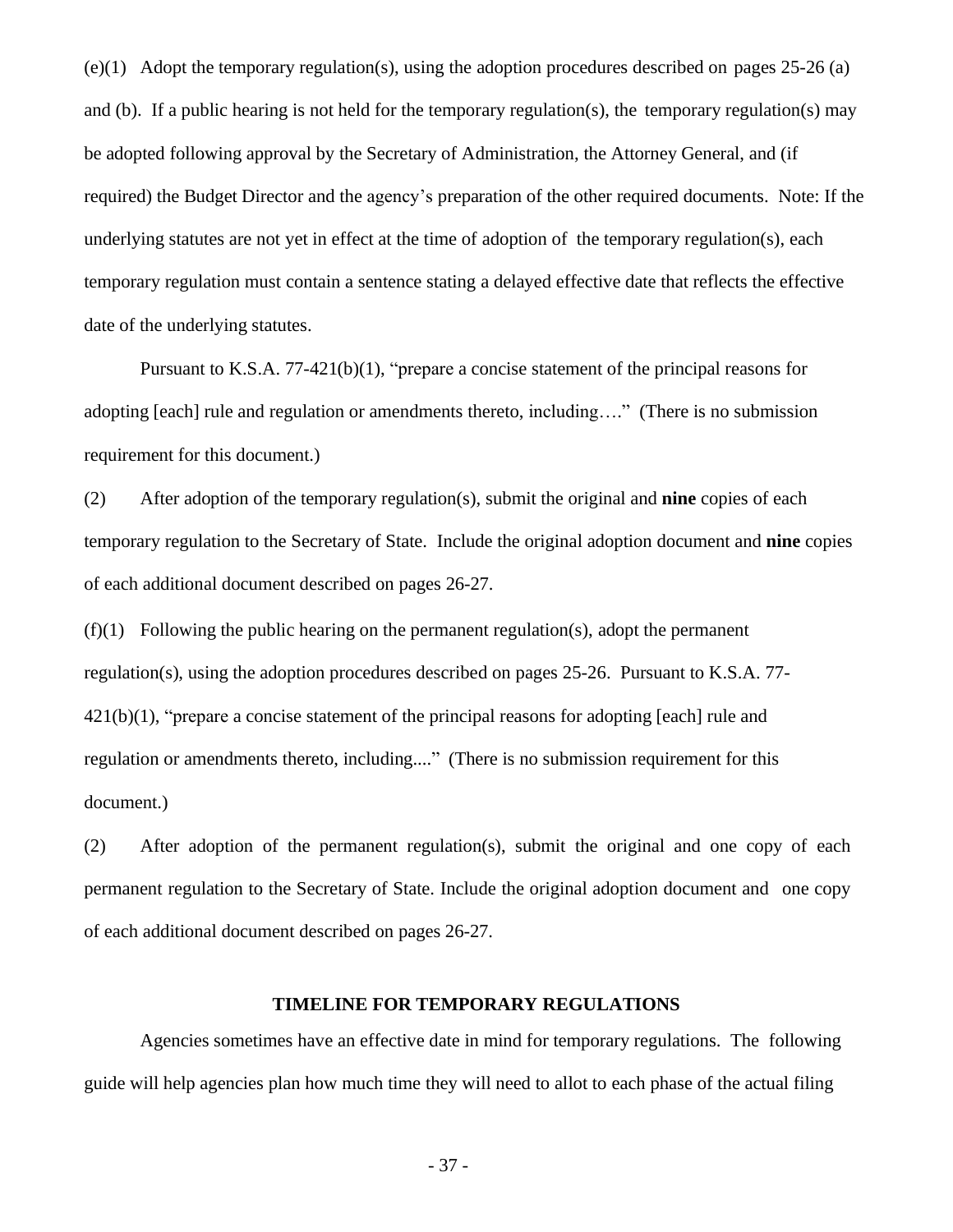process in order to meet that target date. While this timeline presents the filing process from the beginning to the target date, you will need to figure back from that date to all other steps in the process.

(a) Submit the hard copy of each proposed temporary regulation to the Secretary of Administration. Generally, allow several weeks for possible changes and revisions. The length of time that it takes to review regulations will vary, depending upon the length and type (new, amended, or revoked) of the regulations, the amount of time since the last amendment (for amended regulations), and the number of regulations that have been submitted by other agencies for review. Particularly lengthy, complex, or poorly drafted regulations may require more than several weeks to review, revise, and obtain approval. Generally, regulations will be reviewed in the order in which they are received.

(b) Submit the hard copy (original, as approved by the Secretary of Administration) of each proposed temporary regulation to the Attorney General. Allow several weeks for possible changes.

(c) If required, submit the hard copy (original, as approved by the Secretary of Administration and the Attorney General) of each proposed temporary regulation and the economic impact statement to the Budget Director for review and approval. Otherwise, provide a copy of the economic impact statement to the Budget Director.

(d) Determine whether or not a public hearing is advisable. (See page 33.) In most cases, a public hearing is not held, due to the time frame associated with the hearing. If a public hearing is not held, proceed with adoption and filing of the regulations as described in subsection (g). If a public hearing will be held, submit the hearing notice, the approved regulations, and a copy of the economic impact statement to the Secretary of State. At the same time, send a copy of the notice of public hearing to the Chairperson of the Joint Committee on Administrative Rules and Regulations and the Legislative Research staff member assigned to the Joint Committee. If the notice of public hearing is less than five pages in length, it must be submitted not later than **noon** on the **Wednesday** eight days before publication. Generally, notices that are five pages or more in length should be submitted by 5:00 p.m. of the Monday 10 days before publication. Please provide the name and title of the agency head.

- 38 -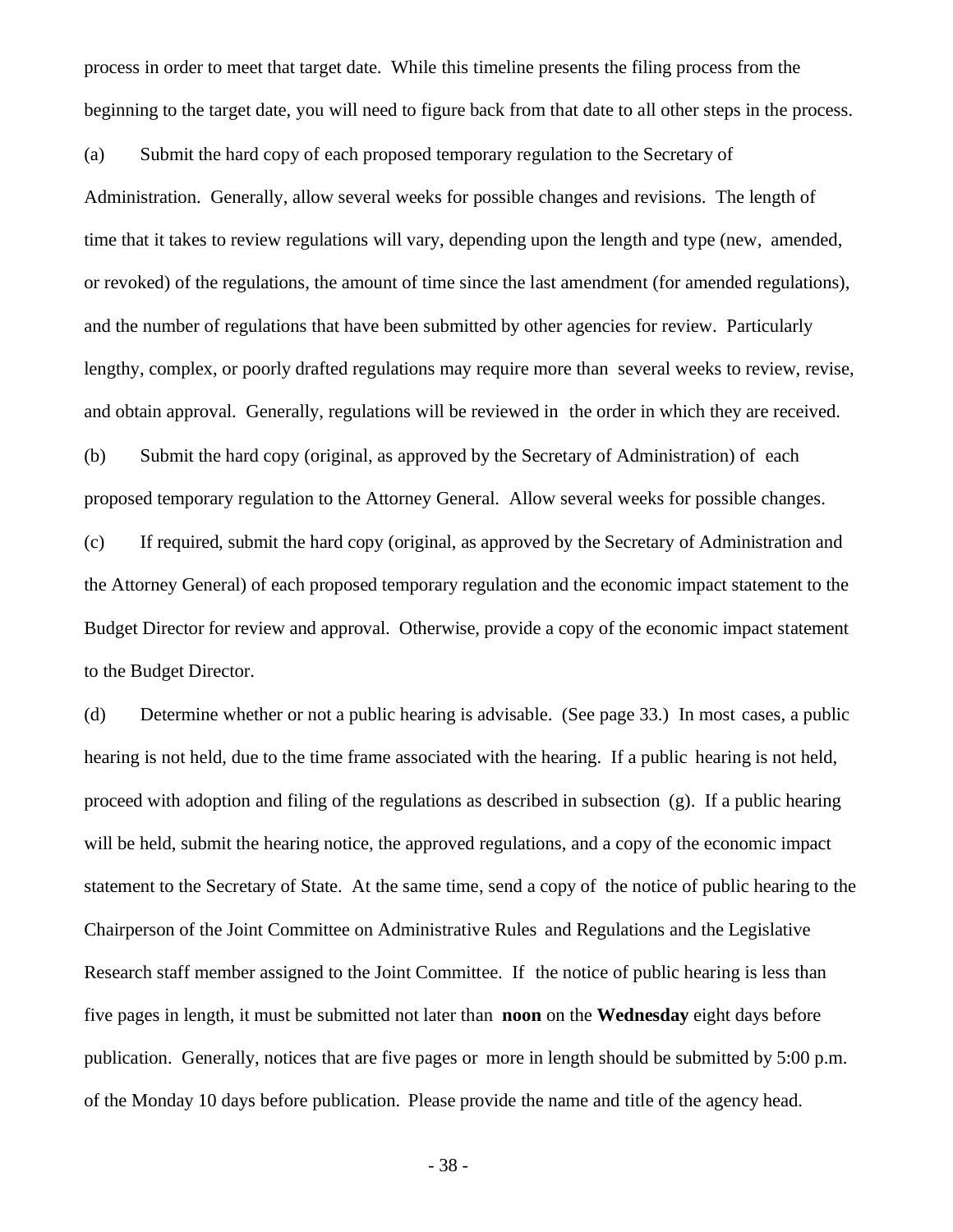Contact the Secretary of State's office for additional information on publication.

(e) Notice of the public hearing must be given at least 60 days before the hearing date. The *Kansas Register* is published each Thursday. Therefore, the first working day that meets the 60-day notice requirement will be the Monday 61 days following publication. The Joint Committee will schedule a review of the proposed regulations at some time during the 60-day public comment period.

(f) Following the public hearing, allow time to make any changes to the regulation deemed advisable and time for approval of revised pages by the Secretary of Administration, Attorney General, and (if required) Budget Director. Allowing several weeks is advisable, depending upon the extent of the changes.

(g) Adopt the regulations. Agencies headed by a board or commission will need to coordinate completion of other steps in the process with the scheduled meetings of the board or commission. Pursuant to K.S.A. 77-421(b)(1), "prepare a concise statement of the principal reasons for adopting the rule and regulation or amendment thereto, including…." (There is no submission requirement for this document.)

(h) Submit to the Secretary of State the original and **nine** copies of each proposed temporary regulation and **nine** copies of the revised economic impact statement with information about the hearing (if applicable), the formal adoption documents, and any environmental benefit statement associated with the regulation. Also include **10** copies of the agency's written testimony. If a takings assessment is required, file a copy of the assessment with the Governor, the Attorney General, and the Secretary of State not later than the date the adopted regulation is filed with the Secretary of State. The deadline for being placed on the agenda of the State Rules and Regulations Board is normally seven days before a scheduled board meeting. Consult the Secretary of State for specific meeting dates.

(i) Present the regulations to the State Rules and Regulations Board. Be prepared to explain the proposed temporary regulation in light of the statutory criterion for temporary regulations.

- 39 -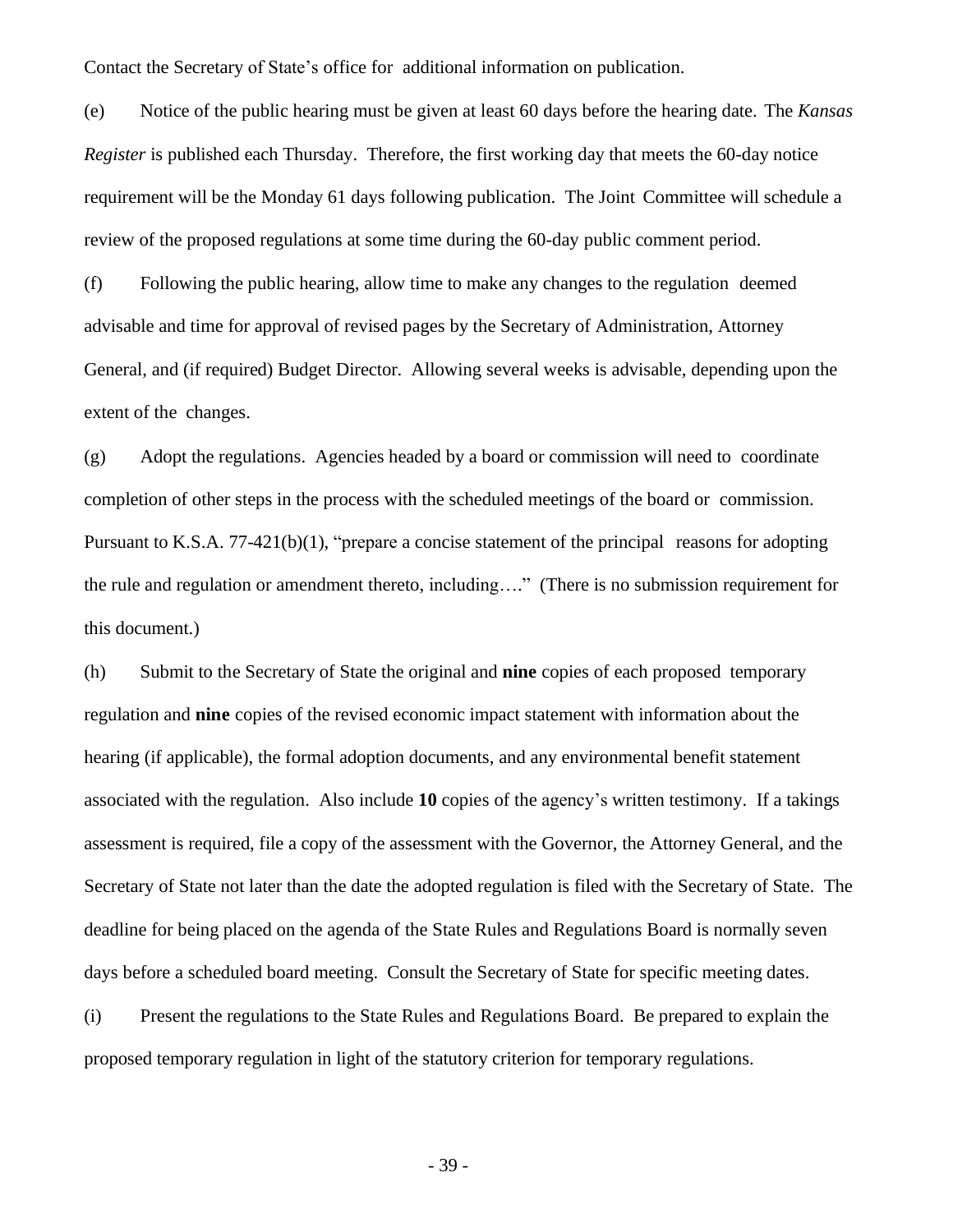## **TEMPORARY REGULATIONS ADOPTED WITHOUT A HEARING**

Step 1. Submit regulations to Secretary of Administration.

Step 2. Submit regulations to Attorney General.

Step 3. If required, submit regulations and economic impact statement to Budget Director for approval. Otherwise, provide Budget Director with a copy of the economic impact statement.

Step 4. Adopt; submit to Secretary of State; scheduled for State Rules and Regulations Board.

Step 5. Considered by Board; regulations take effect upon approval and filing.

## **TEMPORARY REGULATIONS ADOPTED WITH A HEARING**

- Step 1. Submit regulations to Secretary of Administration.
- Step 2. Submit regulations to Attorney General.
- Step 3. If required, submit regulations and economic impact statement to Budget Director for approval. Otherwise, provide a copy of the economic impact statement to Budget Director.
- Step 4. Submit hearing notice packet to Secretary of State.
- Step 5. Notice published in *Kansas Register*.
- Step 6. Joint Committee on Administrative Rules and Regulations reviews and comments on proposed regulations.
- Step 7. Hold the public hearing.
- Step 8. Obtain approval for revisions; adopt; submit to the Secretary of State; schedule for the State Rules and Regulations Board.
- Step 9. Considered by Board; regulations take effect upon approval and filing.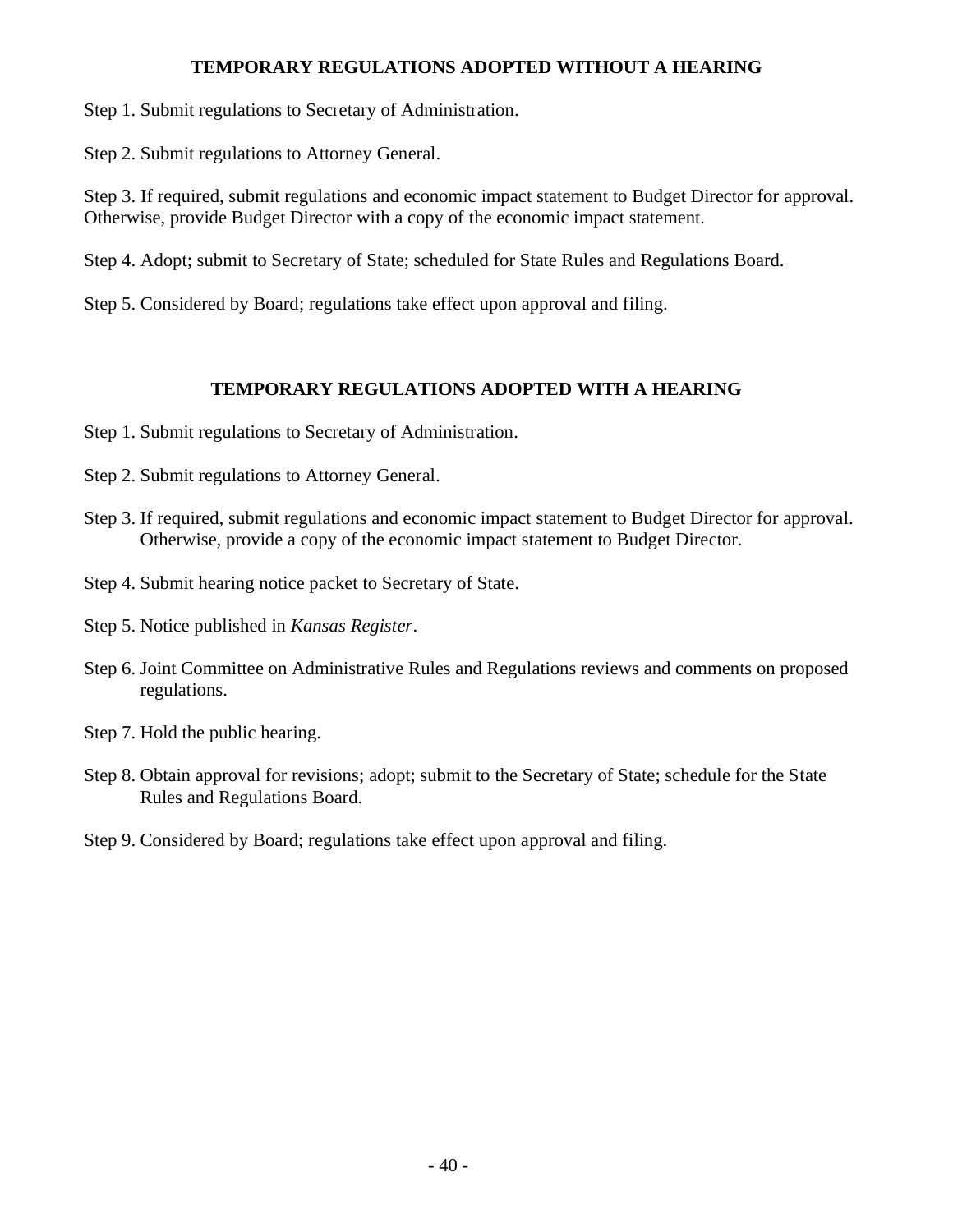## **SECTION 3 SECRETARY OF ADMINISTRATION'S REQUIREMENTS**

The first step in the process for adopting regulations is submitting the hard copy of the proposed temporary or permanent regulations to the Secretary of Administration for review and approval based on "such requirements as to organization, style, orthography [spelling] and grammar as the [S]ecretary may adopt." See K.S.A. 77-420. One of the primary goals in establishing the style and other requirements in this manual, and in reviewing regulations, is to ensure that regulations are as clear and readable as possible.

If changes in a regulation are recommended by the Secretary of Administration before that approval, the agency should provide the edited version containing the Secretary of Administration's requested revisions, including answers to any queries raised by the editor, when resubmitting the revised regulation to the Secretary of Administration for approval.

**Any change in a proposed regulation at any step of the process AFTER the approval by the Secretary of Administration requires reapproval of each revised page by the Secretary of Administration and resubmission of a copy of that previously approved regulation. The copy of the previously approved version should show the Secretary of Administration's approval stamp on each page and should be marked (e.g., with highlighting or handwritten notations) by the agency to indicate where the latest changes in the revised version are being made.**

For help with questions about drafting regulations or any of the following requirements, the agency should call the Department of Administration at (785) 296-2701 before the regulations are in a final form.

This section contains requirements, conventions, and examples from the Secretary of Administration that will assist agencies in writing regulations. These requirements, conventions, and examples are categorized according to general grammar and word choice, as well as regulatory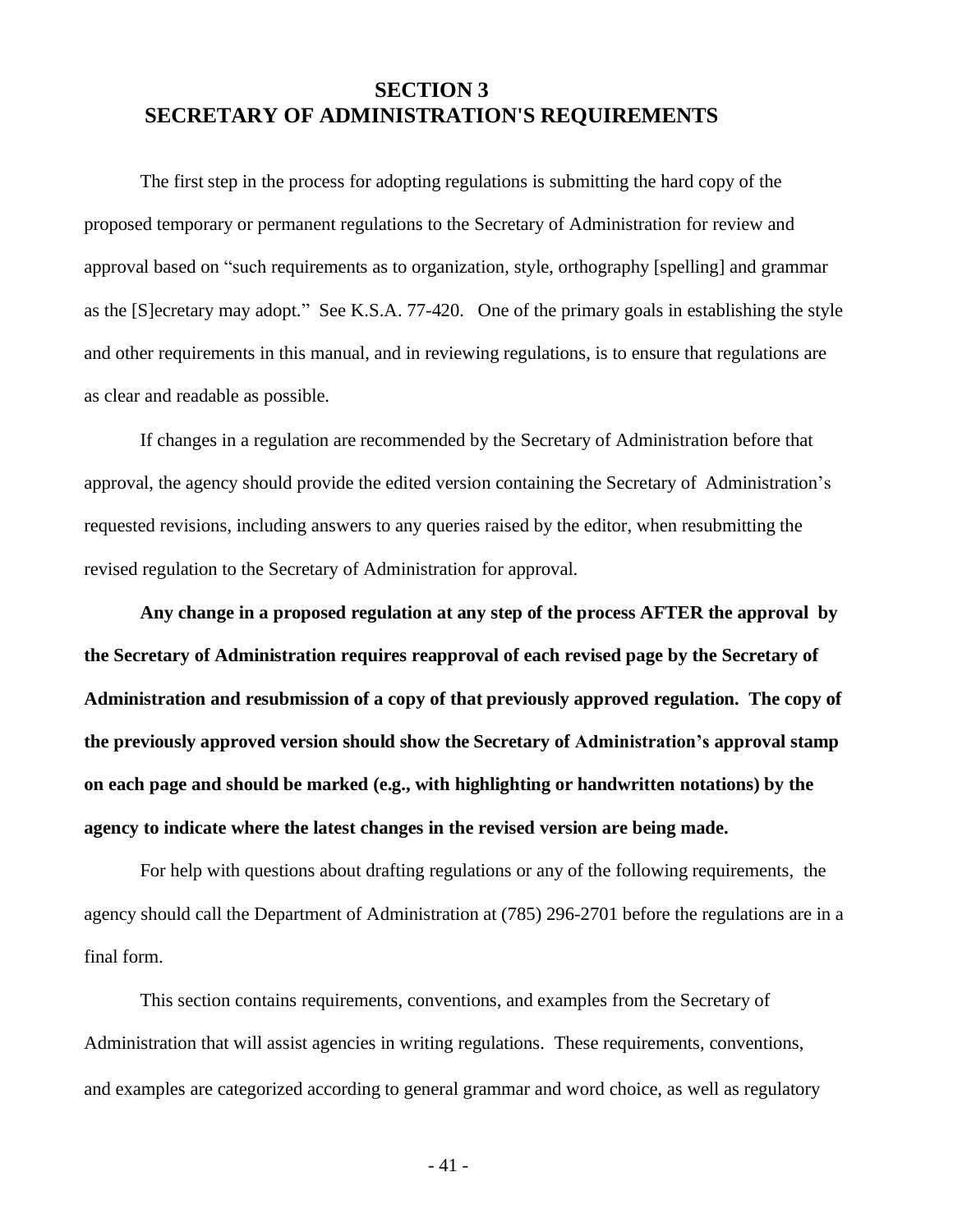form and technical requirements.

Several aspects of regulatory style in some ways reflect statutory style. Therefore, some of the conventions described below vary from mainstream usage (e.g., the rules governing capitalization). Beyond these regulatory conventions, the Department of Administration strives to edit according to current standards of grammar, spelling, and usage. The primary references used by the Department of Administration staff responsible for reviewing regulations are these: *Merriam-Webster's Collegiate Dictionary*, *Random House Webster's Unabridged Dictionary*, and *The Gregg Reference Manual*.

### PLEASE NOTE

The agency adopting regulations must draft the regulations, make policy decisions related to their substance, and implement them. Therefore, edits made by the Department of Administration are **not** intended to change the meaning of a regulation in any way. If any editorial revision does inadvertently change the meaning of a regulation, it is the agency's responsibility to notify the Department of Administration staff member who reviewed the regulation. The staff member will work with the agency to develop acceptable language that conveys the agency's intent.

## **GENERAL GRAMMAR AND WORD CHOICE**

## *"SHALL" AND "MAY"*

*Use the word "shall" to impose an obligation to act; do not use the words "must" and*

*"should" for this purpose. Use the word "may" to indicate permissible action.* See the next portion

titled " 'Each' and 'Any' " for more information on the use of "each" and "any" with "shall" and

"may."

(a) Do not use the word "shall" if the actor is not required to perform some act.

| <b>AVOID:</b> | "One or more of the application procedures shall be waived by the |  |
|---------------|-------------------------------------------------------------------|--|
|               | director if, in the director's discretion, it is determined that" |  |
| USE:          | "One or more of the application procedures may be waived by the   |  |
|               | director if the director determines that"                         |  |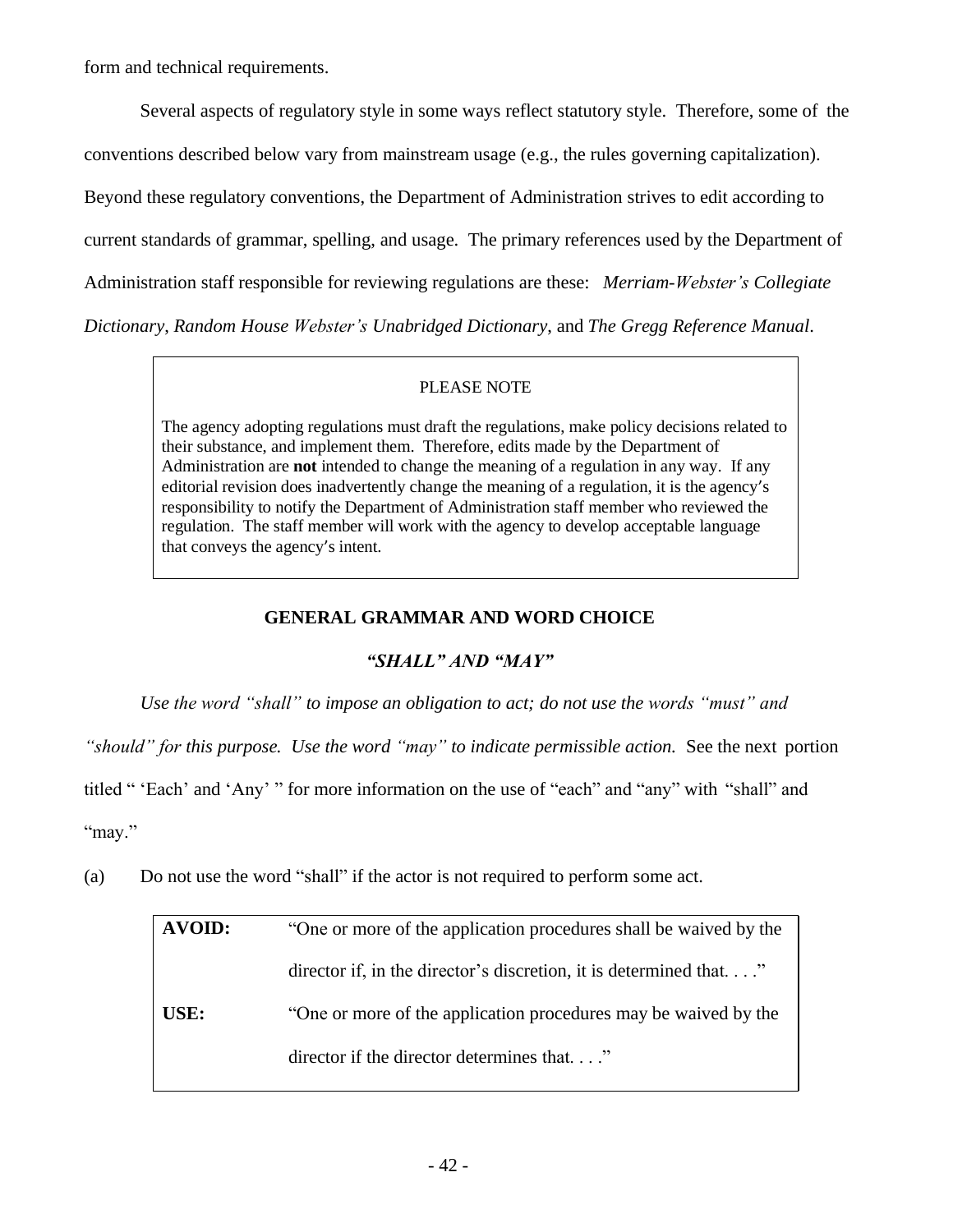(b) Do not use "shall" or "may" as part of a condition.

| <b>AVOID:</b> | "An individual with a lapsed license shall not engage in             |  |
|---------------|----------------------------------------------------------------------|--|
|               | professional practice until the individual shall have reinstated the |  |
|               | license."                                                            |  |
| USE:          | "An individual shall reinstate a lapsed license before engaging in   |  |
|               | professional practice."                                              |  |
|               |                                                                      |  |

(c) Do not use the expression ". . . may not . . . ." Depending on the meaning intended, use "shall," "shall not," or "may."

| AVOID:           | "The applicant may not $\dots$ "   |
|------------------|------------------------------------|
| $\vert$ USE:     | "The applicant shall not $\dots$ " |
| UNLESS YOU MEAN: | "The applicant may $\dots$ "       |

(d) Do not state that a regulated party "should" or "must" take some action. Such a statement is not enforceable.

### *"EACH" AND "ANY"*

*Use "each" and "any" to write in the singular*. One device that avoids ambiguity is writing in the singular. In the English language, an article such as "the" or "a" is normally placed before a singular noun. However, a drafter must violate this normal practice in cases in which use of the article "a" or "an" creates an ambiguity.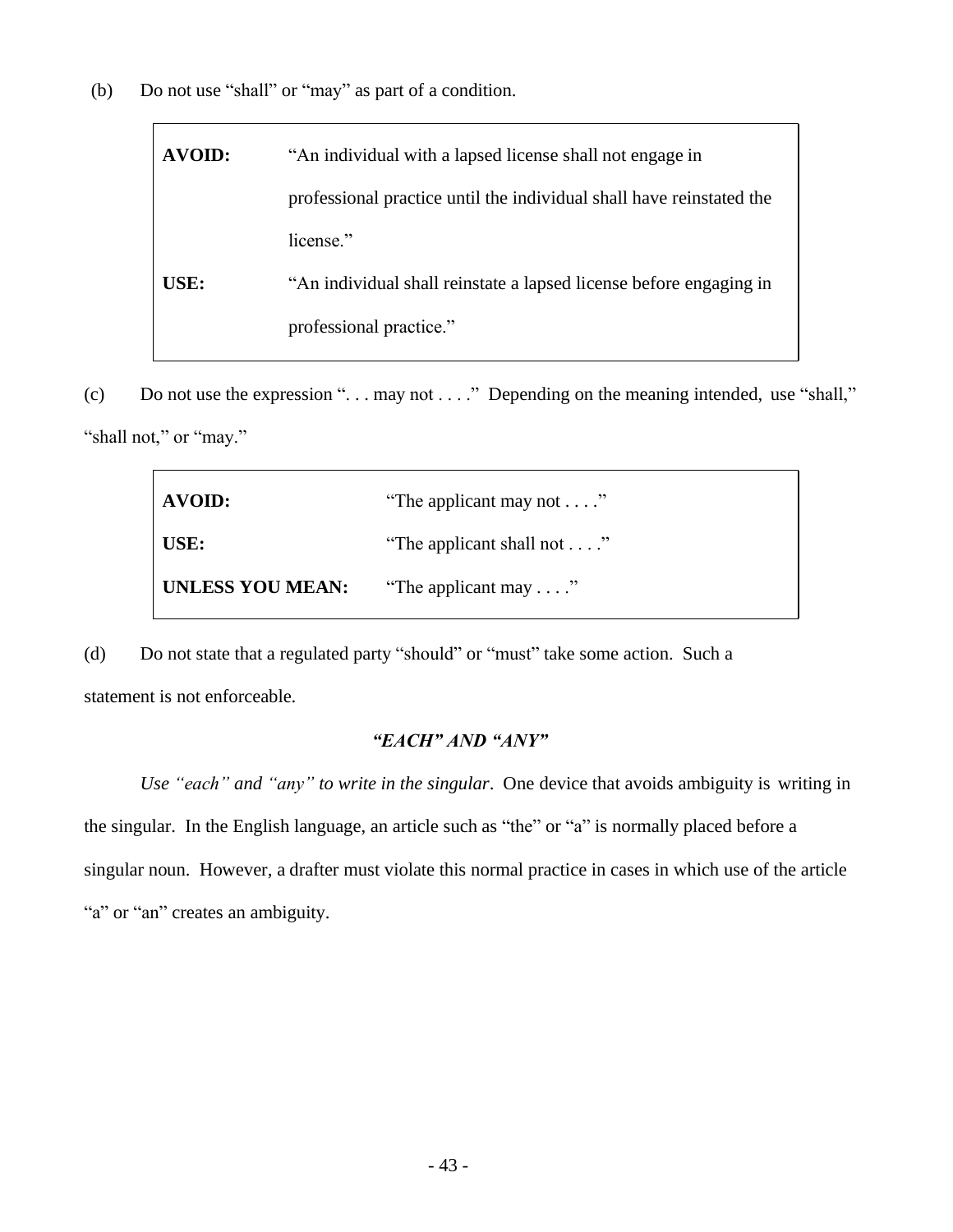**AVOID:** "The licensee shall make medical services available to a person 65

years old or older."

[Can one licensee discharge this duty by providing medical services to only one person 65 years old or older?]

**USE:** "Each licensee shall make medical services available to each

eligible person who is 65 years old or older."

[Is it clear that the licensee cannot discharge that obligation by providing medical services to only one person 65 years old or older?]

To avoid ambiguity, follow these conventions:

(a) Use "each…shall" to impose an obligation to act.

**EXAMPLE:** "Each steward shall file . . . ."

(b) Avoid using "each" when imposing a prohibition. Use a singular article such as "a," "an," or "the" or write in the plural.

> **AVOID:** "Each licensee shall not . . . ." USE: "The licensee shall not . . . ."  $-0r$ "Licensees shall not . . . ."

(c) Use "any…may" to grant a right, power, or privilege.

**EXAMPLE:** "Any person may request a . . . ."

(d) Generally, do not use the word "such." Use "the" or, if no ambiguity results, certain pronouns, including "that" and "those," to refer to something already named in that sentence or paragraph.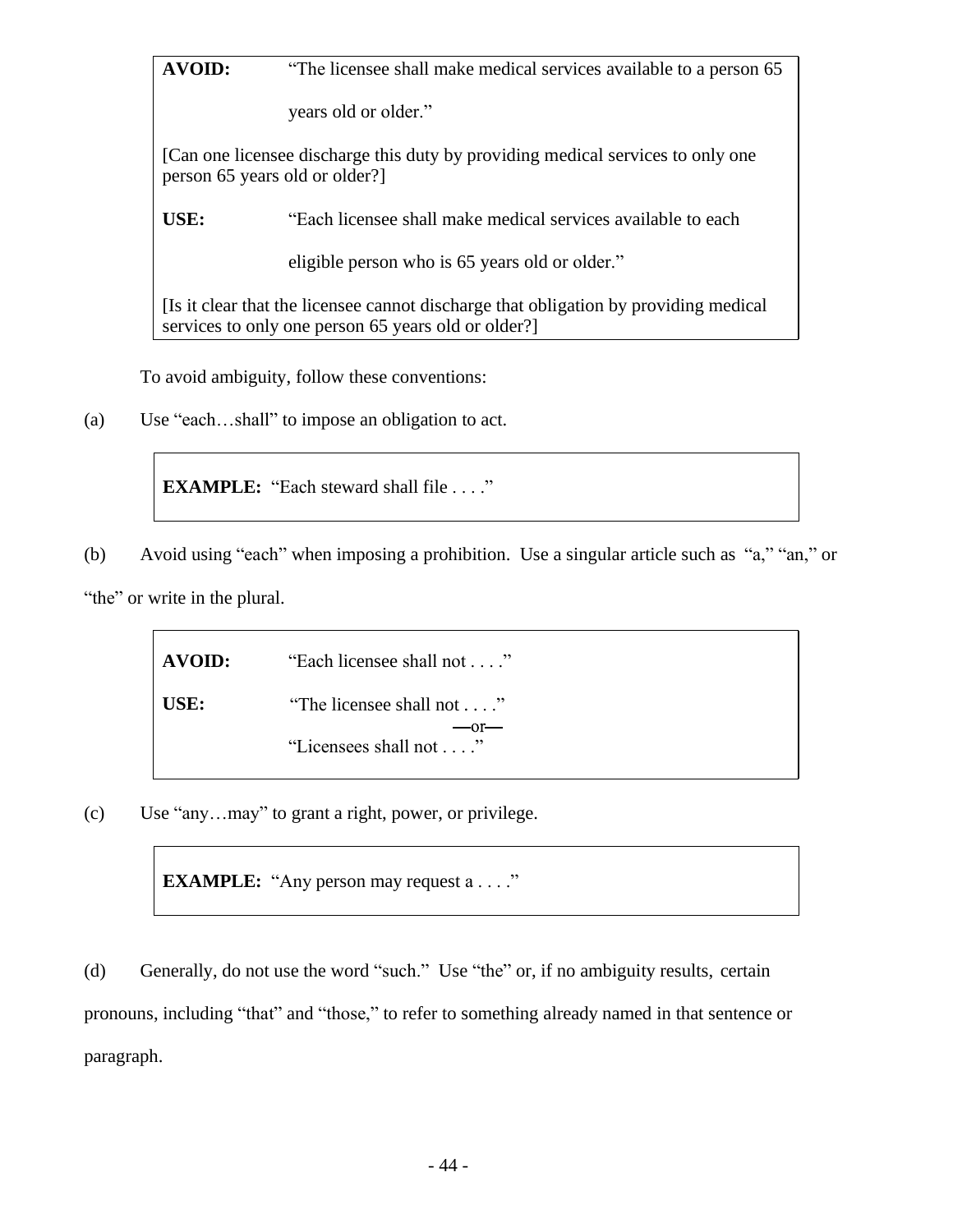| <b>AVOID:</b> | "The administrator shall file a report within 24 hours of the |  |  |
|---------------|---------------------------------------------------------------|--|--|
|               | incident. The administrator shall include in such report"     |  |  |
| USE:          | "The administrator shall file a report within 24 hours of the |  |  |
|               | incident. The administrator shall include in the report"      |  |  |

## *ACTIVE VOICE*

*Use the active voice.* This rule is especially effective when an agency is imposing a duty or conferring a power or privilege. The active voice eliminates confusion by forcing the agency to name an "actor" in the regulation. This makes clear to the reader who is to perform the duty or who is vested with the power or privilege. If possible, arrange the sentence to name the actor first and then the recipient.

| <b>AVOID:</b> | "The examination fee shall be submitted by the applicant with the |  |  |
|---------------|-------------------------------------------------------------------|--|--|
|               | completed application."                                           |  |  |
| USE:          | "Each applicant shall submit the examination fee with the         |  |  |
|               | completed application."                                           |  |  |

## *SELF-DIRECTORY LANGUAGE*

An exception to the rule regarding active voice is applied in order to avoid using "selfdirectory" or "self-regulatory" language. Self-directory provisions *regulate the agency* by stating what *the agency* shall or may do. However, the agency may wish to inform regulated parties as to what actions the agency will or may take in certain situations. The passive voice may be used in order to provide this type of information without introducing language that regulates the agency or agency head.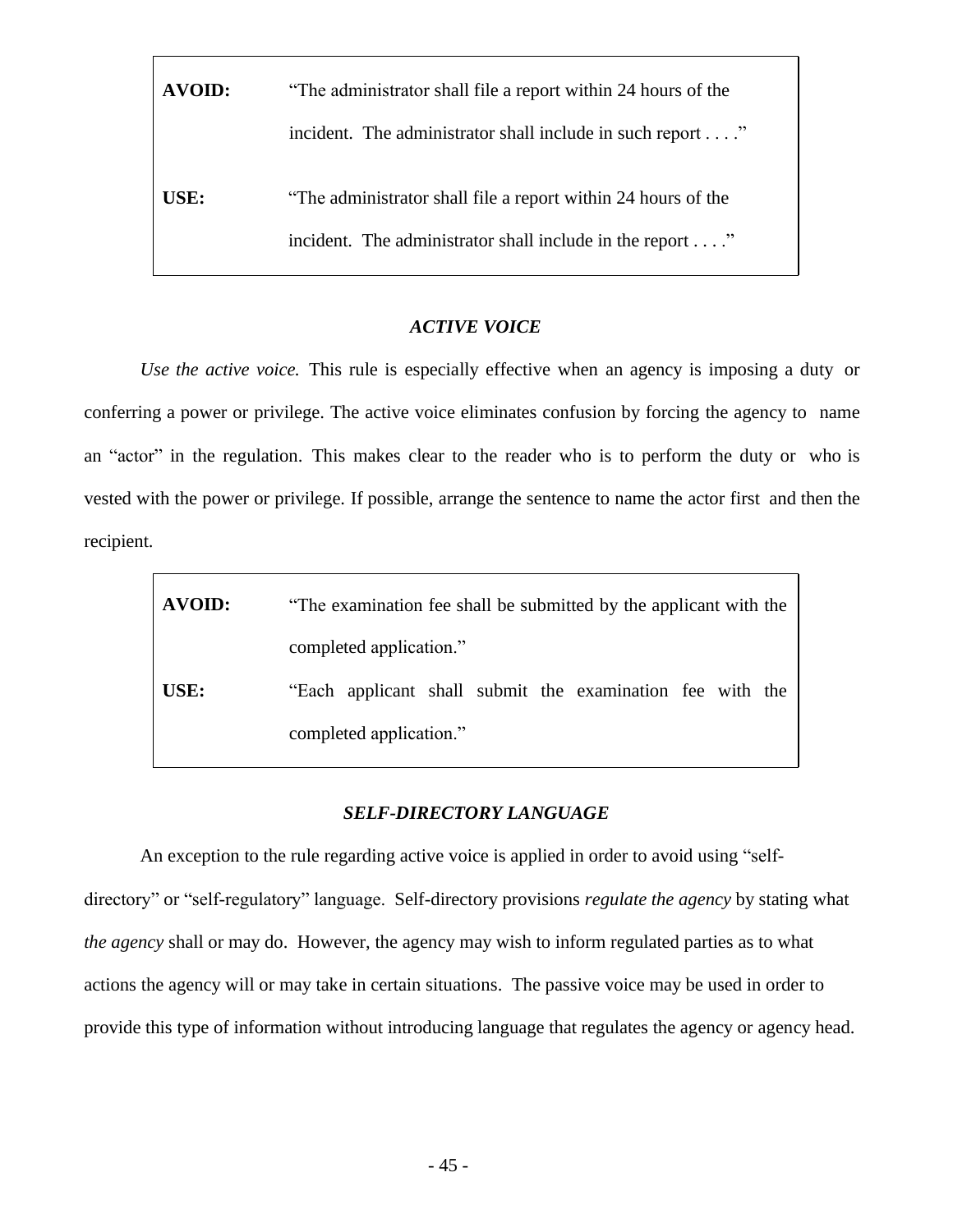| "Upon review of the application, the secretary may issue a    |  |
|---------------------------------------------------------------|--|
| temporary license."                                           |  |
| "Upon review of the application, a temporary license may be." |  |
| issued by the secretary."                                     |  |
|                                                               |  |

## *CONDITIONS*

*Use the terms "if" and (as appropriate) "when" to introduce a condition*. Do not use the terms "where" or "should" for this purpose.

(a) Introduce a simple condition or a condition that may or may not occur with the word "if."

### **EXAMPLES:**

"If either party to the proceeding does not appear at the hearing, the hearing officer

may continue the hearing to a later date."

"If a licensee accumulates more than 1,000 kilograms of hazardous waste, the

licensee shall comply with the requirements of subsection (g)."

(b) In general, introduce a condition that relates to time with the word "when."

## **EXAMPLE:**

"When the survey team has completed its review, the applicant shall be given

written notification of each violation."

## *DEFINITIONS*

(a) *Avoid unnecessary definitions.* The main purpose of a definition is to achieve clarity without needless repetition. For this reason, it is unnecessary to define ordinary words that are used in their usual dictionary meaning.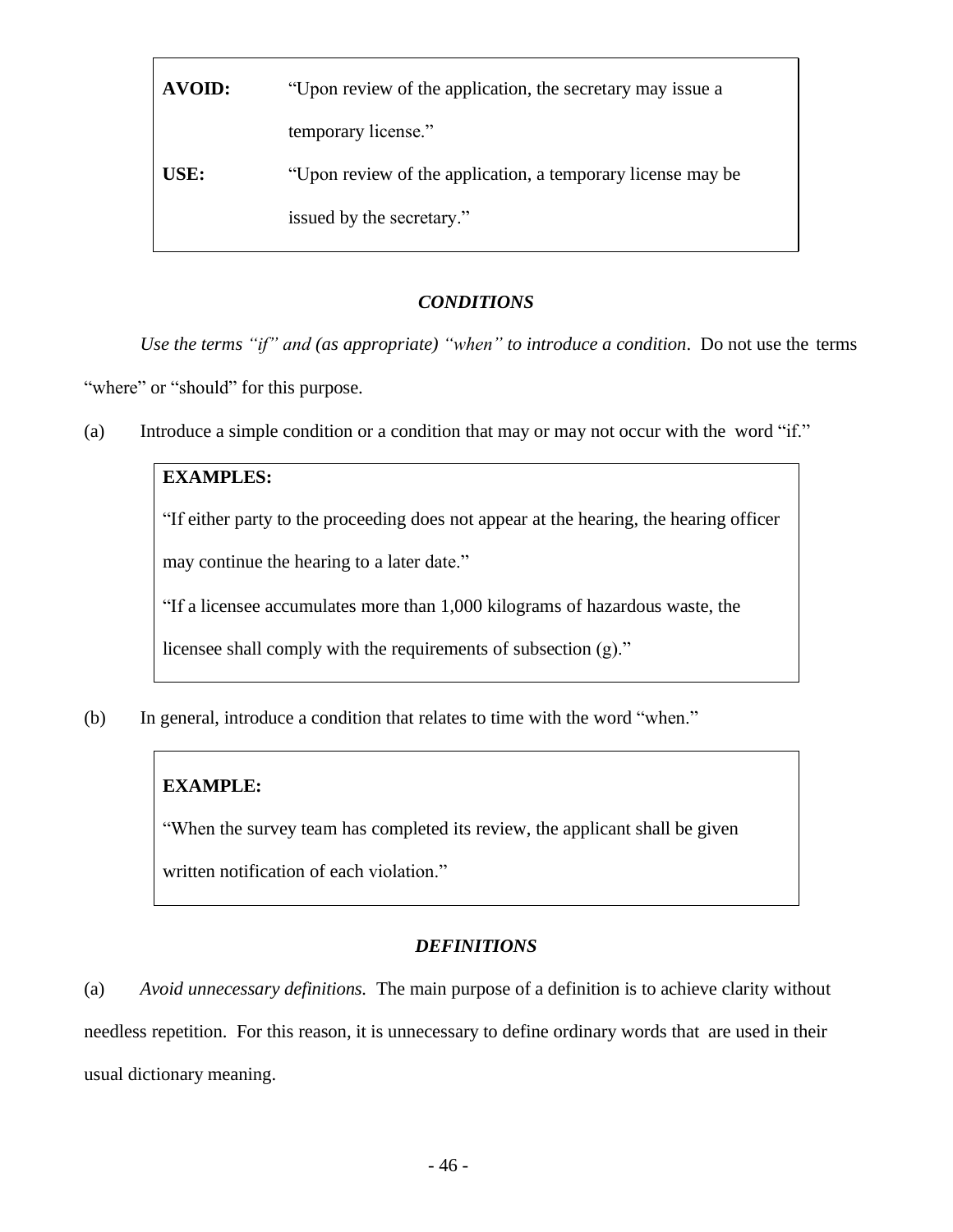**AVOID:** " 'Trash can' means a receptacle for waste material."

(b) *Do not define a term that is used only once or infrequently.* If a term is used only once or infrequently, spell out the meaning of the term at those few places it appears in the regulations. Occasionally, a term that is used infrequently must be defined if succeeding definitions necessitate an understanding of that term.

(c) *Do not include part or all of the term being defined in the text of your definition; avoid circular definitions.* A true definition should not include the term being defined as part of the definition. This forces the reader to consult a dictionary or look elsewhere in the regulations for the complete meaning.

(d) *Draft the regulations first, and then draft the definitions.*

(1) It is difficult to determine how many times a particular word or concept will be used in a set of regulations before you start drafting. If definitions are drafted before the regulations, a word that is not used could needlessly be defined.

(2) Often a concept that is used in a set of regulations is complex, and the drafter must develop a phrase to use as shorthand for the concept. If the phrase is drafted before the regulations, the phrase might not be as appropriate as one developed during the process of drafting.

(e) *In general, definitions within a definitional regulation are most accessible when arranged in alphabetical order.* It is often helpful to place all the definitions for an agency or a particular article in one definitional regulation. Definitional regulations typically are placed at the beginning of the agency's regulations or an article. Usually, alphabetical order will provide a readily accessible organizational style for this type of regulation. However, using alphabetical order may not always be preferable; using an alternate organizing principle may enhance the clarity of the definitions in some instances.

When including a few definitions within a nondefinitional regulation (e.g., within a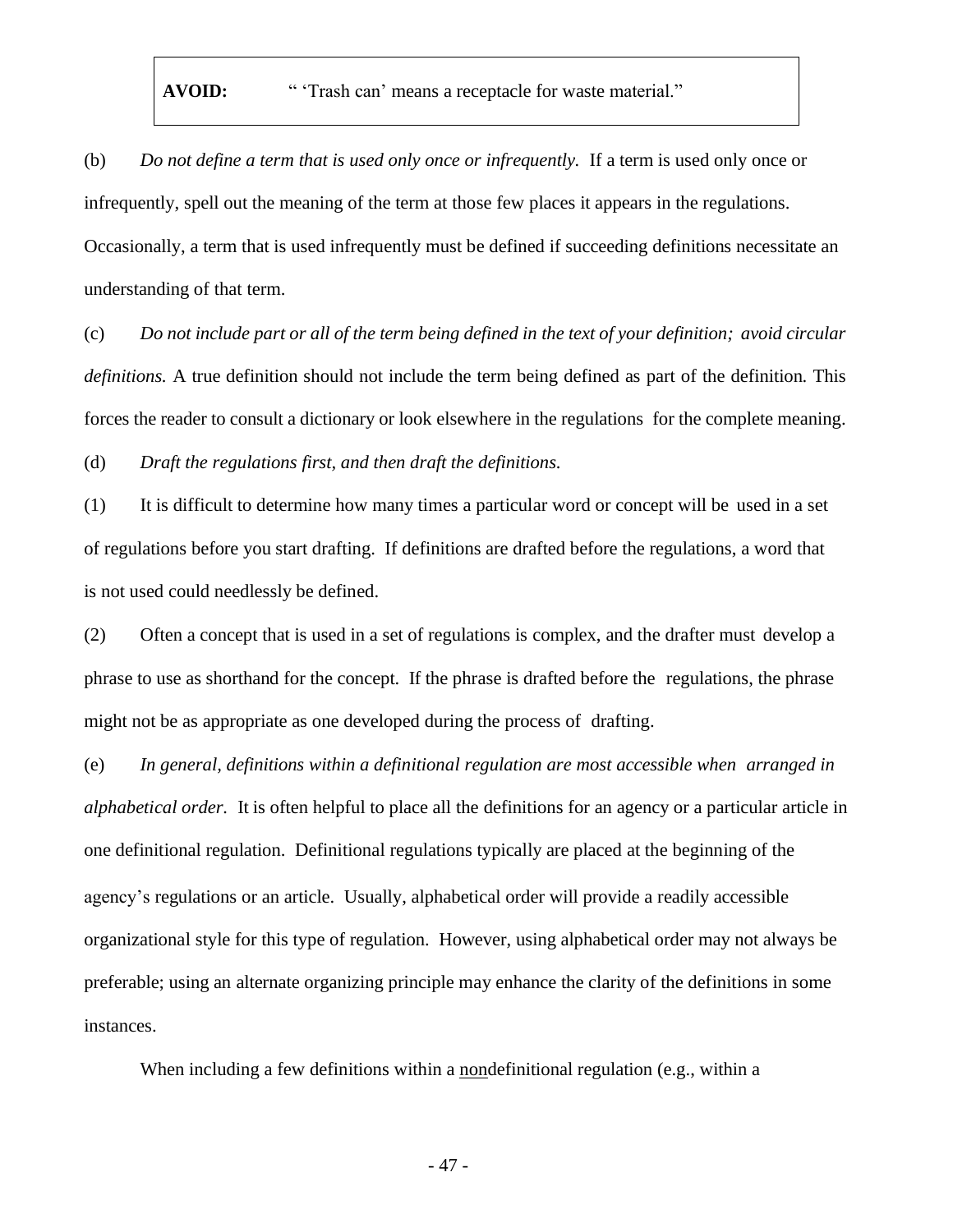subsection in a regulation that is not primarily composed of definitions), arrange them in the most effective order of presentation.

(f) *Do not use synonyms.* Do not use different terms to mean the same thing. Use the same word consistently to convey the same meaning. For example, if you first use the term "income," do not switch later to "wage" or "salary." Doing so might suggest that the alternate term is intended to convey a different meaning from that assigned to the original term. Therefore, use the same term throughout the regulation.

#### *CROSS-REFERENCES*

(a) *Use cross-references sparingly and carefully.* Too many cross-references can make a regulation difficult to read and understand. Include a cross-reference only when it is essential to the meaning of the provision or limits or makes an exception to the provision.

(b) *Make each cross-reference an aid for the readers.* If it is necessary to include a crossreference, it must be as specific as possible. Cite the specific article, regulation, or subsection or paragraph within the regulation, as appropriate. See page 69 for more information on drafting references.

| <b>AVOID:</b> | " as required by these regulations."                           |  |
|---------------|----------------------------------------------------------------|--|
| USE:          | " $\ldots$ as required by K.A.R. 17-2-5."                      |  |
|               | " as required by article 2 of the department's regulations."   |  |
|               | " as required by article 7 of the board's regulations."        |  |
|               | " as specified in article 10 of the commission's regulations." |  |
|               |                                                                |  |

(c) If you amend the outline structure of a regulation, be sure to *check for cross-references* in that regulation and other regulations that also may need to be adjusted.

(d) *Consider using a cross-reference for documents adopted by reference.* If a document is adopted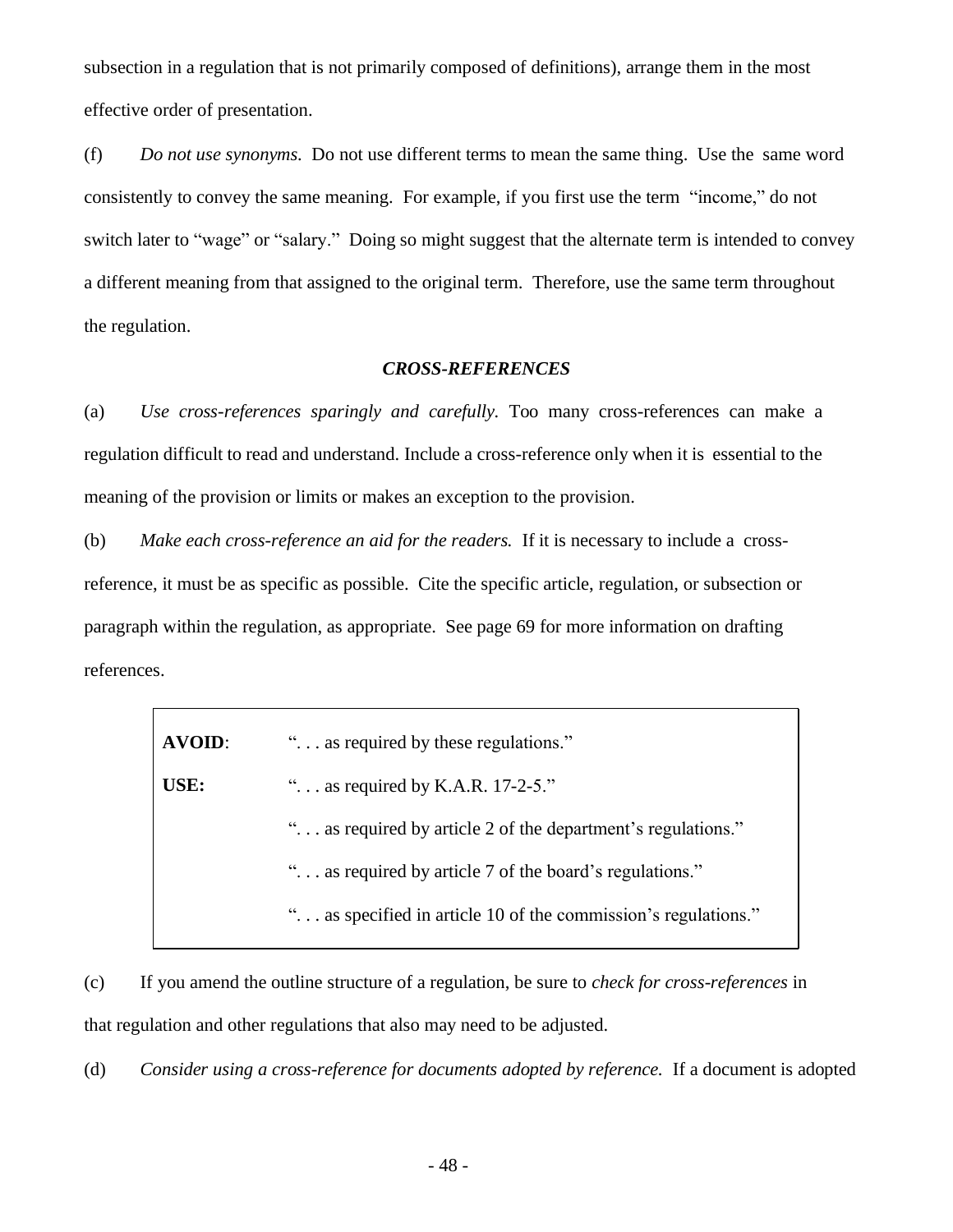by reference in one regulation, do not adopt the same document by reference in subsequent regulations of the same agency. Instead, identify the document and then add a cross-reference to the regulation in which the document was adopted by reference, e.g. "40 C.F.R. part 761, as adopted by reference in K.A.R. 28-29-108."

## *GENDER-SPECIFIC TERMINOLOGY*

(a) *Avoid the use of a gender-specific pronoun when both sexes are involved*.

| <b>AVOID:</b> | "The applicant shall submit his completed application form." |  |
|---------------|--------------------------------------------------------------|--|
|               | $-0r-$                                                       |  |
|               | "The applicant shall submit his/her"                         |  |
| USE:          | "The applicant shall submit the completed application form." |  |

(b) *Avoid the use of a gender-specific job title*.

**AVOID:** "Chairwoman or chairman"

**USE:** "Chairperson"

# *MEASUREMENTS*

In general, use Fahrenheit designations for any temperature references within a regulation. An

exception to this guideline is any case in which an alternate scale (e.g., centigrade or Celsius) is

preferable for scientific, technical, or other substantive reasons.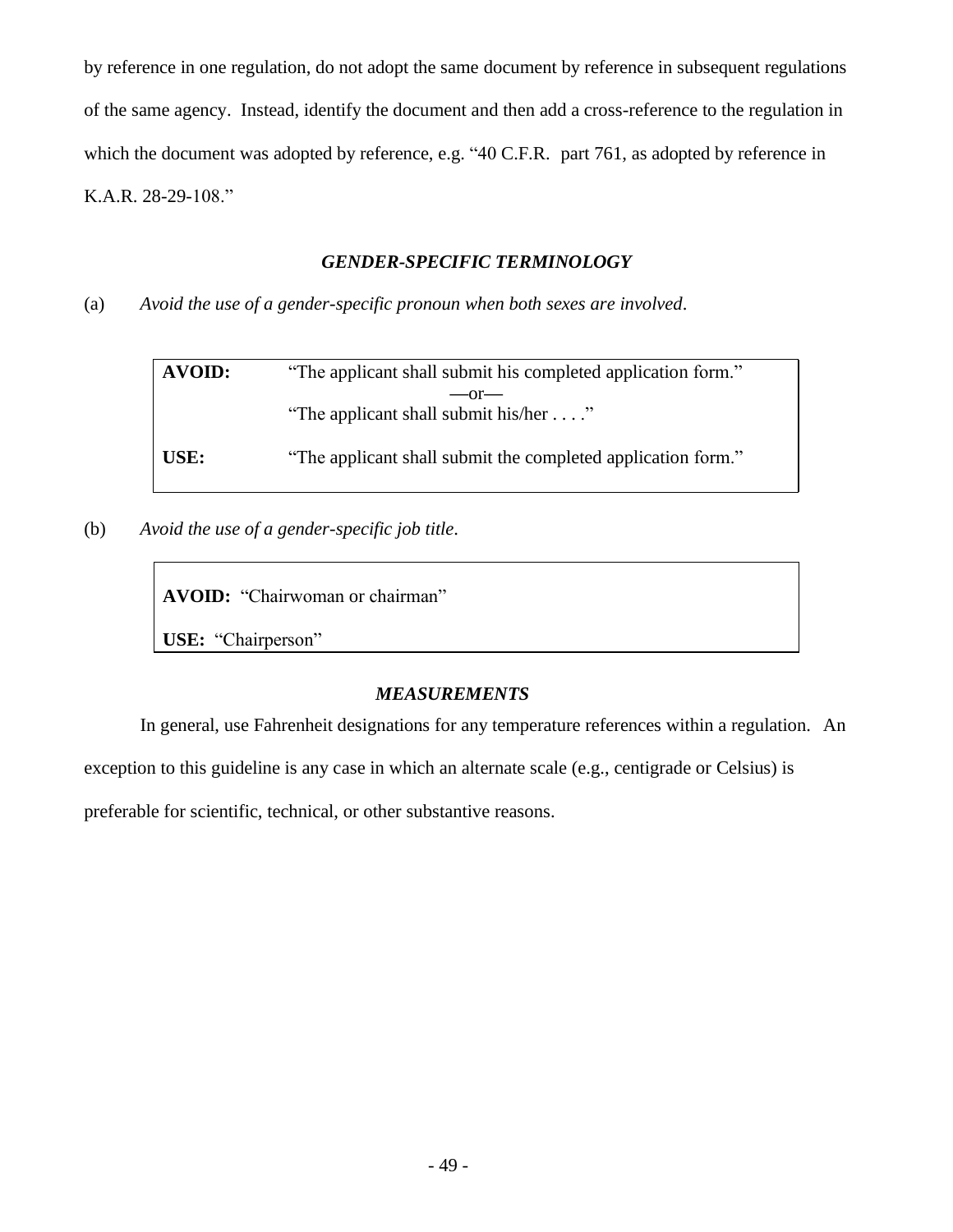#### **WORDS AND EXPRESSIONS TO AVOID**

| <b>AVOID:</b>          |       | USE:                        |
|------------------------|-------|-----------------------------|
| and/or                 |       | $\_\or$ , or both           |
| at that time           |       | then                        |
| during the time that   |       | while                       |
| etc.                   |       | (no replacement—do not use) |
| for the reason that    |       | because                     |
| his/her                |       | (see page 49)               |
| in cases where         |       | "if" or "when"              |
| is unable to           |       | cannot                      |
| is authorized to       |       | may                         |
| may, at his discretion |       | may                         |
| no later than          |       | not later than              |
| notwithstanding        |       | (depends on context)        |
| page(s)                |       | page or pages               |
| prior to               |       | before                      |
| provided that          |       | if                          |
| subsequent to          | after |                             |
| such                   |       | this, that, these, those    |
| thereof                |       | of it, of them (or delete)  |
|                        |       |                             |

### **REGULATORY FORM AND TECHNICAL REQUIREMENTS**

(a) Regulations are to be typewritten on standard typing paper  $(8 \frac{1}{2} \text{ by } 11 \text{ inches})$  and submitted in double-spaced type, with text on only one side of each page. The pages should **not** be stapled. In general, the text should not be aligned at the **right** margin (exceptions: fee tables and other text presented in table format). Each regulation must be submitted on a separate page or pages, except when multiple, **consecutively numbered** regulations **within the same article** are being revoked. (See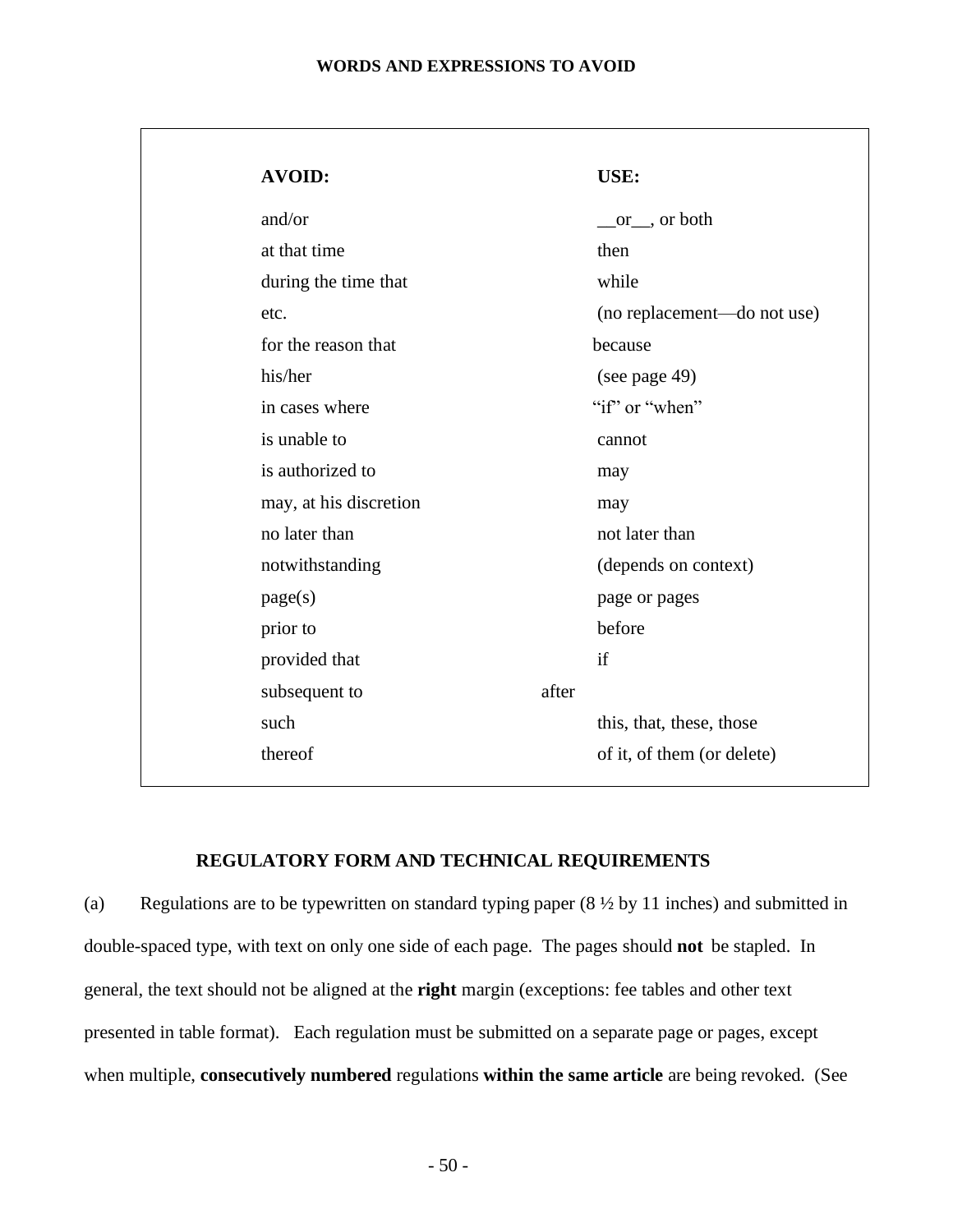Revocations, page 60.) On each page, provide a bottom margin of  $1\frac{1}{2}$  inches so that there is adequate room for the approval stamps of the Secretary of Administration, Attorney General, and, if required, Budget Director. (The top, left, and right margins can be narrower than 1 ½ inches.)

(b) Under the direction of the Secretary of State, identify each regulation with a distinguishing

number before submitting the regulation to the Secretary of Administration.

Each K.A.R. number has three parts, which identify the agency, the article (a group of related regulations), and the regulation's place in that article.

| <b>EXAMPLE:</b>                          |                                                                     |  |
|------------------------------------------|---------------------------------------------------------------------|--|
| "K.A.R. 1-23-3" refers to the following: |                                                                     |  |
| (Agency)                                 | 1: the Department of Administration;                                |  |
| (Article)                                | 23: State van pool program;                                         |  |
| (Regulation)                             | 3: the third regulation in Article $23-$<br>Passenger requirements. |  |

(c) Once a regulation has been revoked, that K.A.R. number may not be reused in the future.

(d) Multiple-page new or amended regulations must include a header showing the regulation number and the page number the UPPER RIGHT-HAND corner of each page, **except the first page**. There is no header on the first page. Headers can be single-spaced.

### *REGULATION TITLES*

Precede each regulation with a brief title. The title should give an indication of the contents of the regulation. Type the first letter of the title in uppercase with all other letters of the title in lowercase, except for acronyms or proper names that are normally capitalized in the regulatory style. (See pages 61-62.) For these proper names, use uppercase for only the first letter. Follow the title with a period. Avoid long titles.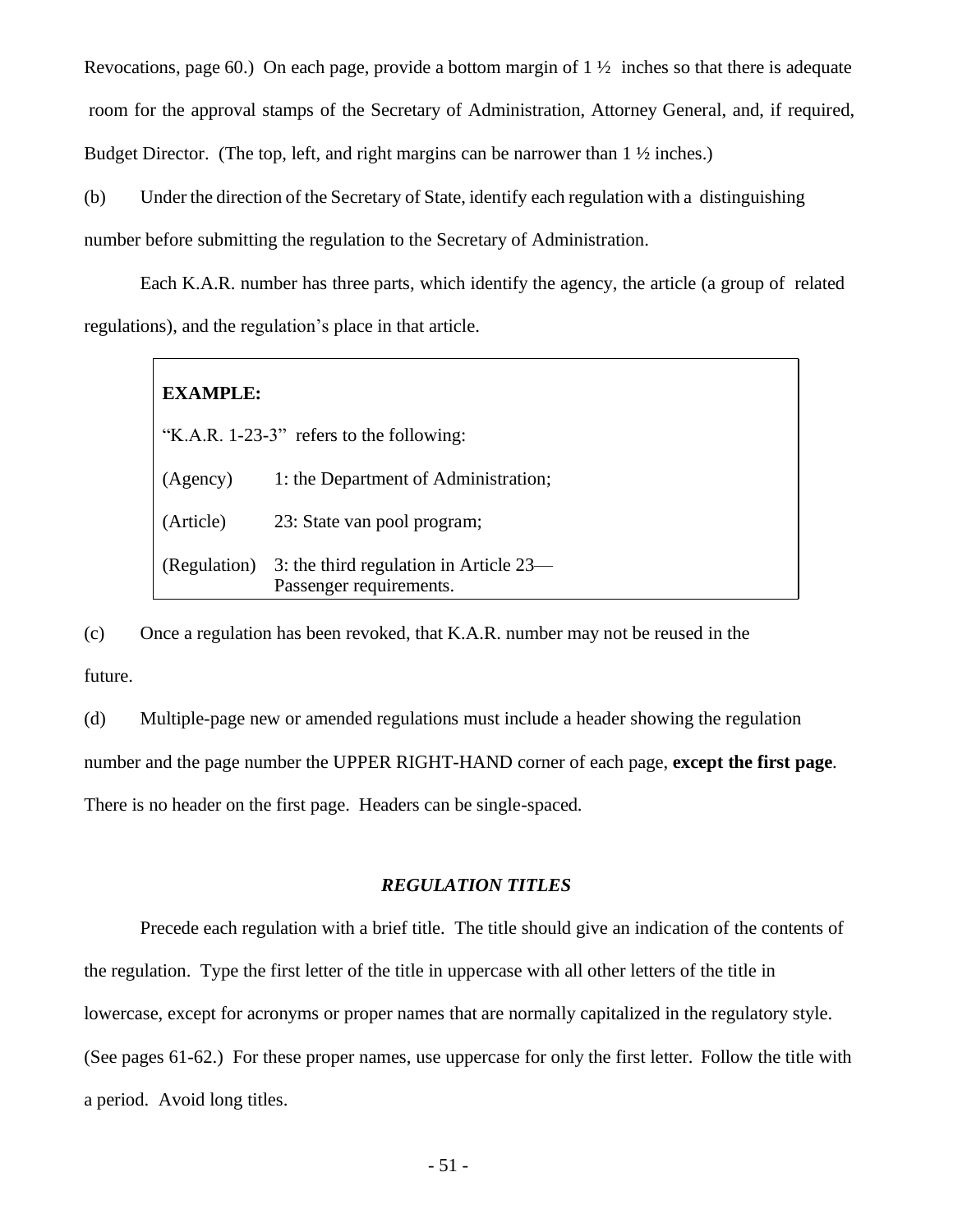## *ORGANIZATION AND OUTLINE FORM*

(a) Be certain that there is a clear internal organizational framework for each regulation and for

each series of regulations.

Each regulation should generally follow this order:

- (l) The K.A.R. number;
- (2) a short title;
- (3) the most significant general requirement;
- (4) any subordinate provisions; and
- (5) the history, including the authorizing and implementing citations.

Confine each regulation to a specific, narrowly defined topic.

It is preferable to have a number of short, related regulations, rather than one long, complicated regulation. There are a number of benefits to limiting the length and complexity of each regulation.

- $\Box$  A short regulation is much more likely to be simple, clear, and readily understood. The outline form for long regulations is frequently confusing or inadequate and therefore contributes to poor organization of the material.
- ❑ Long regulations are more expensive to publish in the *Kansas Register* each time that the regulation is amended.
- ❑ Each time even a small amendment to the regulation is necessary, the **entire regulation is opened to review** by the Secretary of Administration, the Attorney General, (if required) the Budget Director, and the Joint Committee on Administrative Rules and Regulations and to public comments. With a long regulation it is more likely that changes unrelated to the intended amendment will be requested by those parties due to its length.

(b) If a regulation contains a number of paragraphs, its underlying organization should be made explicit by using the regulatory outline form.

When subdividing regulations through the outline form, begin with lowercase letters to designate subsections. Use standard Arabic numbers next, then capital letters, and finally lowercase Roman numerals to designate paragraphs. Surround each subcategory letter or number with parentheses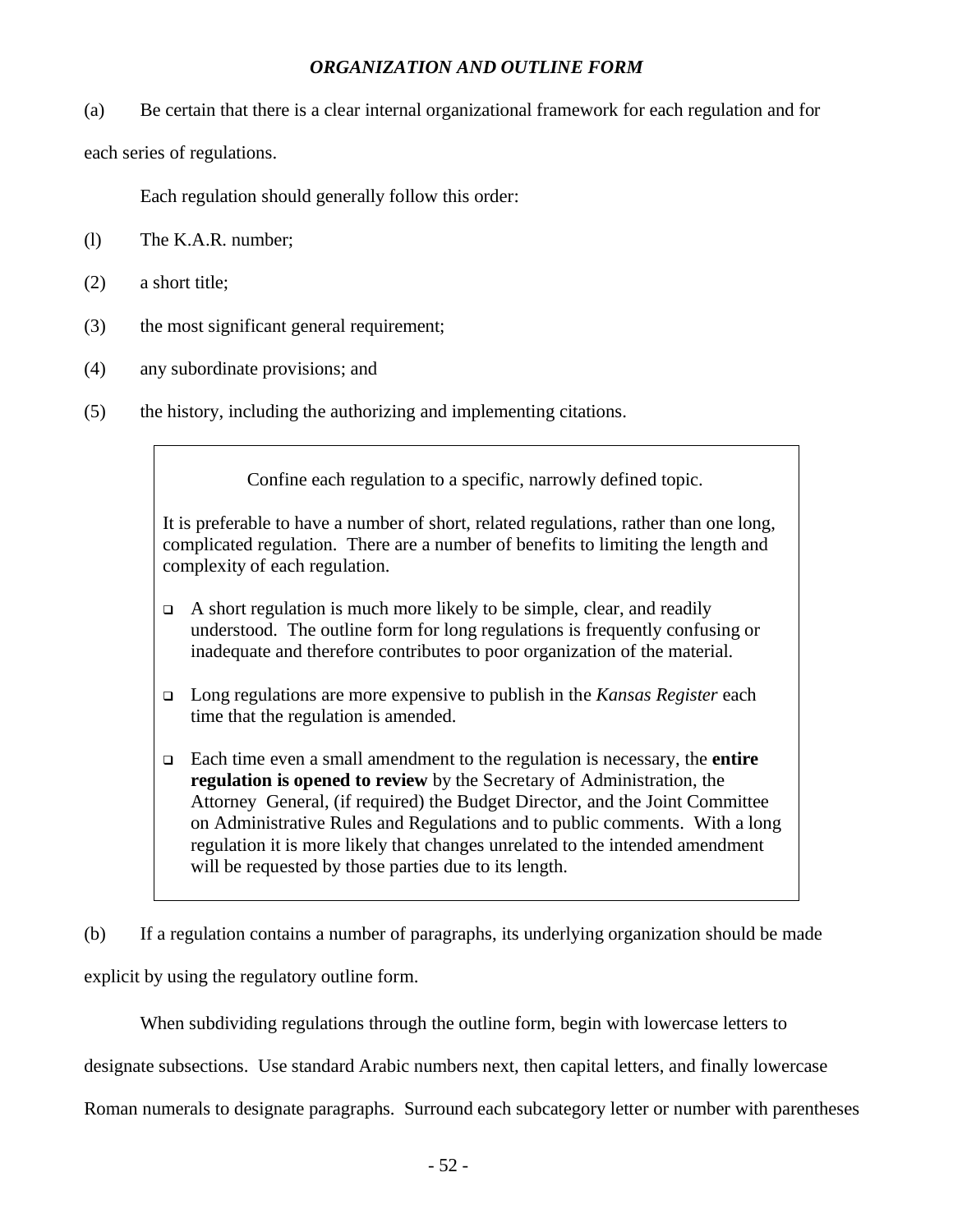to set the letter or number apart from the text. Do not use a period after the letter or number. Indent each subcategory letter or number other than subsection (a) as you would a new paragraph, with only the **first** line of each subsection and each paragraph indented.

| <b>INCORRECT:</b> | <b>CORRECT:</b>    |
|-------------------|--------------------|
| $1 - 5 - 1$       | 1-5-1. $\dots (a)$ |
| A.                | (b)                |
| $\mathbf B.$      | (1)                |
| $1.$              | (2)                |
| 2.                | (3)                |
| 3.                | (A)                |
| a.                | (B)                |
| $b$ .             | (i)                |
| $\mathbf i.$      | (ii)               |
| ii.               |                    |
|                   |                    |

The correct manner and sequence of using letters and numbers listed above correspond to the methods by which statutes in the state of Kansas are subcategorized. The intent of using this system is to make regulations conform in organizational style to the statutes, even though they may differ from accepted English language methods of subcategorization.

(c) When using the outline form, be sure that you do not use the first letter or number of a sequence unless there are other letters or numbers of the sequence that follow. For example, do not use an "(a)" unless there is a subsection "(b)." Do not use a "(l)" unless there is a paragraph "(2)." (d) Avoid subdividing a regulation beyond the use of capital letters. Antecedents may easily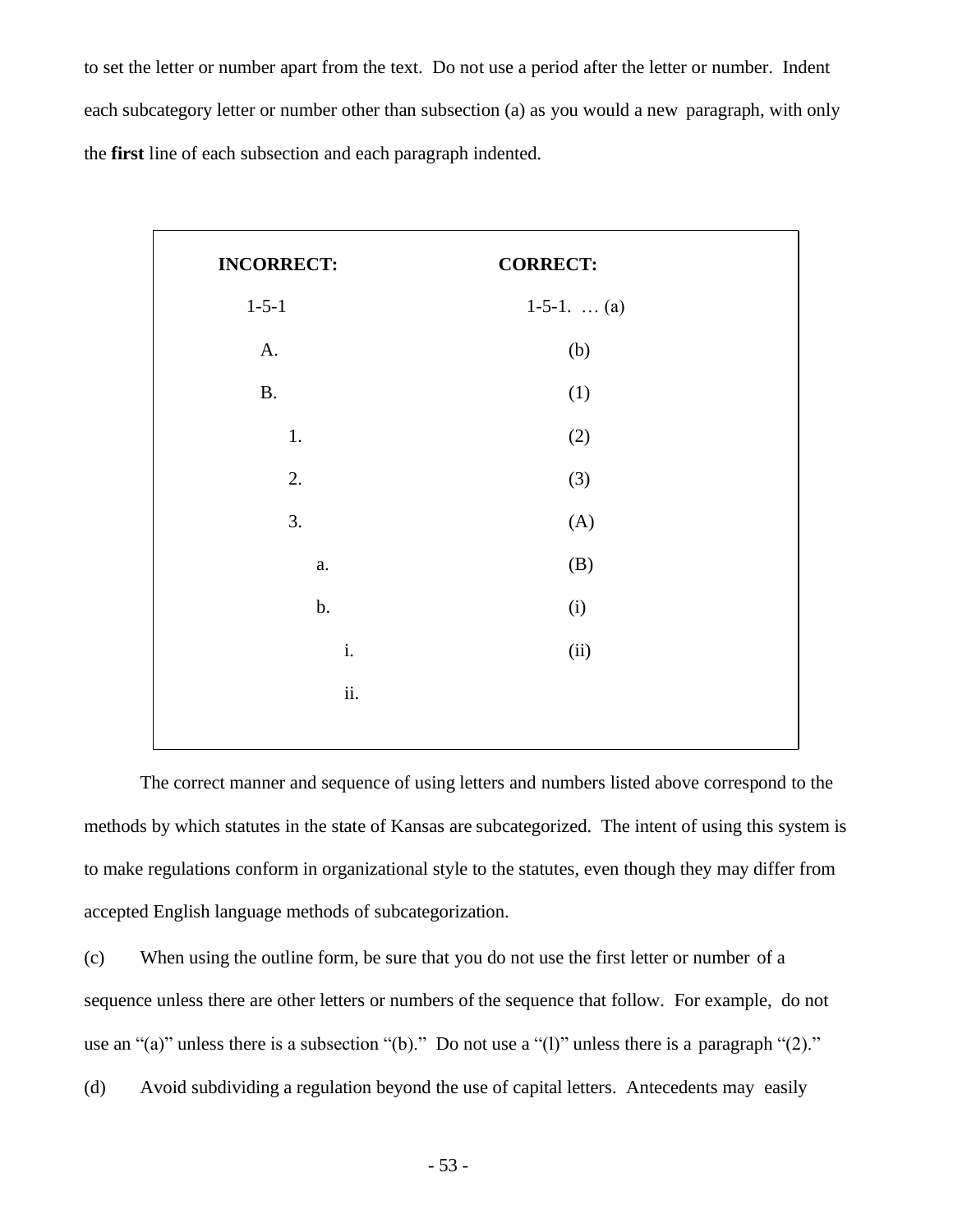become confused or forgotten when a regulation is subdivided to this degree. If a subsection seems to require subdivisions past this point, reconstruct or divide the regulation to avoid further subdivisions, or break the regulation into two or more regulations.

(e) In drafting cross-references, refer to the first level of the outline form (lowercase letters) as a "subsection" and lower levels as "paragraphs." For example, refer to "subsection (b)," but use "paragraph  $(b)(2)$ " or "paragraph  $(a)(1)(E)$ ."

#### *AMENDED REGULATIONS*

(a) When amending an existing regulation, the proposed new text in the regulation must be underlined or printed in italics. While italics are permitted, underlining is preferred as it is much clearer, particularly for punctuation. Proposed deletions are shown in canceled type (strike type) and precede new material.

(b) Always determine what language is currently in effect. Check to **be sure that** *all* **existing language and punctuation are accurately retained or shown in strike type.** (However, please note that strike type and underlining are **not** used when changing a word from capital to lowercase or vice versa.) When reviewing amended and stricken language for accuracy, use a reliable source in which the current, **permanent** version of the existing regulation appears, such as the appropriate bound volume of Kansas Administrative Regulations, the most recent K.A.R. Supplement, the *Kansas Register*, or a stamped copy of the last permanent regulation filed with the office of the Secretary of State. If any discrepancy exists between the latest published version of a regulation and the doublestamped original version that was filed with the Secretary of State, the latter will control. The Secretary of State's office can assist in verifying the correct language of regulations.

If it becomes necessary to amend a temporary regulation before it expires with another temporary regulation, refer to the language in the current temporary regulation, not the language of the permanent regulation.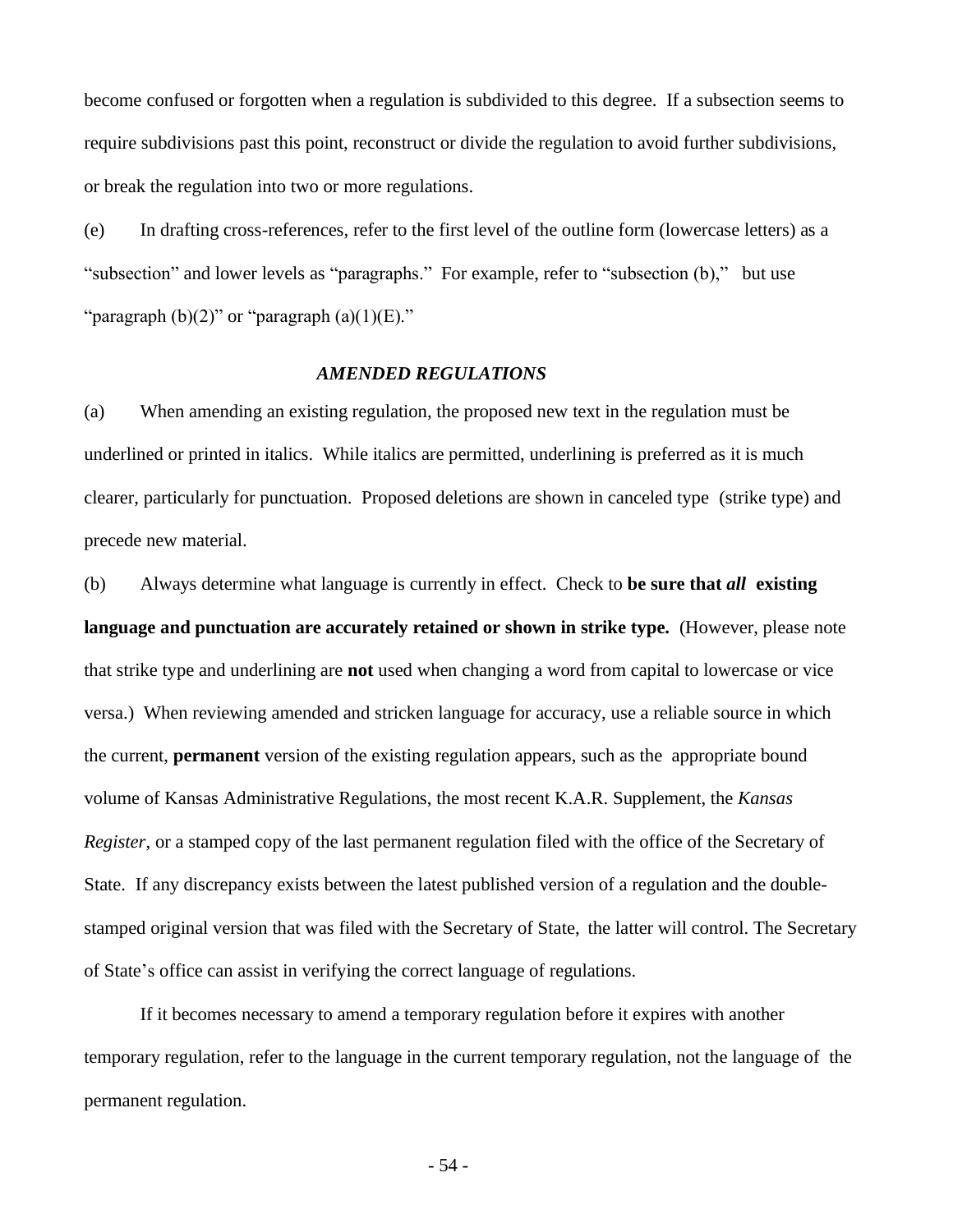(c) In the history, any revisions to the citations of authorizing and implementing statutes must be shown with strike type and underlining. However, strike type and underlining are **not** used in the portion of the history that follows the authorizing and implementing statutes. (See Histories, below.)

(d) Avoid many small deletions and additions within one or two sentences. A sentence interspersed with strike type and underlining is distracting and difficult to comprehend, and portions of the old text may be dropped inadvertently when there are a number of changes in a short space. In such a case, it is preferable to strike the existing sentence, rewrite the sentence, and underline the new provisions.

(e) Do not strike or underline letters only; the entire word should be shown in strike type, followed by the underlined new word.

> **DO NOT USE:** "references" USE: "references reference"

If **only** a word's capitalization is changed, do **not** use strike type and underlining.

**EXAMPLE:** "Upon receiving approval, The applicant shall . . . ."

#### *NEW REGULATIONS*

(a) If an entire regulation is new, do not underline any of the text. Underlining is used

**only** in **amended** regulations, to indicate text proposed to be added to an existing regulation.

(b) Choose a K.A.R. number that is available. Do not use the K.A.R. number of a regulation that has been revoked.

(c) Each new regulation must include a history. (See below for more details.)

#### *HISTORIES*

(a) Each time a regulation is amended, review each statute listed in the history and, as needed, update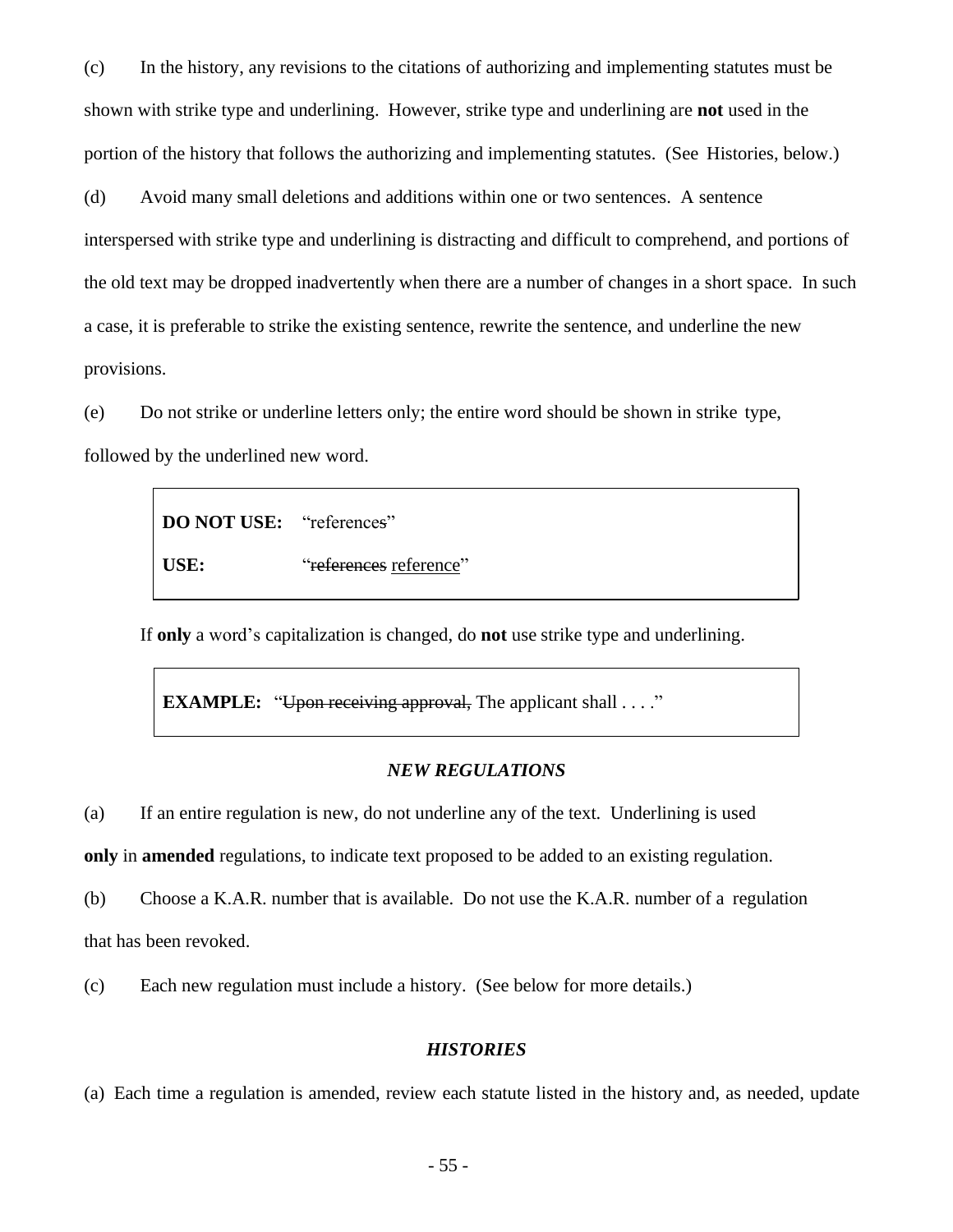each statutory citation. The history, which appears at the end of the regulation and is in parentheses, must include the following elements:

(l) A citation to the specific statute or statutes that authorize adoption of the regulation;

(2) a citation to the specific statute or statutes that are implemented or interpreted by the regulation, which in some cases may be the same as the authorizing statute;

(3) the date the regulation first became effective. A regulation may have more than one effective date if the regulation was first adopted on a temporary basis;

(4) the date of each temporary or permanent amendment and the number assigned by the Secretary of State for each temporary amendment to the regulation; and

(5) one of the following notations to indicate whether the regulation is proposed to be adopted on a temporary or permanent basis, followed by a blank line for the Secretary of State to fill in with the effective date.



Each item is separated by a semicolon, and the history ends with a period and parenthesis.

(b) Cite (in a **new** regulation) or, as needed, update (in an **amended** regulation) each statute authorizing ("authorized by") and each statute the regulation implements ("implementing") so that each citation indicates where that statute is **currently** published or authenticated.

If the history cites a statute amended or created **that year** and the regulation is submitted to the Department of Administration for review **before** that year's *Session Laws* are published in July, include the appropriate reference to the Senate or House Bill. (See the following box.)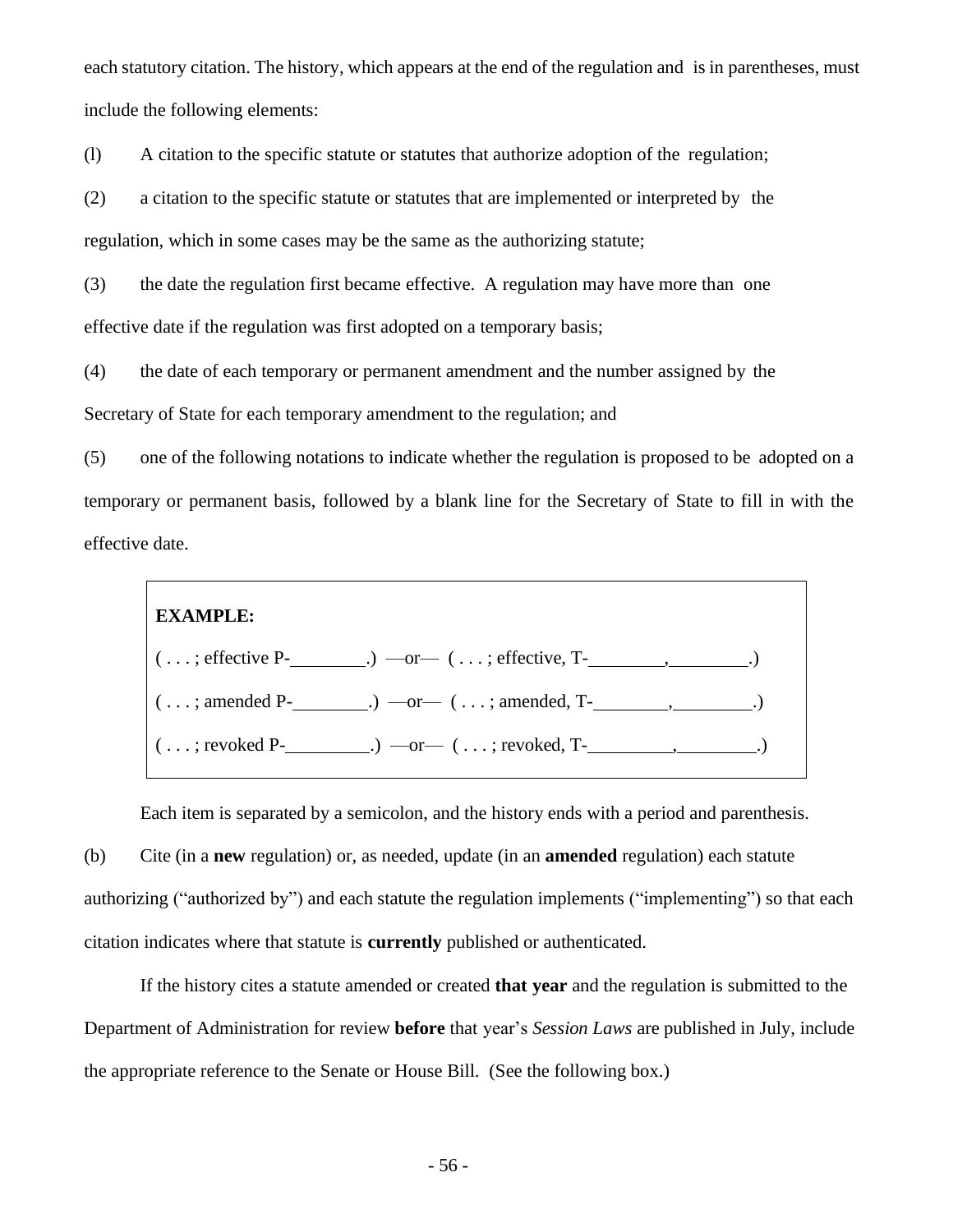**EXAMPLE** (amended permanent regulation implementing a newly amended statute):

… (Authorized by K.S.A. 83-1712; implementing K.S.A. 83-1725, as amended by

2021 SB 503, sec. 2; effective Sept. 22, 2006; amended P- .)

**EXAMPLE** (new permanent regulation authorized by a new statute):

… (Authorized by 2021 HB 2980, sec. 1; implementing K.S.A. 84-315; effective

P- .)

However, if the history cites a new or newly amended statute and the regulation is submitted to

the Department of Administration for review **later that same calendar year** (**after** the *Session Laws* 

have been published in July but **before** the statutes are authenticated pursuant to K.S.A. 77-164),

include the appropriate reference to the *Session Laws*. (See the following box.)

**EXAMPLE** (amended permanent regulation implementing a statute amended that year):

… (Authorized by K.S.A. 83-1712; implementing K.S.A. 2020 Supp. 83-1725, as

amended by L. 2021, ch. 157, sec. 3; effective Sept. 22, 2006; amended P-

**EXAMPLE** (new permanent regulation authorized by a new statute):

… (Authorized by L. 2021, ch. 163, sec. 5; implementing K.S.A. 84-315; effective

 $P$ - ...

 $\qquad \qquad .)$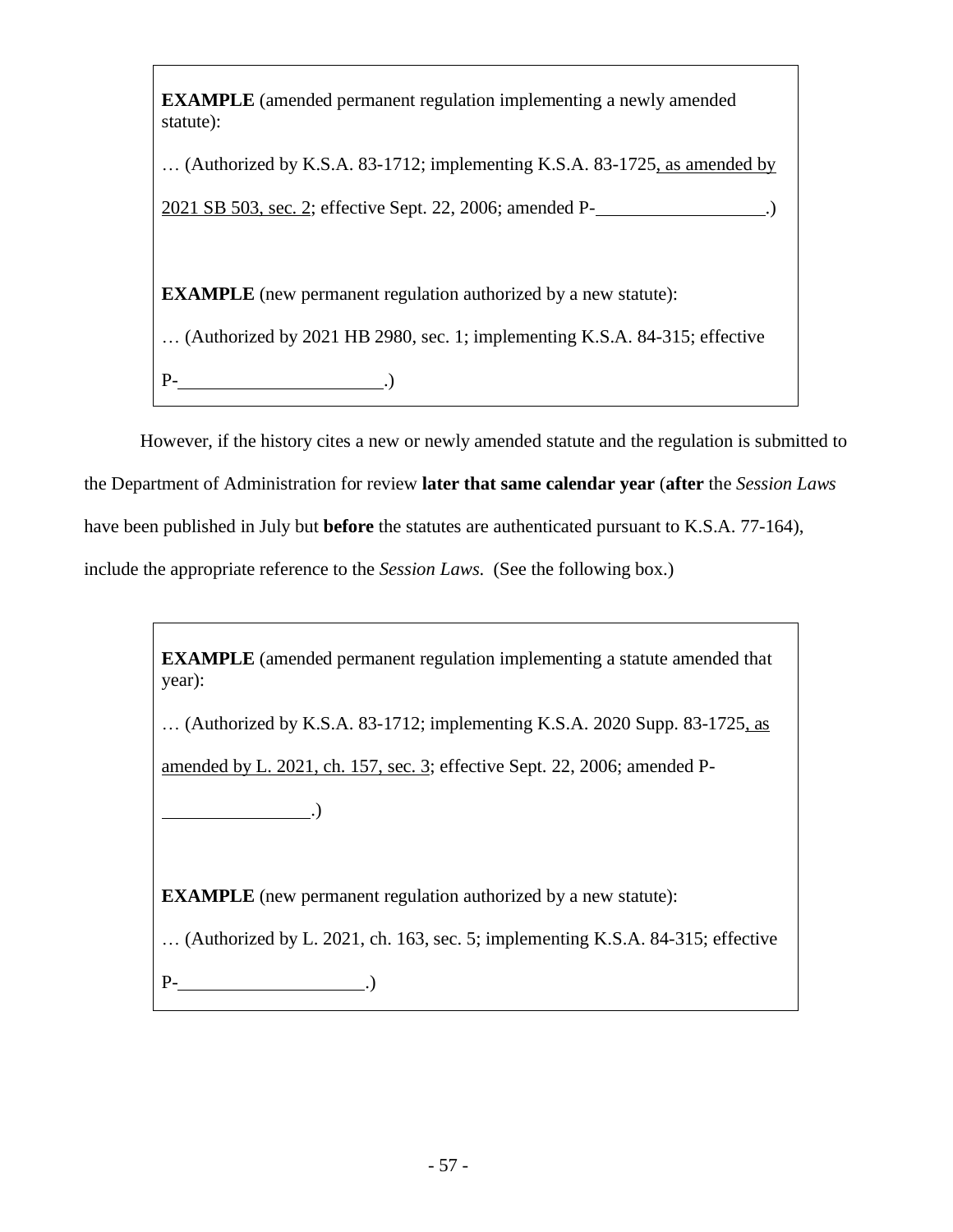NOTE: Typically in the fall of each year following each Legislative Session, the statutes and

supplements are updated with the publication of the K.S.A. Supplements and, in some years, the

(re)publication of one or more hardbound volumes of statutes. The statutes and supplements are

deemed to be published when authenticated pursuant to K.S.A. 77-137 and K.S.A. 77-164,

respectively. If a regulation is created or amended **following** the creation or amendment of any statute

cited in the history of that regulation, update each statutory citation in the history of that regulation to

"K.S.A." or to the current K.S.A. Supplement, as appropriate.

**EXAMPLE** (permanent regulation amended in January 2021 to implement a statute amended the **previous** year):

... (Authorized by K.S.A. 83-1712; implementing K.S.A. 2020 Supp. 83-1720;

effective Sept. 22, 2006; amended P- .)

**EXAMPLE** (new permanent regulation created in January 2021 and authorized by a new statute created in the **previous** year):

… (Authorized by K.S.A. 2020 Supp. 83-725; implementing K.S.A. 84-315;

effective P(1)

(c) In some instances, a regulation is both authorized by and implementing a particular statute. In

such a case, the statute should be cited as follows:

## **EXAMPLE:**

(Authorized by and implementing K.S.A. 83-2019; effective P- .)

(d) In some instances, regulations are authorized by or implement more than one statute.

When this occurs, cite each authorizing statute in numerical order and each statute implemented in numerical order.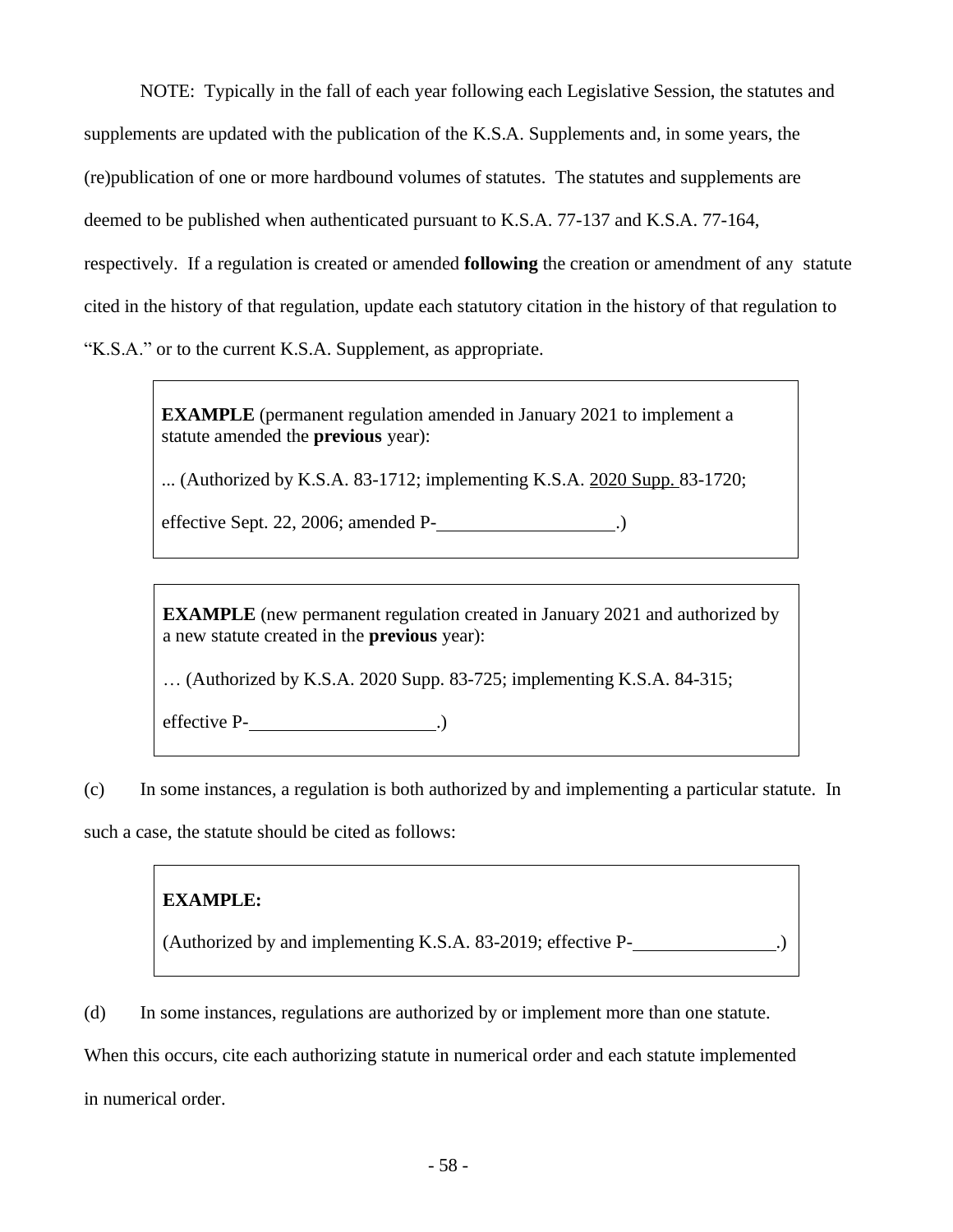## **EXAMPLE:**

(Authorized by K.S.A. 41-210 and 41-211; implementing K.S.A. 2020 Supp. 41-

209, K.S.A. 41-211, and K.S.A. 41-213; effective P- .)

(e) Before 1980, only an authorizing statute citation was required. A citation to the statute or statutes that are implemented by a regulation must be added when that regulation is being amended for the first time since 1980.

(f) The portion of the history that records the date the regulation took effect and the date of each amendment is cumulative. Copy each date from the history of the existing regulation before adding the new amendment at the end of the history. **Strike type and underlining are not used in this portion of the history.**

(g) Agencies should leave blank lines for the filing and effective dates in the history, as indicated in the following examples:

# **EXAMPLE:**

Temporary amended regulation during the adoption process:

… (Authorized by K.S.A. 83-2019c; implementing K.S.A. 83-4001c; effective

May 1, 1990; amended, T- , .)

Permanent amended regulation processed with temporary regulation:

… (Authorized by K.S.A. 83-2019c; implementing K.S.A. 83-4001c; effective

May 1, 1990; amended, T(1990; amended P(2008)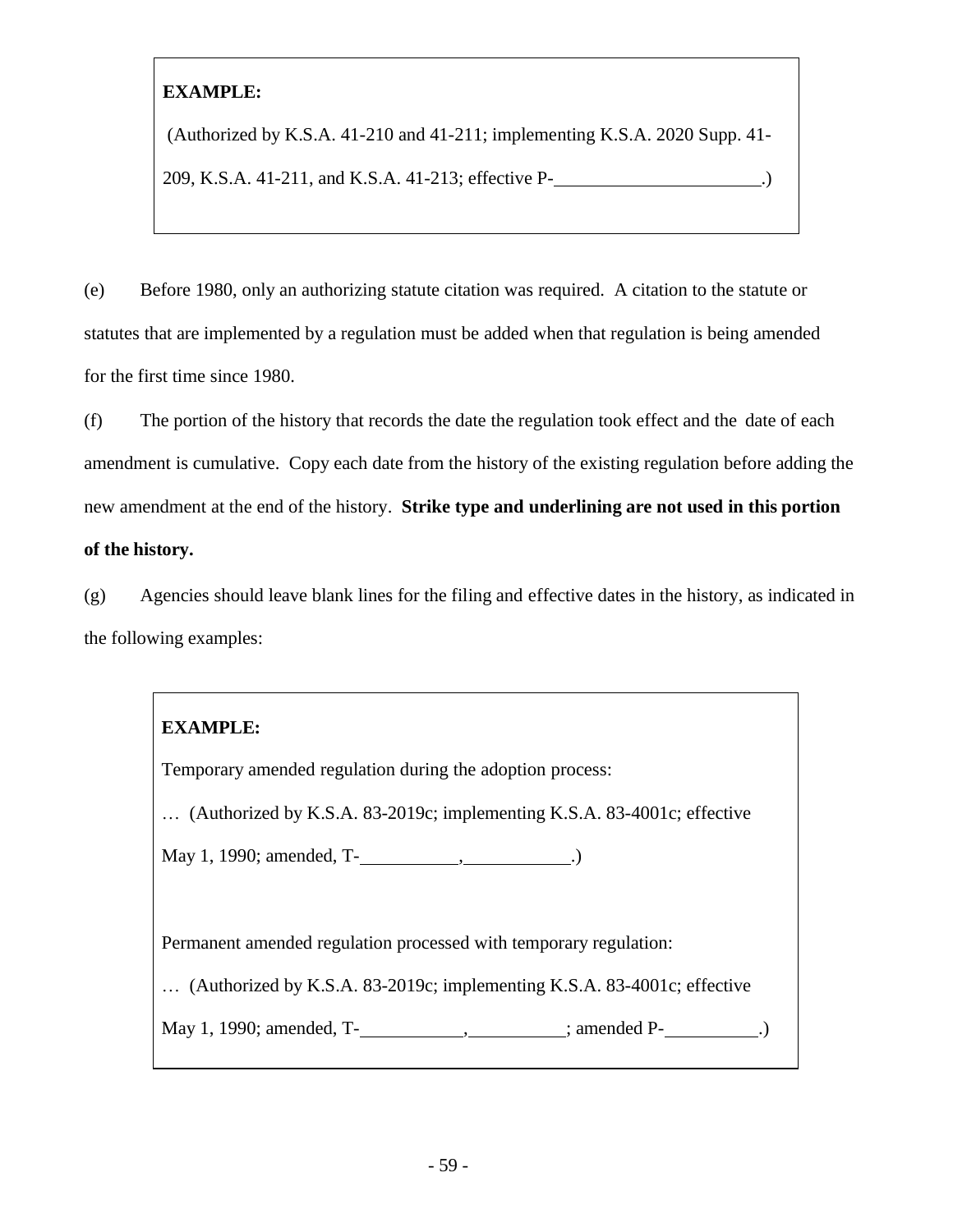#### *REVOCATIONS*

(a) When revoking a regulation, the **only** text that is shown is the regulation's K.A.R. number, followed by a period and then a space, and the history with the **existing** authorization and implementation section or sections, the **existing** list of effective and amendment dates, a "P-" or ", T-" following the word "revoked" and, depending on whether the revocation is permanent or temporary, one or two blank lines for the revocation date. The statutory references in the history should **not** be updated, and the title and content of the regulation should **not** be shown. Strike type and underlining are **not** used in revocations.

## **EXAMPLE:**

1-31-1. (Authorized by and implementing K.S.A. 1984 Supp. 75-3206; effective, E-74-4, Nov. 1, 1979; effective May 1, 1980; amended May 1, 1985; revoked P(2)

(b) Each revocation must be submitted on a separate page or pages. However, revocations of **consecutively** numbered regulations **within the same article** may be filed on the same page. If the histories of consecutively numbered regulations within the same article are identical, the regulations can be revoked in one entry. However, each regulation number must be listed, rather than showing just a span of regulation numbers. If the histories are different, each regulation must be revoked separately.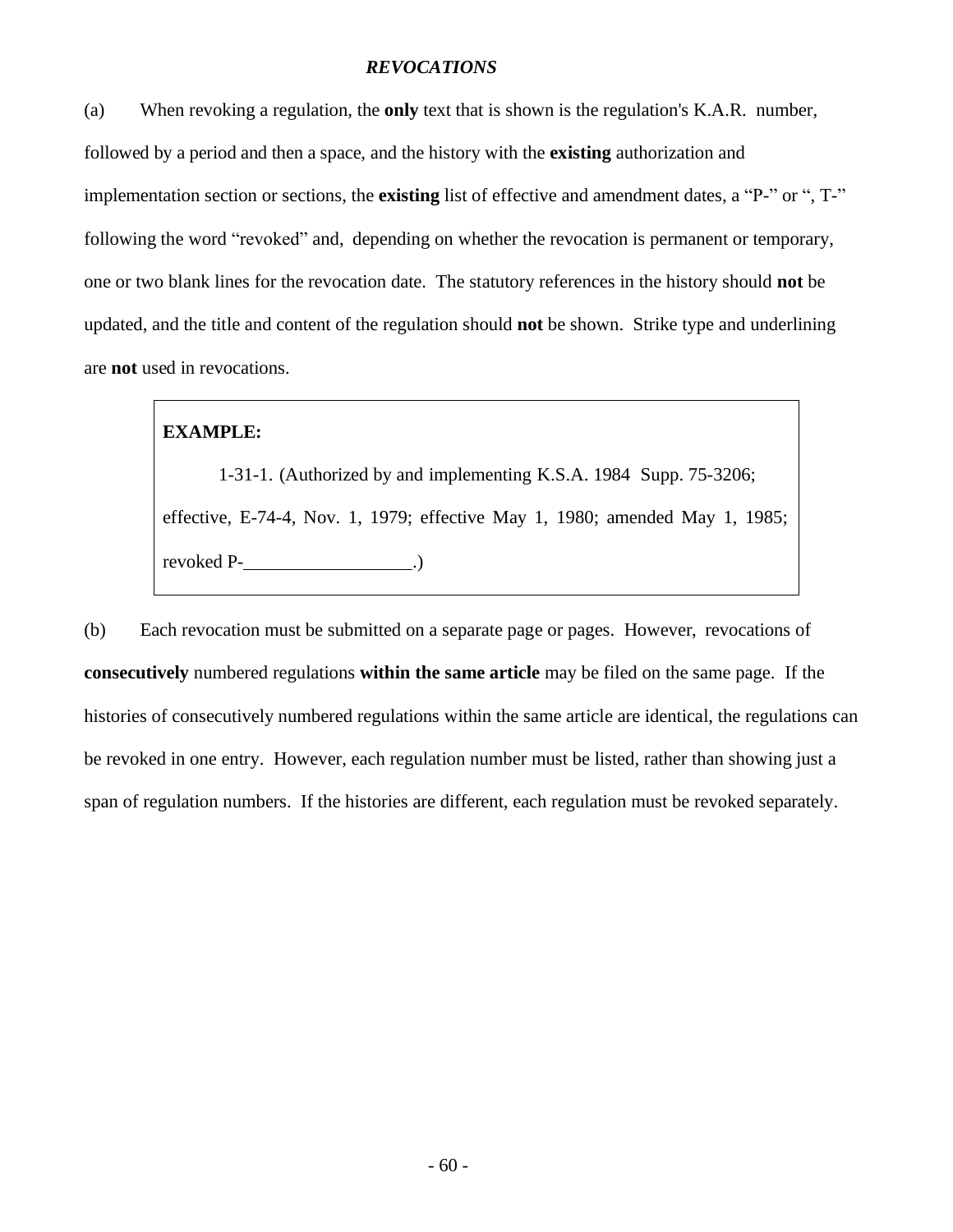The following is an example of a page of revocations:

## **EXAMPLE:**

 $\qquad \qquad .)$ 

106-1-1 and 106-1-2. (Authorized by and implementing K.S.A. 1983 Supp. 74- 5616; effective, T-84-31, Nov. 22, 1983; effective May 1, 1984; revoked P-

106-1-3. (Authorized by and implementing K.S.A. 1983 Supp. 74-5616; effective, T-84-31, Nov. 22, 1983; effective May 1, 1984; amended May 1, 1985; revoked P-  $\qquad \qquad .)$ 

106-1-4, 106-1-5, and 106-1-6. (Authorized by and implementing K.S.A. 1983 Supp. 74-5616; effective, T-84-31, Nov. 22, 1983; effective May 1, 1984; revoked  $P-$  .)

106-1-7 and 106-1-8. (Authorized by and implementing K.S.A. 1983 Supp. 74- 5616; effective, T-84-31, Nov. 22, 1983; effective May 1, 1984; amended May 1, 1985; revoked P- .)

(c) Once a regulation is revoked, that K.A.R. number may not be reused in the future.

## *CAPITALIZATION*

Regulatory style generally follows the statutory style regarding capitalization, so many proper names normally capitalized in mainstream usage are spelled with lowercase letters in regulations. However, certain names are always capitalized: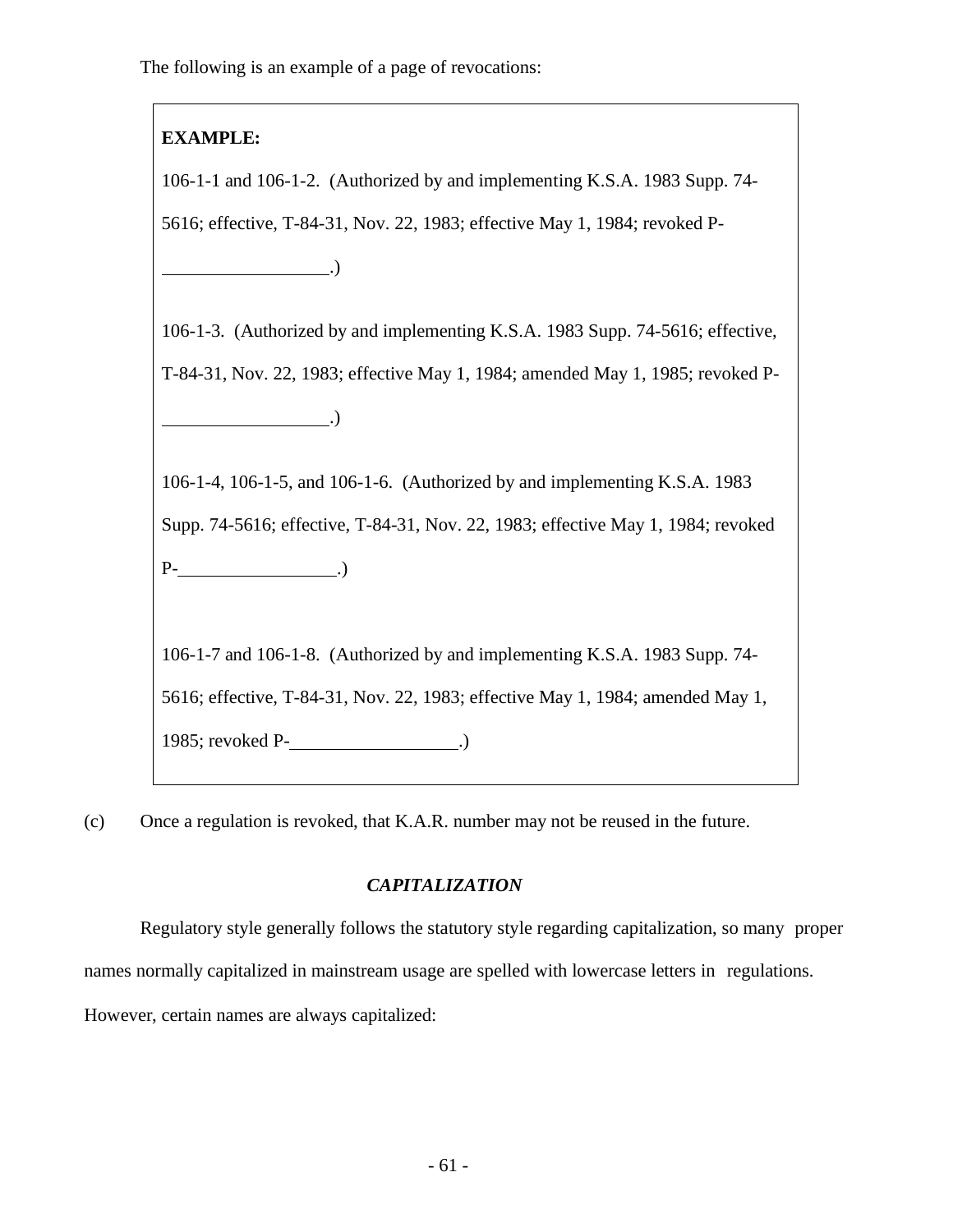| months, days of the week                | January, Tuesday              |
|-----------------------------------------|-------------------------------|
| specific persons                        | <b>Mark Parkinson</b>         |
| geographic places                       | Kansas, Topeka, United States |
| historic events                         | World War II                  |
| holidays                                | <b>Thanksgiving Day</b>       |
| compilations of regulations or statutes | K.A.R., K.S.A., C.F.R.        |
| acronyms and initialisms                | CPA, AICPA, NFPA              |
|                                         |                               |

Please note that names of agencies, organizations, companies, and departments, and titles of documents are generally lowercase, except as noted below:

| Kansas national guard                              |
|----------------------------------------------------|
| American red cross                                 |
| American institute of certified public accountants |
| social security act                                |
| department of revenue                              |
|                                                    |

### *NUMBERS*

In keeping with statutory style, express only in words all isolated whole numbers from one through nine and numbers that begin a sentence. Rephrase a sentence, if possible, to avoid beginning with a number. All other numbers, dates, percentages, decimals, and monies should be expressed in figures only. Do **not** write the number followed by the corresponding figure in parentheses.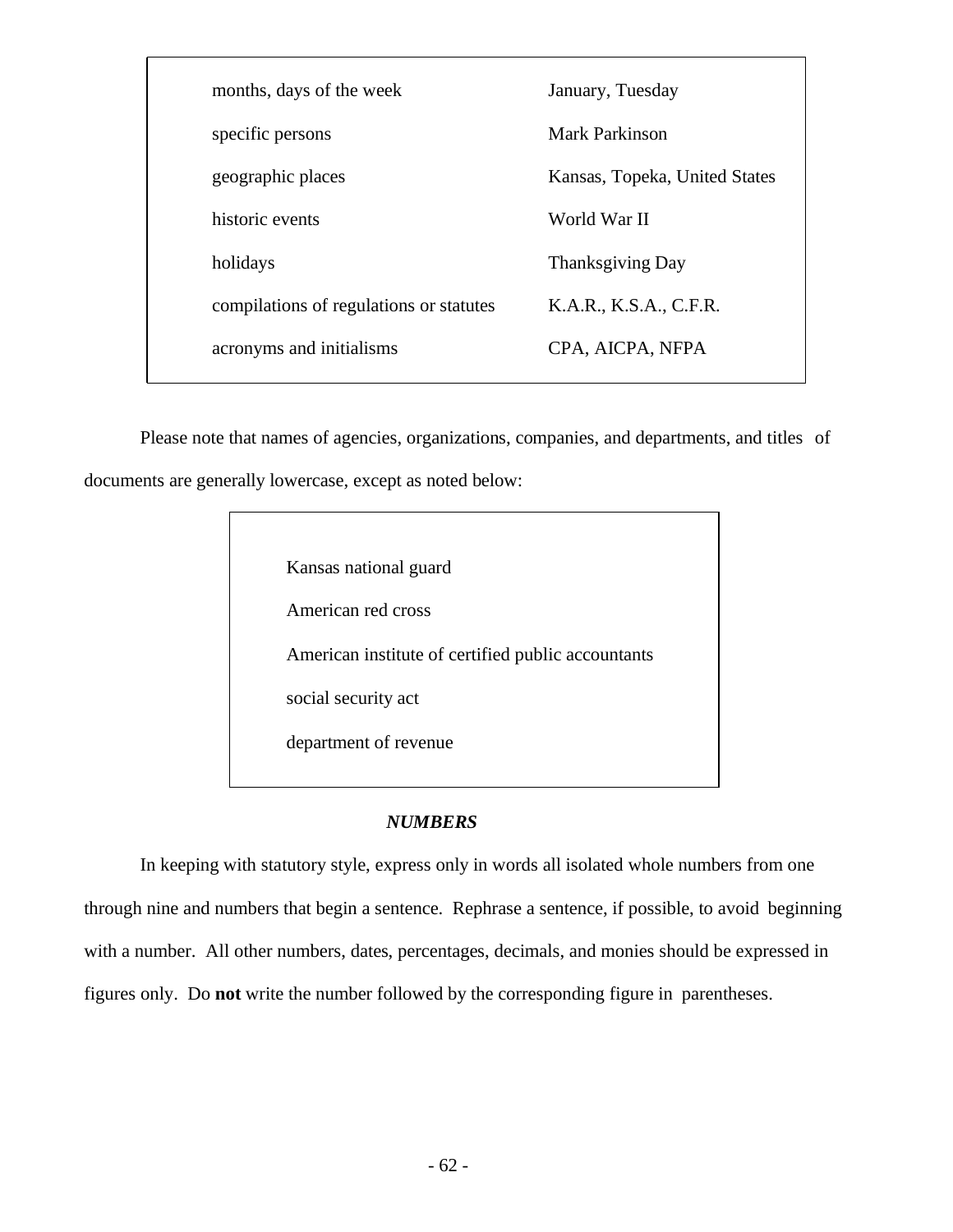## **EXAMPLE:**

"Within 10 days of such an incident . . . ."

"The shelter structure shall be at least four feet high . . . ." **—**or**—** "The shelter structure shall be at least 4.5 feet high . . . ."

## *REFERENCES TO STATUTES AND REGULATIONS*

(a) Within the body of a regulation (NOT in the history), a particular statute can usually be referenced simply by using the abbreviation "K.S.A." before the statute number and the phrase "and amendments thereto" following the statute number. However, if the reference is to a statute or statutory provision that has been published **only** in the K.S.A. Supplements (i.e., the statute or statutory provision has never been published in the hardbound K.S.A. volumes), the reference should include the current K.S.A. Supplement and the phrase "and amendments thereto." For **new** statutes, cite the current published version, which may be a Senate or House Bill or the *Session Laws*.

A particular Kansas Administrative Regulation can be referenced in the body of a regulation simply by using the abbreviation "K.A.R." before the regulation number. Note that the phrase "and amendments thereto" is NOT used with any reference to a K.A.R., nor is this phrase ever used in the **history** of a regulation. For nonspecific references to a Kansas Administrative Regulation, the word "regulation" should be used, as it is the clearest and most concise term provided in K.S.A. 77- 415(c)(4).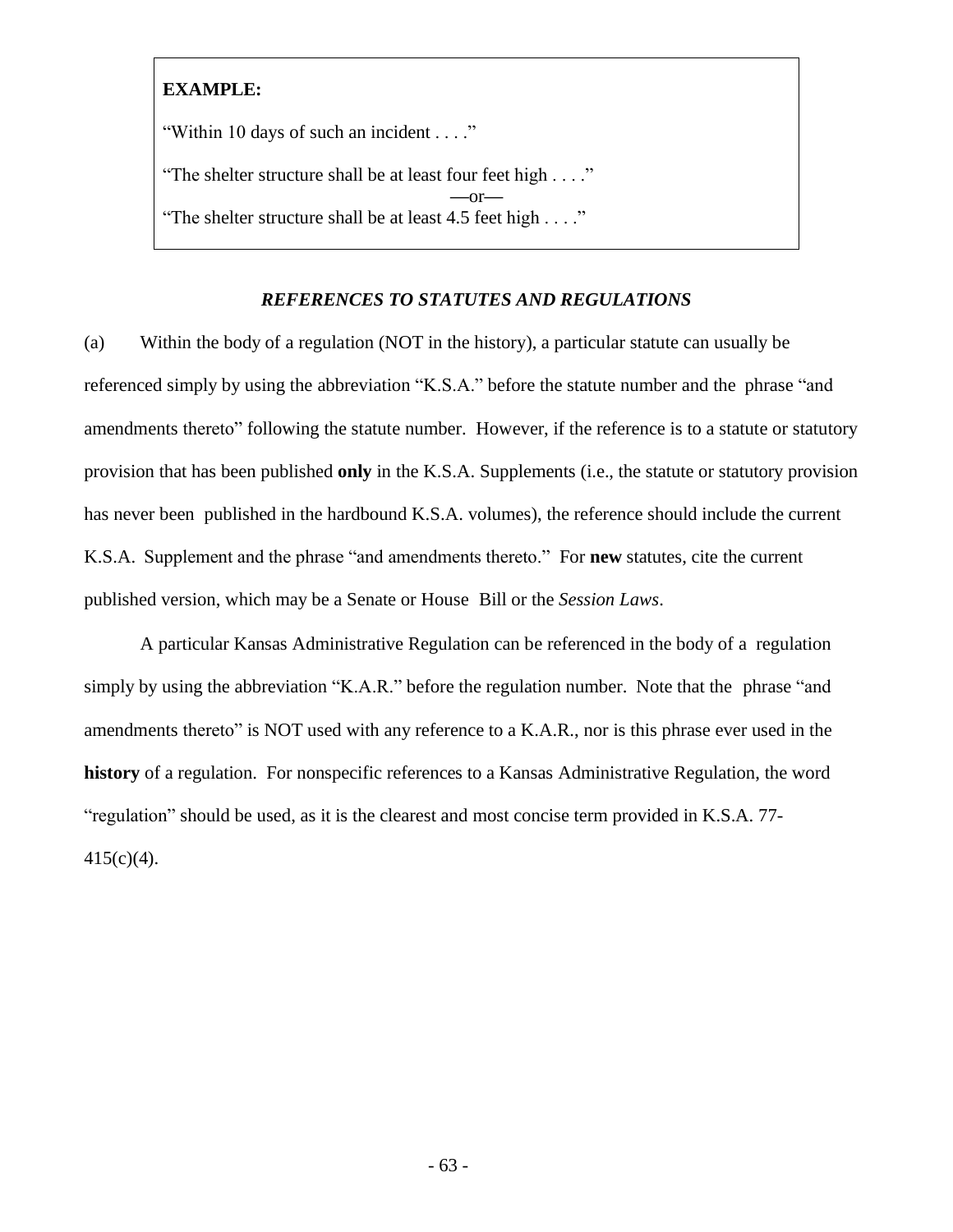#### **EXAMPLE:**

"Fire and extended coverage insurance permitted by K.A.R. 40-5-6.…"

#### **EXAMPLE:**

"Pursuant to K.S.A. 75-4403 and amendments thereto, any state employee may...."

#### **EXAMPLE:**

"…the provisions of this regulation governing…."

Reference an entire article within your agency's regulations as follows: ". . . as required by article 2 of the department's [or the board's or the commission's] regulations."

(b) "Subsection" refers **only** to the initial subdivision of a regulation, e.g., "subsection (e)."

Further subdivisions should be referred to as "paragraphs," e.g., "paragraph (e)(1)."

(c) When revoking a regulation, any references to that regulation in **other** regulations must be stricken or otherwise modified. If a regulation is amended in a manner that changes the regulation's outline form, any internal references or references to the affected subdivisions that appear in another regulation must be amended in order to maintain the accuracy of the reference.

#### *ADOPTIONS BY REFERENCE*

When applicable and desirable, adopt by reference (according to Attorney General Opinion No. 77-369). Examples of material that an agency may desire to adopt by reference include standards of a national voluntary trade association or a federal regulation. Agencies may wish to consider adopting a specific version of a document by reference when the material is lengthy, highly complex, or technical or when the material cannot be readily adapted to the form, style, and organization requirements for regulations.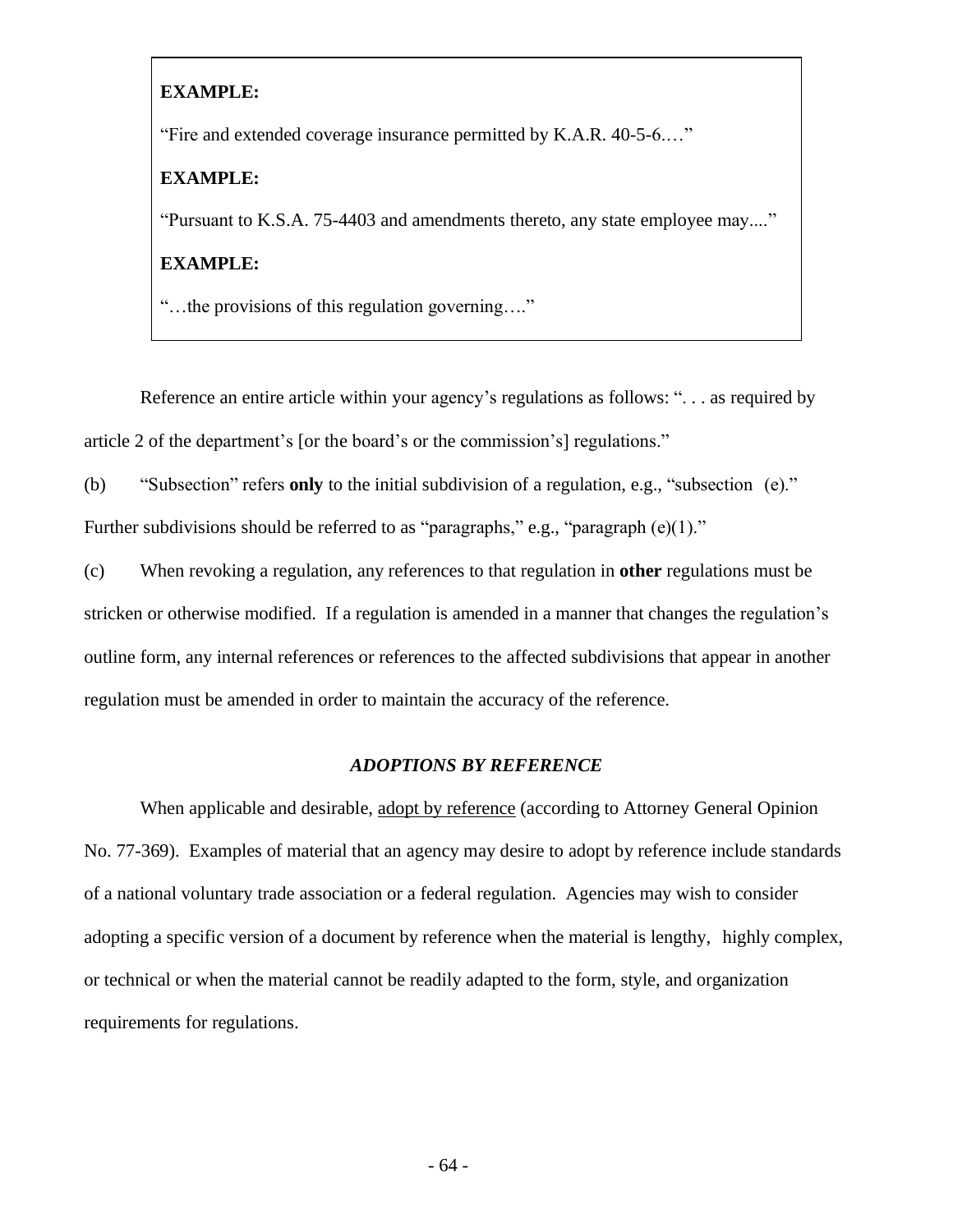## **EXAMPLES:**

"The provisions of 49 C.F.R. Part 382, as in effect on February 15, 1994, and 49 C.F.R. Part 40, as in effect on February 15, 1994, are hereby adopted by reference."

"40 C.F.R. 52.21, as in effect on July 1, 2011 and as amended by 76 fed. reg. 43507 (2011) and 77 fed. reg. 65118-65119 (2012), is adopted by reference . . ."

"The 2013 edition of NFPA 495, 'explosive materials code,' published by the

national fire protection association (NFPA), is hereby adopted by reference . . ."

While a copy of any material adopted by reference in a regulation is not filed with the Secretary of State, the material must be available from the agency that adopted the material. In addition, a copy of any material adopted by reference must accompany the regulation when the regulation is submitted to the Secretary of Administration and the Attorney General. (See page 7.) This requirement applies whether or not the document was previously adopted by reference in an earlier version of the same regulation or in a different regulation. **Each document should be marked to show which regulation adopts that document.**

> The adoption by reference must adequately indicate the date or edition of the document or must specify that the document is adopted as in effect on a certain date. Therefore, any future revision to the document will be adopted by reference only if the regulation is subsequently amended to reflect the new date or edition or the new effective date of the adopted document.

## *STATEMENTS TO AVOID*

(a) Do not preface regulations with a purpose clause.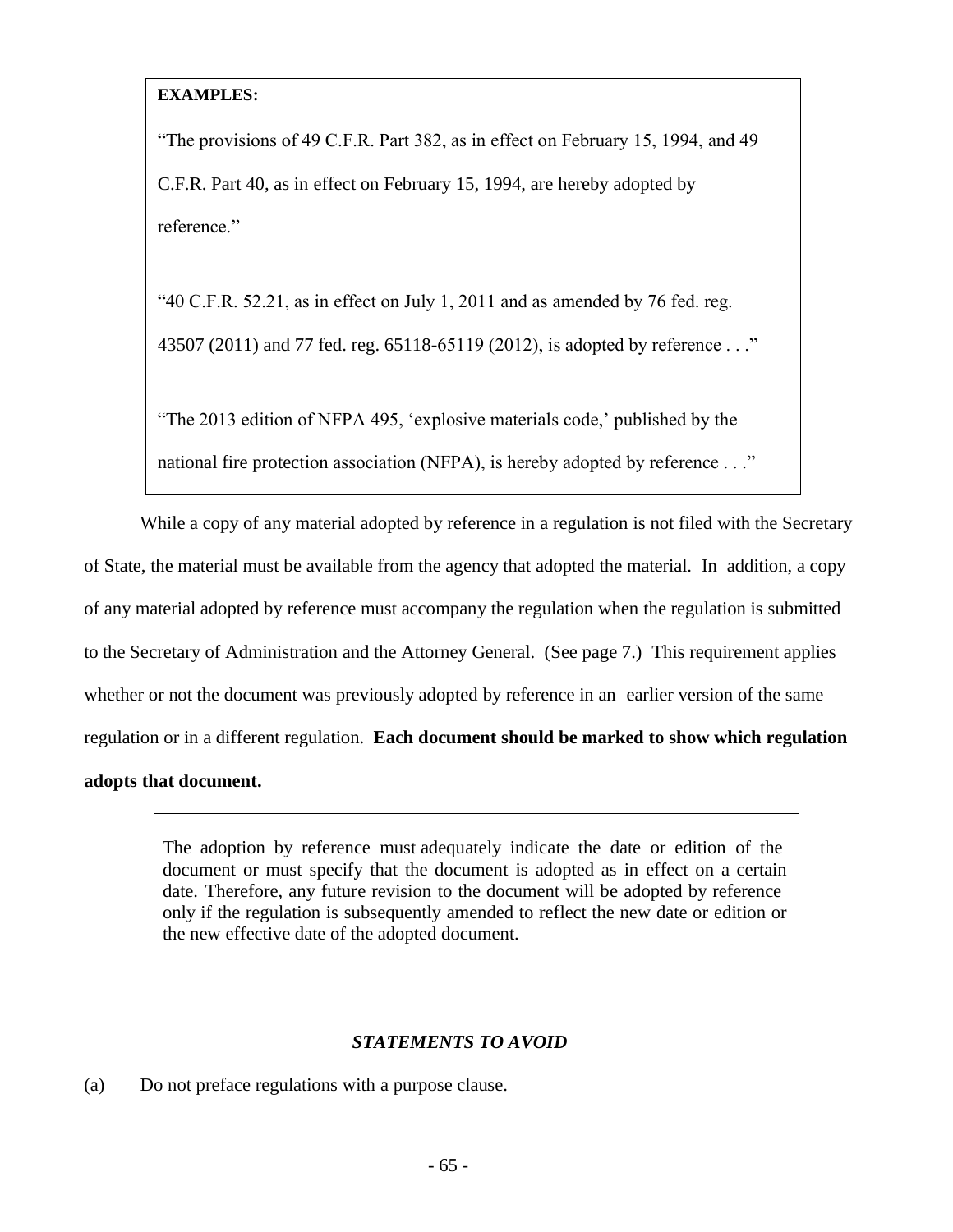**AVOID:** "The purpose of this regulation is to protect the interest of life insurance policy holders by establishing minimum standards . . . ."

(b) In general, do not repeat the language of a statute in a regulation. The Kansas Administrative Regulations are meant to complement, NOT duplicate, the Kansas Statutes Annotated. If a term is defined in the Kansas Statutes Annotated, do not redefine it in the K.A.R.s.

(c) Do not insert examples or notes to clarify the regulations.

| <b>AVOID:</b> | "Washing facilities, such as washrooms, basins, sinks, or showers, |
|---------------|--------------------------------------------------------------------|
|               | shall be provided for animal caretakers."                          |
| USE:          | "Each licensee shall provide washing facilities for the animal     |
|               | caretakers. Washing facilities may include washrooms, basins,      |
|               | sinks, or showers."                                                |

(d) Do not include sentences that are nonregulatory. Sentences that merely provide background information or indicate that a regulated party "should" do or "is encouraged" to do something are not regulatory.

(e) Do not include provisions that are "self-regulatory" or "self-directory," i.e., provisions (in active voice) that direct your agency to do something. (See page 45.)

(f) Do not use the phrase "including, but not limited to  $\dots$ " The word "including" conveys the concept that the list that follows is **not** exhaustive; therefore, "but not limited to" is redundant.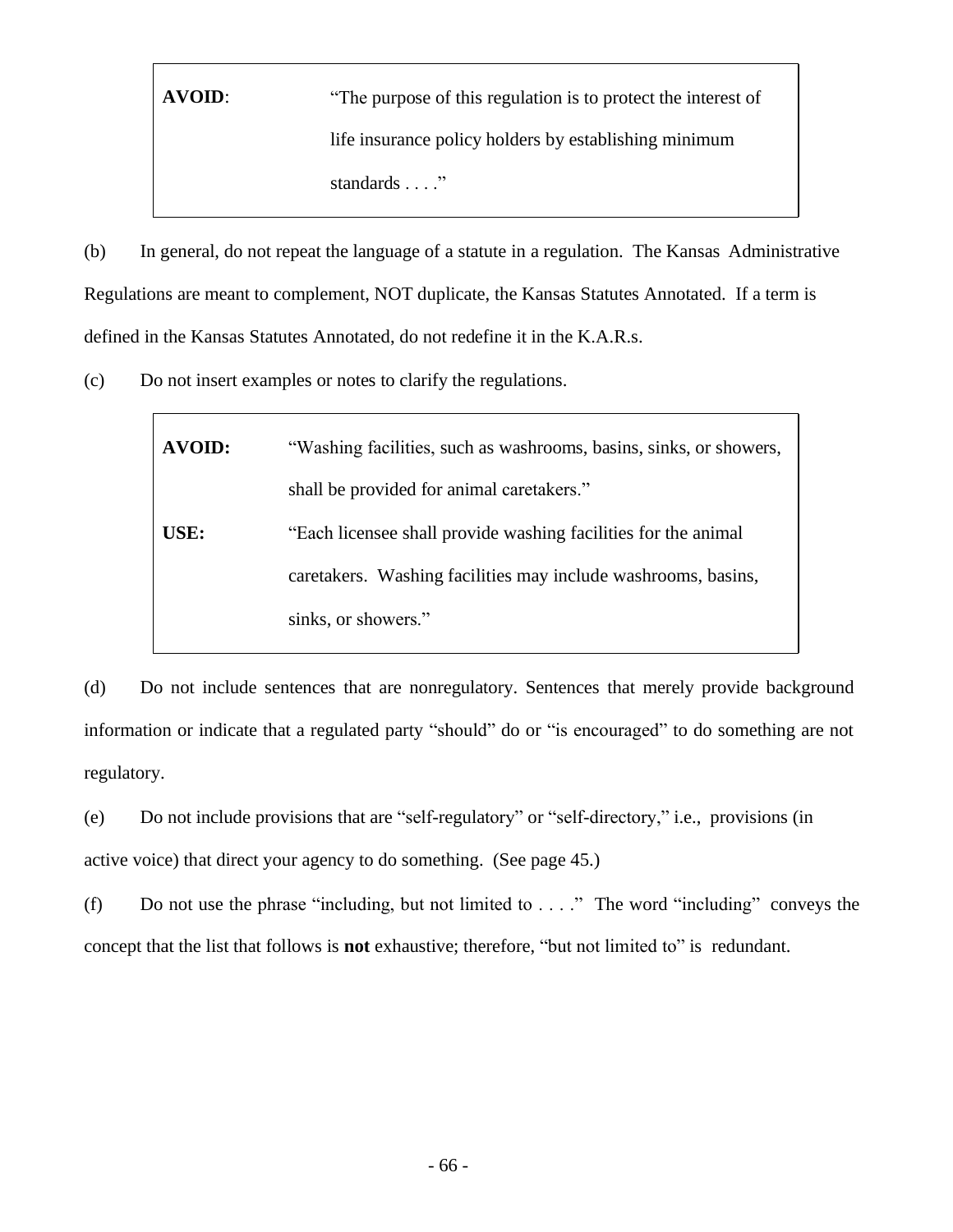## **SECTION 4 ATTORNEY GENERAL'S REVIEW**

(a) Review for legality. The Attorney General reviews proposed regulations, both temporary and permanent, for "legality." In performing this duty, assistant attorneys general consider whether or not the proposed regulations meet all of the following criteria:

(1) The state agency has the authority to adopt the proposed regulations.

(2) The proposed regulations are within the parameters of the statutory provisions cited as being implemented.

(3) Each regulation must conclude with a history, which must include a citation of one or more statutes that authorize the state agency to adopt the particular regulation and a citation of the specific statute(s) being implemented or interpreted. A proposed regulation will not be approved if either of these citations is omitted or is incorrect. (See page 56.)

(4) The proposed regulations do not conflict with other statutes or constitutional provisions.

(5) If a regulation is being amended, the attorneys will review the entire regulation for legality – not just the amendment.

(6) Other issues of legality include whether the regulations are adequately clear and specific regarding the standard that the agency will enforce, are internally consistent, are consistent with other regulations, or merely reiterate the statute. Agencies should avoid phrases such as "and anything else the secretary may require," "unless authorized by the board," "any parameter specified by the commission," or similar phrases that indicate an absence of adequate standards that provide guidance in the exercise of discretion.

(7) Because of the need to review regulations in a timely manner, there may be instances in which, after a regulation is approved, subsequent in-depth research on a specific question of law reveals that the regulation is beyond the agency's authority. While the Attorney General makes every effort, within time constraints, to avoid this occurrence, the Attorney General's approval of a

- 67 -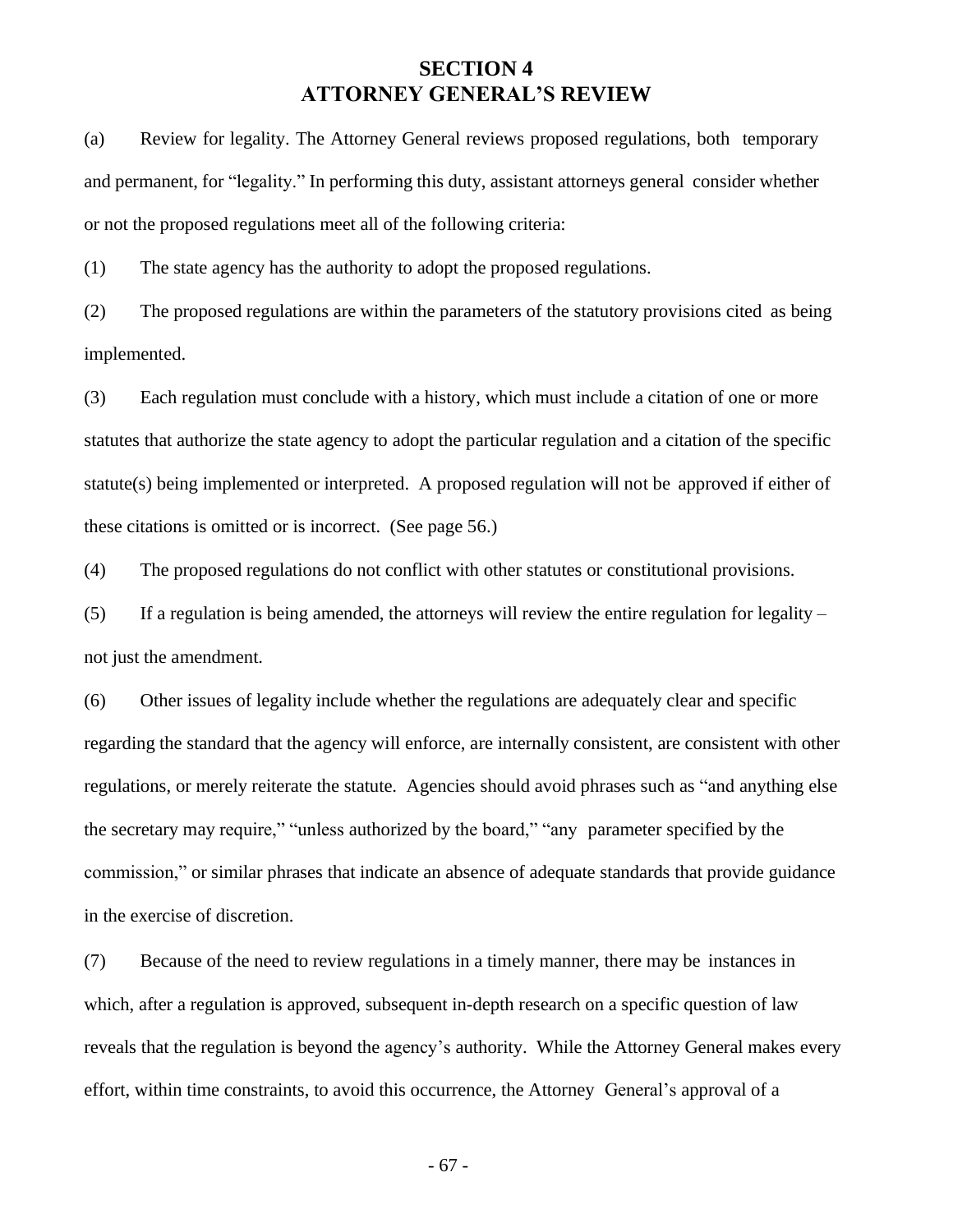regulation does not prevent the issuance of a later opinion regarding the legality of the regulation. An Attorney General opinion concluding that an existing regulation is invalid does not void the regulation; agency action, legislation, or a court order is necessary to amend, revoke, override, or strike down a regulation.

(b) Documents adopted by reference in a regulation. If a proposed regulation adopts a document by reference, the following criteria will be considered in reviewing the document:

(1) The proposed regulation adopting the document by reference adequately identifies the effective date (or the publication date) and the source of the document, including the accurate title and the name of the publisher or author.

(2) The content within the document itself will be reviewed to determine whether the agency has the authority to adopt the document and its contents. Frequently, a document contains extraneous material such as an introduction, statement of purpose and appendices. In such cases, the regulation should specifically except out this material. The agency should also except out any other material referenced in the document that meets either of the following conditions:

(A) The material referenced is outside of the agency's authority.

(B) The agency does not intend to enforce the referenced material.

E.g. "AICPA professional standards" means the standards, including definitions and interpretations, in "AICPA professional standards," volumes 1 and 2, published by the AICPA, as in effect on July 1, 2007, which are hereby adopted by reference, except for pages 5,301 through 6,209, bylaws of the AICPA, and pages 22,001 through 22,073, continuing professional education, in volume 2.

(c) The review process.

(1) Review of regulations is performed by two attorneys in the Legal Opinions & Government Counsel (LOGiC) division of the Attorney General's office. Once the review is completed, the Attorney General contacts the agency regarding any questions or concerns about the proposed

- 68 -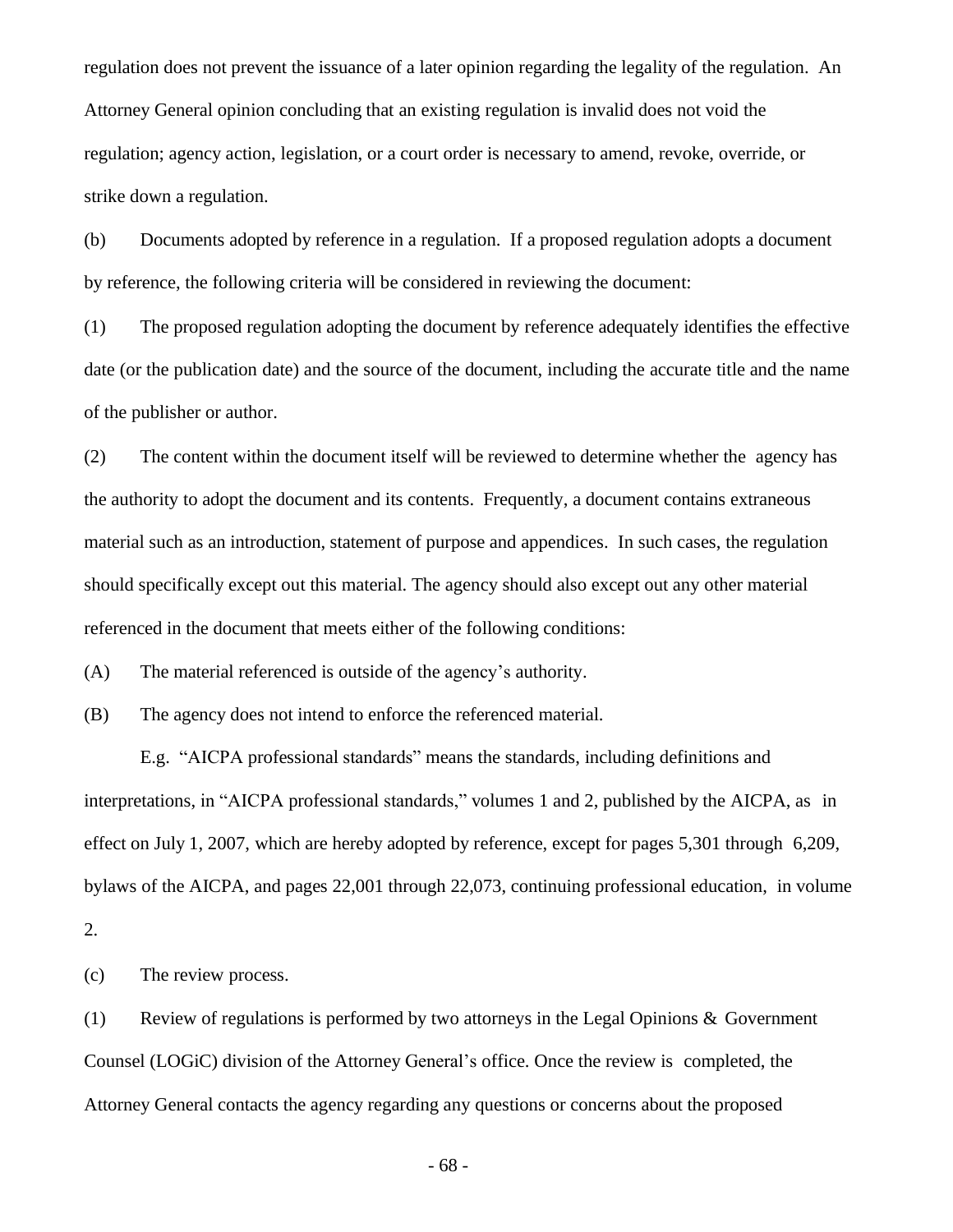regulations. After all questions and concerns have been resolved, a letter is sent to the agency indicating approval. That letter is copied to Legislative Research and the Chair, Vice-Chair and Ranking Minority Member of the Joint Committee on Administrative Rules and Regulations.

(2) Agencies are requested to use the Regulations Transmittal Memo when submitting regulations to the Attorney General for review. This assists the review process by indicating whether the regulations are new, being amended, or revoked; revised after initial disapproval; or revised following the public hearing. [See Appendix D.]

(d) Regulations shall be reviewed by the Attorney General only after having been reviewed and approved by the Secretary of Administration.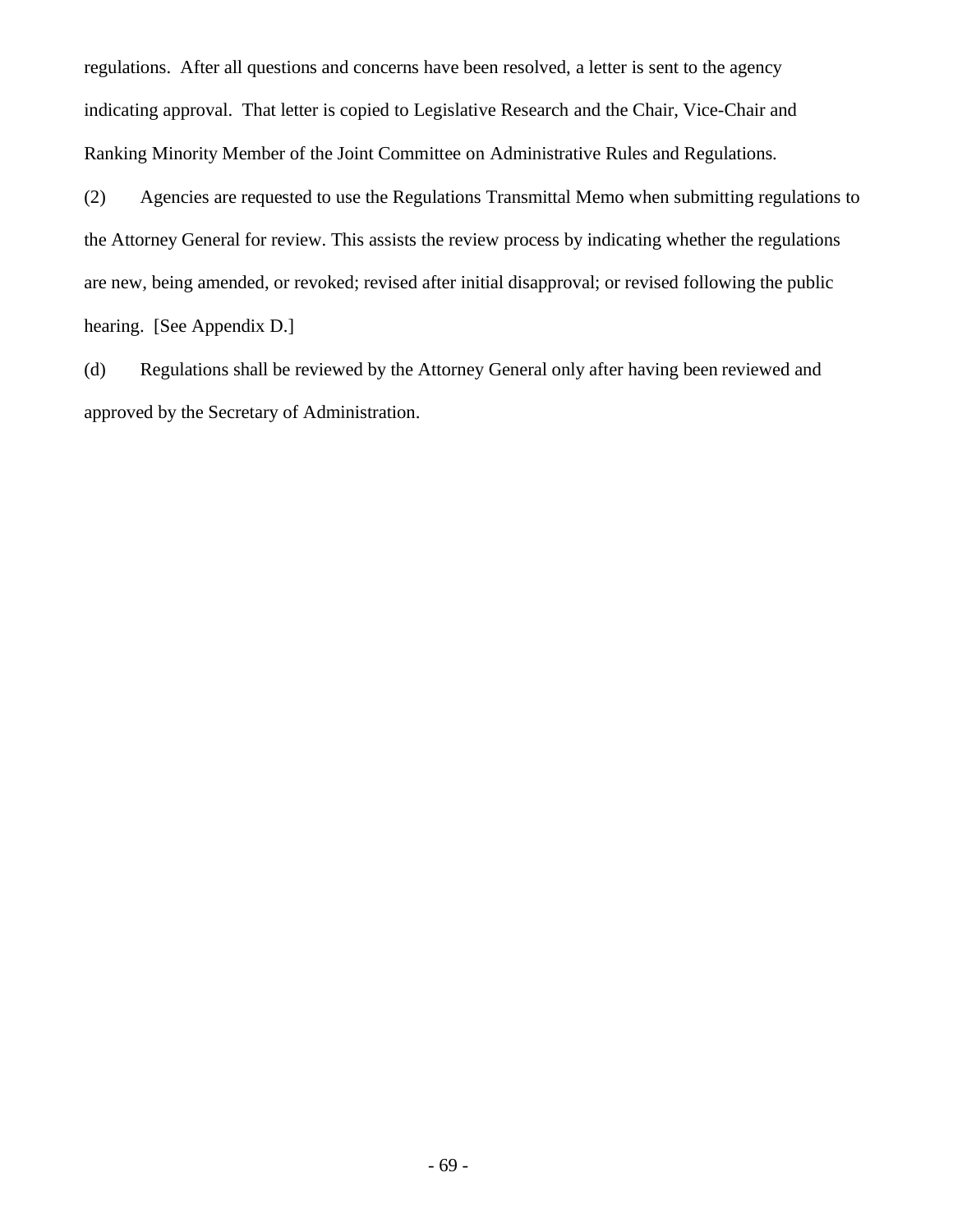## **SECTION 5 DIRECTOR OF THE BUDGET**

The third step in the process for adopting regulations involves the Director of the Budget (Director). (See K.S.A. 77-420(a).)

IF the regulations are mandated by the federal government as a requirement for participating in or implementing a federally subsidized or assisted program (regardless of the fiscal impact of the regulations), provide a copy of the economic impact statement to the Director.

IF the total annual implementation and compliance costs of the regulations calculated from the effective date of the regulations do **not** exceed \$1.0 million over any two-year period from April 28, 2022 through June 30, 2024 or \$3.0 million over any two-year period on or after July 1, 2024, provide a copy of the economic impact statement to the Director.

IF the total annual implementation and compliance costs of the regulations calculated from the effective date of the regulations exceed \$1.0 million over any two-year period from April 28, 2022 through June 30, 2024 or \$3.0 million over any two-year period on or after July 1, 2024, submit the regulations (as approved by the Secretary of Administration and the Attorney General) and the economic impact statement to the Director for approval—after the agency has held a public hearing to find that the estimated costs have been accurately determined and are necessary for achieving legislative intent.

The form for the economic impact statement is posted on the Division of the Budget's web page under the "Agency Info" tab: <https://budget.kansas.gov/agency-info/>.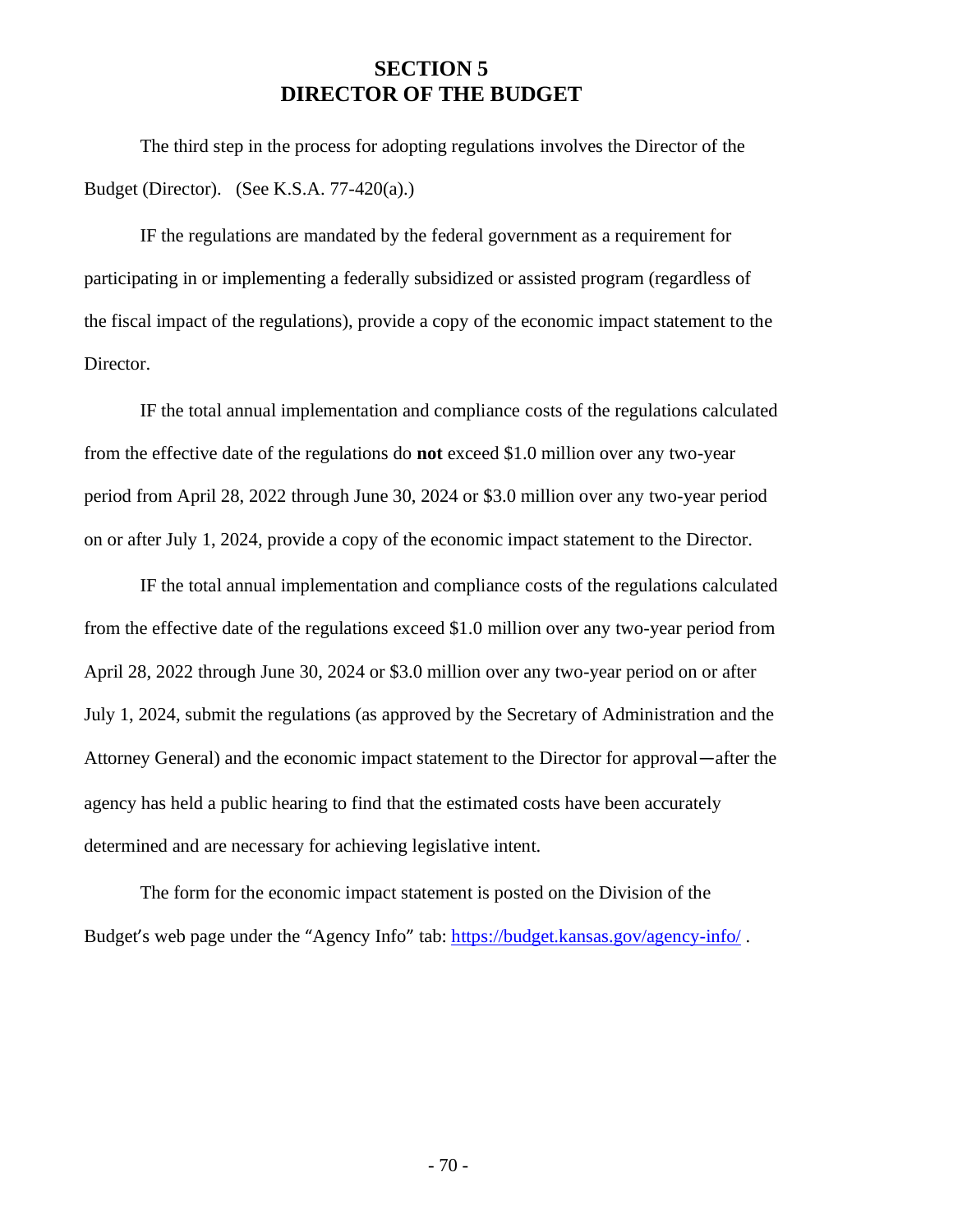# **SECTION 6 REQUIREMENTS FOR FILING WITH THE SECRETARY OF STATE**

(a) Under the direction of the Secretary of State, identify each regulation with a distinguishing number. Do not use a decimal system of numbering. Do not use the number of a regulation that has been revoked.

(b) Each regulation must be typewritten or printed on standard letter-size paper  $(8 \frac{1}{2})$  by 11 inches), with text on only one side of each page.

(c) File each regulation, including those to be amended or revoked, on a separate sheet or sheets of paper, except in the case of consecutively numbered revocations. (See page 60.)

(d) Please note that no submission to the Secretary of State is considered filed until the Secretary of State has received the **paper** copies of all required documents.

(e) When amending an existing regulation, show the new language by underlining or using italics. While italics may be used, agencies are strongly encouraged to use underlining as it is much clearer. (Underlining should **not** be used in new regulations.) In amended regulations, all material proposed for deletion must appear in the regulation in strike type. The authorizing and implementing statutory citations in the history section are considered part of the regulation. Each change in these citations must be noted with strike type and underlining.

(f) File one paper copy of the notice of public hearing, each **proposed** regulation, and the economic impact statement with the Secretary of State after the economic impact statement has been approved by the Director of the Budget (if required) and each regulation has been approved by the Secretary of Administration, the Attorney General, and (if required) the Budget Director. Please provide the notice of public hearing also in Word format to Lara.Murphy@ks.gov and [kansasregister@ks.gov.](mailto:kansasregister@ks.gov) In addition, provide the name and title of the agency head and the agency address.

(g) File the original and one copy of each **adopted** permanent regulation in the Secretary of State's office. File the original and **nine** copies of each **adopted** temporary regulation in the

- 71 -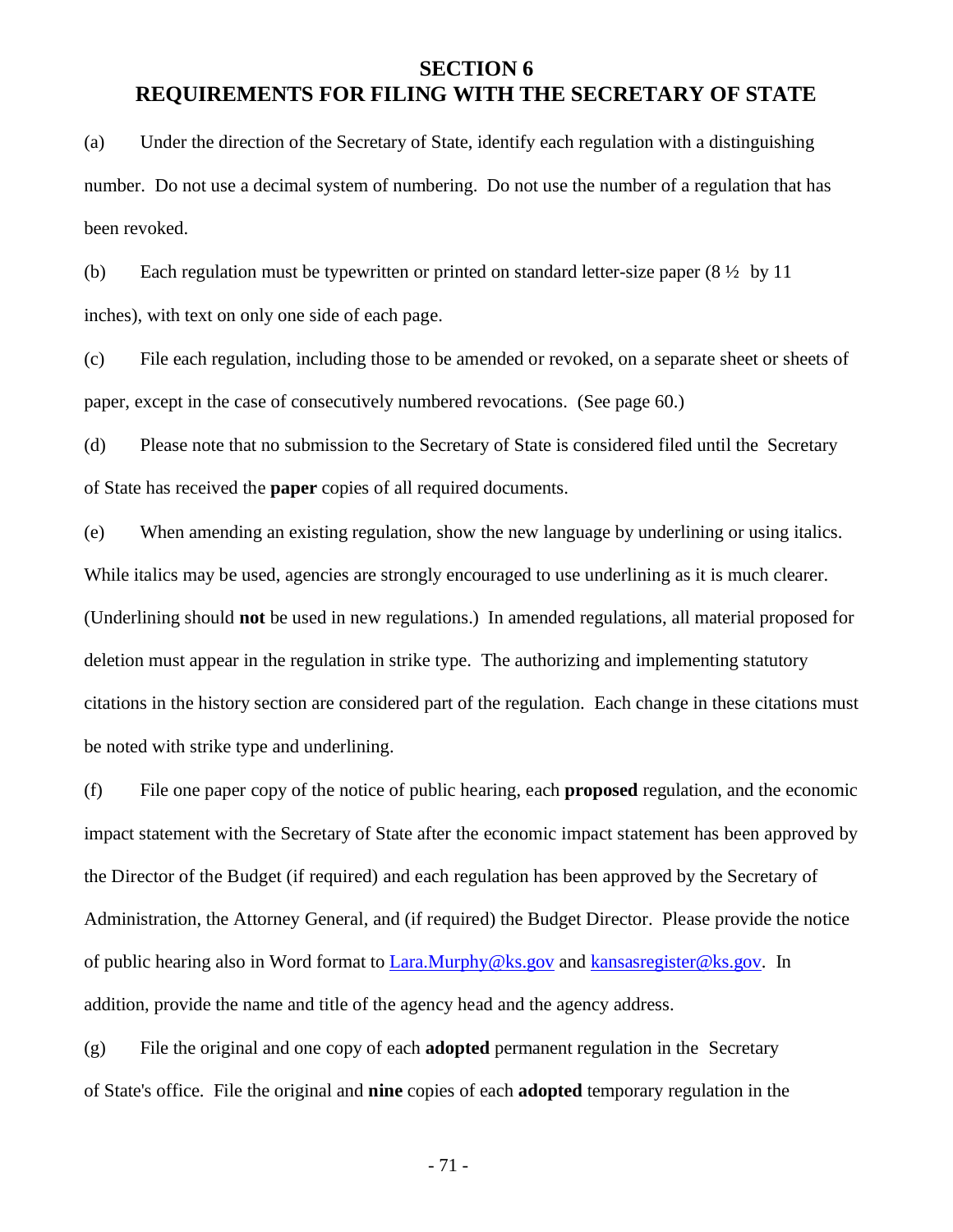Secretary of State's office. For permanent regulations, also submit the regulations in Word format (with each regulation in a separate Word document, except for multiple revocations on the same page) to Lara.Murphy@ks.gov and [kansasregister@ks.gov.](mailto:kansasregister@ks.gov) For temporary regulations, also submit the regulations in both PDF and Word copies (with each regulation in a separate Word document, except for multiple revocations on the same page) to [Lara.Murphy@ks.gov](mailto:Lara.Murphy@ks.gov) and [kansasregister@ks.gov.](mailto:kansasregister@ks.gov) For the electronic Word document of each **amended** regulation, whether temporary or permanent, delete the stricken text and remove the underlining from any new text.

(h) Accompany every regulation filed in the Secretary of State's office with the updated economic impact statement. The Secretary of State requests that agencies provide a total of **one** copy of the economic impact statement for permanent regulations and **nine** copies for temporary regulations. If a public hearing was held, include a statement in the revised economic impact statement specifying the date and time and the place at which the hearing was held and the number of individuals in attendance at the hearing. If the proposed regulation is mandated by federal statute or regulation as a requirement for participating in or implementing a federally subsidized or assisted program, state in the economic impact statement that the proposed regulation is mandated by federal law. Include a statement in the economic impact statement indicating whether or not the regulation exceeds the requirements of federal law.

(i) If the regulation is adopted by a board or commission, accompany the regulation filed in the Secretary of State's office with a certified copy of the roll call vote required for its adoption. If the adopting authority is an individual, that individual must file a written declaration of adoption. The Secretary of State requests that agencies provide, for permanent regulations, the original adoption document and, for temporary regulations, the original adoption document and **nine** copies. In addition, provide the name and title of the agency head and the agency address.

(j) If the regulation constitutes an environmental regulation, file a copy of the environmental

- 72 -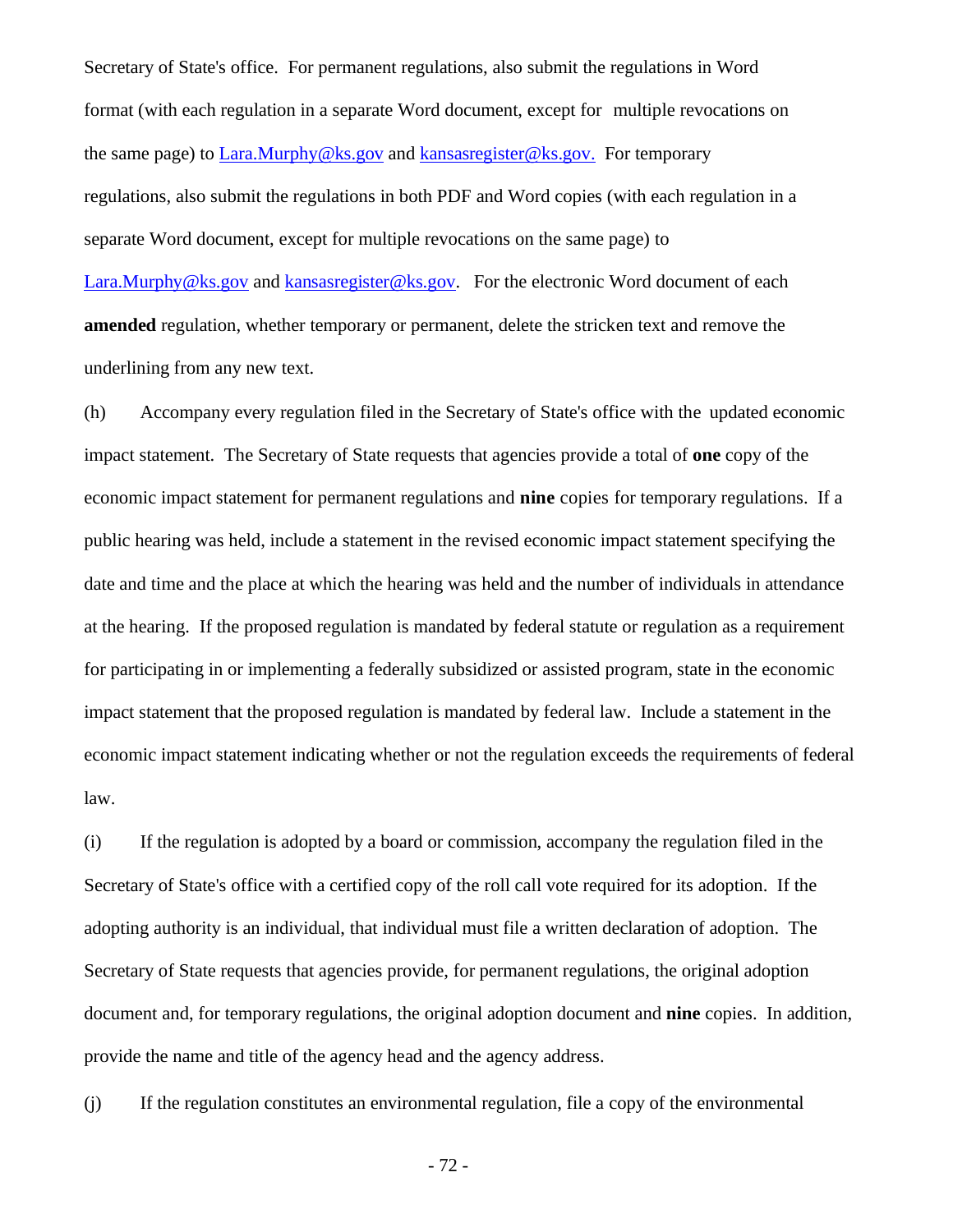benefit statement. The Secretary of State requests that agencies provide a total of one copy of the environmental benefit statement for permanent regulations and **nine** copies for temporary regulations. If a takings assessment is required, file one copy of the assessment with the Secretary of State, along with the economic impact statement. In addition, file a copy of the assessment with the Governor and the Attorney General, not later than the date the regulation is filed with the Secretary of State.

(k) The Secretary of State has limited authority to correct certain errors in a regulation before publication. The errors that may be corrected by the Secretary of State are typographical in nature, including spelling and clerical errors. See K.S.A. 77-435.

(l) Once a regulation has been adopted and filed, if an agency desires to make any changes to the regulation that exceed the scope of K.S.A. 77-435, the agency must subsequently amend the regulation by following the series of steps outlined in this manual, beginning with submission of the amended regulation to the Secretary of Administration, then to the Attorney General, and (if required) to the Budget Director, and so on.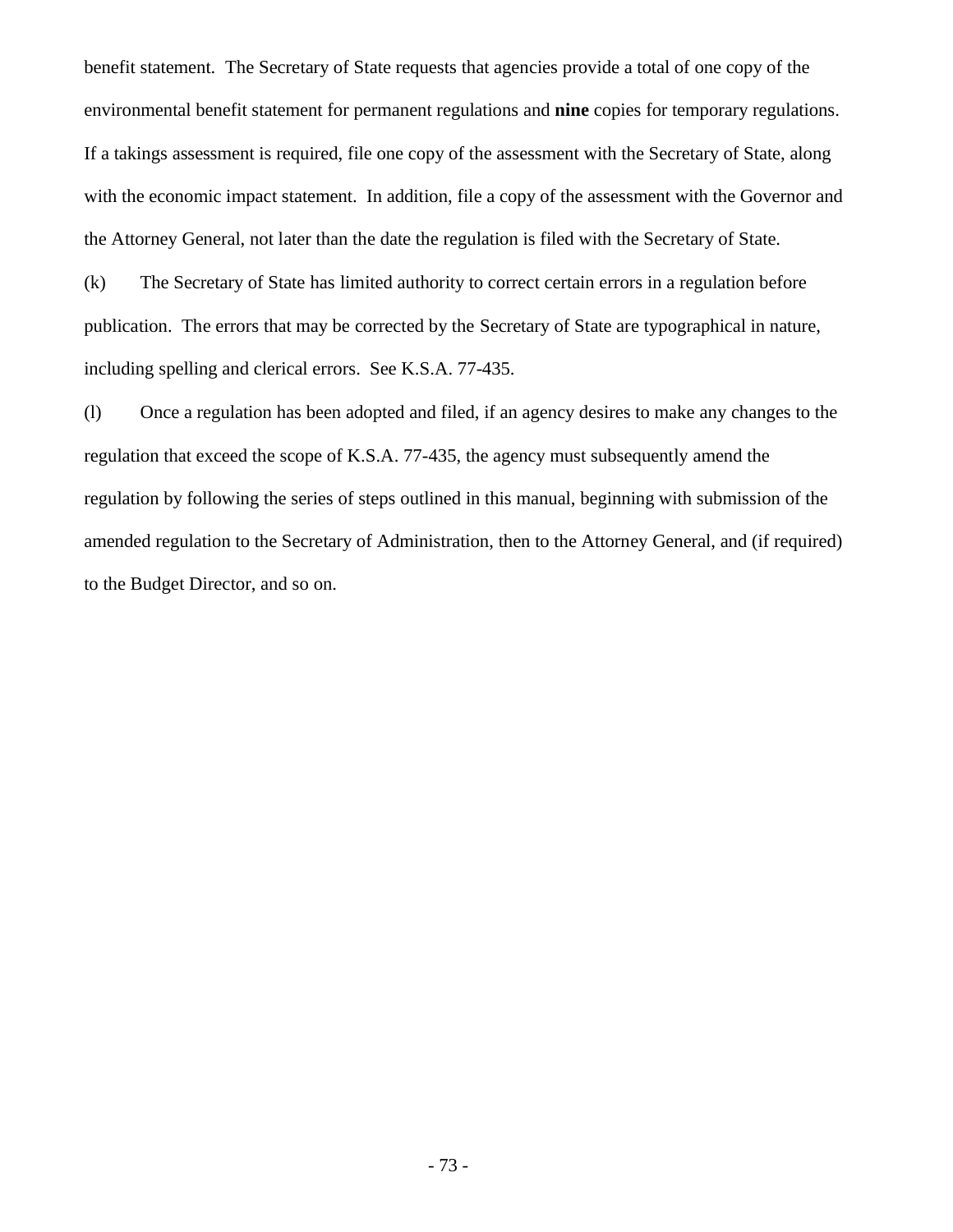## **APPENDIX A (Sample Regulations)**

### **Sample 1 (Proposed New Regulation)**

### **7-41-35. Registered certification authority; ITEC certificate policy.** Each person who performs

the duties of a registered certification authority and issues certificates used by a state agency pursuant

to K.S.A. 16-1605, and amendments thereto, shall comply with the ITEC certificate policy.

(Authorized by K.S.A. 16-1605 and 16-1618; implementing K.S.A. 16-1605 and 16-1617; effective

P- .)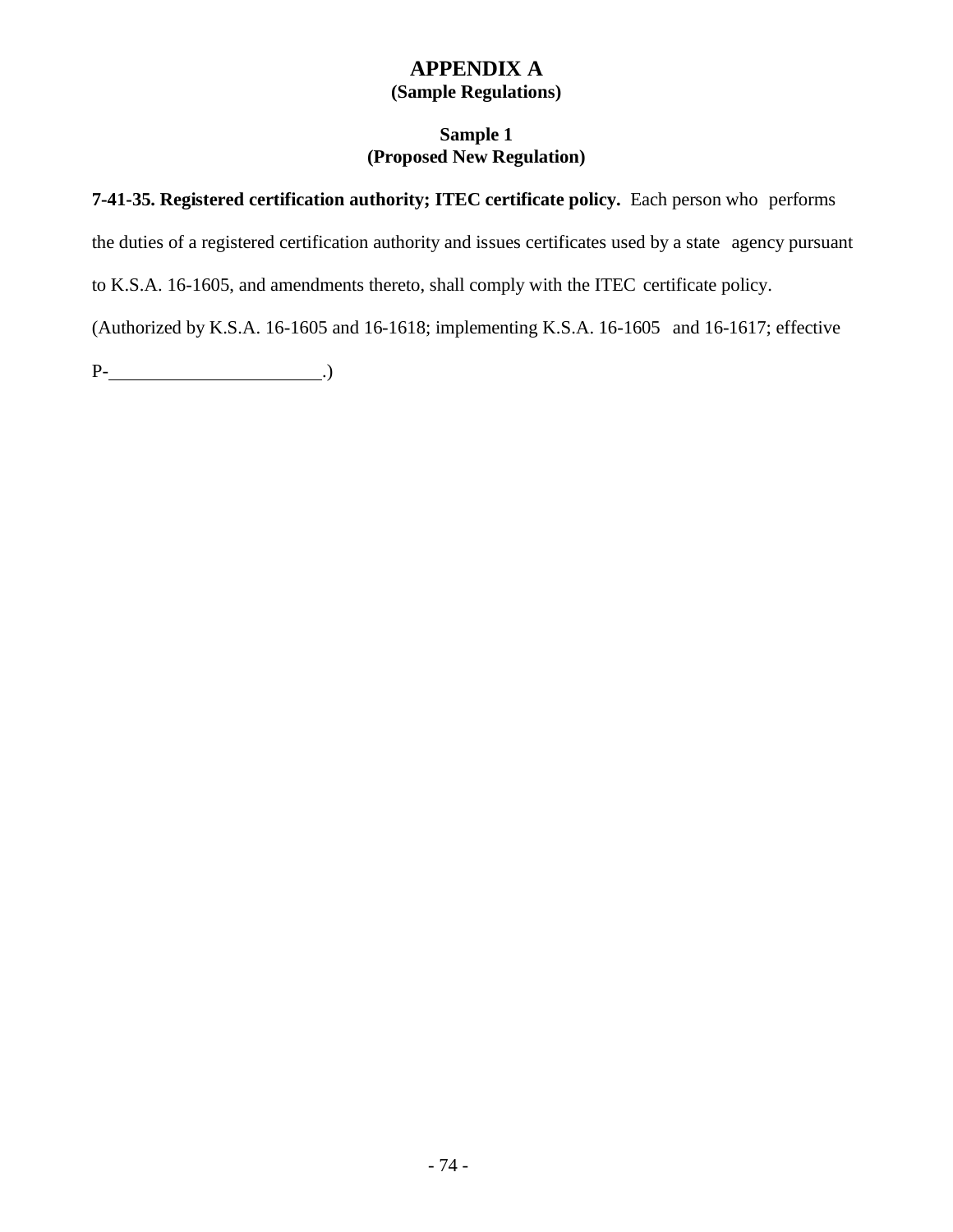#### **Sample 2 (Amended Permanent Regulation)**

60-11-102. Categories of advanced registered nurse practitioners. The four categories of advanced registered nurse practitioners certified by the board of nursing are shall be the following:

- (a) Clinical nurse clinician or nurse practitioner specialist;
- (b) nurse anesthetist;
- (c) nurse-midwife; and
- (d) elinical specialist nurse practitioner. (Authorized by and implementing K.S.A.

1983 Supp. 65-1113, 65-1130; effective May 1, 1984; amended P- \_\_\_\_\_\_\_\_\_\_\_\_\_\_\_\_\_.)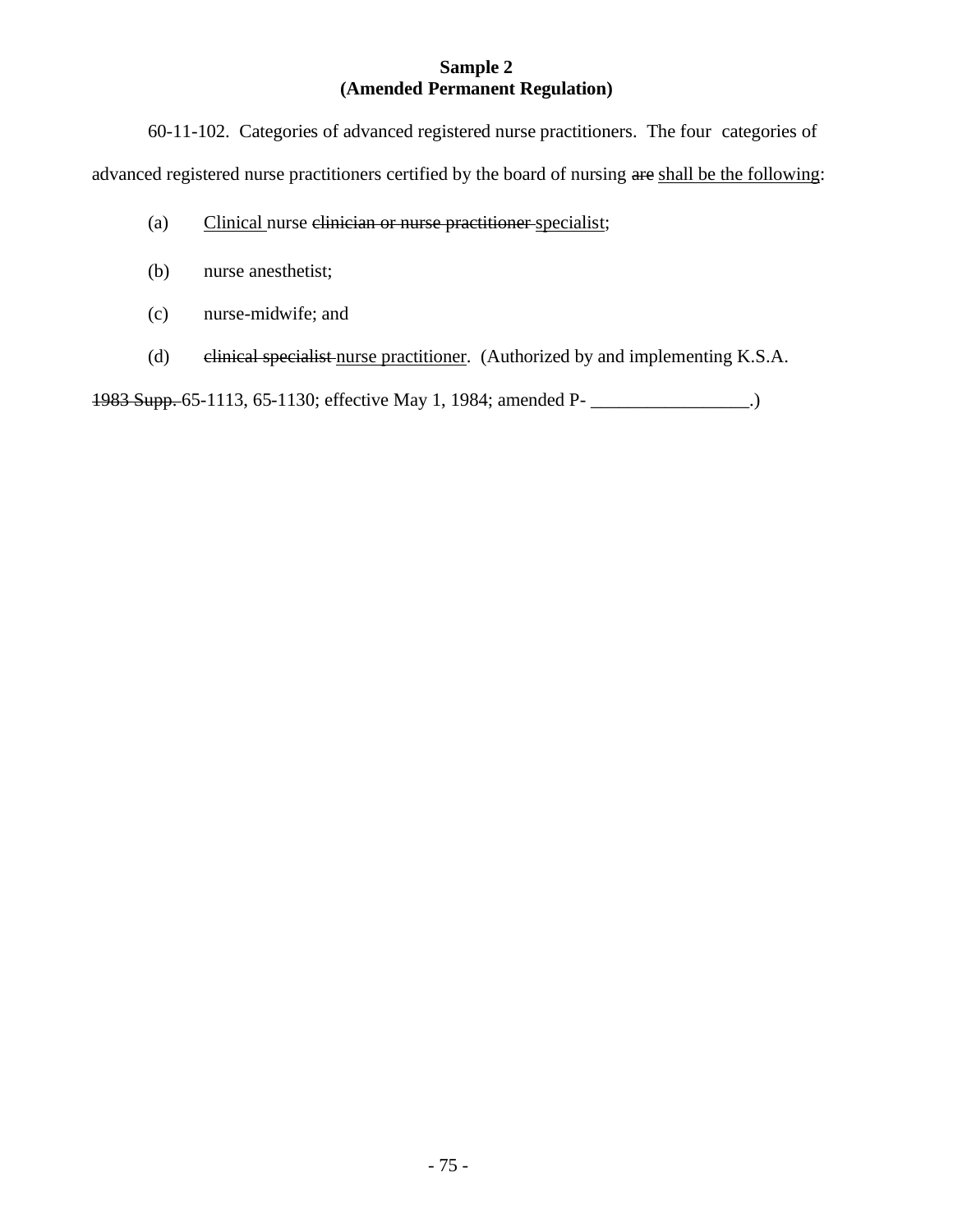#### **Sample 3 (Revocations)**

94-2-1, 94-2-2, and 94-2-3. (Authorized by and implementing K.S.A. 74-2437, as

amended by 2008 HB 2018, sec. 13; effective May 1, 1981; amended May 1, 1988; amended Aug. 15, 1997; amended May 24, 2002; amended, T-94-6-25-08, July 1, 2008; amended Oct. 24, 2008; revoked P- .)

94-2-4. (Authorized by and implementing K.S.A. 74-2437, as amended by 2008 HB 2018, sec. 13; effective May 1, 1981; amended May 1, 1987; amended May 1, 1988; amended Aug. 15, 1997; amended May 24, 2002; amended, T-94-8-28-03, Aug. 28, 2003; amended Dec. 5, 2003; amended, T-94-6-25-08, July 1, 2008; amended Oct. 24, 2008; revoked P- .)

94-2-5. (Authorized by and implementing K.S.A. 74-2437, as amended by 2008 HB 2018, sec. 13; effective May 1, 1981; amended May 1, 1988; amended Aug. 15, 1997; amended May 24, 2002; amended, T-94-6-25-08, July 1, 2008; amended Oct. 24, 2008; revoked P-\_\_\_\_\_\_\_\_\_\_\_ .)

94-2-6 and 94-2-7. (Authorized by and implementing K.S.A. 74-2437; effective May 1,

1981; amended May 1, 1988; amended Aug. 15, 1997; amended May 24, 2002; revoked P-  $\_\_$ .)

94-2-8. (Authorized by and implementing K.S.A. 74-2437, as amended by 2008 HB 2018, sec. 13; effective May 1, 1981; amended May 1, 1988; amended Aug. 15, 1997; amended May 24, 2002; amended, T-94-6-25-08, July 1, 2008; amended Oct. 24, 2008; revoked P-

.)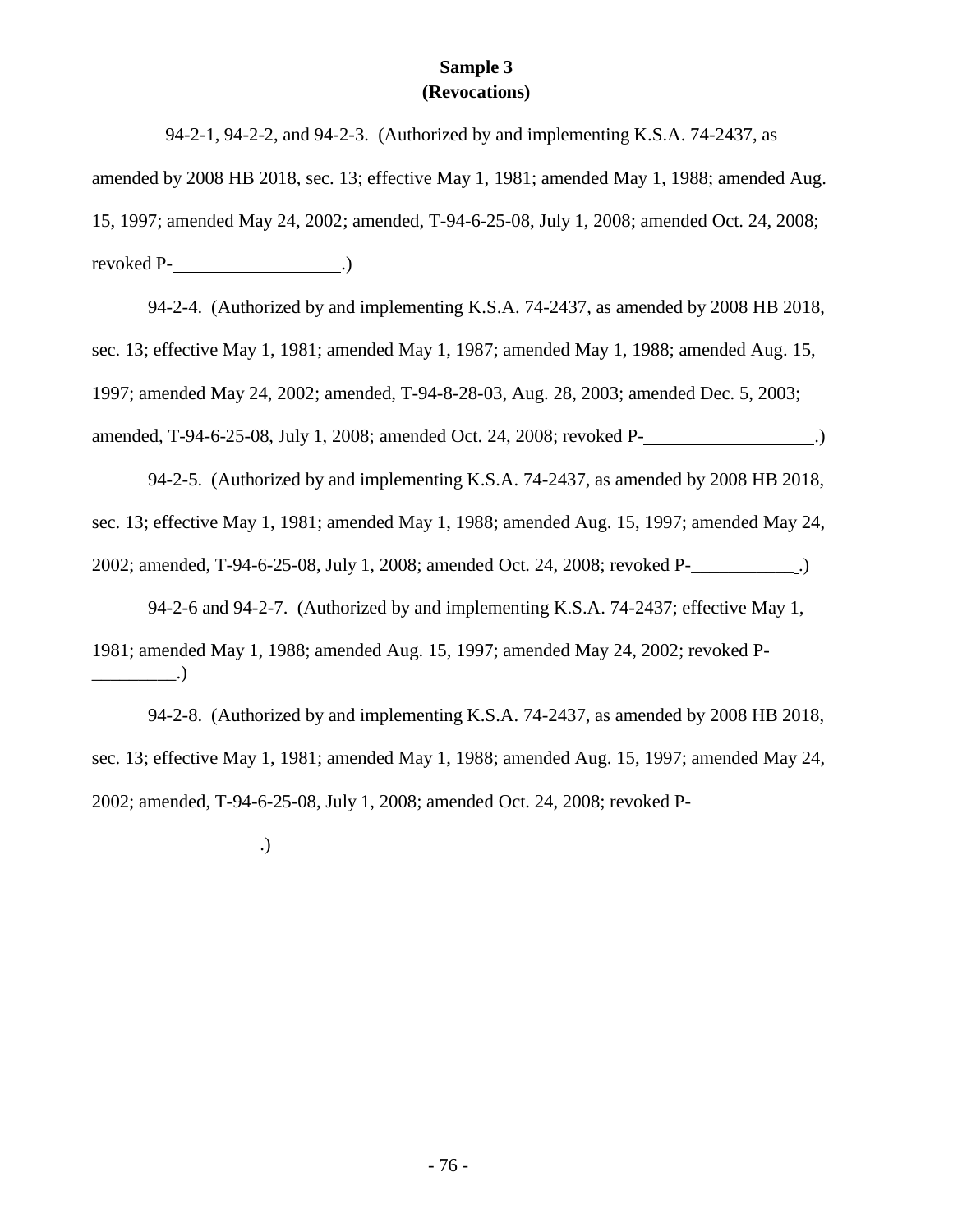### **APPENDIX B**

**(Sample Notice of Hearing)**

# **State of Kansas Department of Administration**

## **Notice of Public Hearing on Proposed Administrative Regulations**

April 15, 2009

A public hearing will be conducted on Wednesday, July 1, 2009 at 9:00 a.m. in Room 106 of the Landon State Office Building, 900 S.W. Jackson, Topeka, Kansas to consider the adoption of proposed rules and regulations of the Division of Personnel Services, Department of Administration, on a permanent basis.

This 60-day notice of the public hearing shall constitute a public comment period for the purpose of receiving written public comments on the proposed rules and regulations. All interested parties may submit written comments prior to the hearing to the Division of Personnel Services, 900 S.W. Jackson, Room 252, Topeka, Kansas 66612 or by email to [Kraig.Knowlton@da.ks.gov.](mailto:Kraig.Knowlton@da.ks.gov) All interested parties will be given a reasonable opportunity to present their views orally regarding the adoption of the proposed regulations during the public hearing. In order to provide all parties an opportunity to present their views, it may be necessary to request that each participant limit any oral presentation to five minutes.

Any individual with a disability may request an accommodation in order to participate in the public hearing and may request the proposed regulations and economic impact statements in an accessible format. Requests for accommodation to participate in the hearing should be made at least five working days in advance of the hearing by contacting Kraig Knowlton at (785) 296-1082 (or TYY 1-800-766-3777). The north entrance to the Landon State Office Building is accessible. Handicapped parking is located at the south end of the Landon State Office Building, across the street from the north entrance to the building, and on Ninth Street, just around the corner from the north entrance to the building.

Summaries of the proposed regulations and their economic impact follow. (Note: Statements indicating that a regulation is "not anticipated to have any economic impact" are intended to indicate that no economic impact on the Department of Administration, other state agencies, state employees, or the general public has been identified.)

Copies of the proposed regulations and the Economic Impact Statement for the proposed regulations can be viewed at the following website: [http://da.ks.gov/ps/documents/regs/default.htm.](http://da.ks.gov/ps/documents/regs/default.htm)

**K.A.R. 1-2-64 – Probationary employee.** This is a new regulation that defines the term "probationary employee" as any individual serving a probationary period pursuant to K.A.R. 1-7-4 (a) or (d). Since this definition simply clarifies current policy, it will have no economic impact.

**K.A.R. 1-2-65 – Probationary status.** Amendments to this regulation coincide with the new regulation above, and clarify that only probationary employees are in probationary status. Again, this is not a change to current policy, so these amendments will have no economic impact.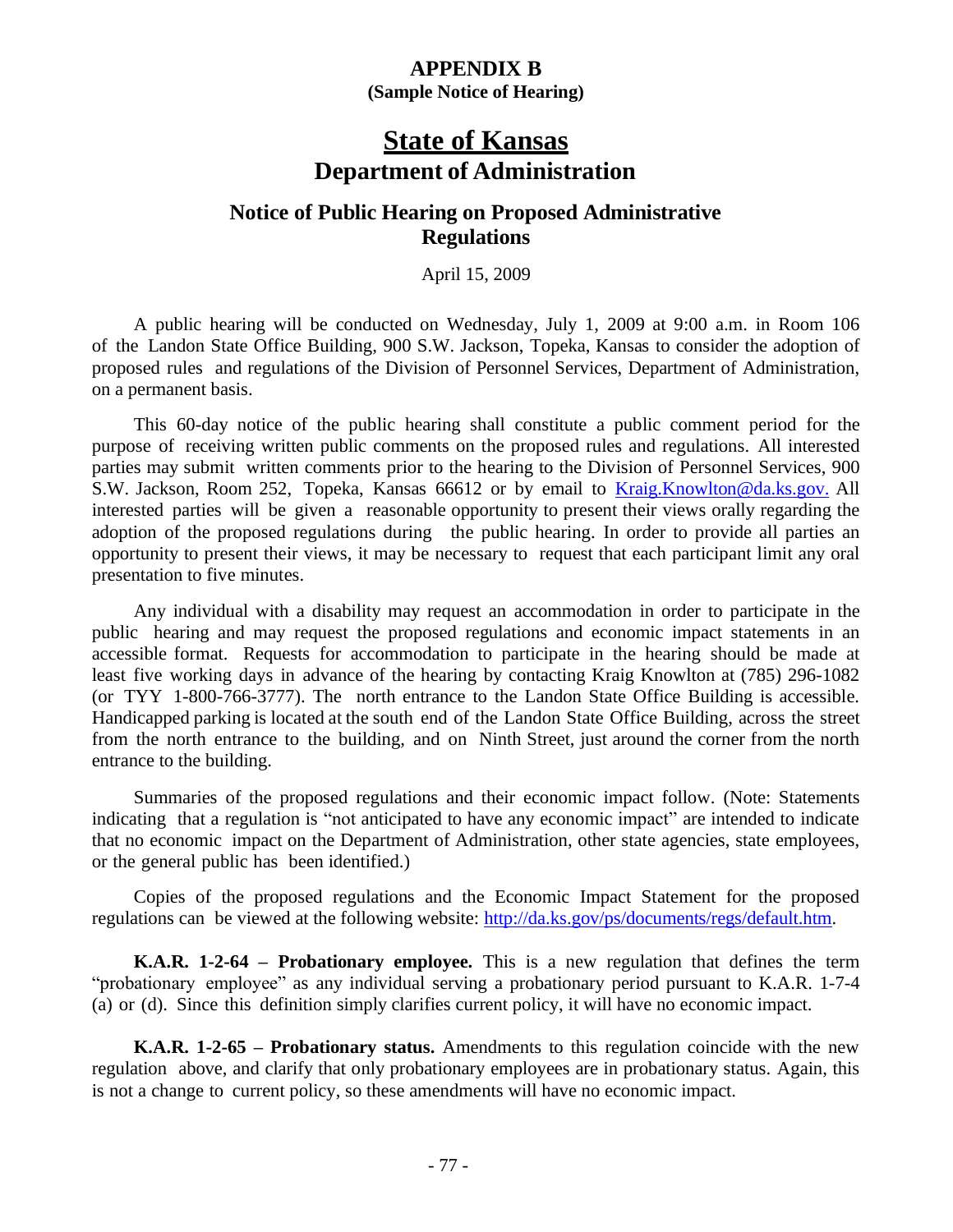**K.A.R. 1-7-3 – Probationary period required.** Language is being added to clarify that under the State's new Performance Management Process (PMP), while there are multiple criteria that receive "ratings," it is the overall rating that is entered into the State's payroll and accounting system that is relevant with respect to the completion of the probationary period. Similarly, language is being amended to clarify that with the five ratings of the new PMP, only those employees who receive the lowest rating at the end of a probationary period are required not to be granted permanent status.

New language also clarifies that performance reviews conducted as part of an employee's probationary period are not required to be performed within the time period mandated for all other performance reviews in the new PMP and the effective date of the regulation is being specified to coincide with the effective date of the new PMP. Since the amendments to this regulation essentially preserve the current policies regarding probationary periods and performance reviews required by probationary periods, they will have no economic impact.

**K.A.R. 1-7-4 – Duration of probationary period.** All of the amendments proposed to this regulation are language changes or clarifications with no policy impact and will therefore have no economic impact.

**K.A.R. 1-7-6 – Notices relating to probationary periods and extensions.** All of the proposed amendments to this regulation are language changes or clarifications and do not make any substantive changes so they will have no economic impact.

**K.A.R. 1-7-7 – Removal of probationary employee by director.** All of the proposed amendments to this regulation are language changes for the purposes of clarity and do not make any substantive changes to current policy and will therefore have no economic impact.

**K.A.R. 1-7-10 – Performance reviews.** Language is being added to clarify that the performance management process referenced is the one authorized and directed to be developed and implemented by the 2008 Legislature. Amendments are also being proposed to emphasize that the purpose of the new process is not only to assess the effectiveness of employees, but also to clarify and inform employees of their expected performance outcomes.

Proposed language is also being added to require that only immediate supervisors who have supervised an employee for at least 90 days can complete the employee's performance review. In addition, amendments specify that the required annual performance review be conducted on forms prescribed by DPS, but allows agencies to add additional, job-related performance criteria to those set out on the prescribed forms.

The regulation is also being amended to prescribe specific, 90-day time frames during which annual performance reviews and required midyear reviews of employees are to take place under the new PMP. Amendments also provide that if an employee receives an unsatisfactory rating on either of the essential requirements of the new PMP, the employee's overall performance review rating must also be unsatisfactory.

The new PMP's emphasis on greater communication between the supervisor and employee may result in many supervisors being required to devote more time to this pursuit. There has also been concern expressed that the time frames established for the completion of performance reviews and the midyear review may create a hardship on supervisors with numerous employees as well as on supervisors who have cyclical or seasonal work that falls within the periods of time set aside for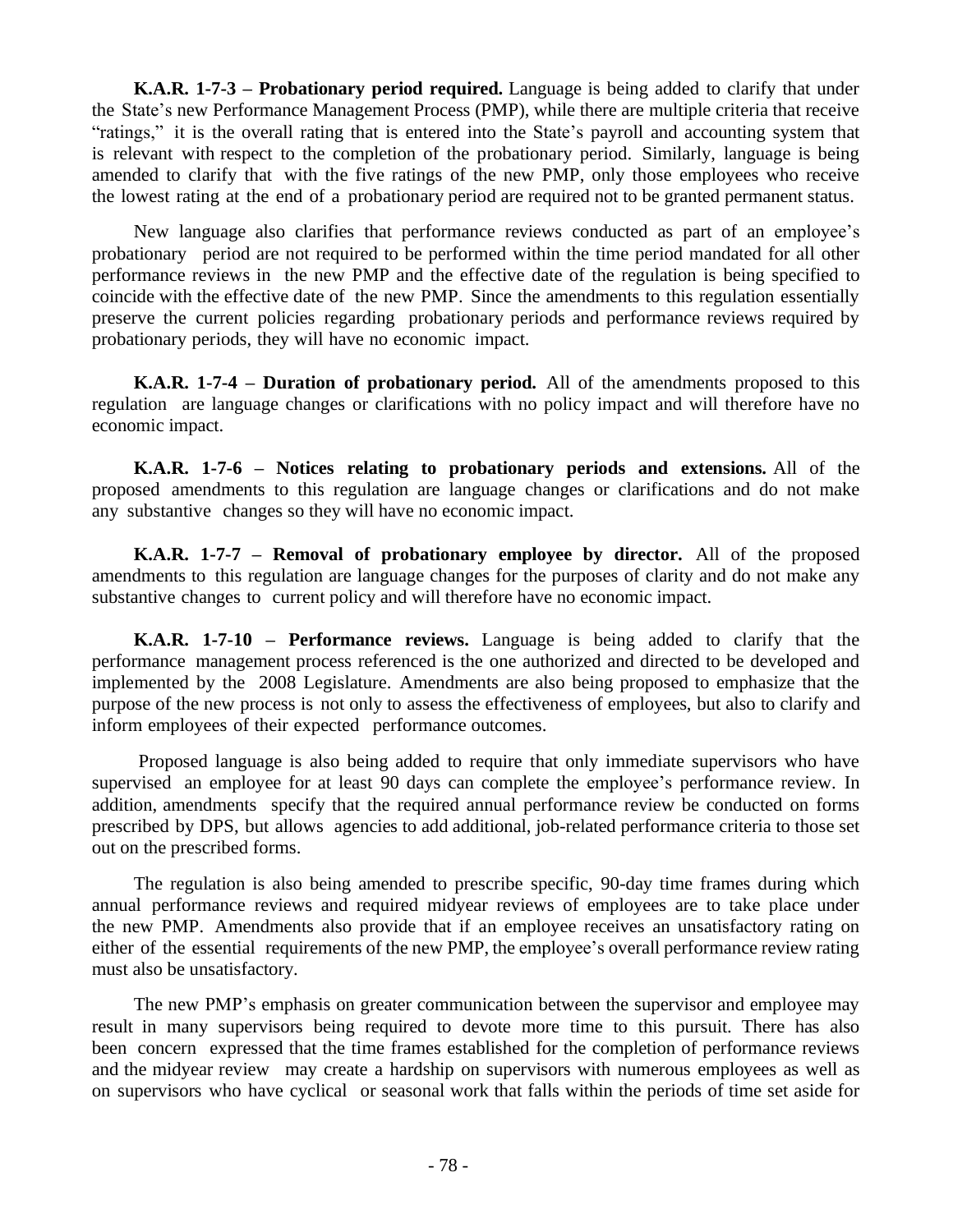completion of these measures.

The Administration believes that the enhanced performance management and communication that will be achieved through the implementation of the new PMP will more than make up for any inconvenience or additional time spent by supervisors implementing the new process. Similarly, it is believed that the 90-day window provided for the time frames established in the regulation provides ample ability to plan and budget time accordingly to meet these requirements

The last feature of these amendments that may have an economic impact is the requirement that an employee who receives an unsatisfactory on either of the two essential requirements must receive an overall unsatisfactory performance evaluation. Those who designed the new PMP believe that these essential requirements are fundamental to being effective employees of the State of Kansas, so employees who are not able to satisfactorily complete these essential requirements should not be allowed to be considered to be performing anything other than in an unsatisfactory manner.

**K.A.R. 1-7-11 – Employees entitled to appeal performance reviews.** The only amendment to this regulation with substantive impact clarifies that the total amount of time that an employee's probationary period may be extended in order to allow an appeal committee to prepare the final performance review is 60 days. Neither this nor the other technical amendments proposed to this regulation are anticipated to have any economic impact.

**K.A.R. 1-7-12 – Performance review appeal procedure.** Language is being added to this regulation to require that employees are to receive the date, time and place of the hearing when they are informed of names of the members of the performance review appeal committee as well as to clarify that, prior to the hearing, employees may object in writing to any individual proposed to serve as a member of the employee's performance review appeal committee. Additional amendments require that once received, the appointing authority must inform the employee in writing that the objection is denied or appoint another member of the committee, and that all of this information is to be included as part of the documentation of the appeal. Language is also being added to include an employee's request for an extension to the list of reasons why an appointing authority may extend the time limits associated with the appeal of a performance review. None of these proposed amendments are anticipated to have any economic impact.

**K.A.R. 1-14-8 – Computation of layoff scores.** Language is being added to clarify that the current values associated with the three- level rating scale are to be used for calculations involving performance review conducted on or before September 30, 2009, but proposes new values for the five ratings of the new PMP for performance reviews conducted on or after October 1, 2009. Amendments to this regulation also align the definitions utilized with respect to the preference for veterans in the case of identical layoff scores with the expanded definition of "veteran" used for the State's Veterans' Preference program as set out in K.S.A. 73-201. The remainder of the amendments proposed to this regulation are language changes or for the purpose of clarification and do not change current policy.

The change from three to five performance ratings will result in greater variation in layoff scores among employees, which could potentially have an economic impact on those employees who are subject to a layoff after October 1, 2009. Similarly, the adoption of the definition of "veteran" set forth in K.S.A. 73-201 will mean that more employees will be considered a veteran for the purposes of receiving a preference in the case of identical layoff scores, which could potentially have an economic impact on the employees included in that layoff. Beyond these situations, there should be no further economic impact from the proposed amendments to this regulation.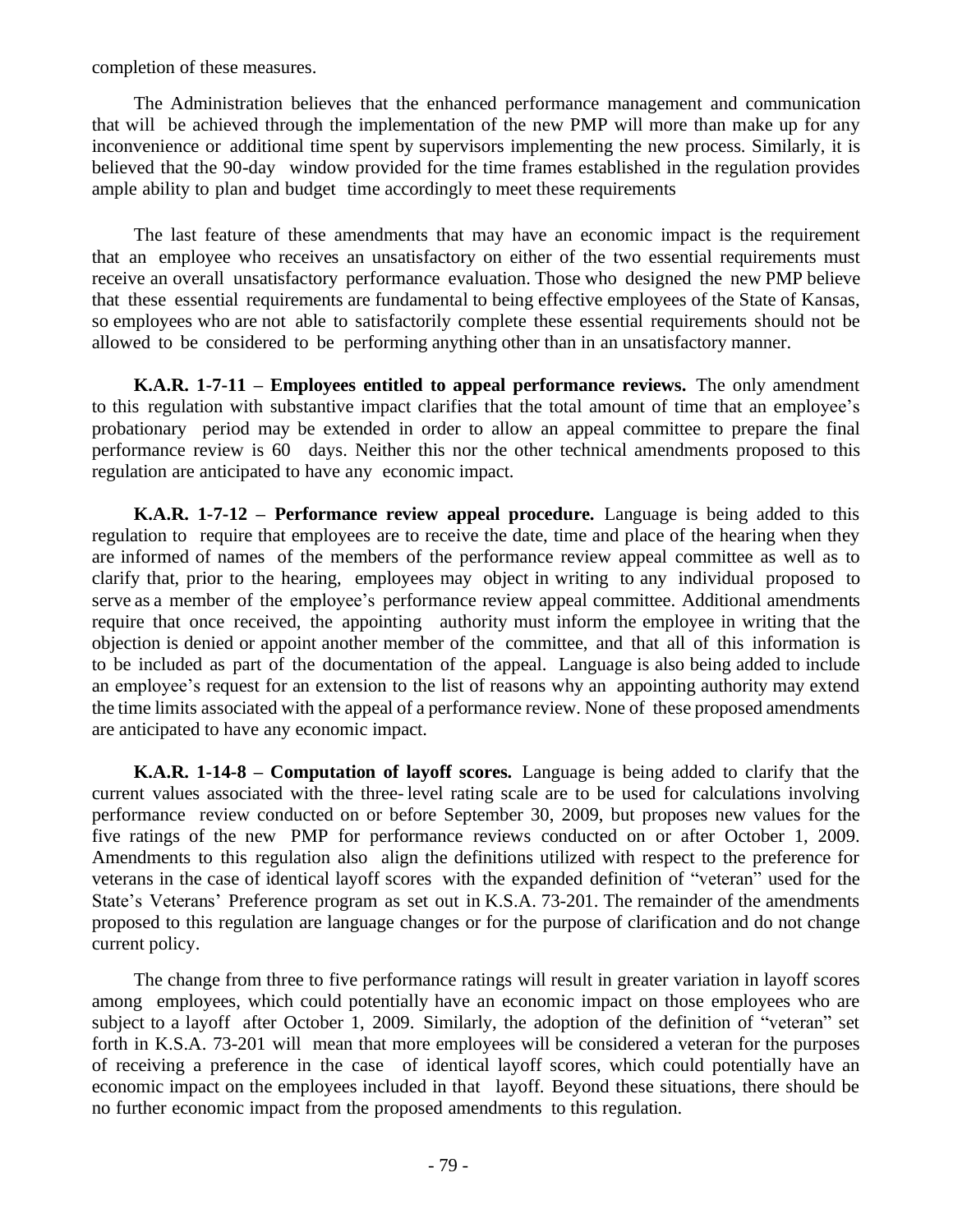### **APPENDIX C (Sample Certificate of Adoption)**

### **KANSAS STATE EMPLOYEES HEALTH CARE COMMISSION**

#### **CERTIFICATE OF ADOPTION**

I hereby certify that the Kansas State Employees Health Care Commission, by unanimous roll call vote, adopted K.A.R. 108-1-1 as a permanent regulation on the 31st day of August 2001. K.A.R. 108-1-1 is hereby filed for adoption, and the Economic Impact Statement is enclosed.

Roll Call Vote:

| Person | <b>HCC Position</b> | Vote |
|--------|---------------------|------|
|        |                     |      |
|        |                     |      |
|        |                     |      |
|        |                     |      |
|        |                     |      |
|        |                     |      |

**Chairperson** 

Date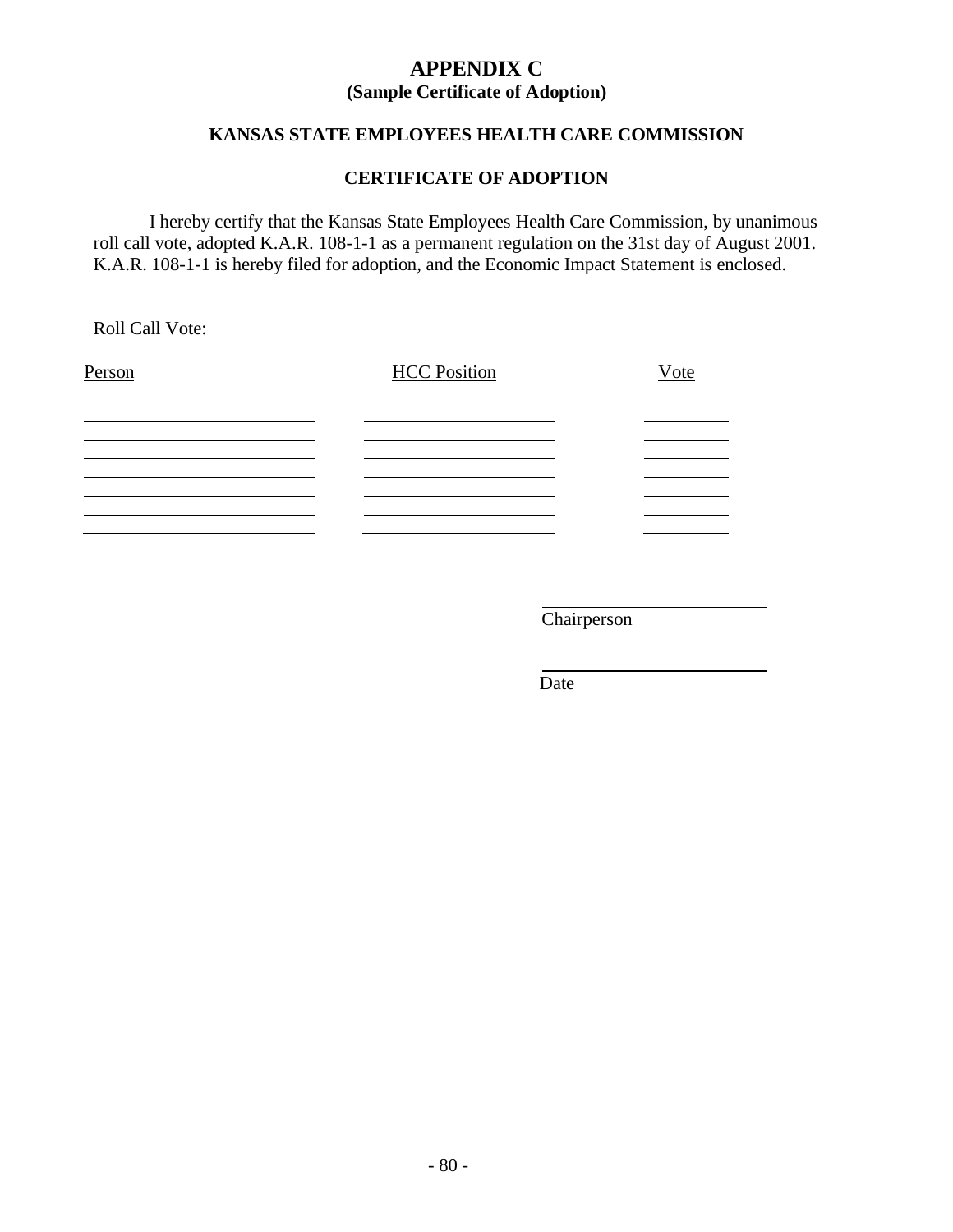## **APPENDIX D**

## **Regulations Transmittal Memo**

To: Legal Opinions and Governmental Counsel Division Attorney General's Office

From: [Agency]

Date:

Re: K.A.R. [List Each Regulation]

[Agency] is submitting the above-referenced regulation(s) for your review. We have attached a copy of the most current version of the law (each enrolled bill, Session law, or statute) cited in the history section of each proposed regulation. We also have attached the Economic Impact Statement.

The regulation(s) status is as follows:

Initial review of new, newly amended, or revoked regulation(s)

- <sub>\_\_\_\_\_</sub> 2<sup>nd</sup> or subsequent review following disapproval by Attorney General after initial review\*
- 2<sup>nd</sup> or subsequent review following agency pre-hearing changes\*
- \_\_\_\_\_ Post-hearing review with changes as suggested by public comments or the Joint Committee on Rules and Regulations \*
- \* NOTE: Please indicate changes from previously submitted version in some

manner.

Any additional comments, i.e., statutory or other deadline:

The agency contact person is: Name:

Agency: Address: City/State/Zip: Phone: E-mail: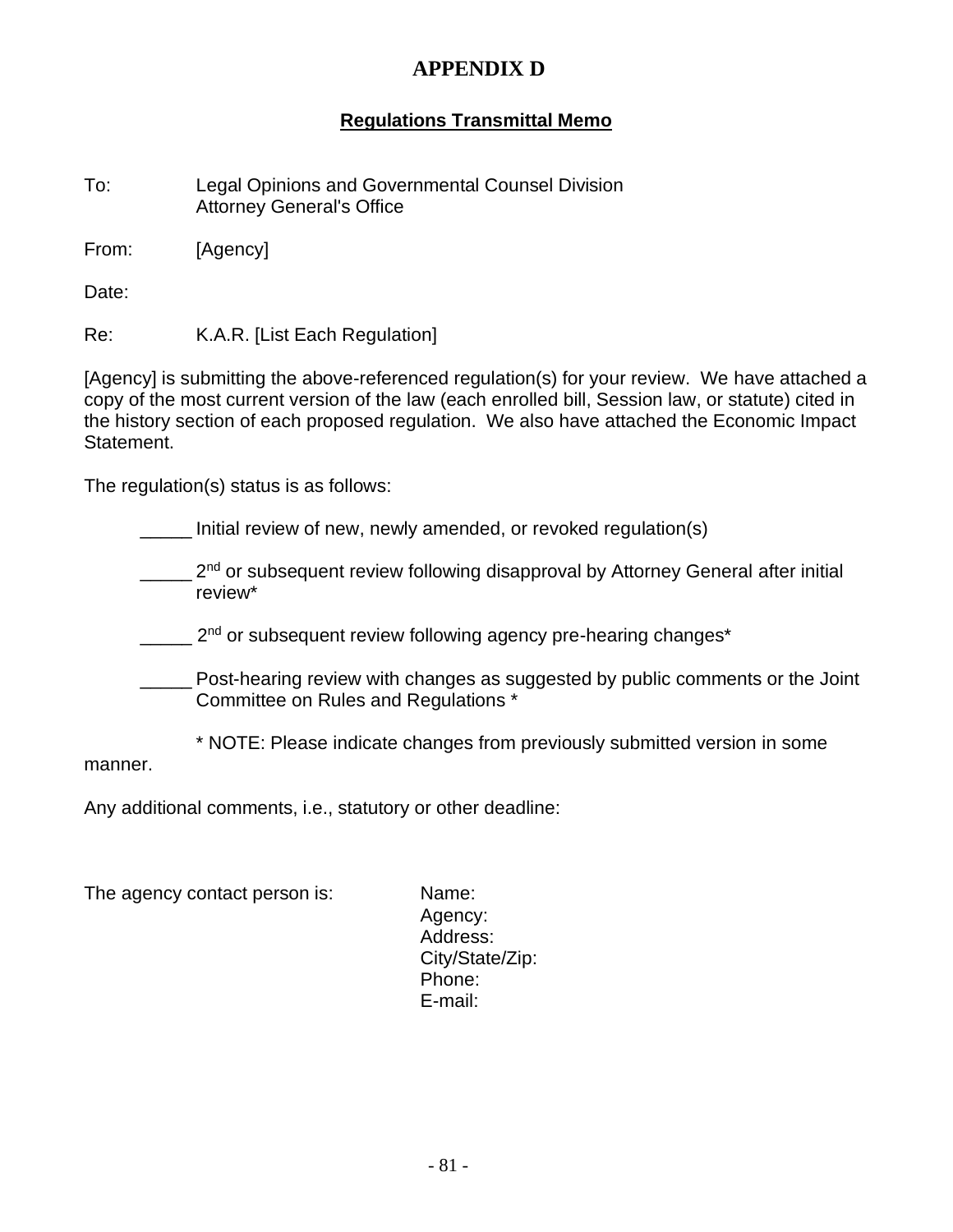#### **APPENDIX E**

#### **(Guidelines for determining the content and organization of new regulations)**

(a) Define content of regulations. Regulations implement or interpret legislation; the substance of a regulation is determined by its governing statute. Therefore, a thorough understanding of the legislation's scope and intent is necessary before drafting regulations. The following questions are intended for use as informal guides in compiling material to be used in a regulation and also as tools to evaluate whether or not the proposed regulation maintains a close link to the statute.

(l) *Is the statute specific and detailed, or broad and general?* These qualities have a direct effect on the content and scope of regulations. Specific, detailed statutes require less interpretation. Little flexibility is available for case-by-case situations or rapid change. Broad and general statutes necessitate greater elaboration in the regulations but give the agency more flexibility.

(2) *What is the purpose or goal of the statute?* If regulations are to implement and interpret statutes, the writer must have a clear understanding of the following characteristics of the statute:

(A) *What are the statute's general objectives or overall goal?* These are often broad value statements such as "In the interest of public health and to prevent the spread of disease. . . ."

(B) *What are the statute's operational objectives?* Operational objectives are conditions or actions that reflect achievement of the general objectives.

(C) *What are the statute's relationships among objectives?* Are they of equal weight, complementary, or prioritized? Does the proposed regulation maintain the same kind of relationship?

(3) *What is the target population?* Who is affected by the statute?

(A) There is a distinction between the immediate target population (the regulated party) and the ultimate target (the beneficiary of the regulation). In practice, these populations may be the

- 82 -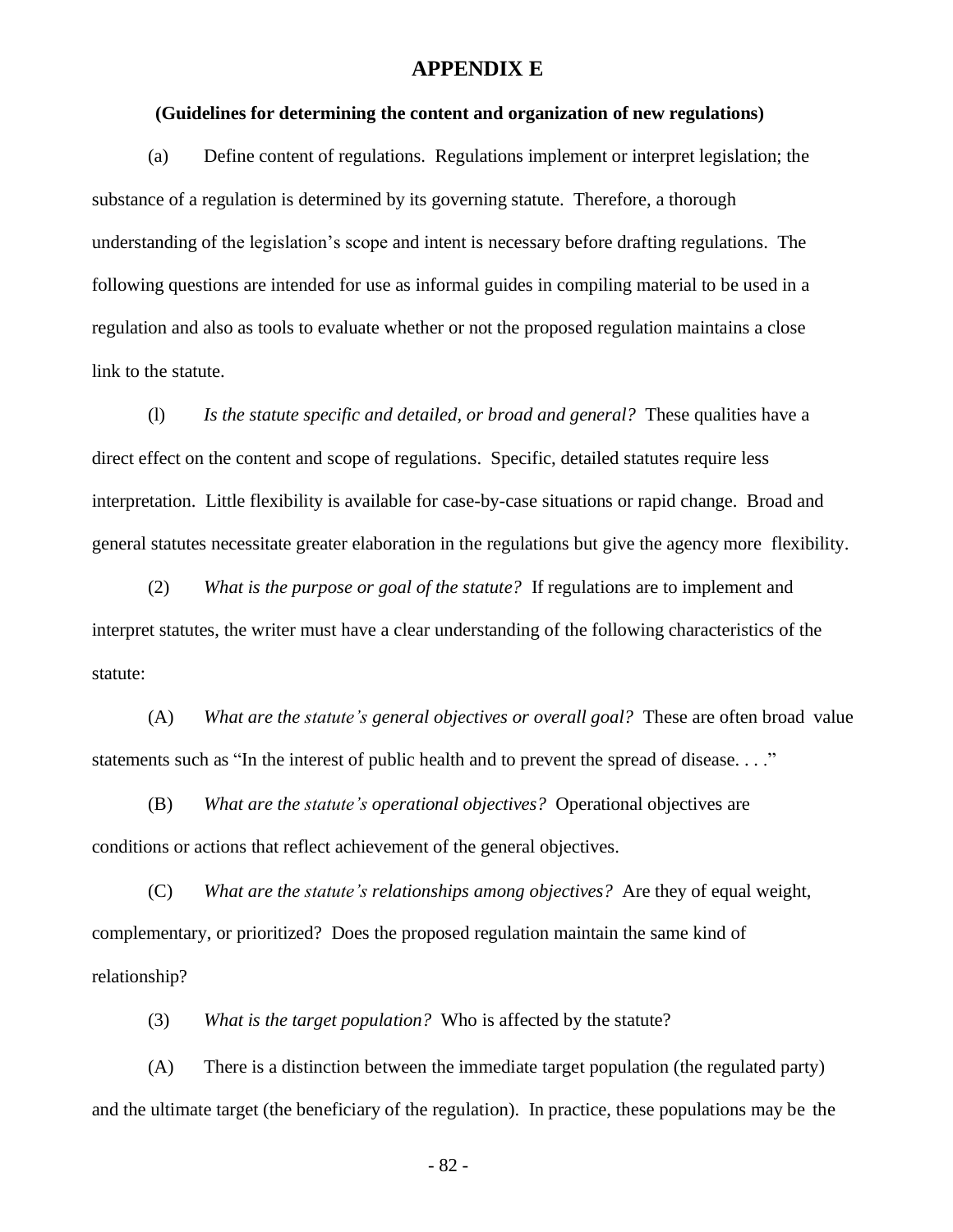same.

(B) When the target and ultimate populations are different, there should be a clear, logical link between the requirements imposed on the target population and the desired effect on the ultimate population. For example, a nursing home administrator may be required to have an educational background in state health and safety regulations so that a safe, sanitary environment is provided for adult care home residents.

(4) *What is the extent and nature of the authority given to the agency by the statute?* Common authority issues are reflected in the following questions:

(A) Does the regulation assume authority for the agency in excess of that granted by statute?

(B) Is the regulation in conflict with the governing statute in any way?

(C) Does the content of the regulation extend or modify the statute?

(D) Does the regulation's content have a reasonable relationship to statutory purpose?

(E) Has the agency followed procedural statutes?

(5) *What actions must the target group perform to carry out the purposes of the statute?* What prohibitions are invoked? Are these actions technically and financially feasible?

(6) *Who are the enforcers?* Statutes are usually vague about who is to be responsible; this area probably will need to be clarified in the regulation. Agencies may consider the following factors in assigning responsibility for enforcement:

(A) What are the legal and administrative capabilities and capacities of the proposed enforcers?

(B) Will the enforcers be passive (regulated individuals come to the enforcers), active (as in the case of inspectors), or both?

(C) What is the relationship of the proposed enforcers to those who are regulated?

(D) Do the enforcers have the appropriate resources, expertise, and training for

- 83 -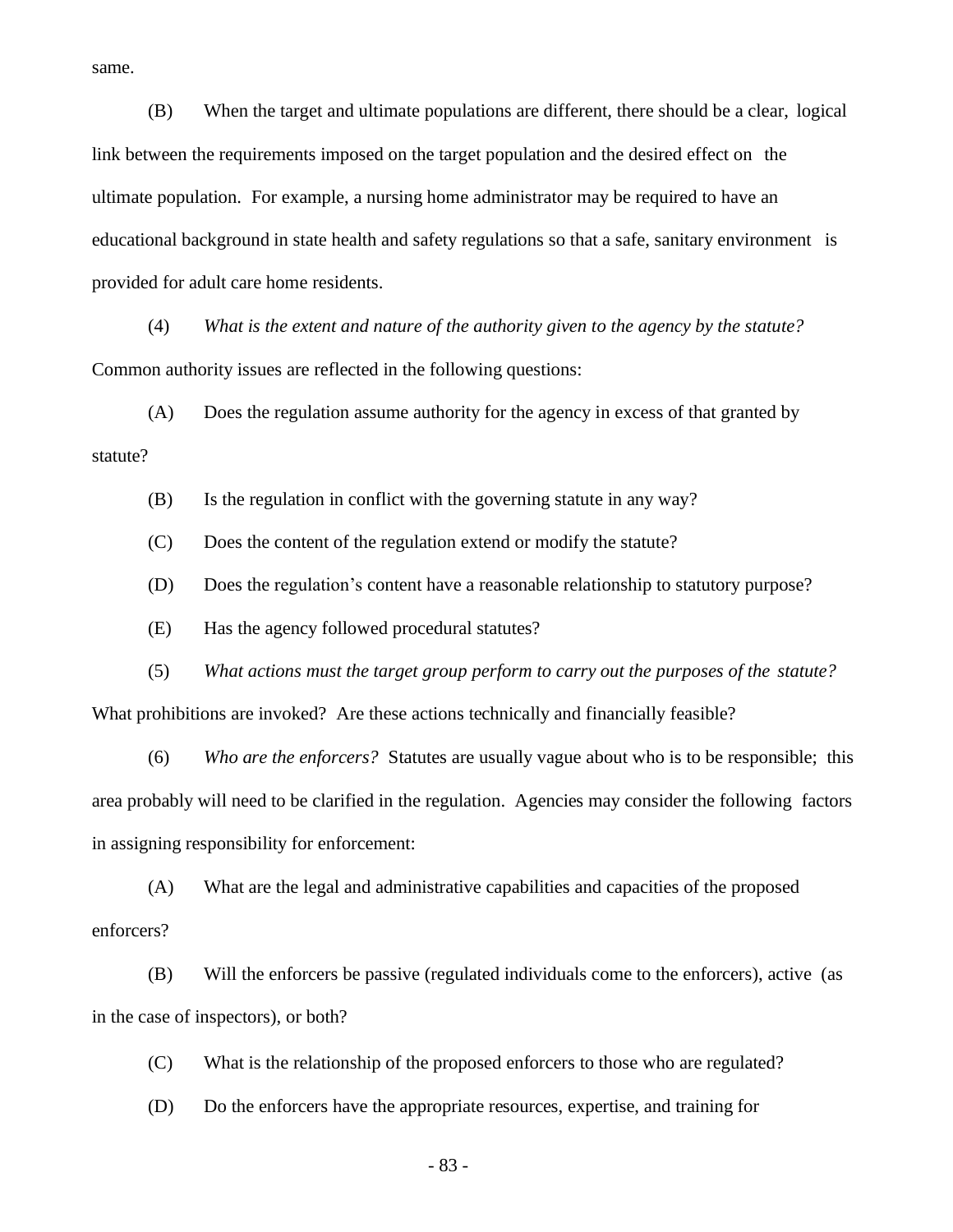functioning in that role?

(7) *What is the implementation process?* What are the costs? Who is to be accountable for implementation of various aspects?

While these questions may vary somewhat in their applicability to particular cases, a general consideration of each one, with particular attention to those that appear to be most pertinent, should simplify the tasks of conceptualizing, organizing, and writing regulations.

(b) Prepare an organizational framework for the set of regulations. While the organizational conventions for individual regulations were provided in an earlier section, the following suggestions relate to the overall organization of an entire set of regulations:

(1) It may be helpful to think in terms of various types of statements commonly found in Administrative Rules and Regulations.

(A) Definitions. Most regulations include an entire regulation or a subsection of a regulation that defines common terms used in the rest of the regulations in that series. Consider placing all definitions in a single definition regulation (or within a subsection at the beginning of a regulation), generally the first regulation of the article or series. If the statute defines words or phrases used in the regulation, do not define those words or phrases in the regulations.

(B) Specifications. These statements require that some condition be met by those regulated. They are particularly common in licensing regulations.

(C) Mandates. Mandates are statements of that which must be done.

(D) Prohibitions. Prohibitions are statements of that which must not be done.

(E) Permissions. These provisions state that which may be done.

(2) Agencies may choose other possible frameworks for organizing the regulations, including the following approaches:

(A) Classification by subject or thing being regulated;

(B) classification by sequence of events or chronology;

- 84 -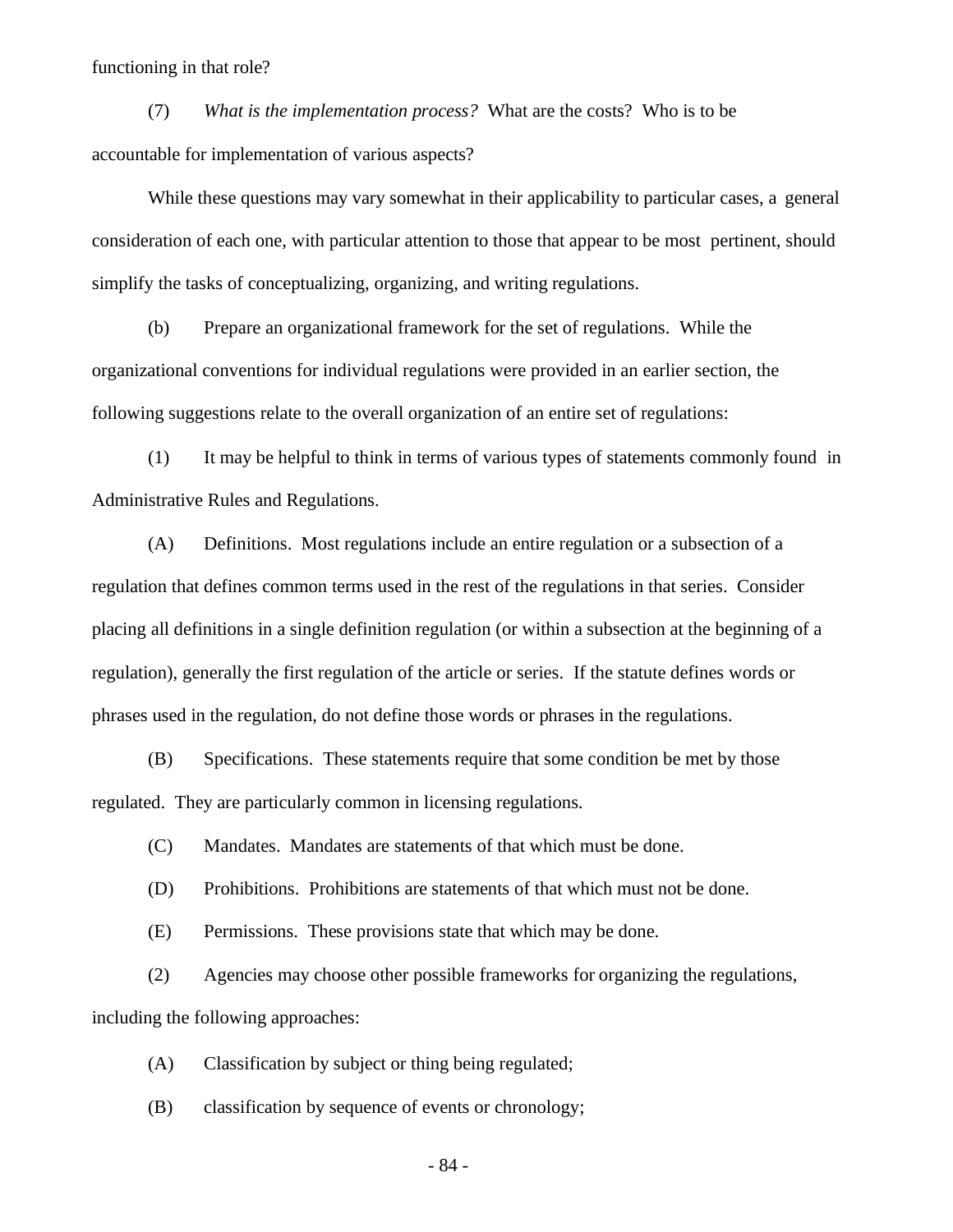- (C) classification by function;
- (D) progression from general statements to specific statements; or
- (E) progression from simple to complex statements.

To fit a particular set of regulations, the writer may need to adapt the suggested types of organizational schemes or may use one or more in combination. While there is obviously no one accepted means for organizing regulations, it is very important that they reflect an easily grasped rationale for the manner in which they appear. Regulations that are next to each other should be so for a reason; they should show a logical progression based on one or more organizational frameworks.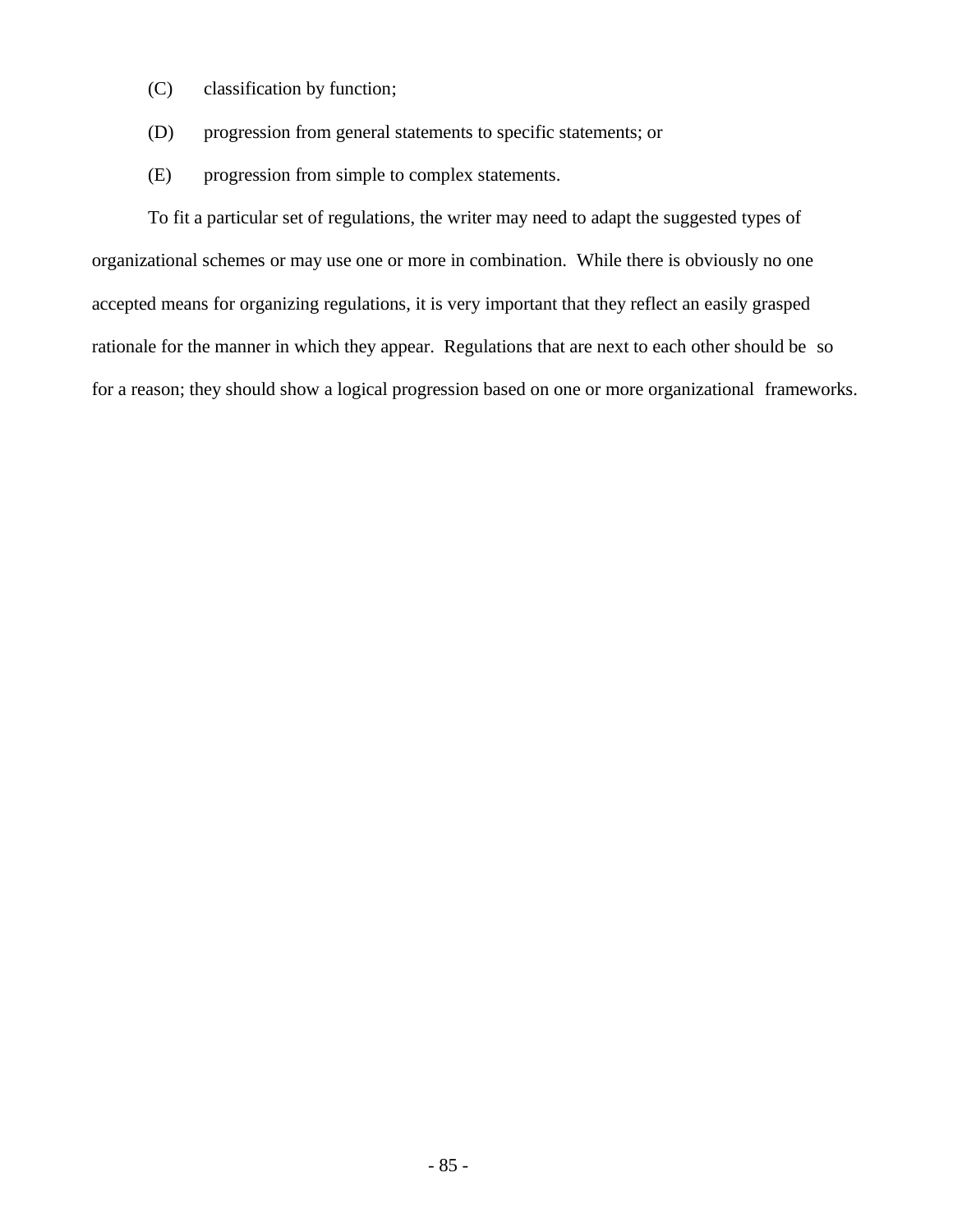## **APPENDIX F**

### **RESOURCES FOR RECORDING PRINT MATERIALS**

| <b>ORGANIZATION:</b>                      | Audio-Reader Network at the University of Kansas                                                                                                                                      |
|-------------------------------------------|---------------------------------------------------------------------------------------------------------------------------------------------------------------------------------------|
| <b>ADDRESS:</b>                           | 1120 W. 11th Street<br>Lawrence, KS 66044                                                                                                                                             |
| TELEPHONE:<br>E-MAIL:<br><b>WEB SITE:</b> | 1-800-772-8898 or (785) 864-4600<br>reader@ku.edu<br>http://reader.ku.edu                                                                                                             |
| COST:                                     | Free to qualified individuals if audio files can be delivered<br>electronically. Services also available to businesses and other<br>organizations. Please call for details and costs. |
| <b>GROUPS SERVED:</b>                     | Primarily individuals who are unable to read standard print, but can<br>assist organizations and businesses on a fee basis.                                                           |
| TIME REQUIREMENT:                         | Depends on size of project and present workload. Call first to<br>discuss project.                                                                                                    |
|                                           |                                                                                                                                                                                       |
|                                           |                                                                                                                                                                                       |
| <b>ORGANIZATION:</b>                      | Alphapointe                                                                                                                                                                           |
| <b>ADDRESS:</b>                           | 7501 Prospect Ave.<br>Kansas City, MO 64132                                                                                                                                           |
| TELEPHONE:<br><b>WEB SITE:</b>            | $(816)$ 421-5848<br>www.alphapointe.org                                                                                                                                               |
| COST:                                     | Please call for details.                                                                                                                                                              |
| <b>GROUPS SERVED:</b>                     | Individuals, organizations, businesses, etc.                                                                                                                                          |
| TIME REQUIREMENT:                         | Depends on the project. If a textbook or manual, they will provide<br>recordings in segments once completed.                                                                          |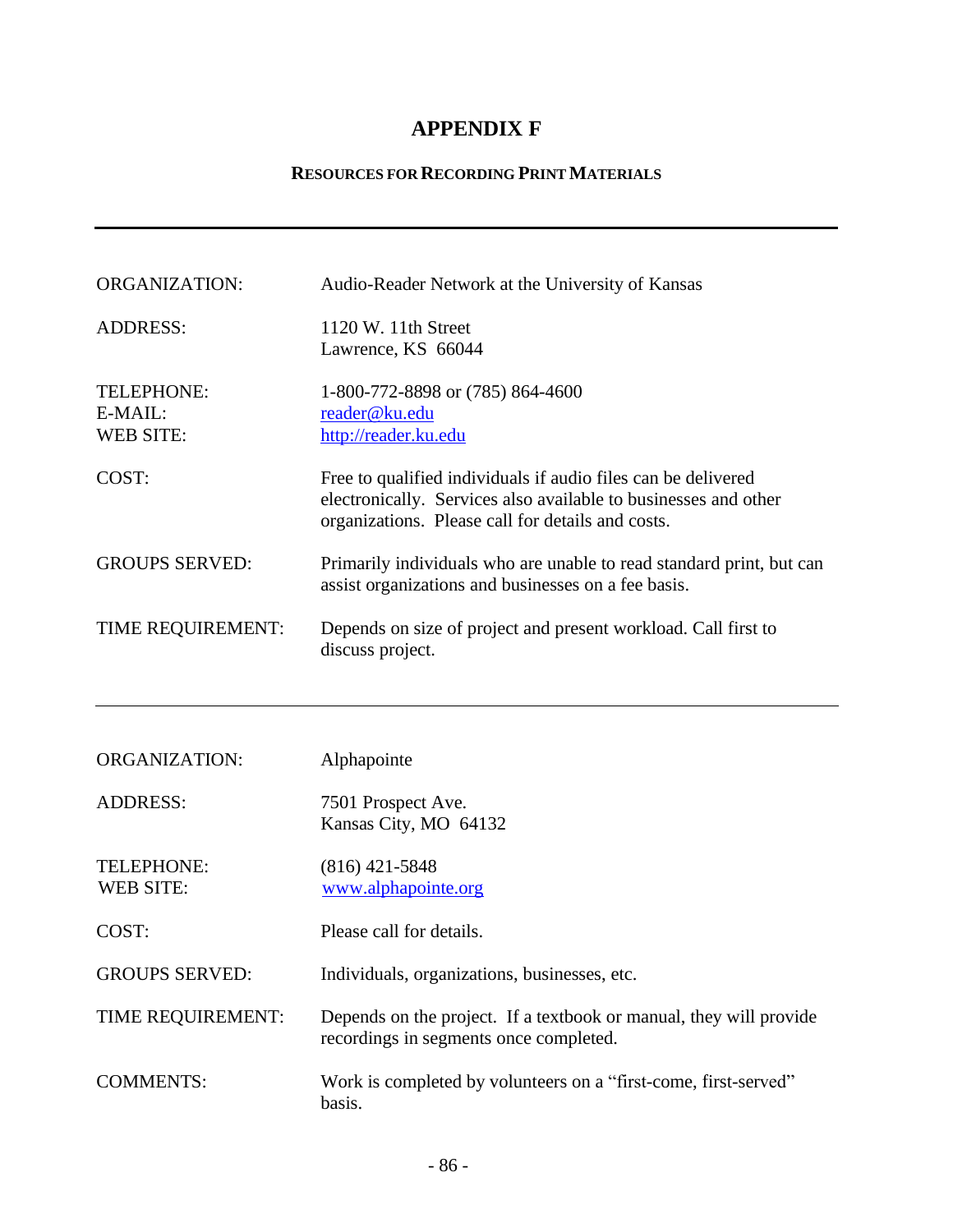## **RESOURCES FOR BRAILLE MATERIALS**

| <b>ORGANIZATION:</b>                             | <b>State Library of Kansas</b>                                                                                                                                                                                                                                                                                           |
|--------------------------------------------------|--------------------------------------------------------------------------------------------------------------------------------------------------------------------------------------------------------------------------------------------------------------------------------------------------------------------------|
| <b>ADDRESS:</b>                                  | <b>State Library of Kansas, Talking Books</b><br>1 Kellogg Circle<br>Box 4055<br>Emporia, KS 66801                                                                                                                                                                                                                       |
| <b>TELEPHONE:</b><br><b>WEB SITE:</b><br>E-MAIL: | 1-800-362-0699<br>http://kslib.info/153/Talking-Books<br>KTB@ks.gov                                                                                                                                                                                                                                                      |
| COST:                                            | Up to 100 embossed pages free.<br>Multiple copies and large requests (more than 100 embossed pages)<br>provided at \$0.10 per single-sided embossed page.                                                                                                                                                                |
| <b>GROUPS SERVED:</b>                            | State agencies and members of the general public needing copies<br>of legislation.                                                                                                                                                                                                                                       |
| TIME REQUIREMENT:                                | Time permitting. Generally one week.                                                                                                                                                                                                                                                                                     |
| <b>COMMENTS:</b>                                 | Documents need to be sent in digital form. Call for instructions<br>regarding the digital format in which documents should be submitted.                                                                                                                                                                                 |
|                                                  |                                                                                                                                                                                                                                                                                                                          |
| <b>ORGANIZATION:</b>                             | Independence, Inc.                                                                                                                                                                                                                                                                                                       |
| <b>ADDRESS:</b>                                  | 2001 Haskell Avenue<br>Lawrence, KS 66046                                                                                                                                                                                                                                                                                |
| <b>TELEPHONE:</b><br>WEB SITE:                   | $(785)$ 841-0333<br>www.independenceinc.org                                                                                                                                                                                                                                                                              |
| COST:                                            | <b>Braille Fees</b><br>\$5.00 per electronic document (includes spelling<br>$\bullet$<br>corrections, spacing, and conversion to .txt file format)<br>\$30.00 per hour for major changes, editing for braille-ready<br>٠<br>text, etc.<br>\$0.40 per single-sided brailled page<br>\$0.80 per double-sided brailled page |